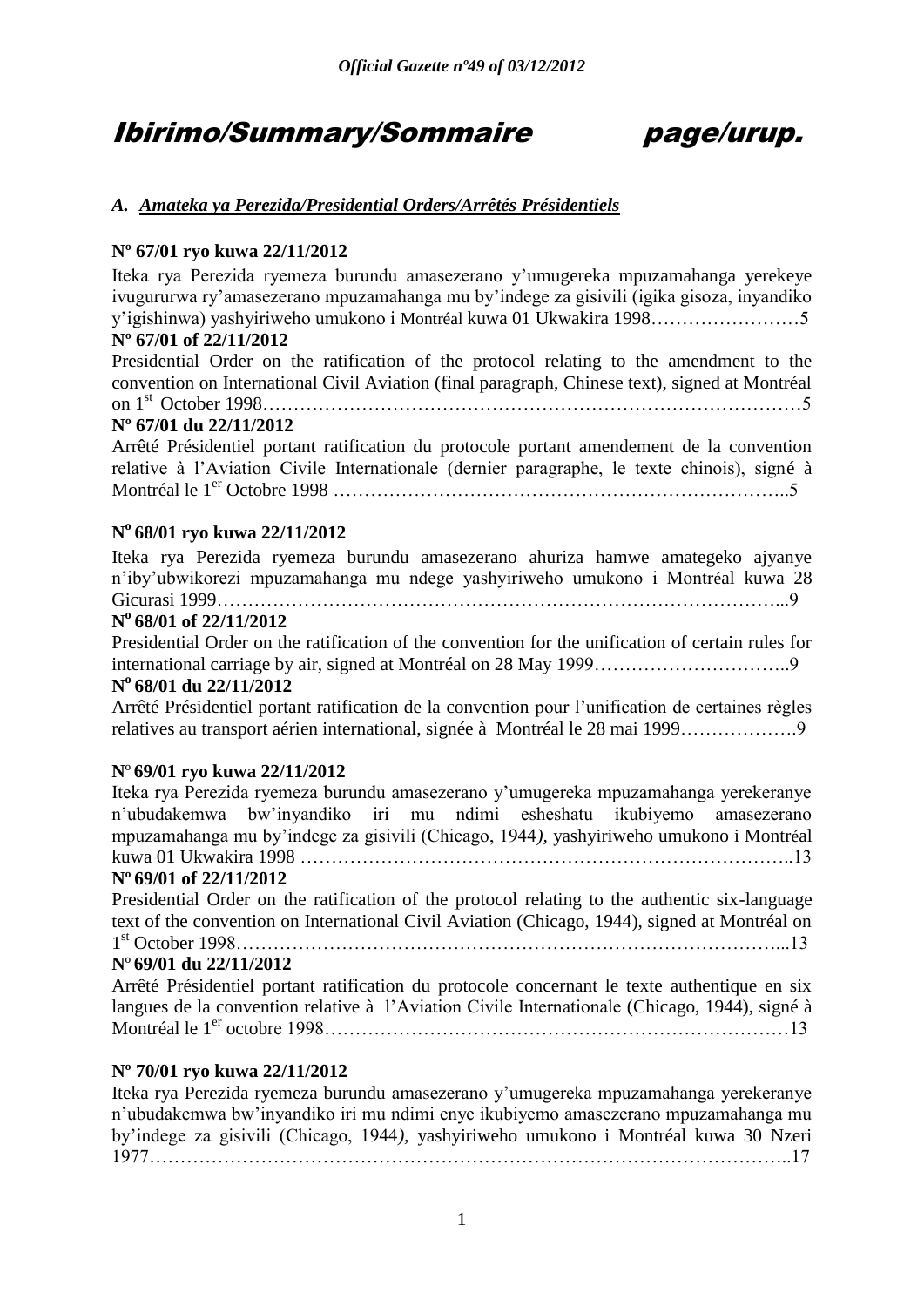#### **Nº 70/01 of 22/11/2012**

Presidential Order on the ratification of the protocol relating to the authentic quadrilingual text of the convention on International Civil Aviation (Chicago, 1944), signed at Montréal on 30 September 1977…………………………………………………………………………...17

#### **Nº 70/01 du 22/11/2012**

Arrêté Présidentiel portant ratification du protocole concernant le texte authentique quadrilingue de la convention relative à l'Aviation Civile Internationale (Chicago, 1944), signé á Montréal le 30 septembre 1977 ……………………………………………………...17

#### **Nº 71/01 ryo kuwa 22/11/2012**

Iteka rya Perezida ryemeza burundu amasezerano y'umugereka mpuzamahanga yerekeye ivugururwa ry'amasezerano mpuzamahanga mu by'indege za gisivili (ingingo ya 3 *bis),* yashyiriweho umukono i Montréal kuwa 10 Gicurasi 1984…………………………………21

#### **Nº 71/01 of 22/11/2012**

Presidential Order on the ratification of the protocol relating to an amendment to the convention on International Civil Aviation (article 3 *bis*), signed at Montréal on 10 May 1984…………………………………………………………………………………………..21

#### **N**º **71/01 du 22/11/2012**

Arrêté Présidentiel portant ratification du protocole portant amendement de la convention relative à l'Aviation Civile Internationale (article 3 *bis*), signée á Montréal le 10 mai 1984…………………………………………………………………………………………..21

### **N o 72/01 ryo kuwa 22/11/2012**

Iteka rya Perezida ryemeza burundu amasezerano y'umugereka mpuzamahanga yerekeranye ivugururwa y'amasezerano mpuzamahanga mu by'indege za gisivili (ingingo ya 50,a)*,* ryashyiriweho umukono i Montréal kuwa 26 Ukwakira 1990……………………………….25

## **N o 72/01 of 22/11/2012**

Presidential Order on the ratification of the protocol relating to the amendment to the convention on International Civil Aviation (article 50, a), signed at Montréal on 26 October  $1990\qquad \qquad \qquad \qquad 25$ 

## **N <sup>o</sup>72/01 du 22/11/2012**

Arrêté Présidentiel portant ratification du protocole portant amendement de la convention relative à l'Aviation Civile Internationale (article 50 a), signé à Montréal le 26 octobre 1990 …………………………………………………………………………...25

#### **Nº 73/01 ryo ku wa 22/11/2012**

Iteka rya Perezida ryemeza burundu amasezerano y'umugereka mpuzamahanga yerekeranye ivugururwa ry'ingingo ya 56 y'amasezerano mpuzamahanga mu by'indege za gisivili*,* yashyiriweho umukono i Montréal kuwa 6 Ukwakira 1989…………………………………29

## **Nº 73/01 of 22/11/2012**

Presidential Order on the ratification of the protocol relating to the amendment to article 56 of the convention on international civil aviation, signed at Montréal on 6 October 1989…………………………………………………………………………………………..29

#### **Nº 73/01 du 22/11/2012**

Arrêté Présidentiel portant ratification du protocole portant amendement de l'article 56 de la convention relative à l'Aviation Civile Internationale, signé à Montréal le 6 octobre 1989 ……………………………………………………………………………29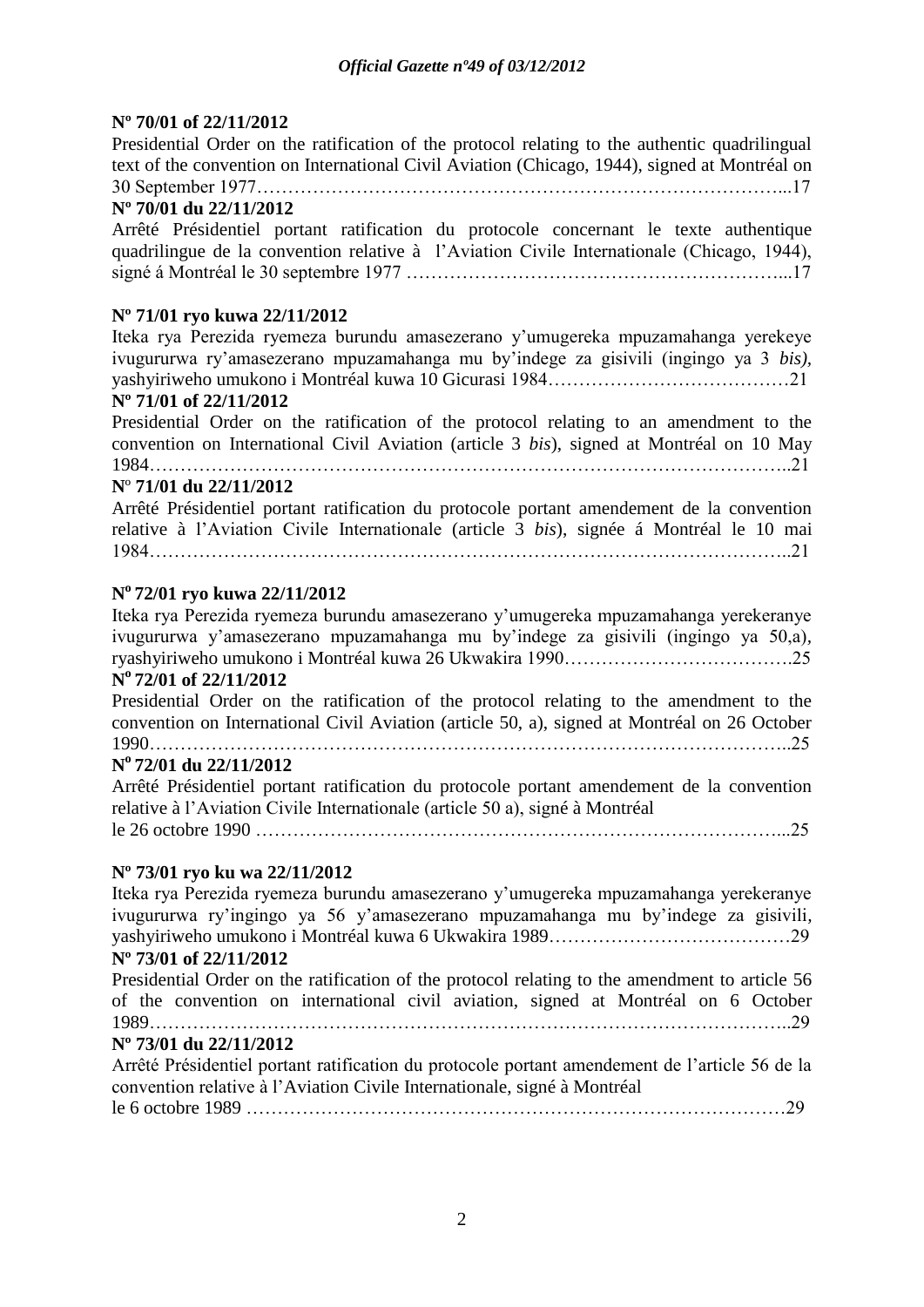#### **Nº 74/01 ryo kuwa 22/11/2012**

Iteka rya Perezida ryemeza burundu amasezerano y'umugereka mpuzamahanga yerekeye ivugururwa ry'amasezerano mpuzamahanga mu by'indege za gisivili (ingingo ya 83 *bis),* yashyiriweho umukono i Montréal kuwa 6 Ukwakira 1980…………………………………33 **Nº 74/01 of 22/11/2012** Presidential Order on the ratification of the protocol relating to the amendment to the convention on international civil aviation (article 83 *bis*), signed at Montréal on 6 October 1980………………………………………………………………………………………..…33 **N o 74/01 du 22/11/2012** Arrêté Présidentiel portant ratification du protocole portant amendement de la convention relative à l'Aviation Civile Internationale (article 83 *bis*), signé à Montréal le 6 octobre 1980 …………………………………………………………………………….33

#### **Nº 75/01 ryo kuwa 22/11/2012**

Iteka rya Perezida ryemeza burundu amasezerano y'umugereka mpuzamahanga yerekeye ubudakemwa bw'inyandiko iri mu ndimi eshanu ikubiyemo amasezerano mpuzamahanga mu by'indege za gisivili (Chicago, 1944*),* yashyiriweho umukono i Montréal kuwa 29 Nzeri  $1995$  .  $37$ 

#### **Nº 75/01 of 22/11/2012**

Presidential Order on the ratification of the protocol relating to the authentic quinquelingual text of the convention on International Civil Aviation (Chicago, 1944), signed at Montréal on 29 September 1995…………………………………………………………………………...37

#### **Nº 75/01 du 22/11/2012**

Arrêté Présidentiel portant ratification du protocole concernant le texte authentique quinquelingue de la convention relative à l'Aviation Civile Internationale (Chicago, 1944), signé à Montréal le 29 septembre 1995………………………………………………………37

#### **Nº76/01 ryo kuwa 22/11/2012**

Iteka rya Perezida ryemeza burundu amasezerano y'umugereka mpuzamahanga yerekeye ivugururwa y'amasezerano mpuzamahanga mu by'indege za gisivili (interuro isoza, inyandiko idakemwa y'Ikirusiya) ryashyiriweho umukono i Montréal kuwa 30 Nzeri 1977…………………………………………………………………………………………..41

#### **Nº76/01 of 22/11/2012**

Presidential Order on the ratification of the protocol relating to the amendment to the convention on international civil aviation (final paragraph, authentic Russian text), signed at Montréal on 30 September 1977……………………………………………………………..41

#### **Nº76/01 du 22/11/2012**

Arrêté Présidentiel portant ratification du protocole portant amendement de la convention relative à l'Aviation Civile Internationale (dernier paragraphe, texte authentique en langue russe), signé à Montréal le 30 septembre 1977………………………………………………41

#### **Nº 77/01 ryo kuwa 22/11/2012**

Iteka rya Perezida ryemeza burundu amasezerano y'umugereka mpuzamahanga yerekeye ivugururwa ry'amasezerano mpuzamahanga mu by'indege za gisivili (igika gisoza, inyandiko idakemwa y'icyarabu) yashyiriweho umukono i Montreal kuwa 29 Nzeri 1995……………45 **Nº 77/01 of 22/11/2012**

Presidential Order on the ratification of the protocol relating to the amendment to the convention on international civil aviation (final paragraph, authentic Arabic text), signed at Montreal on 29 September 1995……………………………………………………………..45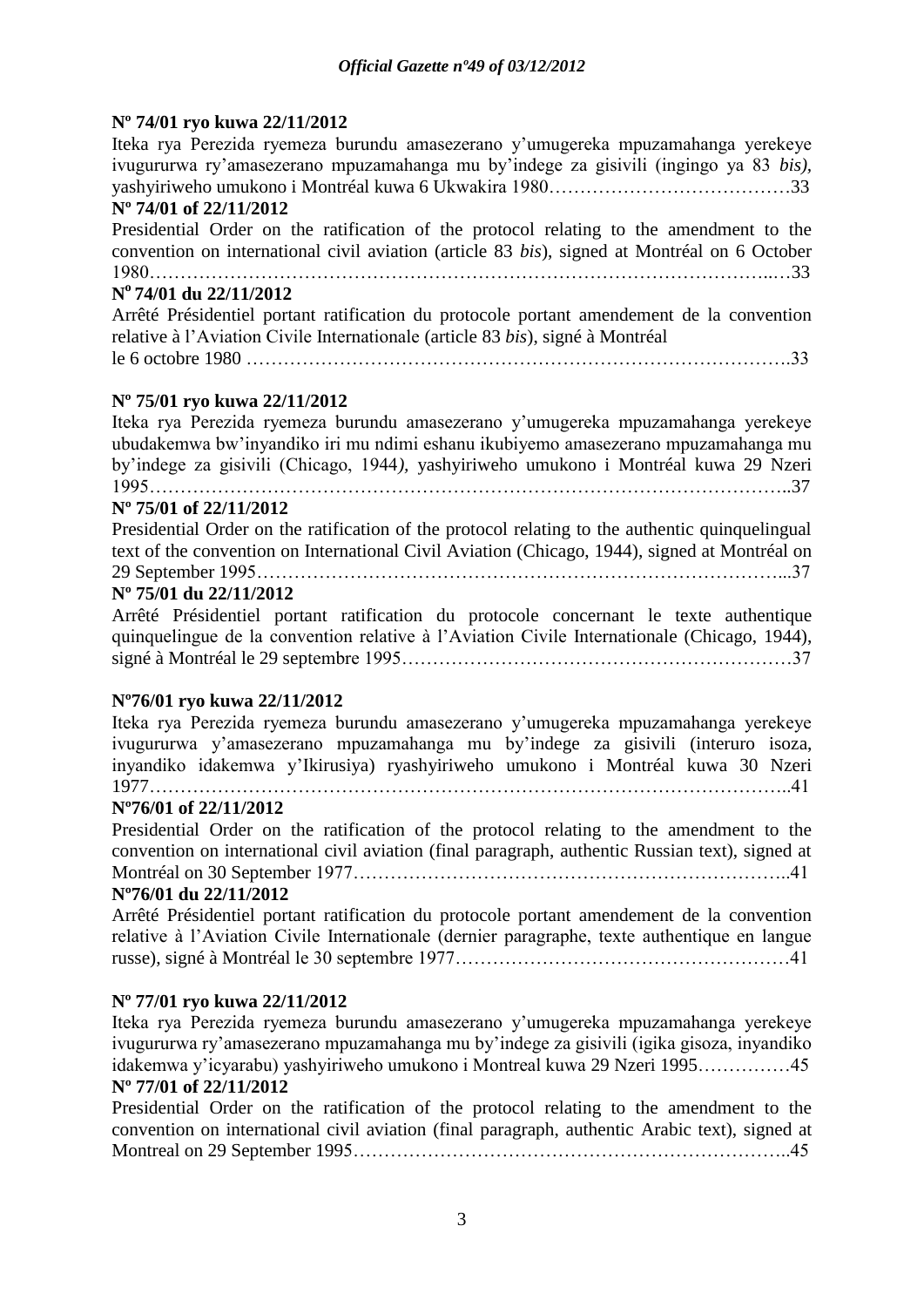### **N o 77/01 du 22/11/2012**

Arrêté Présidentiel portant ratification du protocole portant amendement de la convention relative á l'Aviation Civile Internationale (dernier paragraphe, texte authentique en langue Arabe), signée á Montreal le 29 Septembre 1995……………………………………………45

### *B. Amabwiriza/Instructions/Instructions*

#### **N o 02 yo kuwa 29/04/2012**

Amabwiriza y'Inama Njyanama y'Umujyi wa Kigali agenga uburyo bwo kurwanya no gukumira imirimo ibujijwe ku bana mu Mujyi wa Kigali……………………………………49 **N o 02 of 29/04/2012**

Instructions of the Council of the City of Kigali City establsihing mechanisms of prevention and fight against illegal child labour in Kigali City…………………………………………49 **N o 02 du 29/04/2012**

#### Instructions du Conseil de la Ville de Kigali déterminant les modalités de lutte contre les travaux interdits aux enfants dans la Ville de Kigali…………………………………………49

#### *C. Umuryango udaharanira inyungu/ Non profit making association/ Association sans but lucratif*

#### **Nº 58/08.11 ryo kuwa 26/03/2012**

Iteka rya Minisitiri riha ubuzimagatozi umuryango ‹‹Collectif des Artisans de la Paix et Réconciliation (CAPR)›› kandi ryemera Abavugizi bawo. ………………………………….58 **Nº 58/08.11 of 26/03/2012**

Ministerial Order crating legal statuts to the association ‹‹ Collectif des Artisans de la Paix et Réconciliation (CAPR)›› and approving its Legal Representatives. ………………………...58 **Nº 58/08.11 du 26/03/2012**

Arrêté Ministériel accordant la personnalité civile á l'association ‹‹ Collectif des Artisans de la Paix et Réconciliation (CAPR)›› et portant agrément de ses Représentant Légaux………58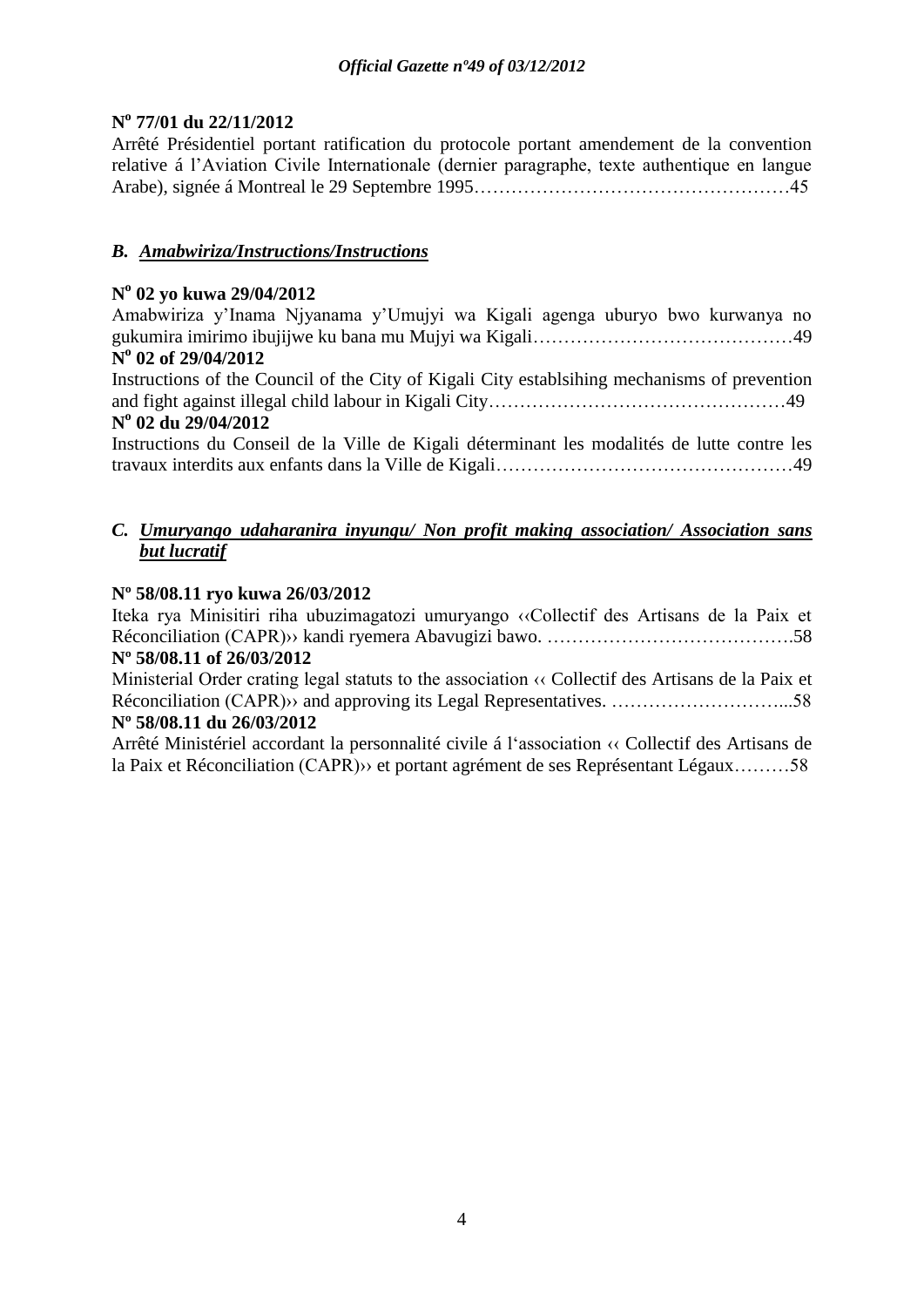**ITEKA RYA PEREZIDA Nº 67/01 RYO PRESIDENTIAL ORDER Nº 67/01 OF ARRETE PRESIDENTIEL Nº 67/01 DU KUWA 22/11/2012 RYEMEZA BURUNDU 22/11/2012 ON THE RATIFICATION OF 22/11/2012 PORTANT RATIFICATION DU AMASEZERANO Y'UMUGEREKA THE PROTOCOL RELATING TO THE PROTOCOLE PORTANT AMENDEMENT MPUZAMAHANGA IVUGURURWA RY'AMASEZERANO INTERNATIONAL CIVIL AVIATION L'AVIATION CIVILE INTERNATIONALE MPUZAMAHANGA MU BY'INDEGE ZA (FINAL PARAGRAPH, CHINESE TEXT), (DERNIER PARAGRAPHE, LE TEXTE GISIVILI (IGIKA GISOZA, INYANDIKO SIGNED AT MONTREAL ON 1st CHINOIS), SIGNE A MONTREAL LE 1er Y'IGISHINWA) YASHYIRIWEHO OCTOBER 1998 UMUKONO I MONTREAL KUWA 01 UKWAKIRA 1998 AMENDMENT TO THE CONVENTION ON DE LA CONVENTION RELATIVE A OCTOBRE 1998** 

| ISHAKIRO                                                     | TABLE OF CONTENTS                                                          | TABLE DES MATIERES                                                |
|--------------------------------------------------------------|----------------------------------------------------------------------------|-------------------------------------------------------------------|
| Ingingo ya mbere: Kwemeza burundu                            | <b>Article One: Ratification</b>                                           | <b>Article premier: Ratification</b>                              |
| Ingingo ya 2: Abashinzwe kubahiriza iri teka                 | Article 2: Authorities responsible for the<br>implementation of this Order | Article 2: Autorités chargées de l'exécution du<br>présent arrêté |
| Ingingo ya 3: Ivanwaho ry'ingingo<br>zinyuranyije n'iri teka | <b>Article 3: Repealing provision</b>                                      | <b>Article 3: Disposition abrogatoire</b>                         |
| Ingingo ya 4:<br><b>Igihe</b><br>iteka<br>gukurikizwa        | ritangira Article 4: Commencement                                          | Article 4: Entrée en vigueur                                      |

**TABLE OF CONTENTS**

**TABLE DES MATIERES**

**ISHAKIRO**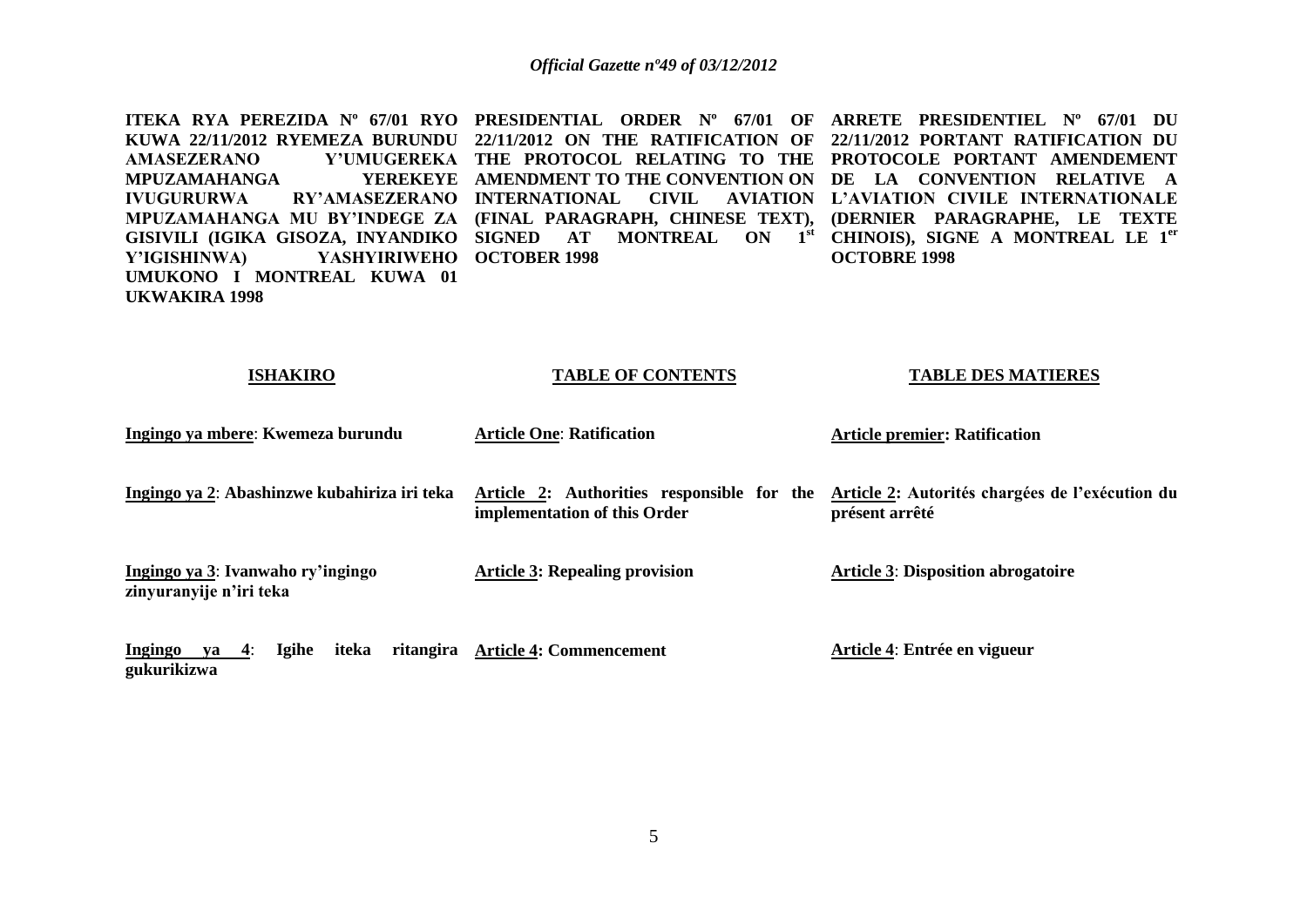**ITEKA RYA PEREZIDA Nº 67/01 RYO PRESIDENTIAL ORDER Nº 67/01 OF ARRETE PRESIDENTIEL Nº 67/01 DU KUWA 22/11/2012 RYEMEZA BURUNDU 22/11/2012 ON THE RATIFICATION OF 22/11/2012 PORTANT RATIFICATION DU AMASEZERANO Y'UMUGEREKA THE PROTOCOL RELATING TO THE PROTOCOLE PORTANT AMENDEMENT MPUZAMAHANGA IVUGURURWA RY'AMASEZERANO INTERNATIONAL CIVIL AVIATION MPUZAMAHANGA MU BY'INDEGE ZA (FINAL PARAGRAPH, CHINESE TEXT), GISIVILI (IGIKA GISOZA, INYANDIKO SIGNED AT MONTREAL ON 1st Y'IGISHINWA) YASHYIRIWEHO OCTOBER 1998 UMUKONO I MONTREAL KUWA 01 UKWAKIRA 1998**

**AMENDMENT TO THE CONVENTION ON DE LA CONVENTION RELATIVE A L'AVIATION CIVILE INTERNATIONALE CHINOIS), SIGNE A MONTREAL LE 1er**

**We, KAGAME Paul**,

President of the Republic;

**Nous, KAGAME Paul**, Président de la République;

**OCTOBRE 1998** 

Dushingiye ku Itegeko Nshinga rya Repubulika y'u Rwanda ryo kuwa 4 Kamena 2003, nk'uko ryavuguruwe kugeza ubu, cyane cyane mu ngingo zaryo iya 98, iya 112, 121, iya 189 n'iya  $201:$ 

**Twebwe, KAGAME Paul**, Perezida wa Repubulika;

Tumaze kubona Amasezerano y'Umugereka Mpuzamahanga yerekeye ivugururwa za Gisivili (Igika gisoza, y'Igishinwa), ryashyiriweho umukono i 1998; Montreal kuwa 01 Ukwakira 1998;

Pursuant to the Constitution of the Republic of Rwanda of 04 June 2003, as amended to date, especially in Articles 98, 112, 121, 189 and 201;

ry'Amasezerano Mpuzamahanga mu by'Indege Civil Aviation (Final Paragraph, Authentic Considering the Protocol relating to the amendment to the Convention on International Chinese Text), signed at Montreal on 1<sup>st</sup> October Chinois) signé à Montréal le 1<sup>er</sup> octobre 1998;

On proposal by the Minister of Infrastructure;

in its session of 10/10/2012;

Vu la Constitution de la République du Rwanda du 04 juin 2003, telle que révisée à ce jour, spécialement en ses articles 98, 112, 121, 189 et 201;

**(DERNIER PARAGRAPHE, LE TEXTE** 

Considérant le Protocole portant amendement de la Convention relative à l'Aviation Civile Internationale (dernier paragraphe, le texte

Sur proposition du Ministre des Infrastructures;

After consideration and approval by the Cabinet, Après examen et adoption par le Conseil des Ministres en sa séance du 10/10/2012;

**TWATEGETSE KANDI DUTEGETSE:**

Bisabwe na Minisitiri w'Ibikorwa Remezo;

Inama y'Abaminisitiri yateranye 10/10/2012 imaze kubisuzuma no kubyemeza;

**HAVE ORDERED AND HEREBY ORDER:**

6

**AVONS ARRETE ET ARRETONS:**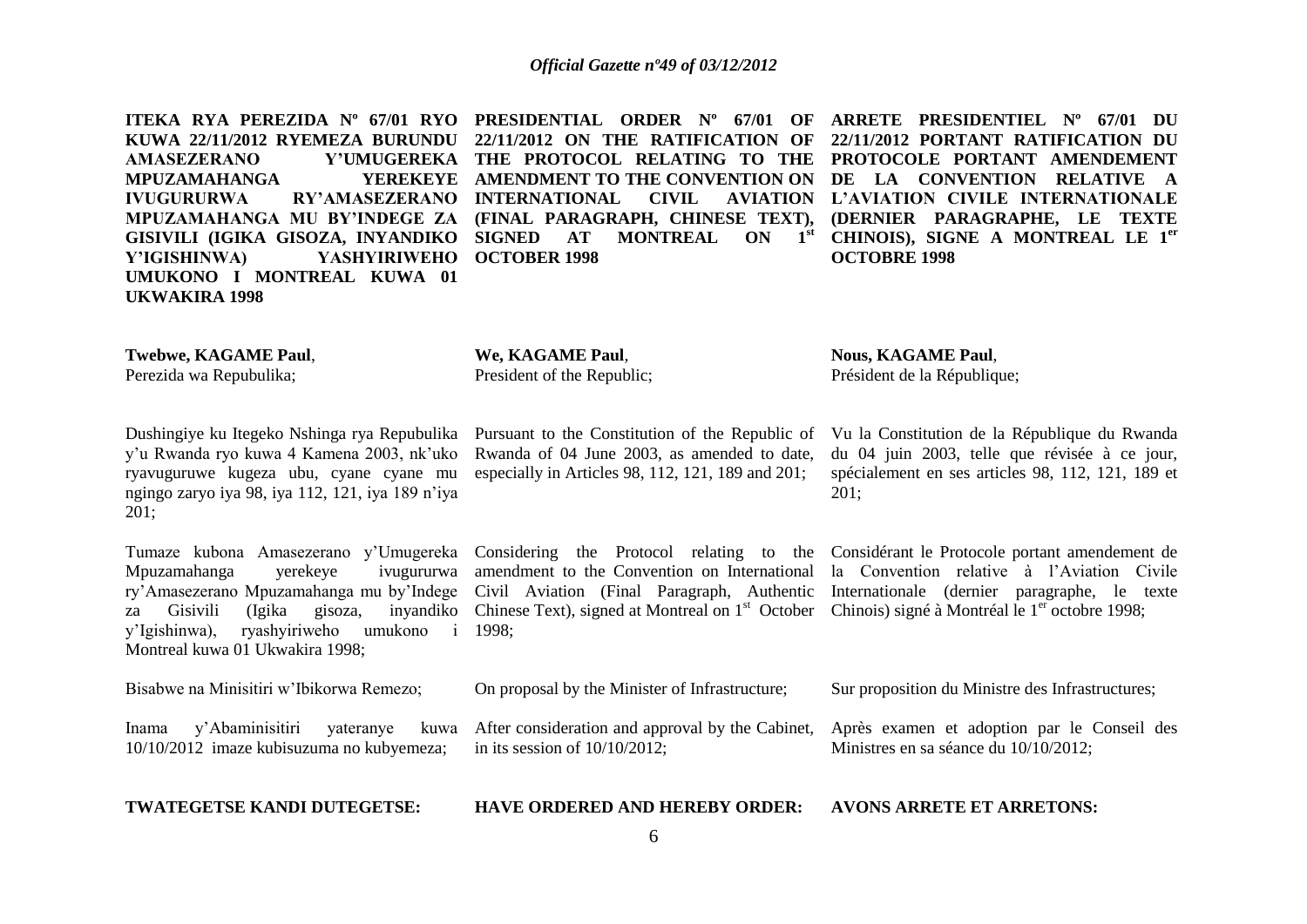| Ingingo ya mbere: Kwemeza burundu                                                                                                                                                                                                                                                            | <b>Article One: Ratification</b>                                                                                                                                              | <b>Article premier: Ratification</b>                                                                                                                                                                                                                                                                     |
|----------------------------------------------------------------------------------------------------------------------------------------------------------------------------------------------------------------------------------------------------------------------------------------------|-------------------------------------------------------------------------------------------------------------------------------------------------------------------------------|----------------------------------------------------------------------------------------------------------------------------------------------------------------------------------------------------------------------------------------------------------------------------------------------------------|
| Amasezerano y'Umugereka Mpuzamahanga<br>ivugururwa<br>ry'Amasezerano<br>yerekeye<br>Mpuzamahanga mu by'Indege za Gisivili (Igika<br>gisoza, inyandiko y'Igishinwa), ryashyiriweho<br>umukono i Montreal kuwa 01 Ukwakira 1998<br>yemejwe burundu kandi atangiye gukurikizwa<br>uko yakabaye. | Convention on International Civil Aviation<br>(Final Paragraph, Chinese Text), signed at<br>Montreal on $1st$ October 1998 is hereby ratified<br>and becomes fully effective. | The Protocol relating to the amendment to the Le Protocole concernant un amendement de la<br>relative<br>Convention<br>à l'Aviation<br>Civile<br>Internationale (dernier alinéa, le texte Chinois)<br>signé à Montréal le 1 <sup>er</sup> octobre 1998 est ratifié et<br>sort son plein et entier effet. |
| Ingingo ya 2: Abashinzwe kubahiriza iri teka                                                                                                                                                                                                                                                 | implementation of this Order                                                                                                                                                  | Article 2: Authorities responsible for the Article 2: Autorités chargées de l'exécution du<br>présent arrête                                                                                                                                                                                             |
| Minisitiri w'Intebe, Minisitiri w'Ibikorwa<br>Remezo na Minisitiri w'Ububanyi n'Amahanga<br>n'Ubutwererane basabwe kubahiriza iri teka.                                                                                                                                                      | Minister,<br>Minister<br>The<br>Prime<br>the<br>Infrastructure and the Minister of Foreign Affairs<br>and Cooperation are entrusted with the<br>implementation of this Order. | Premier<br>Ministre,<br>Ministre<br>of Le<br>le<br>des<br>et le Ministre<br>Infrastructures<br>des Affaires<br>Etrangères et de la Coopération sont chargés de<br>l'exécution du présent arrêté.                                                                                                         |
| Ingingo ya 3: Ivanwaho ry'ingingo<br>zinyuranyije n'iri teka                                                                                                                                                                                                                                 | <b>Article 3: Repealing provision</b>                                                                                                                                         | <b>Article 3: Disposition abrogatoire</b>                                                                                                                                                                                                                                                                |
| zinyuranyije na ryo zivanyweho.                                                                                                                                                                                                                                                              | Ingingo zose z'amateka abanziriza iri kandi All the prior provisions contrary to this Order are<br>hereby repealed.                                                           | Toutes les dispositions antérieures contraires au<br>présent arrêté sont abrogées.                                                                                                                                                                                                                       |
| Igihe iteka<br>Ingingo ya 4:<br>gukurikizwa                                                                                                                                                                                                                                                  | ritangira Article 4: Commencement                                                                                                                                             | Article 4: Entrée en vigueur                                                                                                                                                                                                                                                                             |
| Iri teka ritangira gukurikizwa ku munsi<br>ritangarijweho mu<br>Igazeti ya Leta ya<br>Repubulika y'u Rwanda.                                                                                                                                                                                 | its publication in the Official Gazette of the<br>Republic of Rwanda.                                                                                                         | This Order shall come into force on the date of Le présent arrêté entre en vigueur le jour de sa<br>publication au Journal Officiel de la République<br>du Rwanda.                                                                                                                                       |
| Kigali, kuwa 22/11/2012                                                                                                                                                                                                                                                                      | Kigali, on 22/11/2012                                                                                                                                                         | Kigali, le 22/11/2012                                                                                                                                                                                                                                                                                    |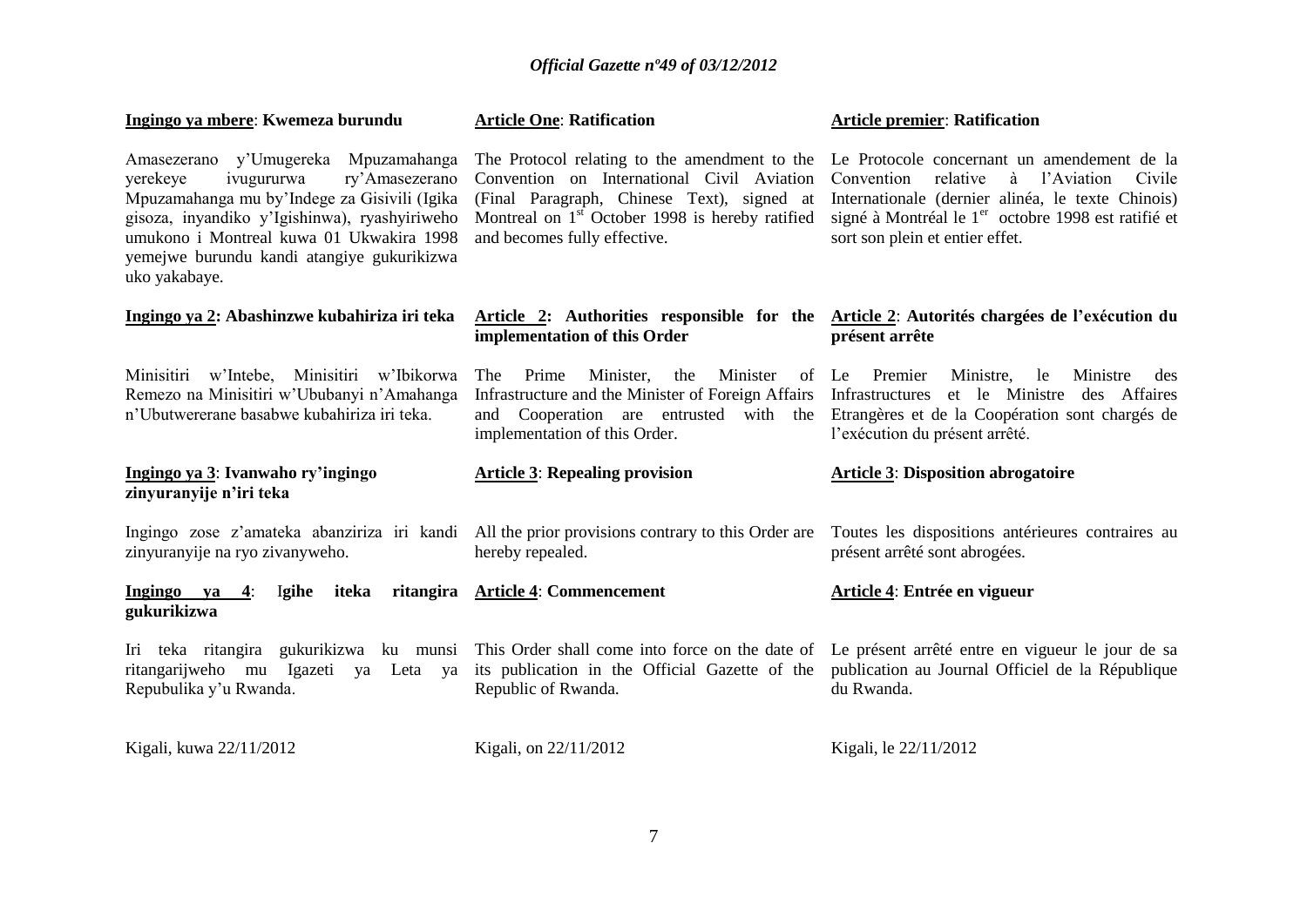**(sé)**

**(sé)**

**(sé)**

**KAGAME Paul** Perezida wa Repubulika

**KAGAME Paul** President of the Republic

**KAGAME Paul** Président de la République

**(sé)**

**(sé)**

**Dr. HABUMUREMYI Pierre Damien** Minisitiri w'Intebe

**Dr. HABUMUREMYI Pierre Damien** Prime Minister

**(sé)**

**Dr. HABUMUREMYI Pierre Damien** Premier Ministre

**Bibonywe kandi bishyizweho Ikirango cya Repubulika: Seen and sealed with the Seal of the Republic:**

**(sé)**

**(sé)**

**Vu et scellé du Sceau de la République**:

**KARUGARAMA Tharcisse** Minisitiri w'Ubutabera/Intumwa Nkuru ya Leta

**(sé)**

**KARUGARAMA Tharcisse** Minister of Justice/ Attorney General

**KARUGARAMA Tharcisse** Ministre de la Justice / Garde des Seaux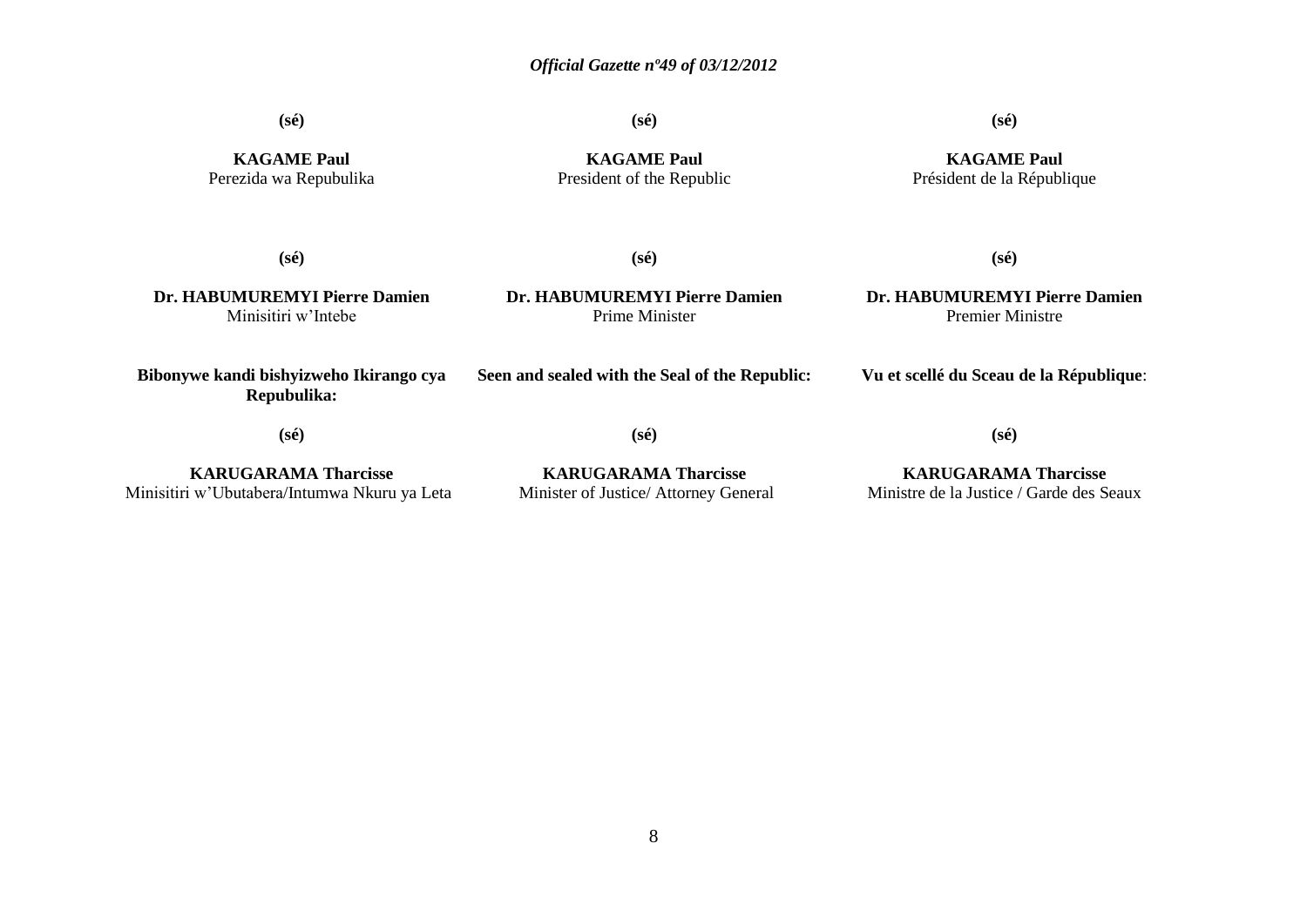|                                 | ITEKA RYA PEREZIDA Nº 68/01 RYO PRESIDENTIAL ORDER Nº 68/01 OF ARRETE PRESIDENTIEL Nº 68/01 DU |                                         |
|---------------------------------|------------------------------------------------------------------------------------------------|-----------------------------------------|
| KUWA 22/11/2012 RYEMEZA BURUNDU | 22/11/2012 ON THE RATIFICATION OF 22/11/2012 PORTANT RATIFICATION DE                           |                                         |
| AMASEZERANO AHURIZA HAMWE       | THE CONVENTION FOR THE LA CONVENTION POUR L'UNIFICATION                                        |                                         |
| AMATEGEKO AJYANYE               | UNIFICATION OF CERTAIN RULES                                                                   | DE CERTAINES REGLES RELATIVES AU        |
| N'IBY'UBWIKOREZI MPUZAMAHANGA   | FOR INTERNATIONAL CARRIAGE BY                                                                  | TRANSPORT AERIEN INTERNATIONAL,         |
| MU NDEGE YASHYIRIWEHO           | AIR, SIGNED AT MONTREAL ON 28                                                                  | <b>SIGNEE A MONTREAL LE 28 MAI 1999</b> |
| UMUKONO I MONTREAL KUWA 28      |                                                                                                |                                         |
| <b>GICURASI 1999</b>            | <b>MAY 1999</b>                                                                                |                                         |

| <b>ISHAKIRO</b>                                                       | <b>TABLE OF CONTENTS</b>                                                      | <b>TABLE DES MATIERES</b>                                          |
|-----------------------------------------------------------------------|-------------------------------------------------------------------------------|--------------------------------------------------------------------|
| Ingingo ya mbere: Kwemeza burundu                                     | <b>Article One: Ratification</b>                                              | <b>Article premier: Ratification</b>                               |
| Ingingo ya 2: Abashinzwe kubahiriza iri teka                          | Article 2: Authorities responsible<br>for the<br>implementation of this Order | Article 2 : Autorités chargées de l'exécution<br>du présent arrêté |
| Ingingo ya 3: Ivanwaho ry'ingingo<br>zinyuranyije n'iri teka          | <b>Article 3: Repealing provision</b>                                         | <b>Article 3 : Disposition abrogatoire</b>                         |
| <b>Igihe</b><br>iteka<br>ritangira<br>Ingingo<br>va 4:<br>gukurikizwa | <b>Article 4: Commencement</b>                                                | Article 4 : Entrée en vigueur                                      |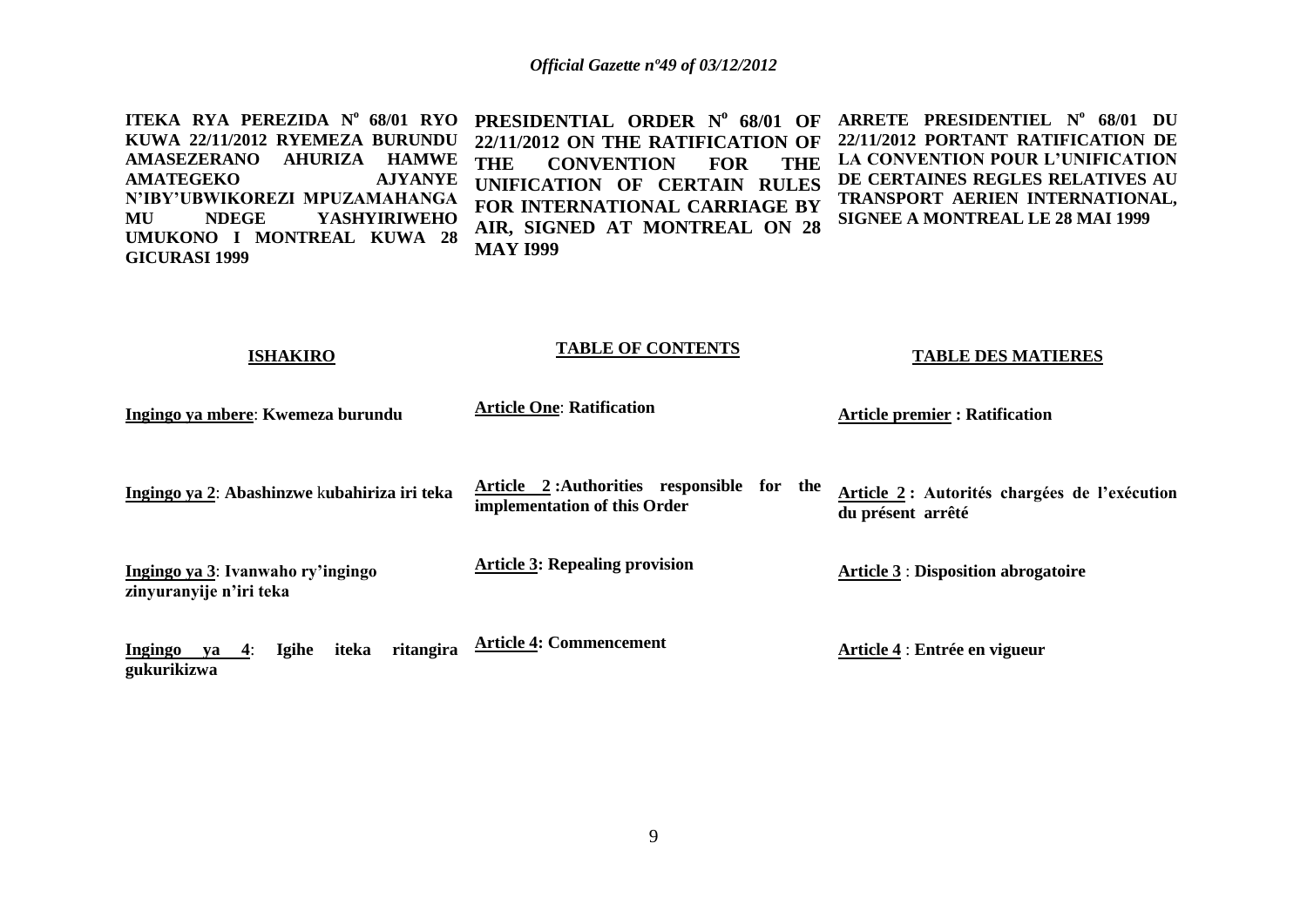| ITEKA RYA PEREZIDA Nº 68/01 RYO<br>KUWA 22/11/2012 RYEMEZA BURUNDU<br><b>AHURIZA</b><br><b>AMASEZERANO</b><br><b>HAMWE</b><br><b>AJYANYE</b><br><b>AMATEGEKO</b><br>N'IBY'UBWIKOREZI MPUZAMAHANGA<br><b>NDEGE</b><br><b>YASHYIRIWEHO</b><br>MU<br>UMUKONO I MONTREAL KUWA 28<br><b>GICURASI 1999</b> | PRESIDENTIAL ORDER Nº 68/01 OF<br>22/11/2012 ON THE RATIFICATION OF<br><b>THE</b><br><b>CONVENTION</b><br><b>FOR</b><br><b>THE</b><br>UNIFICATION OF CERTAIN RULES<br>FOR INTERNATIONAL CARRIAGE BY<br>AIR, SIGNED AT MONTREAL ON 28<br><b>MAY 1999</b> | ARRETE PRESIDENTIEL Nº 68/01 DU<br>22/11/2012 PORTANT RATIFICATION DE<br>LA CONVENTION POUR L'UNIFICATION<br>DE CERTAINES REGLES RELATIVES AU<br>TRANSPORT AERIEN INTERNATIONAL,<br><b>SIGNEE A MONTREAL LE 28 MAI 1999</b> |
|------------------------------------------------------------------------------------------------------------------------------------------------------------------------------------------------------------------------------------------------------------------------------------------------------|---------------------------------------------------------------------------------------------------------------------------------------------------------------------------------------------------------------------------------------------------------|-----------------------------------------------------------------------------------------------------------------------------------------------------------------------------------------------------------------------------|
| Twebwe, KAGAME Paul,<br>Perezida wa Repubulika;                                                                                                                                                                                                                                                      | We, KAGAME Paul,<br>President of the Republic;                                                                                                                                                                                                          | <b>Nous, KAGAME Paul,</b><br>Président de la République;                                                                                                                                                                    |
| Dushingiye ku Itegeko Nshinga rya Repubulika<br>y'u Rwanda ryo kuwa 04 Kamena 2003, nk'uko<br>ryavuguruwe kugeza ubu, cyane cyane mu<br>ngingo zaryo iya 98, iya 112, iya 121, iya 189<br>$n$ 'iya 201;                                                                                              | Pursuant to the Constitution of the Republic of<br>Rwanda of 04 June 2004, as amended to date,<br>especially in Articles 98, 112, 121, 189 and 201;                                                                                                     | Vu la Constitution de la République du Rwanda<br>du 04 juin 2003, telle que révisée à ce jour,<br>spécialement en ses articles 98, 112, 121, 189 et<br>201;                                                                 |
| Tumaze kubona Amasezerano ahuriza hamwe<br>n'iby'Ubwikorezi<br>Amategeko<br>ajyanye<br>mpuzamahanga mu Ndege yashyiriweho<br>umukono i Montreal kuwa 28 Gicurasi 1999;                                                                                                                               | Considering the Convention for the Unification of<br>Certain Rules for International Carriage by Air,<br>signed at Montreal on 28 May 1999;                                                                                                             | Considérant la Convention pour l'unification de<br>certaines règles relatives au transport aérien<br>international, signée à Montréal le 28 mai 1999 ;                                                                      |
| Bisabwe na Minisitiri w'Ibikorwa Remezo;                                                                                                                                                                                                                                                             | On proposal by the Minister of Infrastructure;                                                                                                                                                                                                          | Sur proposition du Ministre des Infrastructures;                                                                                                                                                                            |
| y'Abaminisitiri<br>yateranye<br>kuwa<br>Inama<br>10/10/2012 imaze kubisuzuma no kubyemeza;                                                                                                                                                                                                           | After consideration and approval by the Cabinet<br>in its session of $10/10/2012$ ;                                                                                                                                                                     | Après examen et adoption par le Conseil des<br>Ministres en sa séance du 10/10/2012;                                                                                                                                        |
| TWATEGETSE KANDI DUTEGETSE:                                                                                                                                                                                                                                                                          | <b>HAVE ORDERED AND HEREBY ORDER:</b>                                                                                                                                                                                                                   | <b>AVONS ARRETE ET ARRETONS:</b>                                                                                                                                                                                            |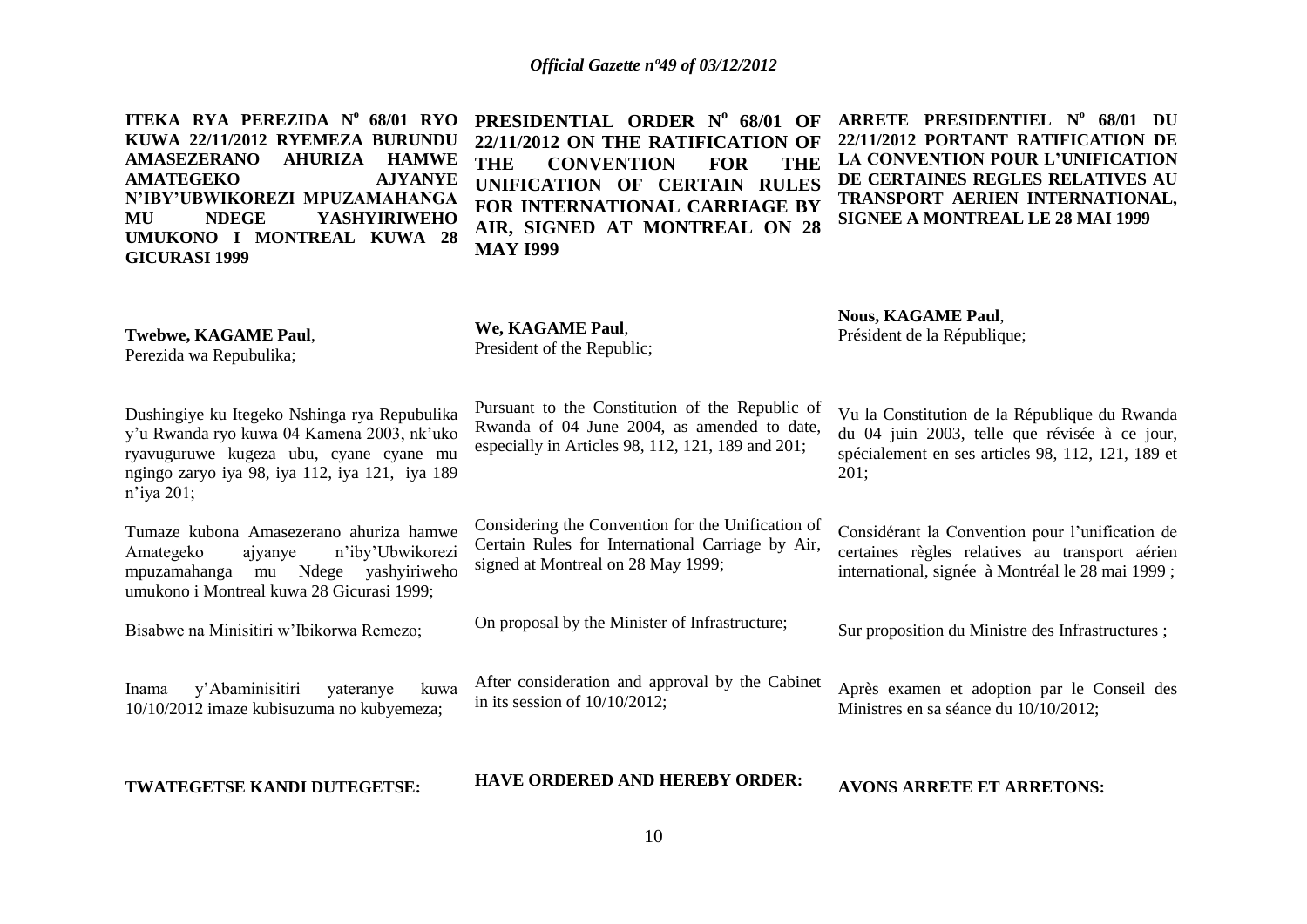| Ingingo ya mbere: Kwemeza burundu                                                                                                                                                                                 | <b>Article One: Ratification</b>                                                                                                                                                       | <b>Article premier: Ratification</b>                                                                                                                                                        |
|-------------------------------------------------------------------------------------------------------------------------------------------------------------------------------------------------------------------|----------------------------------------------------------------------------------------------------------------------------------------------------------------------------------------|---------------------------------------------------------------------------------------------------------------------------------------------------------------------------------------------|
| ahuriza hamwe Amategeko<br>Amasezerano<br>ajyanye n'iby'Ubwikorezi mpuzamahanaga mu<br>Ndege yashyiriweho umukono i Montreal kuwa<br>28 Gicurasi 1999 yemejwe burundu kandi<br>atangiye gukurikizwa uko yakabaye. | The Convention for the Unification of Certain<br>Rules for International Carriage by Air, signed at<br>Montreal on 28 May 1999 is hereby ratified and<br>becomes fully effective.      | La Convention pour l'unification de certaines<br>règles relatives au transport aérien international,<br>signée à Montréal le 28 mai 1999 est ratifiée et<br>sort son plein et entier effet. |
| Ingingo ya 2: Abashinzwe kubahiriza iri teka                                                                                                                                                                      | Article 2: Authorities responsible for the Article 2: Autorités chargées de l'exécution du<br>implementation of this Order                                                             | présent arrêté                                                                                                                                                                              |
| Minisitiri w'Intebe, Minisitiri w'Ibikorwa<br>Remezo na Minisitiri w'Ububanyi n'Amahanga<br>n'Ubutwererane basabwe kubahiriza iri teka.                                                                           | Minister,<br>the<br>Minister<br><b>The</b><br>Premier<br>Infrastructure and the Minister of Foreign Affairs<br>and Cooperation are entrusted with the<br>implementation of this Order. | of Le Premier<br>Ministre,<br>Ministre<br>le<br>des<br>Infrastructures et le Ministre des Affaires<br>Etrangères et de la Coopération sont chargés de<br>l'exécution du présent arrêté.     |
| Ingingo ya 3:<br>Ivanwaho<br>ry'ingingo<br>zinyuranyije n'iri teka                                                                                                                                                | <b>Article 3: Repealing provision</b>                                                                                                                                                  | <b>Article 3: Disposition abrogatoire</b>                                                                                                                                                   |
| Ingingo zose z'amateka abanziriza iri kandi<br>zinyuranyije na ryo zivanyweho.                                                                                                                                    | All prior provisions contrary to this Order are<br>hereby repealed.                                                                                                                    | Toutes les dispositions antérieures contraires au<br>présent arrêté sont abrogées.                                                                                                          |
| Ingingo ya 4: Igihe iteka ritangira<br>gukurikizwa                                                                                                                                                                | <b>Article 4: Commencement</b>                                                                                                                                                         | Article 4: Entrée en vigueur                                                                                                                                                                |
| Iri teka ritangira gukurikizwa ku munsi<br>ritangarijweho<br>mu<br>Igazeti ya Leta ya<br>Repubulika y'u Rwanda.                                                                                                   | This Order shall come into force on the date of its<br>publication in the Official Gazette of the Republic<br>of Rwanda.                                                               | Le présent arrêté entre en vigueur le jour de sa<br>publication au Journal Officiel de la République<br>du Rwanda.                                                                          |

Kigali, kuwa 22/11/2012 Kigali, on 22/11/2012 Kigali, le 22/11/2012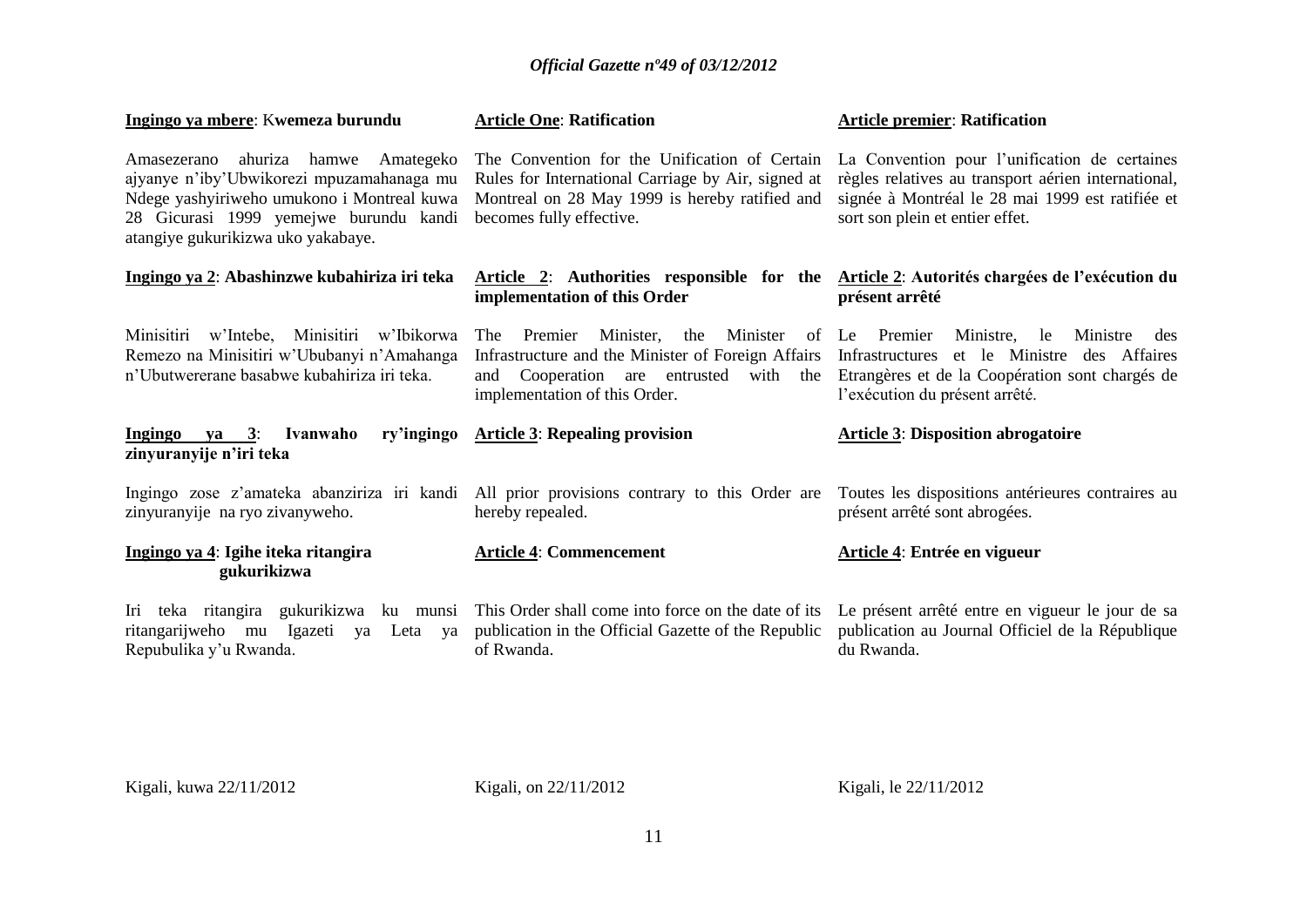**(sé)**

**KAGAME Paul** Perezida wa Repubulika **(sé)**

**KAGAME Paul** President of the Republic **(sé)**

**KAGAME Paul** Président de la République

**(sé)**

**(sé)**

**Dr. HABUMUREMYI Pierre Damien** Minisitiri w'Intebe

**Dr. HABUMUREMYI Pierre Damien** Prime Minister

**Dr. HABUMUREMYI Pierre Damien** Premier Ministre

**(sé)**

**Bibonywe kandi bishyizweho Ikirango cya Repubulika: (sé) Seen and sealed with the Seal of the Republic: (sé) Vu et scellé du Sceau de la République**: **(sé)**

**KARUGARAMA Tharcisse** Minisitiri w'Ubutabera/Intumwa Nkuru ya Leta Minister of Justice/ Attorney General

**KARUGARAMA Tharcisse**

**KARUGARAMA Tharcisse** Ministre de la Justice / Garde des sceaux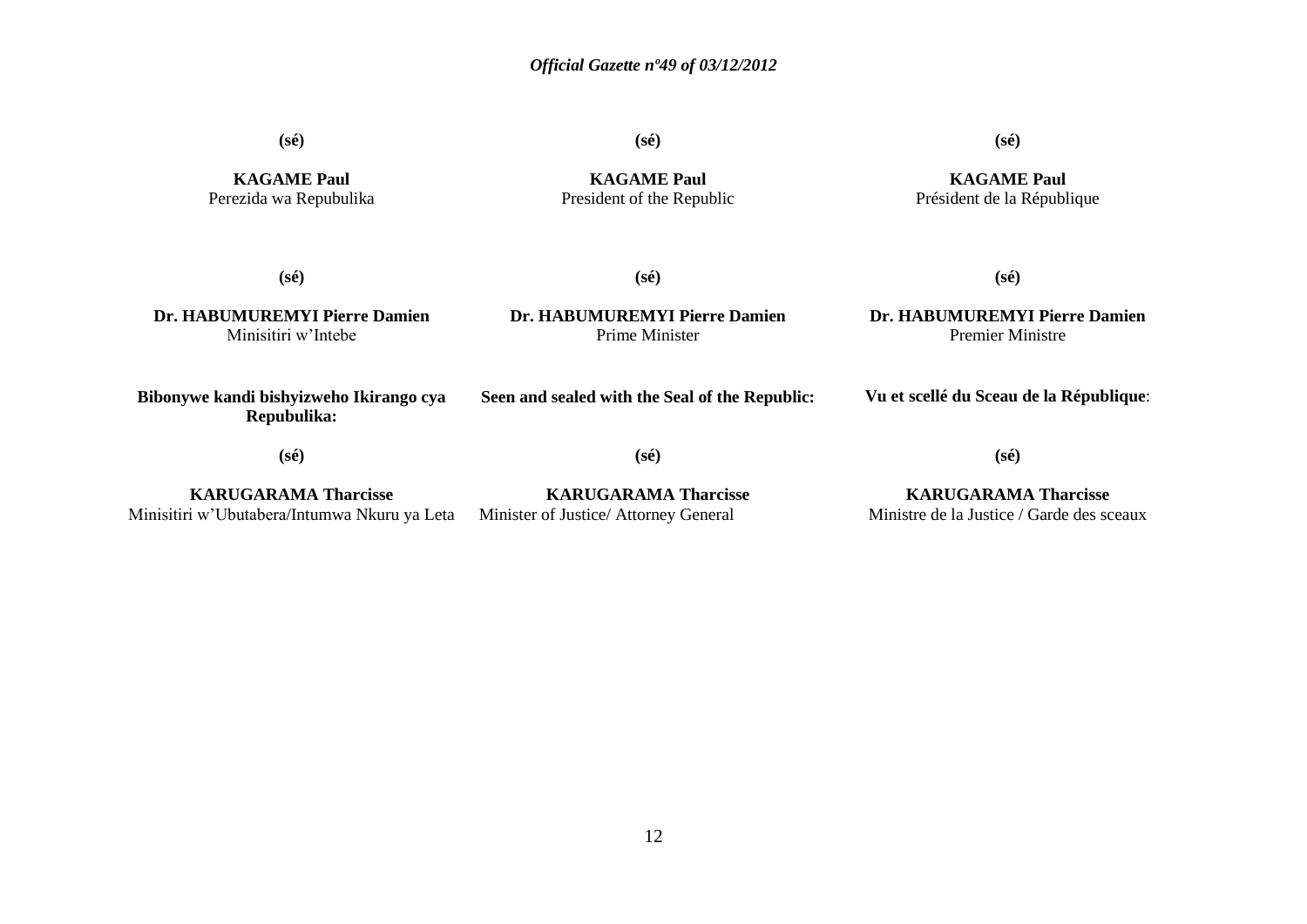**ITEKA RYA PEREZIDA N**º **69/01 RYO PRESIDENTIAL ORDER Nº 69/01 OF ARRETE PRESIDENTIEL N**º **69/01 DU KUWA 22/11/2012 RYEMEZA BURUNDU 22/11/2012 ON THE RATIFICATION OF 22/11/2012 PORTANT RATIFICATION DU AMASEZERANO Y'UMUGEREKA THE PROTOCOL RELATING TO THE PROTOCOLE CONCERNANT LE TEXTE MPUZAMAHANGA N'UBUDAKEMWA BW'INYANDIKO IRI THE CONVENTION ON INTERNATIONAL CONVENTION RELATIVE A L'AVIATION**  MU NDIMI ESHESHATU IKUBIYEMO CIVIL AVIATION (CHICAGO, 1944), CIVILE INTERNATIONALE (CHICAGO, **AMASEZERANO MPUZAMAHANGA MU SIGNED AT MONTREAL ON 1st OCTOBER 1944), SIGNE A MONTREAL LE 1er BY'INDEGE ZA GISIVILI (CHICAGO, 1998 1944***),* **YASHYIRIWEHO UMUKONO I MONTREAL KUWA 01 UKWAKIRA 1998 AUTHENTIC SIX-LANGUAGE TEXT OF AUTHENTIQUE EN SIX LANGUES DE LA OCTOBRE 1998** 

| <b>ISHAKIRO</b>                                              | <b>TABLE OF CONTENTS</b>                                                   | <b>TABLE DES MATIERES</b>                                         |
|--------------------------------------------------------------|----------------------------------------------------------------------------|-------------------------------------------------------------------|
| Ingingo ya mbere: Kwemeza burundu                            | <b>Article One: Ratification</b>                                           | <b>Article premier: Ratification</b>                              |
| Ingingo ya 2: Abashinzwe kubahiriza iri teka                 | Article 2: Authorities responsible for the<br>implementation of this Order | Article 2: Autorités chargées de l'exécution du<br>présent arrêté |
| Ingingo ya 3: Ivanwaho ry'ingingo<br>zinyuranyije n'iri teka | <b>Article 3: Repealing provision</b>                                      | <b>Article 3: Disposition abrogatoire</b>                         |
| Ingingo ya 4: Igihe iteka ritangira gukurikizwa              | <b>Article 4: Commencement</b>                                             | Article 4: Entrée en vigueur                                      |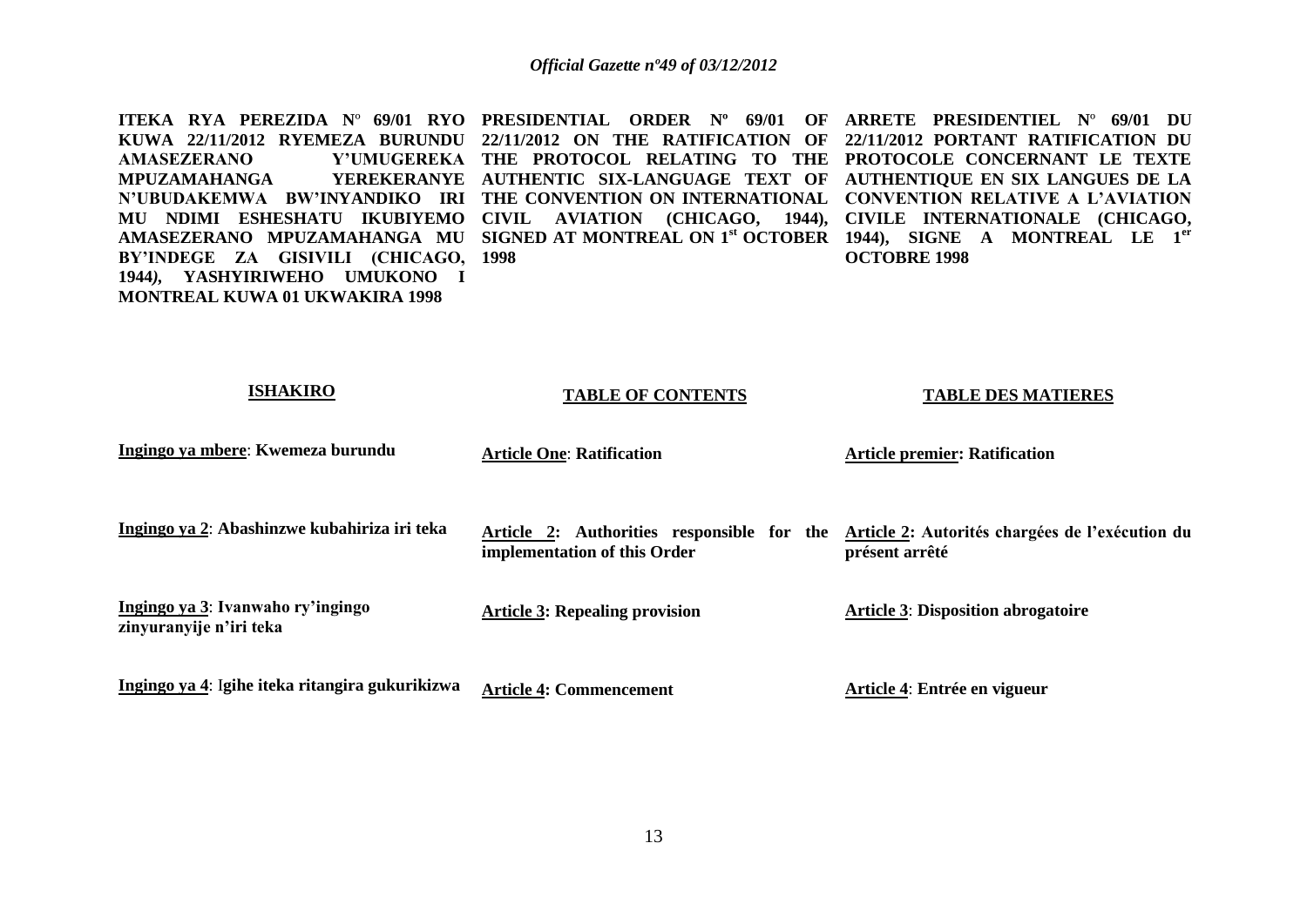| ITEKA RYA PEREZIDA Nº 69/01 RYO<br>KUWA 22/11/2012 RYEMEZA BURUNDU<br><b>AMASEZERANO</b><br>Y'UMUGEREKA<br><b>YEREKERANYE</b><br><b>MPUZAMAHANGA</b><br>N'UBUDAKEMWA BW'INYANDIKO IRI<br>MU NDIMI ESHESHATU IKUBIYEMO<br>AMASEZERANO MPUZAMAHANGA MU<br>BY'INDEGE ZA GISIVILI (CHICAGO,<br>1944), YASHYIRIWEHO UMUKONO I<br><b>MONTREAL KUWA 01 UKWAKIRA 1998</b> | PRESIDENTIAL ORDER Nº 69/01<br>OF<br>22/11/2012 ON THE RATIFICATION<br>OF<br>THE PROTOCOL RELATING TO THE<br>AUTHENTIC SIX-LANGUAGE TEXT OF<br>THE CONVENTION ON INTERNATIONAL<br>(CHICAGO, 1944),<br><b>CIVIL</b><br><b>AVIATION</b><br>SIGNED AT MONTREAL ON 1 <sup>st</sup> OCTOBER 1944), SIGNE A MONTREAL LE<br>1998 | ARRETE PRESIDENTIEL Nº 69/01 DU<br>22/11/2012 PORTANT RATIFICATION DU<br>PROTOCOLE CONCERNANT LE TEXTE<br>AUTHENTIQUE EN SIX LANGUES DE LA<br><b>CONVENTION RELATIVE A L'AVIATION</b><br>CIVILE INTERNATIONALE (CHICAGO,<br>1 <sup>er</sup><br><b>OCTOBRE 1998</b> |
|-------------------------------------------------------------------------------------------------------------------------------------------------------------------------------------------------------------------------------------------------------------------------------------------------------------------------------------------------------------------|---------------------------------------------------------------------------------------------------------------------------------------------------------------------------------------------------------------------------------------------------------------------------------------------------------------------------|--------------------------------------------------------------------------------------------------------------------------------------------------------------------------------------------------------------------------------------------------------------------|
| <b>Twebwe, KAGAME Paul,</b><br>Perezida wa Repubulika;                                                                                                                                                                                                                                                                                                            | We, KAGAME Paul,<br>President of the Republic;                                                                                                                                                                                                                                                                            | <b>Nous, KAGAME Paul,</b><br>Président de la République;                                                                                                                                                                                                           |
| Dushingiye ku Itegeko Nshinga rya Repubulika<br>y'u Rwanda ryo kuwa 04 Kamena 2003, nk'uko<br>ryavuguruwe kugeza ubu, cyane cyane mu ngingo<br>zaryo iya 98, iya 112, iya, 121 iya 189 n'iya 201;                                                                                                                                                                 | Pursuant to the Constitution of the Republic of<br>Rwanda of 04 June 2003, as amended to date,<br>especially in Articles 98, 112, 121, 189 and 201;                                                                                                                                                                       | Vu la Constitution de la République du Rwanda<br>du 04 juin 2003, telle que révisée à ce jour,<br>spécialement en ses articles 98, 112, 121, 189 et<br>201;                                                                                                        |
| Tumaze kubona Amasezerano y'Umugereka<br>yerekeranye<br>n'ubudakemwa<br>Mpuzamahanga<br>bw'inyandiko iri mu ndimi esheshatu ikubiyemo<br>Amasezerano Mpuzamahanga mu by'Indege za<br>Gisivili (Chicago, 1944) yashyiriweho umukono i<br>Montreal kuwa 01 Ukwakira 1998;                                                                                           | Considering the Protocol relating to Authentic<br>Six-Language Text of the Convention on<br>International Civil Aviation (Chicago, 1944),<br>signed at Montreal on $1st$ October 1998;                                                                                                                                    | Considérant le Protocole concernant le texte<br>authentique en six langues de la Convention<br>relative à l'Aviation Civile Internationale<br>(Chicago, 1944) signé à Montréal le $1er$ octobre<br>1998;                                                           |
| Bisabwe na Minisitiri w'Ibikorwa Remezo;                                                                                                                                                                                                                                                                                                                          | On proposal by the Minister of Infrastructure;                                                                                                                                                                                                                                                                            | Sur proposition du Ministre des Infrastructures;                                                                                                                                                                                                                   |
| y'Abaminisitiri<br>kuwa<br>yateranye<br>Inama<br>10/10/2012, imaze kubisuzuma no kubyemeza;                                                                                                                                                                                                                                                                       | After consideration and approval by the Cabinet<br>in its session of $10/10/2012$ ;                                                                                                                                                                                                                                       | Après examen et adoption par le Conseil des<br>Ministres en sa séance du 10/10/2012;                                                                                                                                                                               |
| TWATEGETSE KANDI DUTEGETSE:                                                                                                                                                                                                                                                                                                                                       | <b>HAVE ORDERED AND HEREBY ORDER:</b><br>14                                                                                                                                                                                                                                                                               | <b>AVONS ARRETE ET ARRETONS:</b>                                                                                                                                                                                                                                   |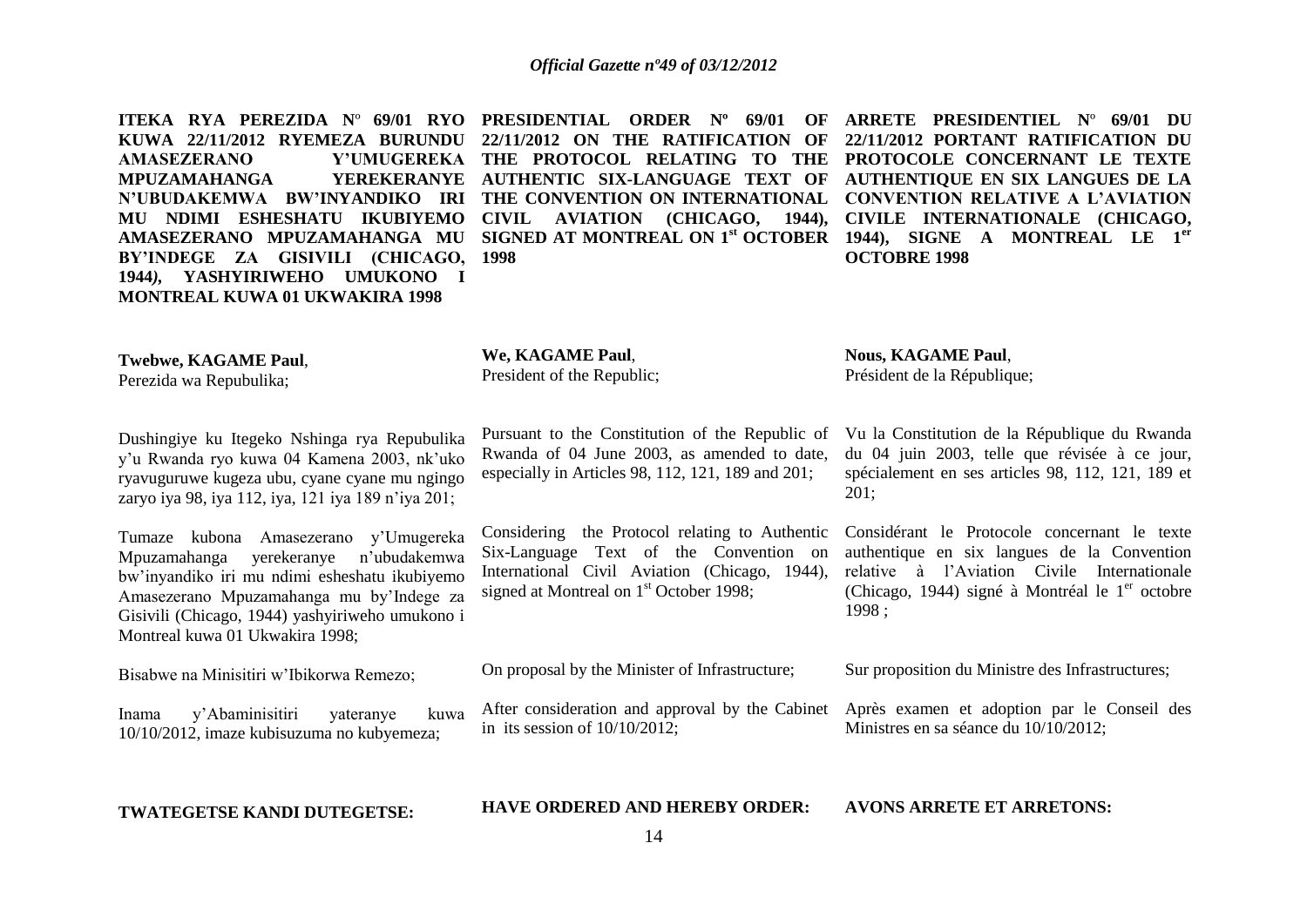| Ingingo ya mbere: Kwemeza burundu                                                                                                                                                                                                                                                                                                               | <b>Article One: Ratification</b>                                                                                                                                                                                                       | <b>Article premier: Ratification</b>                                                                                                                                                                                                   |
|-------------------------------------------------------------------------------------------------------------------------------------------------------------------------------------------------------------------------------------------------------------------------------------------------------------------------------------------------|----------------------------------------------------------------------------------------------------------------------------------------------------------------------------------------------------------------------------------------|----------------------------------------------------------------------------------------------------------------------------------------------------------------------------------------------------------------------------------------|
| y'Umugereka<br>Mpuzamahanga<br>Amasezerano<br>yerekeranye n'ubudakemwa bw'inyandiko iri mu<br>esheshatu<br>ikubiyemo<br>Amasezerano<br>ndimi<br>Mpuzamahanga mu by'Indege<br>za Gisivili<br>yashyiriweho umukono i<br>1944)<br>(Chicago,<br>Montreal kuwa 01 Ukwakira 1998 yemejwe<br>atangiye gukurikizwa uko<br>kandi<br>burundu<br>yakabaye. | The Protocol relating to Authentic Six-Language<br>Text of the Convention on International Civil<br>Aviation (Chicago, 1944), signed at Montreal on<br>1 <sup>st</sup> October 1998 is hereby ratified and becomes<br>fully effective. | Le Protocole concernant le texte authentique en<br>six langues de la Convention relative à l'Aviation<br>Civile Internationale (Chicago, 1944) signé à<br>Montréal le 1 octobre 1998 est ratifié et sort son<br>plein et entier effet. |
| Ingingo ya 2: Abashinzwe kubahiriza iri teka                                                                                                                                                                                                                                                                                                    | <b>Authorities</b><br>Article 2:<br>responsible<br>for<br>implementation of this Order                                                                                                                                                 | Article 2 : Autorités chargées de l'exécution du<br>présent arrêté                                                                                                                                                                     |
| Minisitiri<br>Minisitiri<br>w'Ibikorwa<br>w'Intebe,<br>Remezo na Minisitiri w'Ububanyi n'Amahanga<br>n'Ubutwererane basabwe kubahiriza iri teka.                                                                                                                                                                                                | The Prime Minister, the Minister of Infrastructure<br>Affairs<br>and the Minister<br>of Foreign<br>and<br>Cooperation<br>entrusted<br>with<br>are<br>the<br>implementation of this Order.                                              | Le Premier<br>Ministre,<br>Ministre<br>le<br>des<br>et le Ministre des Affaires<br>Infrastructures<br>Etrangères et de la Coopération sont chargés de<br>l'exécution du présent arrêté.                                                |
| Ingingo ya 3: Ivanwaho ry'ingingo zinyuranije<br>n'iri teka                                                                                                                                                                                                                                                                                     | <b>Article 3: Repealing provision</b>                                                                                                                                                                                                  | <b>Article 3 : Disposition abrogatoire</b>                                                                                                                                                                                             |
| Ingingo<br>zinyuranyije na ryo zivanyweho.                                                                                                                                                                                                                                                                                                      | zose z'amateka abanziriza iri kandi All prior provisions contrary to this Order are<br>hereby repealed.                                                                                                                                | Toutes les dispositions antérieures contraires au<br>présent arrêté sont abrogées.                                                                                                                                                     |
| Ingingo ya 4: Igihe iteka ritangira gukurikizwa                                                                                                                                                                                                                                                                                                 | <b>Article 4: Commencement</b>                                                                                                                                                                                                         | Article 4 : Entrée en vigueur                                                                                                                                                                                                          |
| Iri teka ritangira gukurikizwa ku munsi<br>ritangarijweho mu Igazeti ya Leta ya Repubulika<br>y'u Rwanda.                                                                                                                                                                                                                                       | This Order shall come into force on the date of its<br>publication in the Official Gazette of the Republic<br>of Rwanda.                                                                                                               | Le présent arrêté entre en vigueur le jour de sa<br>publication au Journal Officiel de la République<br>du Rwanda.                                                                                                                     |
| Kigali, kuwa 22/11/2012                                                                                                                                                                                                                                                                                                                         | Kigali, on 22/11/2012                                                                                                                                                                                                                  | Kigali, le 22/11/2012                                                                                                                                                                                                                  |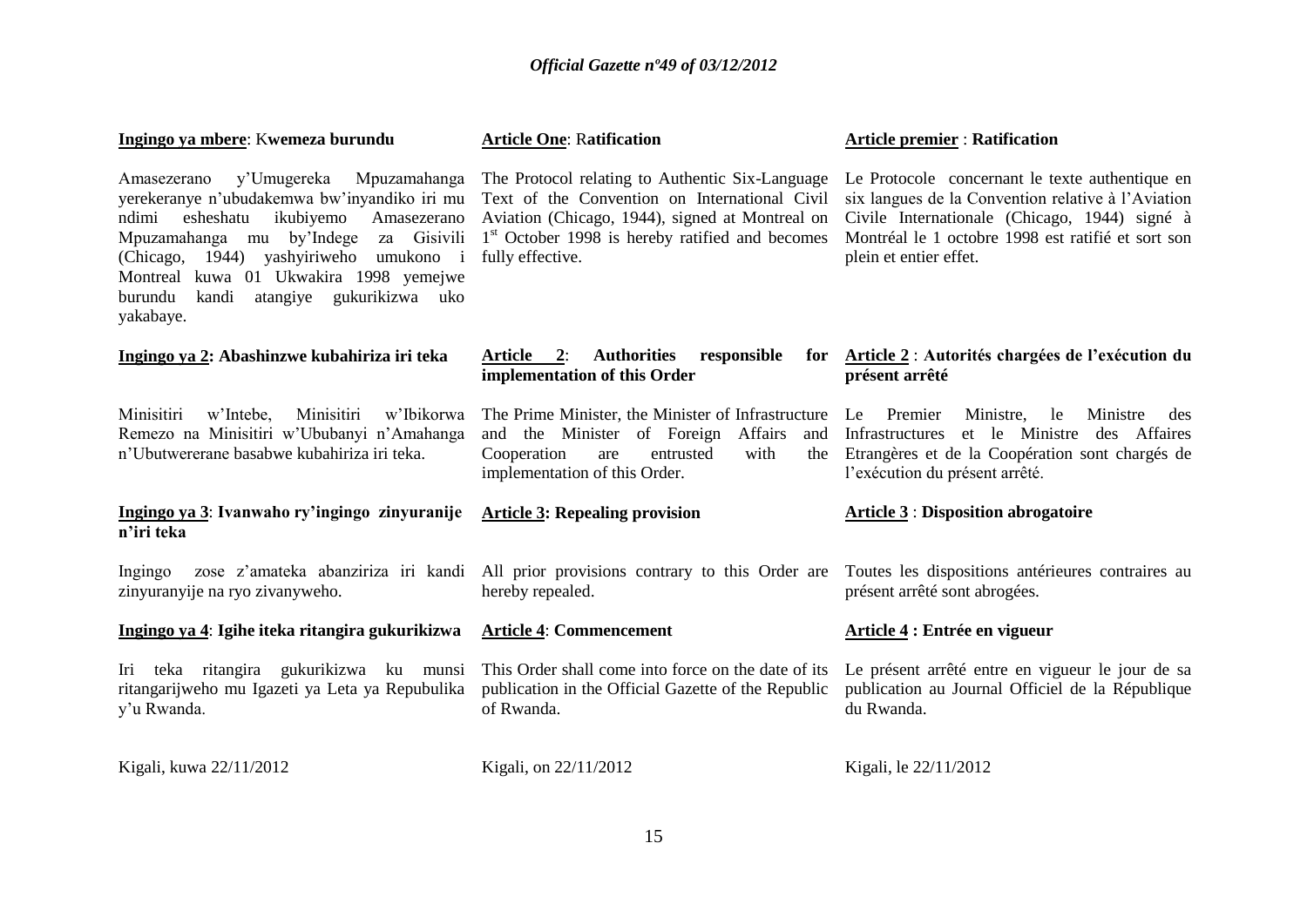**(sé)**

**(sé)**

**(sé)**

**KAGAME Paul** Perezida wa Repubulika

**KAGAME Paul** President of the Republic

**KAGAME Paul** Président de la République

**(sé)**

**(sé)**

**Dr. HABUMUREMYI Pierre Damien** Minisitiri w'Intebe

**Dr. HABUMUREMYI Pierre Damien** Prime Minister

**Dr. HABUMUREMYI Pierre Damien** Premier Ministre

**(sé)**

**Bibonywe kandi bishyizweho Ikirango cya Repubulika:**

**Seen and sealed with the Seal of the Republic:**

**Vu et scellé du Sceau de la République**:

**(sé)**

**(sé)**

**(sé)**

**KARUGARAMA Tharcisse** Minisitiri w'Ubutabera/Intumwa Nkuru ya Leta

**KARUGARAMA Tharcisse** Minister of Justice/ Attorney General

**KARUGARAMA Tharcisse** Ministre de la Justice /Garde des Sceaux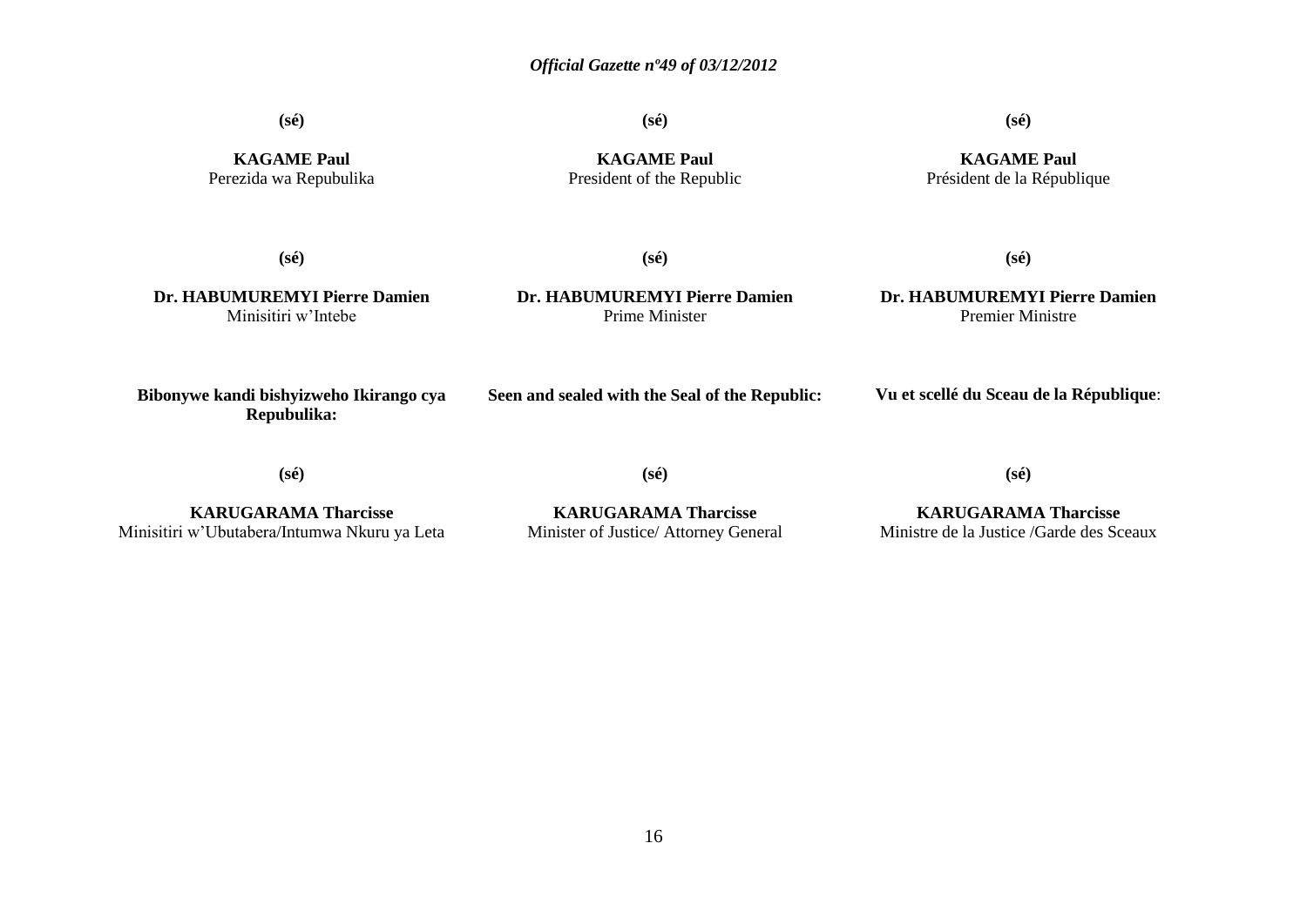**ITEKA RYA PEREZIDA Nº 70/01 RYO PRESIDENTIAL ORDER Nº 70/01 OF ARRETE PRESIDENTIEL Nº 70/01 DU KUWA 22/11/2012 RYEMEZA BURUNDU 22/11/2012 ON THE RATIFICATION OF THE 22/11/2012 PORTANT RATIFICATION DU AMASEZERANO MPUZAMAHANGA N'UBUDAKEMWA BW'INYANDIKO IRI MU THE CONVENTION ON INTERNATIONAL CONVENTION RELATIVE A L'AVIATION**  NDIMI ENYE IKUBIYEMO AMASEZERANO CIVIL AVIATION (CHICAGO, 1944), CIVILE INTERNATIONALE (CHICAGO, **MPUZAMAHANGA MU BY'INDEGE ZA SIGNED AT MONTREAL ON 30 1944), SIGNE A MONTREAL LE 30 GISIVILI (CHICAGO, 1944***),* **YASHYIRIWEHO UMUKONO I MONTREAL KU WA 30 NZERI 1977 PUMUGEREKA PROTOCOL RELATING TO AUTHENTIC QUADRILINGUAL TEXT OF AUTHENTIQUE QUADRILINGUE DE LA SEPTEMBER 1977 PROTOCOLE CONCERNANT LE TEXTE SEPTEMBRE 1977** 

**TABLE OF CONTENTS**

| <b>ISHAKIRO</b>                                              | <b>LADLE OF CONTENTS</b>                                                   | TADLE DES MATIENES                                                |
|--------------------------------------------------------------|----------------------------------------------------------------------------|-------------------------------------------------------------------|
| Ingingo ya mbere: Kwemeza burundu                            | <b>Article One: Ratification</b>                                           | <b>Article premier: Ratification</b>                              |
| Ingingo ya 2: Abashinzwe kubahiriza iri teka                 | Article 2: Authorities responsible for the<br>implementation of this Order | Article 2: Autorités chargées de l'exécution du<br>présent arrêté |
| Ingingo ya 3: Ivanwaho ry'ingingo zinyuranyije<br>n'iri teka | <b>Article 3: Repealing provision</b>                                      | <b>Article 3: Disposition abrogatoire</b>                         |
|                                                              | $\cdots$                                                                   |                                                                   |

**Ingingo ya 4**: **Igihe iteka ritangira gukurikizwa**

**Article 4: Commencement** 

**Article 4**: **Entrée en vigueur**

**TABLE DES MATIERES**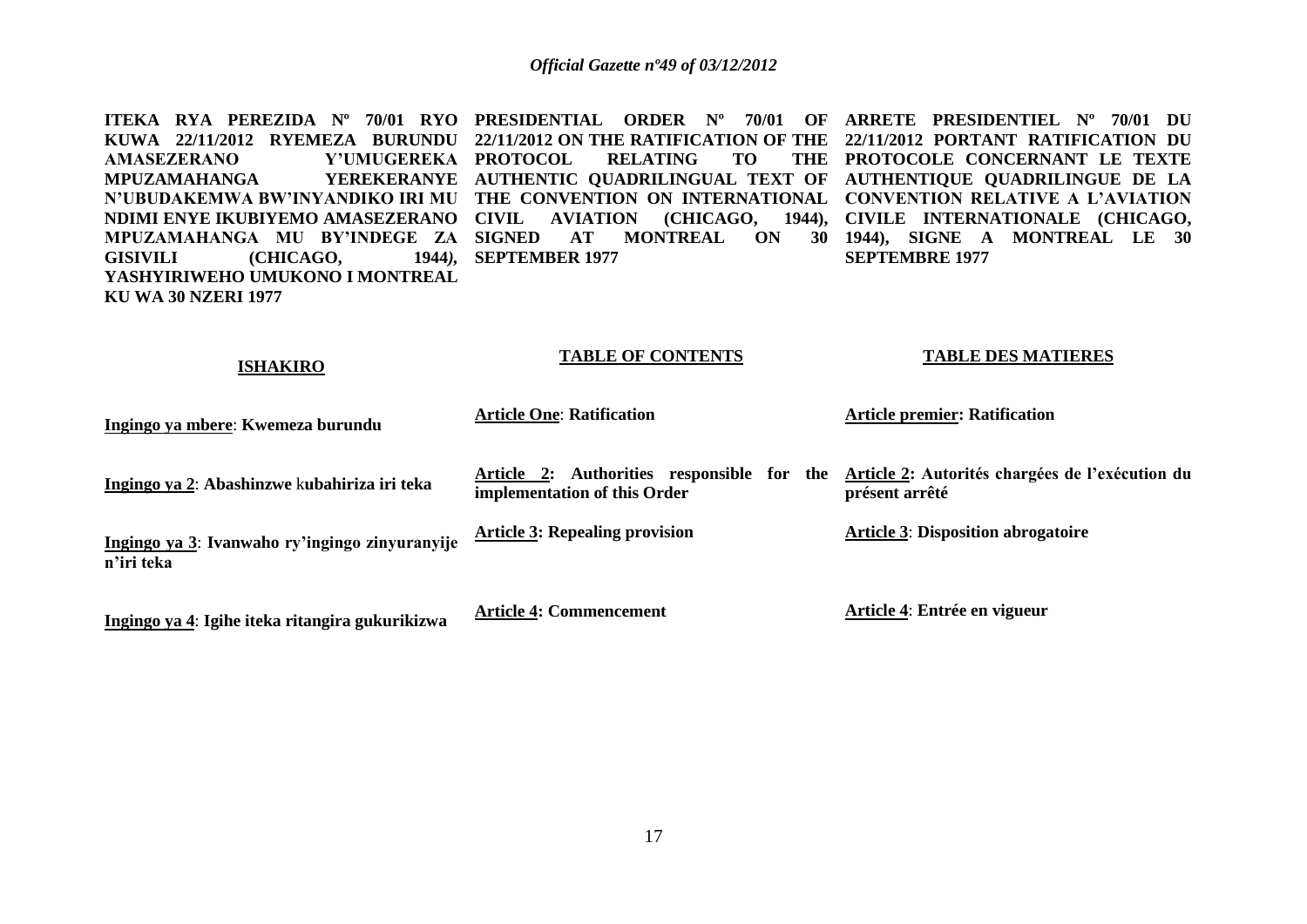**KUWA 22/11/2012 RYEMEZA BURUNDU 22/11/2012 ON THE RATIFICATION OF THE 22/11/2012 PORTANT RATIFICATION DU AMASEZERANO Y'UMUGEREKA PROTOCOL RELATING TO THE MPUZAMAHANGA N'UBUDAKEMWA BW'INYANDIKO IRI MU THE CONVENTION ON INTERNATIONAL CONVENTION RELATIVE A L'AVIATION**  NDIMI ENYE IKUBIYEMO AMASEZERANO CIVIL AVIATION (CHICAGO, 1944), CIVILE INTERNATIONALE (CHICAGO, **MPUZAMAHANGA MU BY'INDEGE ZA SIGNED AT MONTREAL ON 30 1944), SIGNE A MONTREAL LE 30 GISIVILI (CHICAGO, 1944***),* **YASHYIRIWEHO UMUKONO I MONTREAL KU WA 30 NZERI 1977** 

**SEPTEMBER 1977** 

**ITEKA RYA PEREZIDA Nº 70/01 RYO PRESIDENTIAL ORDER Nº 70/01 OF ARRETE PRESIDENTIEL Nº 70/01 DU AUTHENTIC QUADRILINGUAL TEXT OF AUTHENTIQUE QUADRILINGUE DE LA PROTOCOLE CONCERNANT LE TEXTE SEPTEMBRE 1977** 

| <b>Twebwe, KAGAME Paul,</b><br>Perezida wa Repubulika;                                                                                                                                                                                                                  | We, KAGAME Paul,<br>President of the Republic;                                                                                                                                         | <b>Nous, KAGAME Paul,</b><br>Président de la République;                                                                                                                                                    |
|-------------------------------------------------------------------------------------------------------------------------------------------------------------------------------------------------------------------------------------------------------------------------|----------------------------------------------------------------------------------------------------------------------------------------------------------------------------------------|-------------------------------------------------------------------------------------------------------------------------------------------------------------------------------------------------------------|
| Dushingiye ku Itegeko Nshinga rya Repubulika y'u<br>Rwanda ryo kuwa 04 Kamena 2003, nk'uko<br>ryavuguruwe kugeza ubu, cyane cyane mu ngingo<br>zaryo, iya 98; iya 112, iya 121; iya 189 n'iya 201;                                                                      | Pursuant to the Constitution of the Republic of<br>Rwanda of 04 June 2003, as amended to date,<br>especially in Articles 98, 112, 121, 189 and 201;                                    | Vu la Constitution de la République du Rwanda<br>du 04 juin 2003, telle que révisée à ce jour,<br>spécialement en ses articles 98, 112, 121, 189 et<br>201:                                                 |
| y'Umugereka<br>Tumaze<br>Amasezerano<br>kubona<br>ubudakemwa<br>yerekeranye<br>Mpuzamahanga<br>bw'inyandiko iri mu ndimi enye ikubiyemo<br>Amasezerano Mpuzamahanga mu by'Indege za<br>Gisivili (Chicago, 1944), yashyiriweho umukono i<br>Montreal kuwa 30 Nzeri 1977; | Considering the Protocol relating to Authentic<br>Quadrilingual Text of the Convention on<br>International Civil Aviation (Chicago, 1944),<br>signed at Montreal on 30 September 1977; | Considérant le Protocole concernant le texte<br>quadrilingue de la Convention<br>authentique<br>à l'Aviation Civile Internationale<br>relative<br>(Chicago, 1944) signé à Montréal le 30 septembre<br>1977; |
| Bisabwe na Minisitiri w'Ibikorwa Remezo;                                                                                                                                                                                                                                | On proposal by the Minister of Infrastructure;                                                                                                                                         | Sur proposition du Ministre des Infrastructures;                                                                                                                                                            |
| Inama y'Abaminisitiri yateranye kuwa 10/10/2012<br>imaze kubisuzuma no kubyemeza;                                                                                                                                                                                       | After consideration and approval by the Cabinet, in<br>its session of $10/10/2012$ ;                                                                                                   | Après examen et adoption par le Conseil des<br>Ministres en sa séance du 10/10/2012;                                                                                                                        |

**TWATEGETSE KANDI DUTEGETSE:**

**HAVE ORDERED AND HEREBY ORDER:**

**AVONS ARRETE ET ARRETONS:**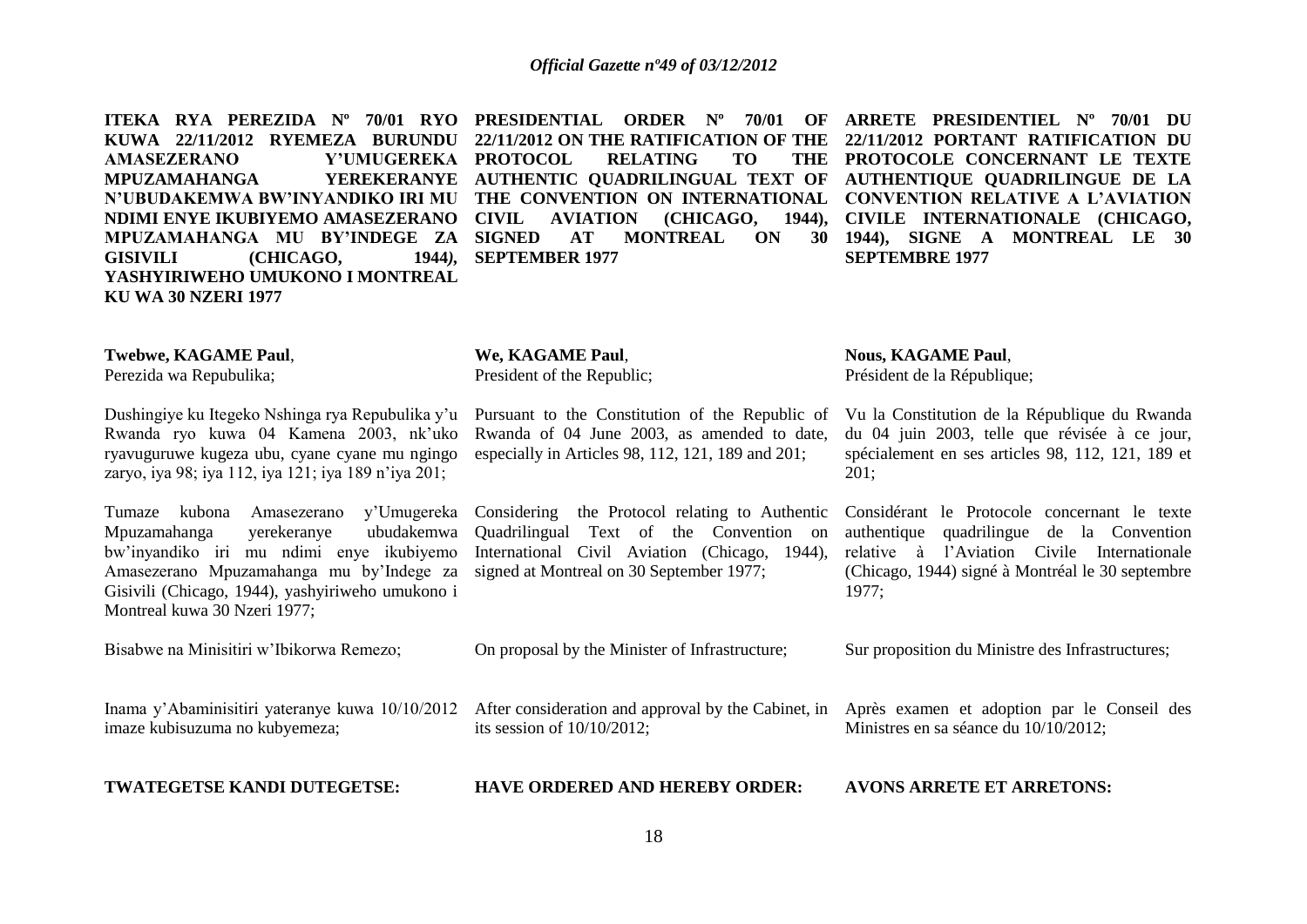| Ingingo ya mbere: Kwemeza burundu                                                                                                                                                                                                                                                                                                | <b>Article One: Ratification</b>                                                                                                                                                                                             | <b>Article premier: Ratification</b>                                                                                                                                                                                                    |
|----------------------------------------------------------------------------------------------------------------------------------------------------------------------------------------------------------------------------------------------------------------------------------------------------------------------------------|------------------------------------------------------------------------------------------------------------------------------------------------------------------------------------------------------------------------------|-----------------------------------------------------------------------------------------------------------------------------------------------------------------------------------------------------------------------------------------|
| y'Umugereka<br>Mpuzamahanga<br>Amasezerano<br>yerekeranye n'ubudakemwa bw'inyandiko iri mu<br>ikubiyemo<br>Amasezerano<br>ndimi<br>enye<br>Mpuzamahanga<br>mu by'Indege<br>Gisivili<br>za<br>(Chicago, 1944), yashyiriweho umukono i<br>Montreal kuwa 30 Nzeri 1977, yemejwe burundu<br>kandi atangiye gukurikizwa uko yakabaye. | The Protocol relating to Authentic Quadrilingual<br>Text of the Convention on International Civil<br>Aviation (Chicago, 1944), signed at Montreal on<br>30 September 1977 is hereby ratified and becomes<br>fully effective. | Le Protocole concernant le texte authentique<br>quadrilingue de la Convention relative à<br>l'Aviation Civile Internationale (Chicago, 1944)<br>signé à Montréal le 30 septembre 1977 est ratifié<br>et sort son plein et entier effet. |
| Ingingo ya 2: Abashinzwe kubahiriza iri teka                                                                                                                                                                                                                                                                                     | Article 2: Authorities responsible for the Article 2 : Autorités chargées de l'exécution du<br>implementation of this Order                                                                                                  | présent arrêté                                                                                                                                                                                                                          |
| Minisitiri w'Intebe, Minisitiri w'Ibikorwa Remezo<br>Minisitiri<br>w'Ububanyi<br>n'Amahanga<br>na<br>n'Ubutwererane basabwe kubahiriza iri teka.                                                                                                                                                                                 | Minister<br>Premier<br>Minister,<br>The<br>the<br>Infrastructure and the Minister of Foreign Affairs<br>Cooperation are entrusted<br>with the<br>and<br>implementation of this Order.                                        | of Le Premier<br>Ministre,<br>le<br>Ministre<br>des<br>Infrastructures et le Ministre des Affaires<br>Etrangères et de la Coopération sont chargés de<br>l'exécution du présent arrêté.                                                 |
| Ingingo ya 3: Ivanwaho ry'ingingo zinyuranyije Article 3: Repealing provision<br>n'iri teka                                                                                                                                                                                                                                      |                                                                                                                                                                                                                              | <b>Article 3: Disposition abrogatoire</b>                                                                                                                                                                                               |
| zinyuranyije na ryo zivanyweho.                                                                                                                                                                                                                                                                                                  | Ingingo zose z'amateka abanziriza iri kandi All prior provisions contrary to this Order are Toutes les dispositions antérieures contraires au<br>hereby repealed.                                                            | présent arrêté sont abrogées.                                                                                                                                                                                                           |
| Ingingo ya 4: Igihe iteka ritangira gukurikizwa                                                                                                                                                                                                                                                                                  | <b>Article 4: Commencement</b>                                                                                                                                                                                               | Article 4 : Entrée en vigueur                                                                                                                                                                                                           |
| Iri teka ritangira gukurikizwa ku munsi This Order shall come into force on the date of its<br>ritangarijweho mu Igazeti ya Leta ya Repubulika<br>y'u Rwanda.                                                                                                                                                                    | publication in the Official Gazette of the Republic<br>of Rwanda.                                                                                                                                                            | Le présent arrêté entre en vigueur le jour de sa<br>publication au Journal Officiel de la République<br>du Rwanda.                                                                                                                      |
| Kigali, kuwa 22/11/2012                                                                                                                                                                                                                                                                                                          | Kigali, on 22/11/2012                                                                                                                                                                                                        | Kigali, le 22/11/2012                                                                                                                                                                                                                   |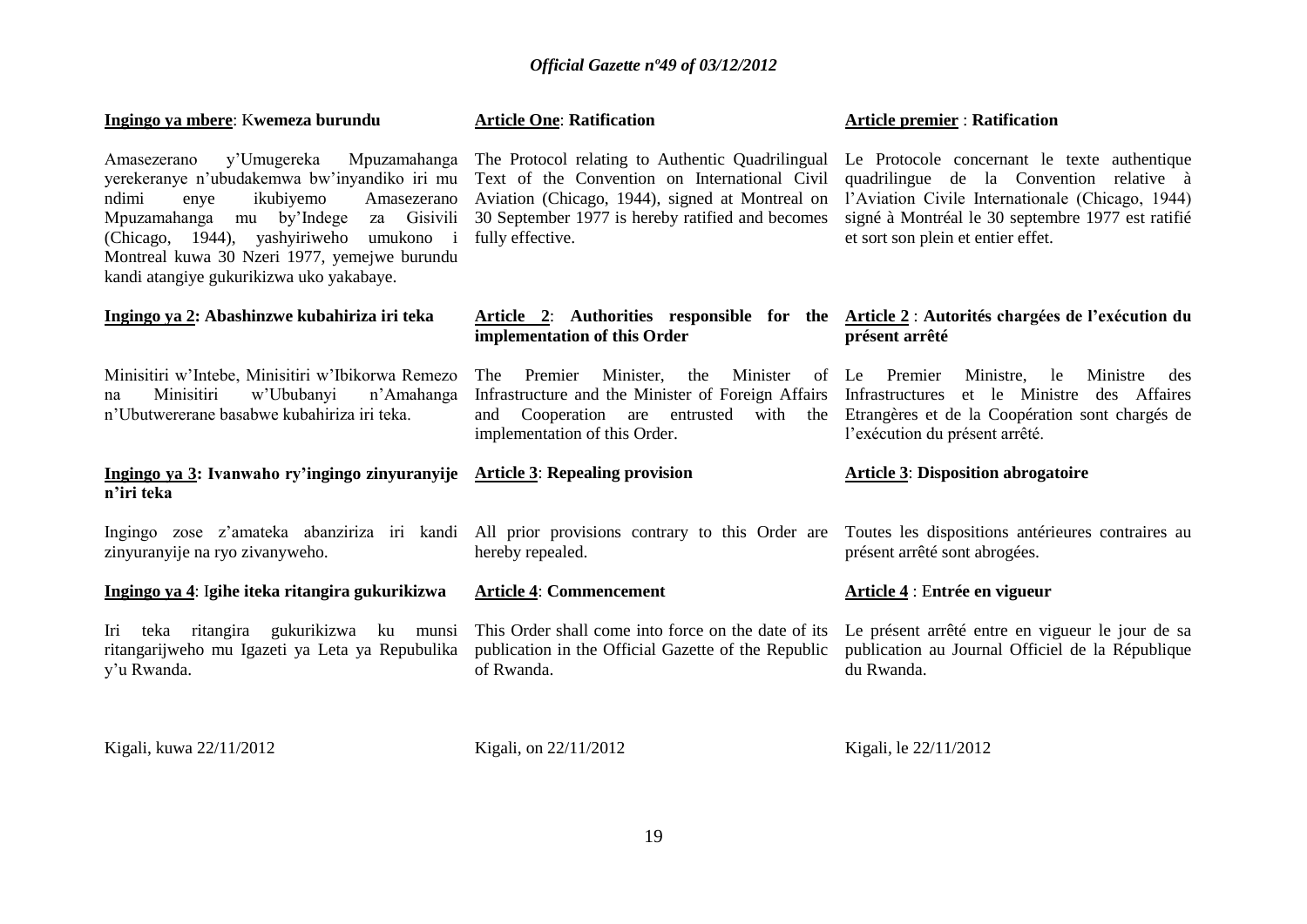**(sé)**

**(sé)**

**(sé)**

**KAGAME Paul** Perezida wa Repubulika

**KAGAME Paul** President of the Republic

**KAGAME Paul** Président de la République

**(sé)**

**(sé)**

**(sé)**

**Dr. HABUMUREMYI Pierre Damien** Minisitiri w'Intebe

**Dr. HABUMUREMYI Pierre Damien** Prime Minister

**Dr. HABUMUREMYI Pierre Damien** Premier Ministre

**Vu et scellé du Sceau de la République**:

**(sé)**

**Bibonywe kandi bishyizweho Ikirango cya Repubulika:**

**KARUGARAMA Tharcisse** Minisitiri w'Ubutabera/Intumwa Nkuru ya Leta **(sé)**

**Seen and sealed with the Seal of the Republic:**

**KARUGARAMA Tharcisse** Minister of Justice/ Attorney General

**KARUGARAMA Tharcisse** Ministre de la Justice / Garde des Sceaux

**(sé)**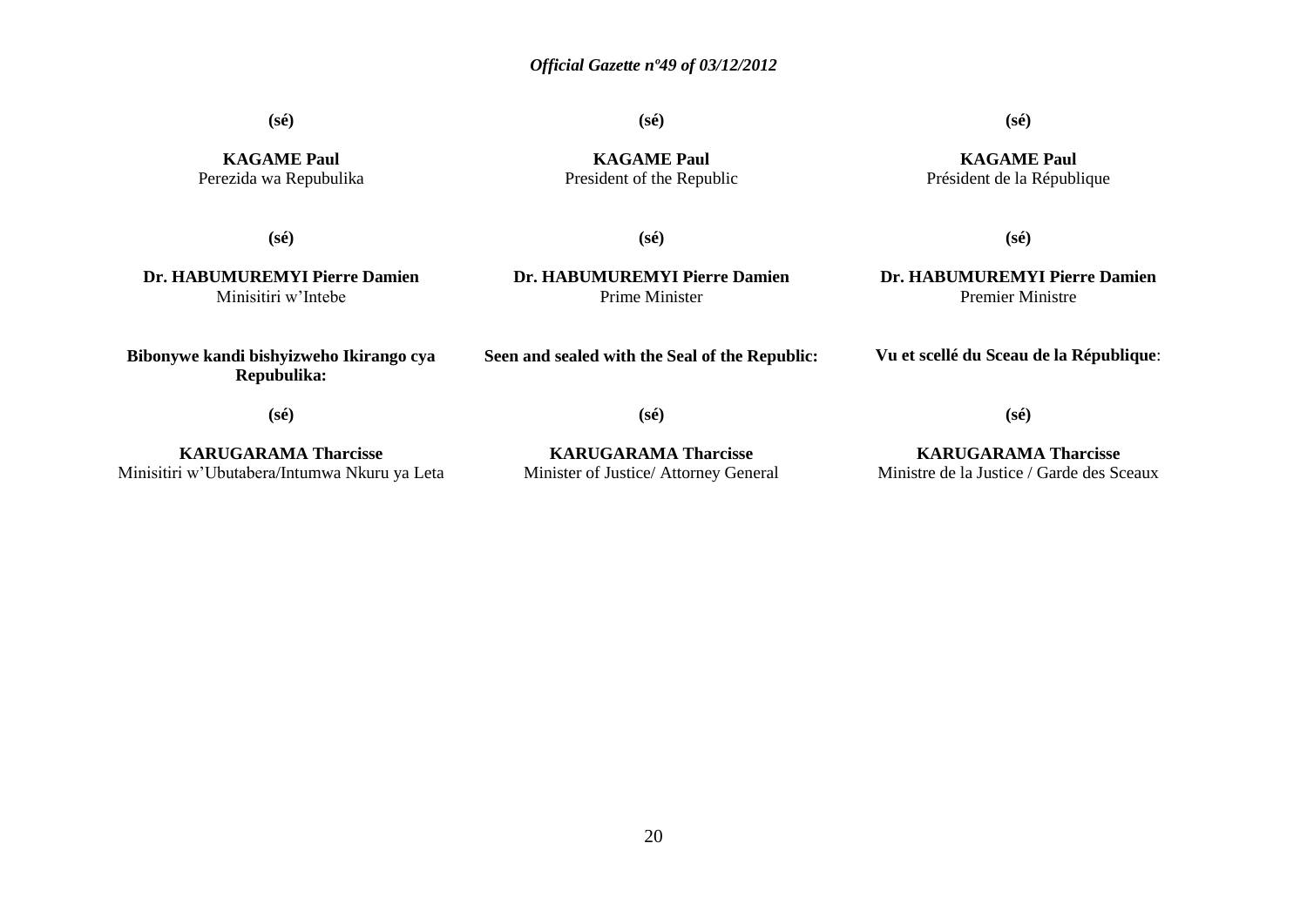**ITEKA RYA PEREZIDA Nº 71/01 RYO PRESIDENTIAL ORDER Nº 71/01 OF ARRETE PRESIDENTIEL N**º **71/01 DU KUWA 22/11/2012 RYEMEZA BURUNDU 22/11/2012 ON THE RATIFICATION OF 22/11/2012 PORTANT RATIFICATION DU AMASEZERANO Y'UMUGEREKA THE PROTOCOL RELATING TO AN PROTOCOLE PORTANT AMENDEMENT MPUZAMAHANGA IVUGURURWA RY'AMASEZERANO INTERNATIONAL CIVIL AVIATION MPUZAMAHANGA MU BY'INDEGE ZA (ARTICLE 3** *BIS***), SIGNED AT MONTREAL (ARTICLE 3** *BIS***), SIGNEE A MONTREAL GISIVILI (INGINGO YA 3** *BIS),* **ON 10 MAY 1984 YASHYIRIWEHO UMUKONO I MONTREAL KUWA 10 GICURASI 1984 AMENDMENT TO THE CONVENTION ON DE LA CONVENTION RELATIVE A L'AVIATION CIVILE INTERNATIONALE LE 10 MAI 1984** 

#### **ISHAKIRO**

#### **TABLE OF CONTENTS**

#### **TABLE DES MATIERES**

| Ingingo ya mbere: Kwemeza burundu                                            | <b>Article One: Ratification</b>                                           | <b>Article premier: Ratification</b>                               |
|------------------------------------------------------------------------------|----------------------------------------------------------------------------|--------------------------------------------------------------------|
| Ingingo ya 2: Abashinzwe kubahiriza iri teka                                 | Article 2: Authorities responsible for the<br>implementation of this Order | Article 2 : Autorités chargées de l'exécution du<br>présent arrêté |
| <b>Ingingo</b><br>ry'ingingo<br>ya 3:<br>Ivanwaho<br>zinyuranyije n'iri teka | <b>Article 3: Repealing provision</b>                                      | <b>Article 3 : Disposition abrogatoire</b>                         |
| Ingingo ya 4: Igihe iri teka ritangira<br>gukurikizwa                        | <b>Article 4: Commencement</b>                                             | Article 4 : Entrée en vigueur                                      |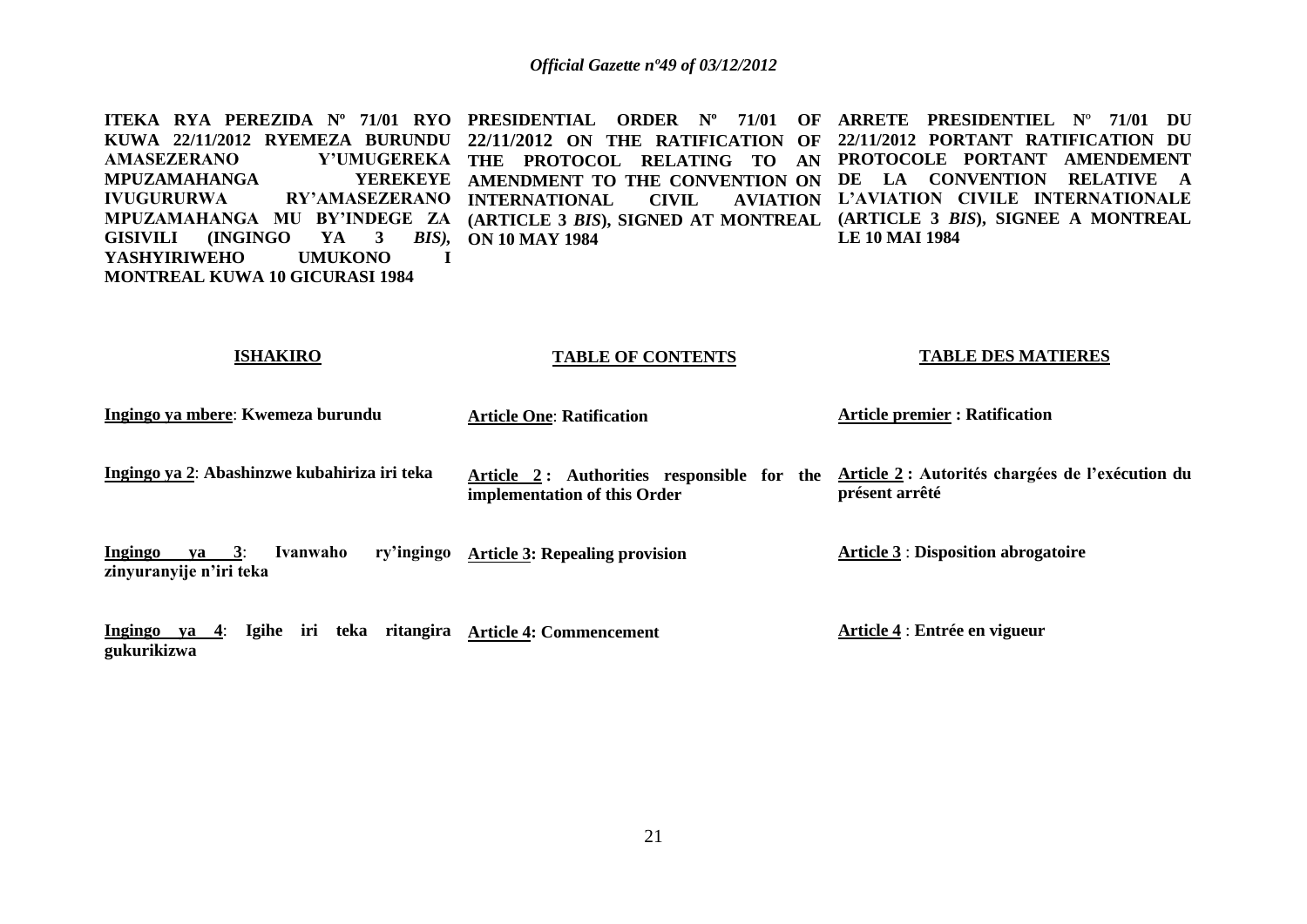| ITEKA RYA PEREZIDA Nº71/01 RYO<br>KUWA 22/11/2012 RYEMEZA BURUNDU<br><b>AMASEZERANO</b><br>Y'UMUGEREKA<br><b>MPUZAMAHANGA</b><br><b>YEREKEYE</b><br><b>RY'AMASEZERANO</b><br><b>IVUGURURWA</b><br>MPUZAMAHANGA MU BY'INDEGE ZA<br>3<br>$BIS$ ),<br><b>GISIVILI</b><br>(INGINGO)<br>YA<br><b>YASHYIRIWEHO</b><br><b>UMUKONO</b><br>I<br><b>MONTREAL KUWA 10 GICURASI 1984</b> | <b>PRESIDENTIAL</b><br><b>ORDER</b> N°<br>71/01<br>OF<br>22/11/2012 ON THE RATIFICATION<br>OF<br>THE PROTOCOL<br><b>RELATING</b><br>TO<br>AN<br>AMENDMENT TO THE CONVENTION ON<br><b>CIVIL</b><br><b>INTERNATIONAL</b><br><b>AVIATION</b><br>(ARTICLE 3 BIS), SIGNED AT MONTREAL<br><b>ON 10 MAY 1984</b> | ARRETE PRESIDENTIEL Nº 71/01<br>- DU<br>22/11/2012 PORTANT RATIFICATION DU<br>PROTOCOLE PORTANT AMENDEMENT<br>DE LA CONVENTION<br><b>RELATIVE</b><br>$\mathbf{A}$<br>L'AVIATION CIVILE INTERNATIONALE<br>(ARTICLE 3 BIS), SIGNEE A MONTREAL<br><b>LE 10 MAI 1984</b> |
|------------------------------------------------------------------------------------------------------------------------------------------------------------------------------------------------------------------------------------------------------------------------------------------------------------------------------------------------------------------------------|-----------------------------------------------------------------------------------------------------------------------------------------------------------------------------------------------------------------------------------------------------------------------------------------------------------|----------------------------------------------------------------------------------------------------------------------------------------------------------------------------------------------------------------------------------------------------------------------|
| Twebwe, KAGAME Paul,<br>Perezida wa Repubulika;                                                                                                                                                                                                                                                                                                                              | We, KAGAME Paul,<br>President of the Republic;                                                                                                                                                                                                                                                            | <b>Nous, KAGAME Paul,</b><br>Président de la République;                                                                                                                                                                                                             |
| Dushingiye ku Itegeko Nshinga rya Repubulika<br>y'u Rwanda ryo kuwa 04 Kamena 2003, nk'uko<br>ryavuguruwe kugeza ubu, cyane cyane mu ngingo<br>zaryo, iya 98, iya 112, iya 121, iya 189 n'iya 201;                                                                                                                                                                           | Pursuant to the Constitution of the Republic of<br>Rwanda of 04 June 2003 as amended to date,<br>especially in Articles 98, 112, 121, 189 and 201;                                                                                                                                                        | Vu la Constitution de la République du Rwanda du<br>04 juin 2003, telle que révisée à ce jour,<br>spécialement en ses articles 98, 112, 121, 189 et<br>201;                                                                                                          |
| Tumaze kubona Amasezerano y'Umugereka<br>Mpuzamahanga<br>yerekeye<br>ivugururwa<br>ry' Amasezerano Mpuzamahanga mu by' Indege za<br>Gisivili [Ingingo ya 3 bis], ryashyiriweho<br>umukono i Montreal kuwa 10 Gicurasi 1984;                                                                                                                                                  | Considering<br>the Protocol<br>relating<br>to<br>the<br>amendment to the Convention on International<br>Civil Aviation [Article 3 bis], signed at Montreal<br>on 10 May 1984;                                                                                                                             | Considérant le Protocole portant amendement de la<br>l'Aviation<br>Convention<br>relative<br>à<br>Civile<br>Internationale [Article 3 bis], signé à Montréal le<br>10 mai 1984;                                                                                      |
| Bisabwe na Minisitiri w'Ibikorwa Remezo;                                                                                                                                                                                                                                                                                                                                     | On proposal by the Minister of Infrastructure;                                                                                                                                                                                                                                                            | Sur proposition du Ministre des Infrastructures;                                                                                                                                                                                                                     |
| Inama y'Abaminisitiri yateranye kuwa 10/10/2012<br>imaze kubisuzuma no kubyemeza;                                                                                                                                                                                                                                                                                            | After consideration and approval by the Cabinet, in<br>its session of $10/10/2012$ ;                                                                                                                                                                                                                      | Après examen et adoption par le Conseil des<br>Ministres, en sa séance du 10/10/2012;                                                                                                                                                                                |
| <b>TWATEGETSE KANDI DUTEGETSE:</b>                                                                                                                                                                                                                                                                                                                                           | <b>HAVE ORDERED AND HEREBY ORDER:</b>                                                                                                                                                                                                                                                                     | <b>AVONS ARRETE ET ARRETONS:</b>                                                                                                                                                                                                                                     |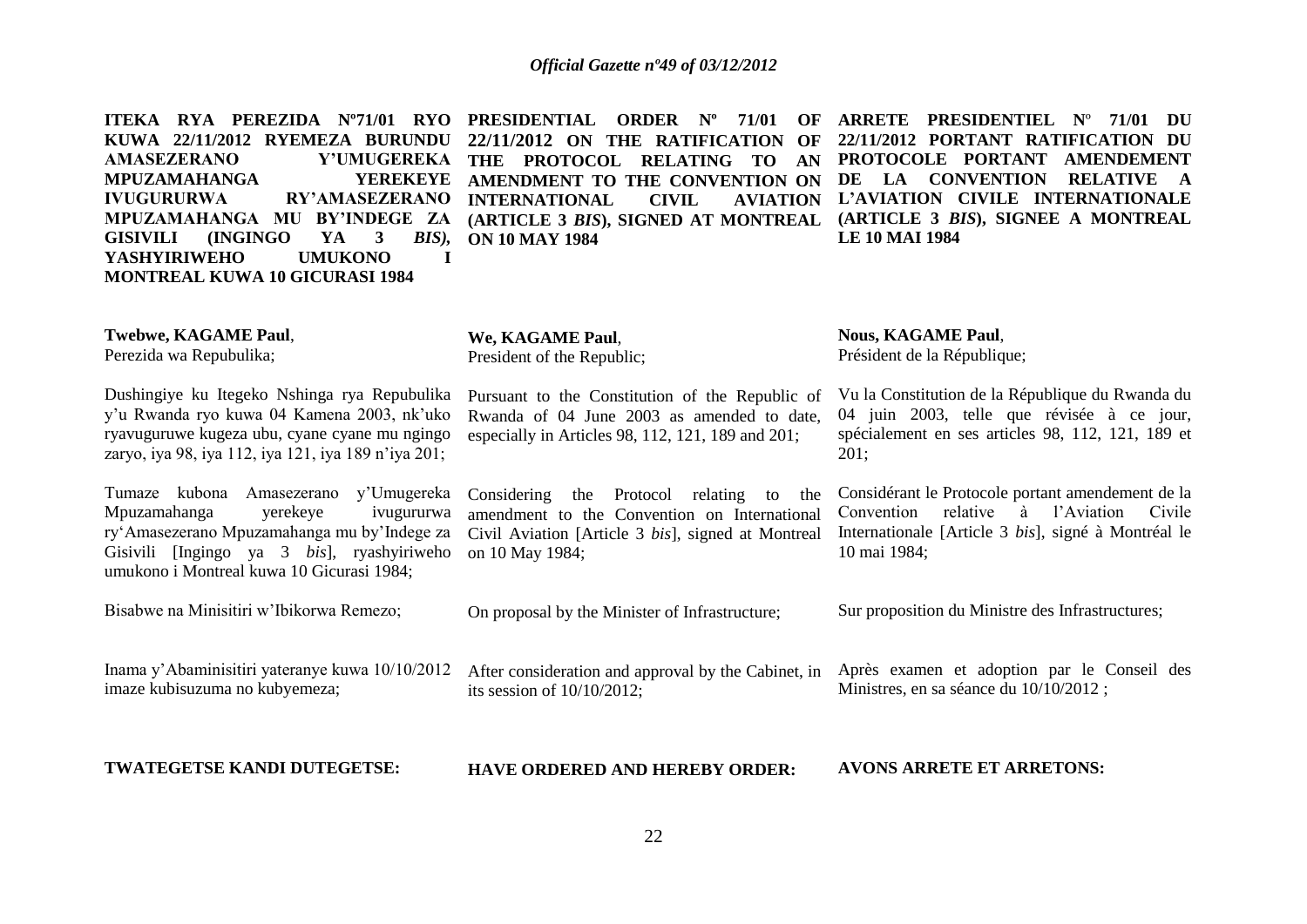| Ingingo ya mbere: Kwemeza burundu                                                                                                                                                                                                                                                              | <b>Article One: Ratification</b>                                                                                                                                                                        | <b>Article premier: Ratification</b>                                                                                                                                                                                              |
|------------------------------------------------------------------------------------------------------------------------------------------------------------------------------------------------------------------------------------------------------------------------------------------------|---------------------------------------------------------------------------------------------------------------------------------------------------------------------------------------------------------|-----------------------------------------------------------------------------------------------------------------------------------------------------------------------------------------------------------------------------------|
| Mpuzamahanga<br>Amasezerano<br>y'Umugereka<br>yerekeye<br>ry'Amasezerano<br>ivugururwa<br>by'Indege<br>za Gisivili<br>Mpuzamahanga<br>mu<br>[Ingingo ya 3 bis], yashyiriweho umukono i<br>Montreal kuwa 10 Gicurasi 1984 yemejwe<br>ritangiye gukurikizwa uko<br>burundu<br>kandi<br>yakabaye. | The Protocol relating to an amendment to the<br>Convention on International Civil Aviation [Article<br>3 bis], signed at Montreal on 10 May 1984 is<br>hereby ratified and becomes fully effective.     | Le Protocole portant amendement de la Convention<br>relative à l'Aviation Civile Internationale [Article 3<br>bis], signé à Montréal le 10 mai 1984 est ratifié et<br>sort son plein et entier effet.                             |
| Ingingo ya 2: Abashinzwe kubahiriza iri teka                                                                                                                                                                                                                                                   | Article 2: Authorities responsible for the<br>implementation of this Order                                                                                                                              | Article 2: Autorités chargées de l'exécution du<br>présent arrêté                                                                                                                                                                 |
| Minisitiri<br>Minisitiri<br>w'Intebe.<br>w'Ibikorwa<br>Remezo, Minisitiri w'Umutekano mu Gihugu na<br>Minisitiri<br>w'Ububanyi<br>n'Amahanga<br>n'Ubutwererane basabwe kubahiriza iri teka.                                                                                                    | The Prime Minister, the Minister of Infrastructure,<br>the Minister of Internal Security and the Minister<br>of Foreign Affairs and Cooperation are entrusted<br>with the implementation of this Order. | Premier<br>Ministre,<br>le<br>Ministre<br>Le<br>des<br>Infrastructures, le Ministre de la Sécurité Intérieure<br>et le Ministre des Affaires Etrangères et de la<br>Coopération sont chargés de l'exécution du présent<br>arrêté. |
| Ingingo ya 3: Ivanwaho ry'ngingo zinyuranyije<br>n'iri teka                                                                                                                                                                                                                                    | <b>Article 3: Repealing provision</b>                                                                                                                                                                   | <b>Article 3: Disposition abrogatoire</b>                                                                                                                                                                                         |
| zinyuranyije na ryo zivanyweho.                                                                                                                                                                                                                                                                | Ingingo zose z'amateka abanziriza iri kandi All prior provisions contrary to this Order are<br>hereby repealed.                                                                                         | Toutes les dispositions antérieures contraires au<br>présent arrêté sont abrogées.                                                                                                                                                |
| Ingingo ya 4: Igihe iteka ritangira gukurikizwa                                                                                                                                                                                                                                                | <b>Article 4: Commencement</b>                                                                                                                                                                          | Article 4: Entrée en vigueur                                                                                                                                                                                                      |
| Iri teka ritangira gukurikizwa ku munsi<br>ritangarijweho mu Igazeti ya Leta ya Repubulika<br>y'u Rwanda.                                                                                                                                                                                      | This Order shall come into force on the date of its<br>publication in the Official Gazette of the Republic<br>of Rwanda.                                                                                | Le présent arrêté entre en vigueur le jour de sa<br>publication au Journal Officiel de la République du<br>Rwanda.                                                                                                                |
| Kigali, kuwa 22/11/2012                                                                                                                                                                                                                                                                        | Kigali, on 22/11/2012                                                                                                                                                                                   | Kigali, le 22/11/2012                                                                                                                                                                                                             |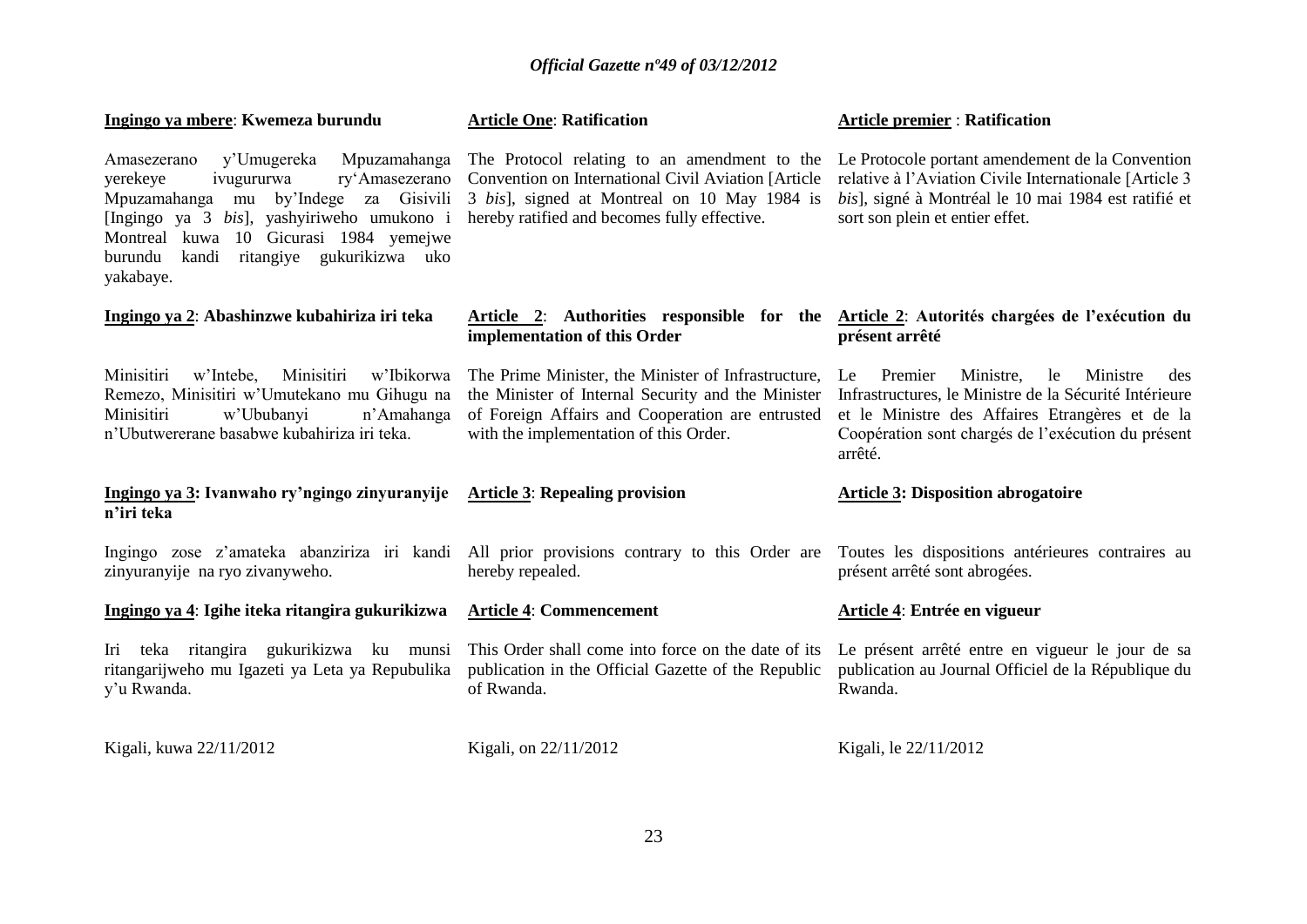**(sé)**

**KAGAME Paul** Perezida wa Repubulika **(sé)**

**(sé)**

**KAGAME Paul** President of the Republic

**KAGAME Paul** Président de la République

**(sé)**

**Dr. HABUMUREMYI Pierre Damien** Minisitiri w'Intebe

**Dr. HABUMUREMYI Pierre Damien** Prime Minister

**(sé)**

**Dr. HABUMUREMYI Pierre Damien** Premier Ministre

**Vu et scellé du Sceau de la République**:

**(sé)**

**Bibonywe kandi bishyizweho Ikirango cya Repubulika:**

**(sé)**

**Seen and sealed with the Seal of the Republic:**

**KARUGARAMA Tharcisse** Minisitiri w'Ubutabera/Intumwa Nkuru ya Leta

**(sé)**

**KARUGARAMA Tharcisse** Minister of Justice/ Attorney General

**KARUGARAMA Tharcisse** Ministre de la Justice / Garde des Sceaux

**(sé)**

24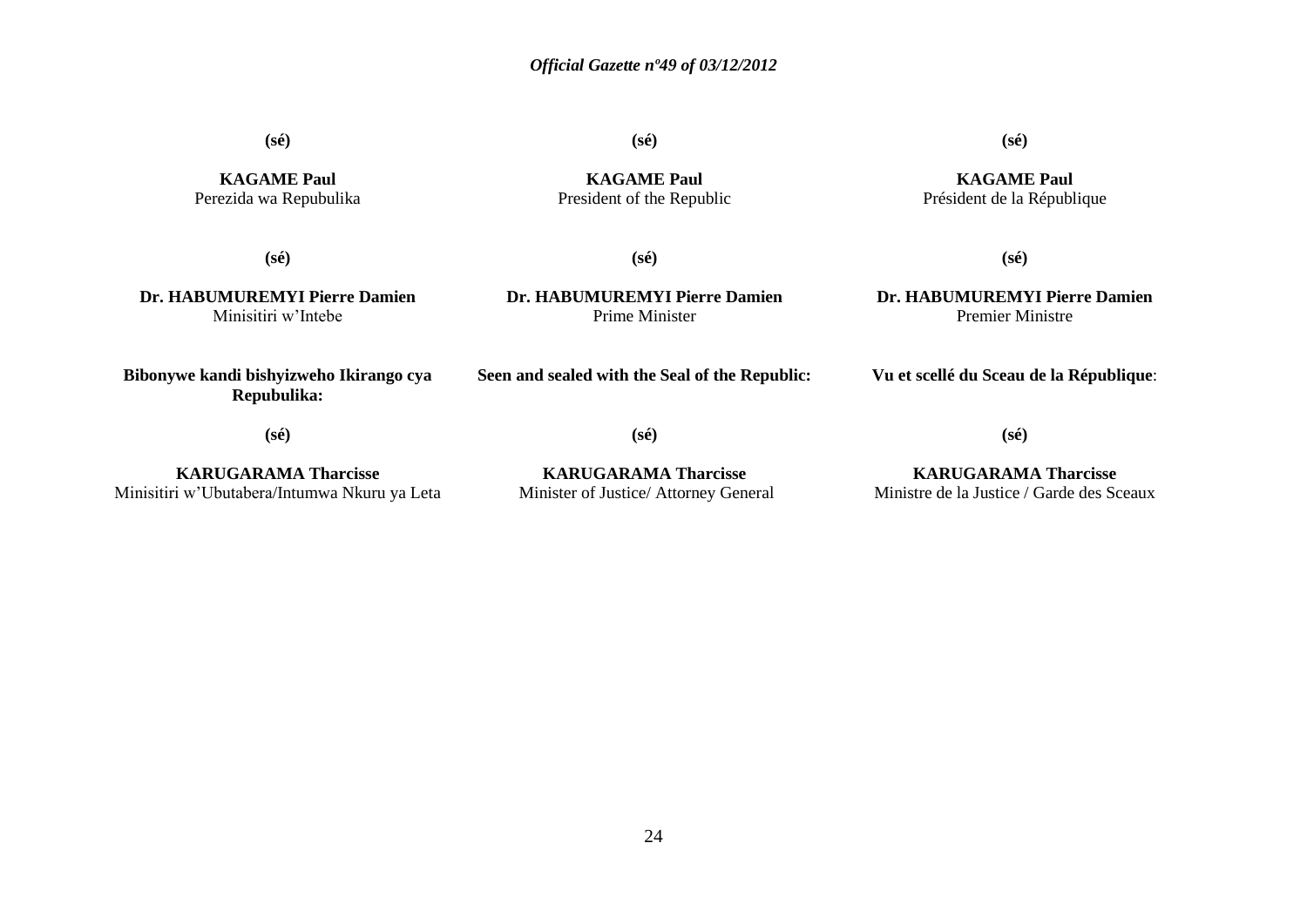**ITEKA RYA PEREZIDA N<sup>o</sup> 72/01 RYO PRESIDENTIAL ORDER N<sup>o</sup> 72/01 OF KUWA 22/11/2012 RYEMEZA BURUNDU AMASEZERANO Y'UMUGEREKA MPUZAMAHANGA YEREKERANYE IVUGURURWA Y'AMASEZERANO MPUZAMAHANGA MU BY'INDEGE ZA GISIVILI (INGINGO YA 50,a)***,* **RYASHYIRIWEHO UMUKONO I MONTREAL KU WA 26 UKWAKIRA 1990 22/11/2012 ON THE RATIFICATION OF THE PROTOCOL RELATING TO THE AMENDMENT TO THE CONVENTION ON INTERNATIONAL CIVIL AVIATION (ARTICLE 50, a), SIGNED AT MONTREAL ON 26 OCTOBER 1990 ARRETE PRESIDENTIEL N o 72/01 DU 22/11/2012 PORTANT RATIFICATION DU PROTOCOLE PORTANT AMENDEMENT DE LA CONVENTION RELATIVE A L'AVIATION CIVILE INTERNATIONALE (ARTICLE 50 a), SIGNE A MONTREAL LE 26 OCTOBRE 1990** 

| <b>ISHAKIRO</b>                                              | <b>TABLE OF CONTENTS</b>                                                   | <b>TABLE DES MATIERES</b>                                         |
|--------------------------------------------------------------|----------------------------------------------------------------------------|-------------------------------------------------------------------|
| Ingingo ya mbere: Kwemeza burundu                            | <b>Article One: Ratification</b>                                           | <b>Article premier: Ratification</b>                              |
| Ingingo ya 2: Abashinzwe kubahiriza iri teka                 | Article 2: Authorities responsible for the<br>implementation of this Order | Article 2: Autorités chargées de l'exécution du<br>présent arrêté |
| Ingingo ya 3: Ivanwaho ry'ingingo<br>zinyuranyije n'iri teka | <b>Article 3: Repealing provision</b>                                      | <b>Article 3: Disposition abrogatoire</b>                         |
| Ingingo ya 4: Igihe iteka ritangira gukurikizwa              | <b>Article 4: Commencement</b>                                             | Article 4: Entrée en vigueur                                      |

**TABLE OF CONTENTS**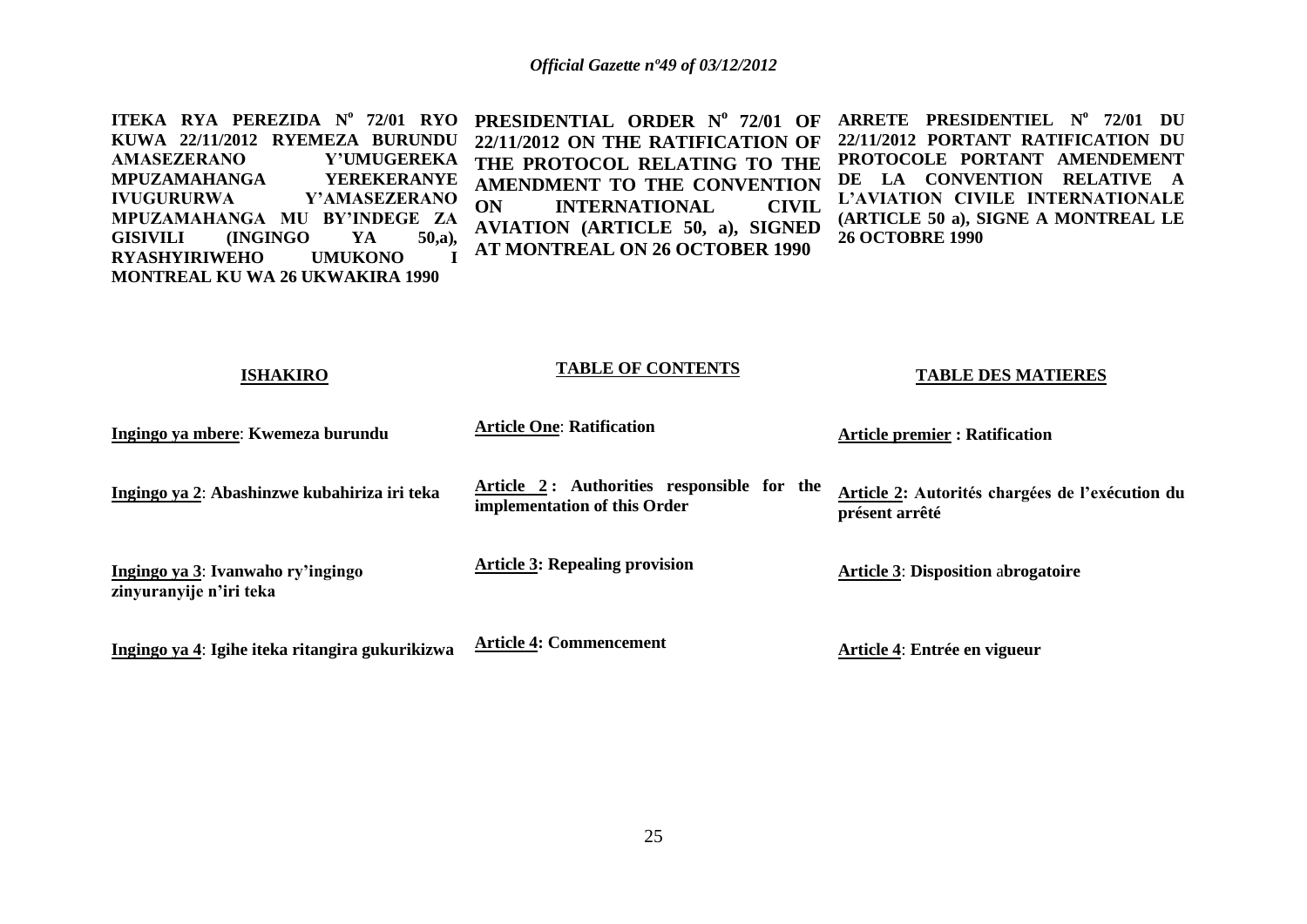| ITEKA RYA PEREZIDA Nº 72/01 RYO<br>KUWA 22/11/2012 RYEMEZA BURUNDU<br><b>AMASEZERANO</b><br>Y'UMUGEREKA<br><b>MPUZAMAHANGA</b><br><b>YEREKERANYE</b><br>Y'AMASEZERANO<br><b>IVUGURURWA</b><br>MPUZAMAHANGA MU BY'INDEGE ZA<br><b>GISIVILI</b><br>(INGINGO)<br>YA<br>$50,a)$ ,<br><b>RYASHYIRIWEHO</b><br><b>UMUKONO</b><br>T<br><b>MONTREAL KUWA 26 UKWAKIRA 1990</b> | PRESIDENTIAL ORDER Nº 72/01 OF<br>22/11/2012 ON THE RATIFICATION OF<br>THE PROTOCOL RELATING TO THE<br>AMENDMENT TO THE CONVENTION<br>ON<br><b>INTERNATIONAL</b><br><b>CIVIL</b><br><b>AVIATION (ARTICLE 50, a), SIGNED</b><br><b>AT MONTREAL ON 26 OCTOBER 1990</b> | ARRETE PRESIDENTIEL Nº 72/01 DU<br>22/11/2012 PORTANT RATIFICATION DU<br>PROTOCOLE PORTANT AMENDEMENT<br>DE LA CONVENTION RELATIVE<br>L'AVIATION CIVILE INTERNATIONALE<br>(ARTICLE 50 a), SIGNE A MONTREAL LE<br><b>26 OCTOBRE 1990</b> |
|-----------------------------------------------------------------------------------------------------------------------------------------------------------------------------------------------------------------------------------------------------------------------------------------------------------------------------------------------------------------------|----------------------------------------------------------------------------------------------------------------------------------------------------------------------------------------------------------------------------------------------------------------------|-----------------------------------------------------------------------------------------------------------------------------------------------------------------------------------------------------------------------------------------|
| Twebwe, KAGAME Paul,<br>Perezida wa Repubulika;                                                                                                                                                                                                                                                                                                                       | We, KAGAME Paul,<br>President of the Republic;                                                                                                                                                                                                                       | <b>Nous, KAGAME Paul,</b><br>Président de la République;                                                                                                                                                                                |
| Dushingiye ku Itegeko Nshinga rya Repubulika<br>y'u Rwanda ryo kuwa 4 Kamena 2003, nk'uko<br>ryavuguruwe kugeza ubu, cyane cyane mu ngingo<br>zaryo iya 98; iya 112, iya 121; iya 189 n'iya 201;                                                                                                                                                                      | Pursuant to the Constitution of the Republic of<br>Rwanda of 04 June 2003, as amended to date,<br>especially in Articles 98, 112, 121, 189 and 201;                                                                                                                  | Vu la Constitution de la République du Rwanda<br>du 04 juin 2003, telle que révisée à ce jour,<br>spécialement en ses articles 98, 112, 121, 189 et<br>201;                                                                             |
| Tumaze kubona Amasezerano y'Umugereka<br>Mpuzamahanga<br>yerekeranye<br>ivugururwa<br>ry'Amasezerano Mpuzamahanga mu by'Indege za<br>Gisivili (Ingingo ya 50, a), yashyiriweho<br>umukono i Montreal kuwa 26 Ukwakira 1990;                                                                                                                                           | Considering the Protocol relating to the<br>amendment to the Convention on International<br>Civil Aviation (Article 50, a), signed at Montreal<br>on 26 October 1990;                                                                                                | Considérant le Protocole portant amendement de<br>la Convention relative à l'Aviation Civile<br>Internationale (Article 50, a), signé à Montréal le<br>26 octobre 1990;                                                                 |
| Bisabwe na Minisitiri w'Ibikorwa Remezo;                                                                                                                                                                                                                                                                                                                              | On proposal by the Minister of Infrastructure;                                                                                                                                                                                                                       | Sur proposition du Ministre des Infrastructures;                                                                                                                                                                                        |
| Inama y'Abaminisitiri yateranye kuwa 10/10/2012<br>imaze kubisuzuma no kubyemeza;                                                                                                                                                                                                                                                                                     | After consideration and approval by the Cabinet,<br>in its session of $10/10/2012$ ;                                                                                                                                                                                 | Après examen et adoption par le Conseil des<br>Ministres en sa séance du 10/10/2012;                                                                                                                                                    |
| TWATEGETSE KANDI DUTEGETSE:                                                                                                                                                                                                                                                                                                                                           | <b>HAVE ORDERED AND HEREBY ORDER:</b>                                                                                                                                                                                                                                | <b>AVONS ARRETE ET ARRETONS:</b>                                                                                                                                                                                                        |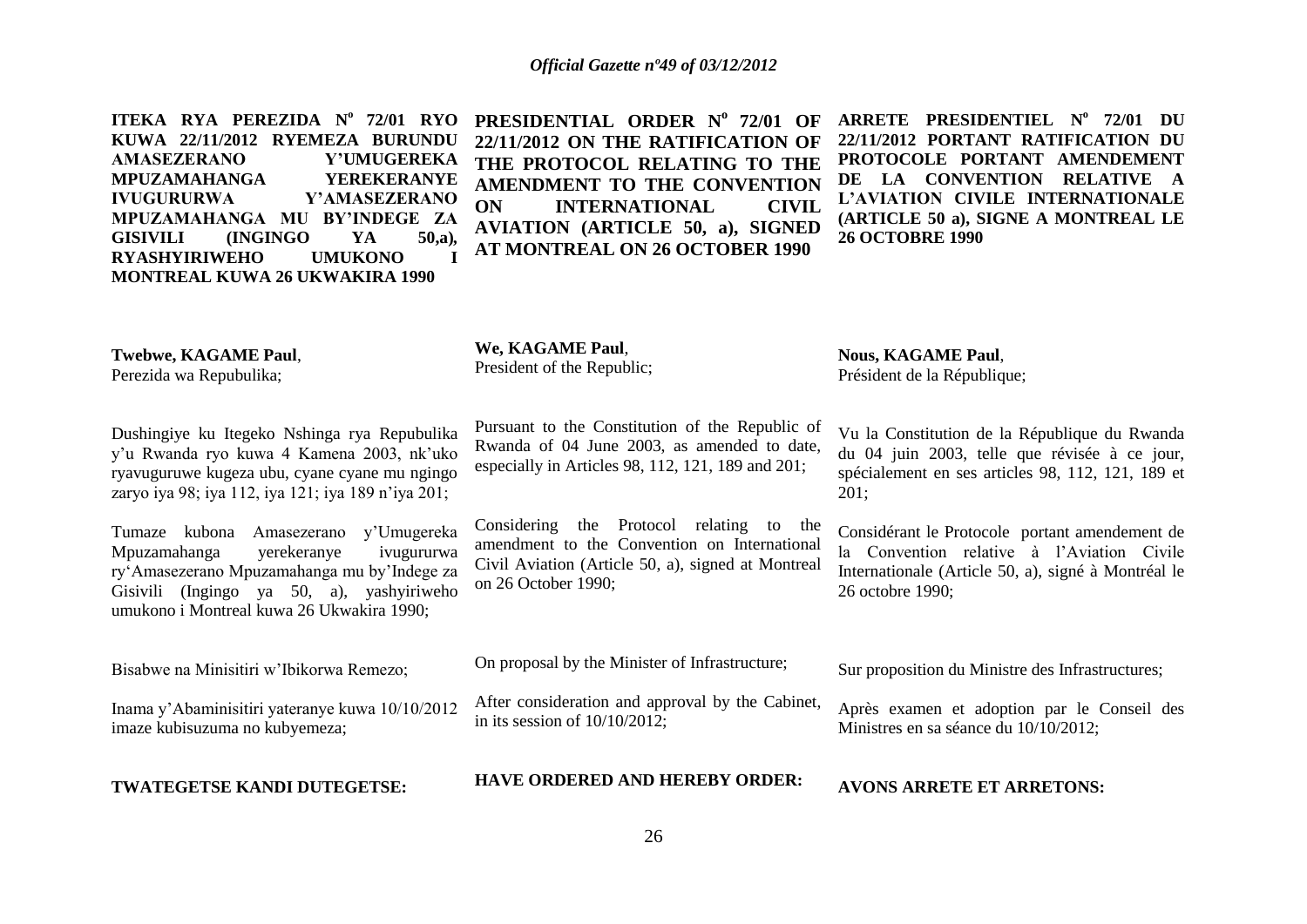| Ingingo ya mbere: Kwemeza burundu                                                                                                                                                                                                                                                        | <b>Article One: Ratification</b>                                                                                                                                                                                                                  | <b>Article premier: Ratification</b>                                                                                                                                           |
|------------------------------------------------------------------------------------------------------------------------------------------------------------------------------------------------------------------------------------------------------------------------------------------|---------------------------------------------------------------------------------------------------------------------------------------------------------------------------------------------------------------------------------------------------|--------------------------------------------------------------------------------------------------------------------------------------------------------------------------------|
| y'Umugereka Mpuzamahanga<br>Amasezerano<br>yerekeranye<br>ivugururwa<br>ry'Amasezerano<br>by'Indege<br>za Gisivili<br>Mpuzamahanga mu<br>(Ingingo ya 50,a), yashyiriweho umukono i<br>Montreal kuwa 26 Ukwakira 1990 yemejwe<br>kandi ritangiye gukurikizwa uko<br>burundu<br>ryakabaye. | The Protocol relating to the amendment to the Le Protocole portant amendement de la<br>Convention on International Civil Aviation<br>(Article 50, a), signed at Montreal on 26 October<br>1990 is hereby ratified and becomes fully<br>effective. | à<br>Convention<br>relative<br>l'Aviation<br>civil<br>internationale (Article 50, a), signé à Montréal le<br>26 octobre 1990 est ratifié et sort son plein et<br>entier effet. |
| Ingingo ya 2: Abashinzwe kubahiriza iri teka                                                                                                                                                                                                                                             | implementation of this Order                                                                                                                                                                                                                      | Article 2: Authorities responsible for the Article 2: Autorités chargées de l'exécution du<br>présent arrêté                                                                   |
| Minisitiri<br>Minisitiri<br>w'Intebe,<br>w'Ibikorwa<br>Remezo na Minisitiri w'Ububanyi n'Amahanga<br>n'Ubutwererane basabwe kubahiriza iri teka.                                                                                                                                         | The Prime Minister, the Minister of Infrastructure Le Premier<br>and the Minister of Foreign Affairs<br>Cooperation<br>entrusted<br>with<br>are<br>the<br>implementation of this Order.                                                           | Ministre,<br>le<br>Ministre<br>des<br>et le Ministre des Affaires<br>and Infrastructures<br>Etrangères et de la Coopération sont chargés de<br>l'exécution du présent arrêté.  |
| Ingingo ya 3: Ivanwaho ry'ingingo<br>zinyuranyije n'iri teka                                                                                                                                                                                                                             | <b>Article 3: Repealing provision</b>                                                                                                                                                                                                             | <b>Article 3: Disposition abrogatoire</b>                                                                                                                                      |
| zinyuranyije na ryo zivanyweho.                                                                                                                                                                                                                                                          | Ingingo zose z'andi mateka abanziriza iri kandi All prior provisions contrary to this Order are<br>hereby repealed.                                                                                                                               | Toutes les dispositions antérieures contraires au<br>présent arrêté sont abrogées.                                                                                             |
| Ingingo ya 4: Igihe iteka ritangira gukurikizwa                                                                                                                                                                                                                                          | <b>Article 4: Commencement</b>                                                                                                                                                                                                                    | Article 4: Entrée en vigueur                                                                                                                                                   |
| Iri teka ritangira gukurikizwa ku munsi<br>ritangarijweho mu Igazeti ya Leta ya Repubulika<br>y'u Rwanda.                                                                                                                                                                                | This Order shall come into force on the date of its<br>publication in the Official Gazette of the Republic<br>of Rwanda.                                                                                                                          | Le présent arrêté entre en vigueur le jour de sa<br>publication au Journal Officiel de la République<br>du Rwanda.                                                             |
| Kigali, kuwa 22/11/2012                                                                                                                                                                                                                                                                  | Kigali, on 22/11/2012                                                                                                                                                                                                                             | Kigali, le 22/11/2012                                                                                                                                                          |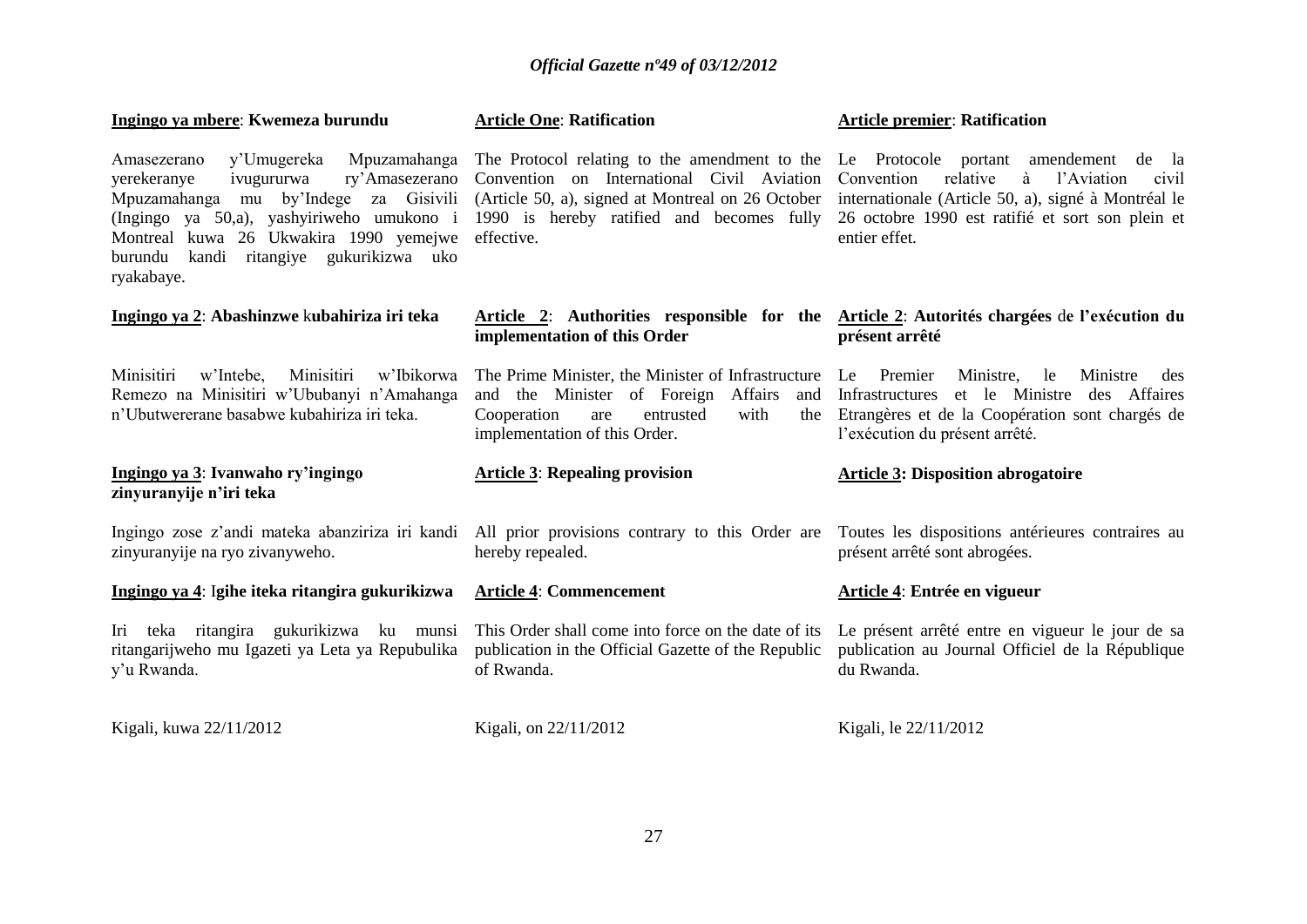**(sé)**

**(sé)**

#### **(sé)**

**KAGAME Paul** Perezida wa Repubulika

**KAGAME Paul** President of the Republic

**KAGAME Paul** Président de la République

**(sé)**

**(sé)**

**(sé)**

**Dr. HABUMUREMYI Pierre Damien** Minisitiri w'Intebe

**Bibonywe kandi bishyizweho Ikirango cya Repubulika:**

**Dr. HABUMUREMYI Pierre Damien** Prime Minister

**Seen and sealed with the Seal of the Republic:**

**Dr. HABUMUREMYI Pierre Damien** Premier Ministre

**Vu et scellé du Sceau de la République**:

**(sé)**

**(sé)**

**(sé)**

**KARUGARAMA Tharcisse** Minisitiri w'Ubutabera / Intumwa Nkuru ya Leta

**KARUGARAMA Tharcisse** Minister of Justice / Attorney General

**KARUGARAMA Tharcisse** Ministre de la Justice / Garde des Sceaux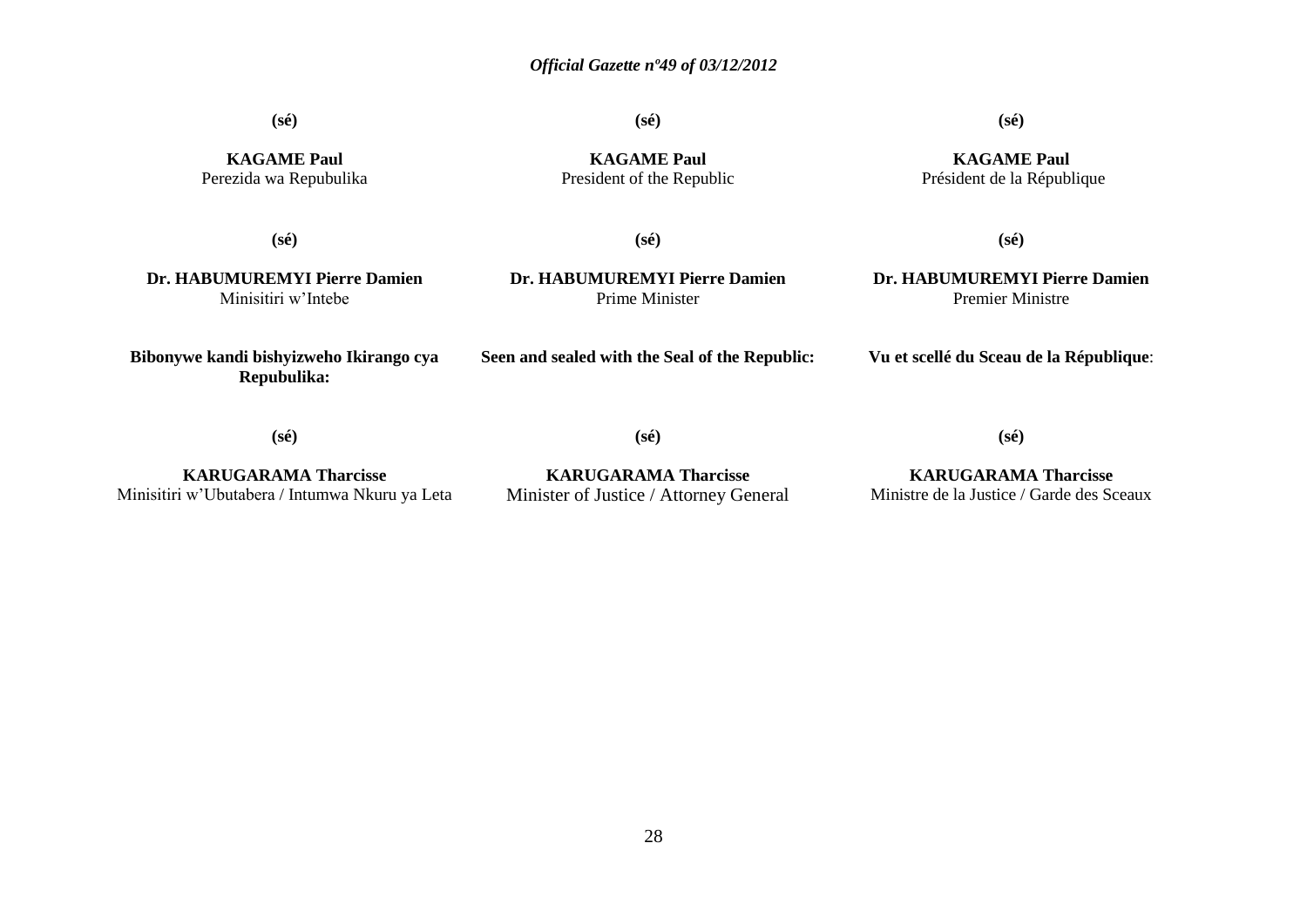**ITEKA RYA PEREZIDA Nº73/01 RYO KUWA PRESIDENTIAL ORDER Nº73/01 OF ARRETE PRESIDENTIEL Nº73/01 DU 22/11/2012 RYEMEZA BURUNDU 22/11/2012 ON THE RATIFICATION OF AMASEZERANO Y'UMUGEREKA THE PROTOCOL RELATING TO THE PROTOCOLE PORTANT AMENDEMENT MPUZAMAHANGA YEREKERANYE AMENDMENT TO ARTICLE 56 OF THE IVUGURURWA RY'INGINGO YA 56 Y'AMASEZERANO MPUZAMAHANGA MU BY'INDEGE ZA GISIVILI***,* **YASHYIRIWEHO UMUKONO I MONTREAL KUWA 6 UKWAKIRA 1989 CONVENTION ON INTERNATIONAL RELATIVE A L'AVIATION CIVILE CIVIL AVIATION, SIGNED AT MONTREAL ON 6 OCTOBER 1989 22/11/2012 PORTANT RATIFICATION DU DE L'ARTICLE 56 DE LA CONVENTION AT INTERNATIONALE, SIGNE A MONTREAL LE 6 OCTOBRE 1989** 

#### **ISHAKIRO**

#### **TABLE OF CONTENTS**

#### **TABLE DES MATIERES**

| Ingingo<br>burundu | va | mbere:                                          | <b>Kwemeza</b> | <b>Article One: Ratification</b>                                           | <b>Article premier: Ratification</b>                               |
|--------------------|----|-------------------------------------------------|----------------|----------------------------------------------------------------------------|--------------------------------------------------------------------|
|                    |    | Ingingo ya 2: Abashinzwe kubahiriza iri teka    |                | Article 2: Authorities responsible for the<br>implementation of this Order | Article 2 : Autorités chargées de l'exécution du<br>présent arrêté |
| n'iri teka         |    | Ingingo ya 3: Ivanwaho ry'ingingo zinyuranyije  |                | <b>Article 3: Repealing provision</b>                                      | <b>Article 3: Disposition abrogatoire</b>                          |
|                    |    | Ingingo ya 4: Igihe iteka ritangira gukurikizwa |                | <b>Article 4: Commencement</b>                                             | Article 4 : Entrée en vigueur                                      |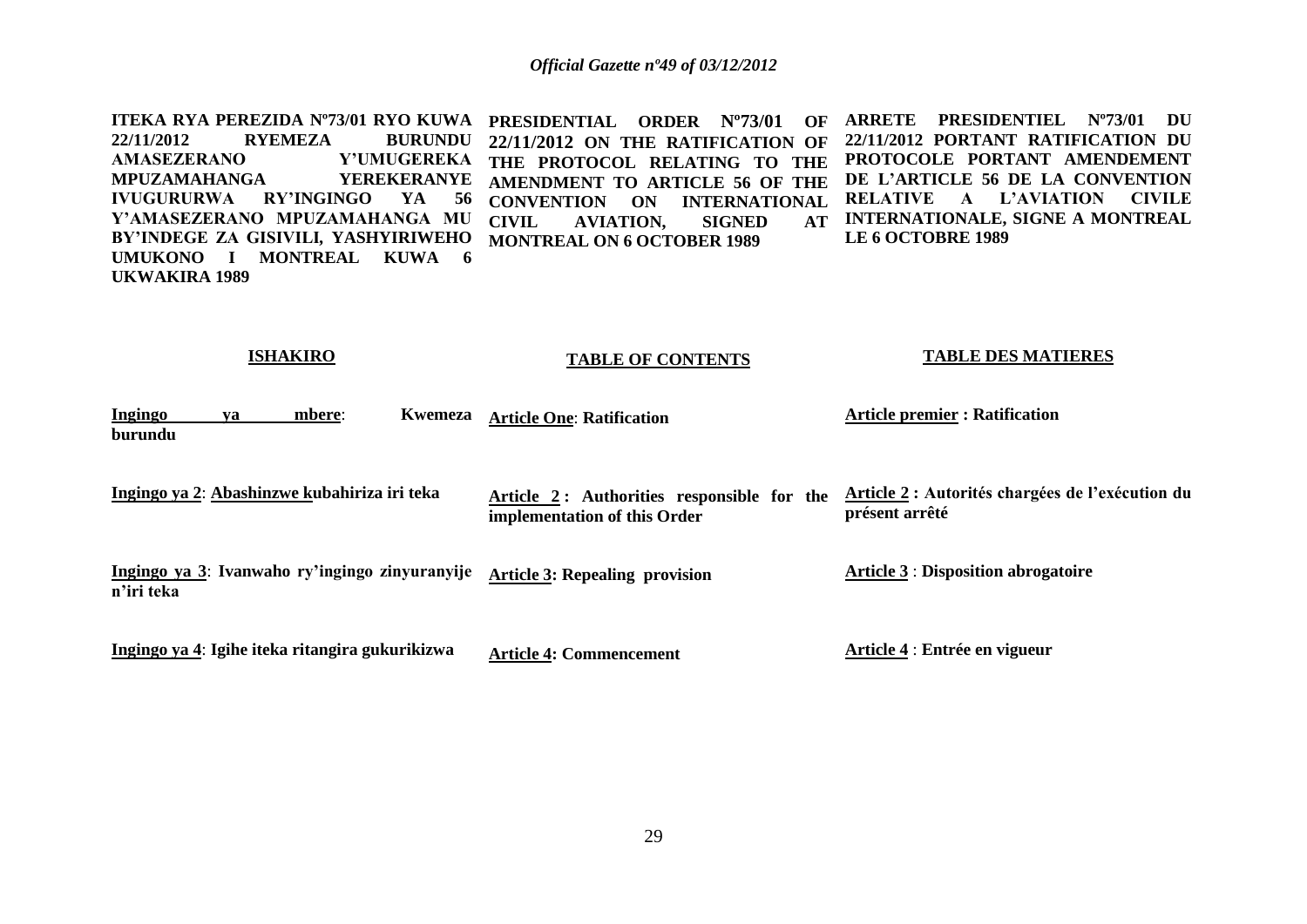**ITEKA RYA PEREZIDA Nº73/01 RYO KUWA PRESIDENTIAL ORDER Nº73/01 OF ARRETE PRESIDENTIEL Nº73/01 DU 22/11/2012 RYEMEZA BURUNDU 22/11/2012 ON THE RATIFICATION OF AMASEZERANO Y'UMUGEREKA THE PROTOCOL RELATING TO THE PROTOCOLE PORTANT AMENDEMENT MPUZAMAHANGA YEREKERANYE IVUGURURWA RY'INGINGO YA 56 Y'AMASEZERANO MPUZAMAHANGA MU BY'INDEGE ZA GISIVILI***,* **YASHYIRIWEHO UMUKONO I MONTREAL KUWA 6 UKWAKIRA 1989** 

**AMENDMENT TO ARTICLE 56 OF THE CONVENTION ON INTERNATIONAL AVIATION, MONTREAL ON 6 OCTOBER 1989** 

**22/11/2012 PORTANT RATIFICATION DU DE L'ARTICLE 56 DE LA CONVENTION RELATIVE A L'AVIATION CIVILE AT INTERNATIONALE, SIGNE A MONTREAL LE 6 OCTOBRE 1989** 

| <b>Twebwe, KAGAME Paul,</b><br>Perezida wa Repubulika;                                                                                                                                                                       | We, KAGAME Paul,<br>President of the Republic;                                                                                                                         | <b>Nous, KAGAME Paul,</b><br>Président de la République;                                                                                                                |
|------------------------------------------------------------------------------------------------------------------------------------------------------------------------------------------------------------------------------|------------------------------------------------------------------------------------------------------------------------------------------------------------------------|-------------------------------------------------------------------------------------------------------------------------------------------------------------------------|
| Dushingiye ku Itegeko Nshinga rya Repubulika y'u<br>Rwanda ryo kuwa 04 Kamena 2003, nk'uko<br>ryavuguruwe kugeza ubu, cyane cyane mu ngingo<br>zaryo, iya 98, iya 112, iya 121, iya 189 n'iya 201;                           | Pursuant to the Constitution of the Republic of<br>Rwanda of 04 June 2003, as amended to date,<br>especially in Articles 98, 112, 121, 189 and 201;                    | Vu la Constitution de la République du Rwanda<br>du 04 juin 2003, telle que révisée à ce jour,<br>spécialement en ses articles 98, 112, 121, 189 et<br>201;             |
| y'Umugereka<br>kubona<br>Amasezerano<br>Tumaze<br>Mpuzamahanga yerekeranye ivugururwa ry'ingingo<br>ya 56 y'Amasezerano Mpuzamahanga mu<br>by'Indege za Gisivili, ryashyiriweho umukono i<br>Montreal kuwa 06 Ukwakira 1989; | Considering the Protocol relating to<br>the<br>amendment to Article 56 of the Convention on<br>International Civil Aviation, signed at Montreal<br>on 06 October 1989; | Considérant le Protocole portant amendement de<br>l'article 56 de la Convention relative à l'Aviation<br>Civile Internationale, signé à Montréal le 06<br>octobre 1989; |
| Bisabwe na Minisitiri w'Ibikorwa Remezo;                                                                                                                                                                                     | On proposal by the Minister of Infrastructure;                                                                                                                         | Sur proposition du Ministre des Infrastructures;                                                                                                                        |
| Inama y'Abaminisitiri yateranye kuwa 10/10/2012<br>imaze kubisuzuma no kubyemeza;                                                                                                                                            | After consideration and approval by the Cabinet,<br>in its session of $10/10/2012$ ;                                                                                   | Après examen et adoption par le Conseil des<br>Ministres en sa séance du 10/10/2012;                                                                                    |
| <b>TWATEGETSE KANDI DUTEGETSE:</b>                                                                                                                                                                                           | <b>HAVE ORDERED AND HEREBY ORDER:</b>                                                                                                                                  | <b>AVONS ARRETE ET ARRETONS:</b>                                                                                                                                        |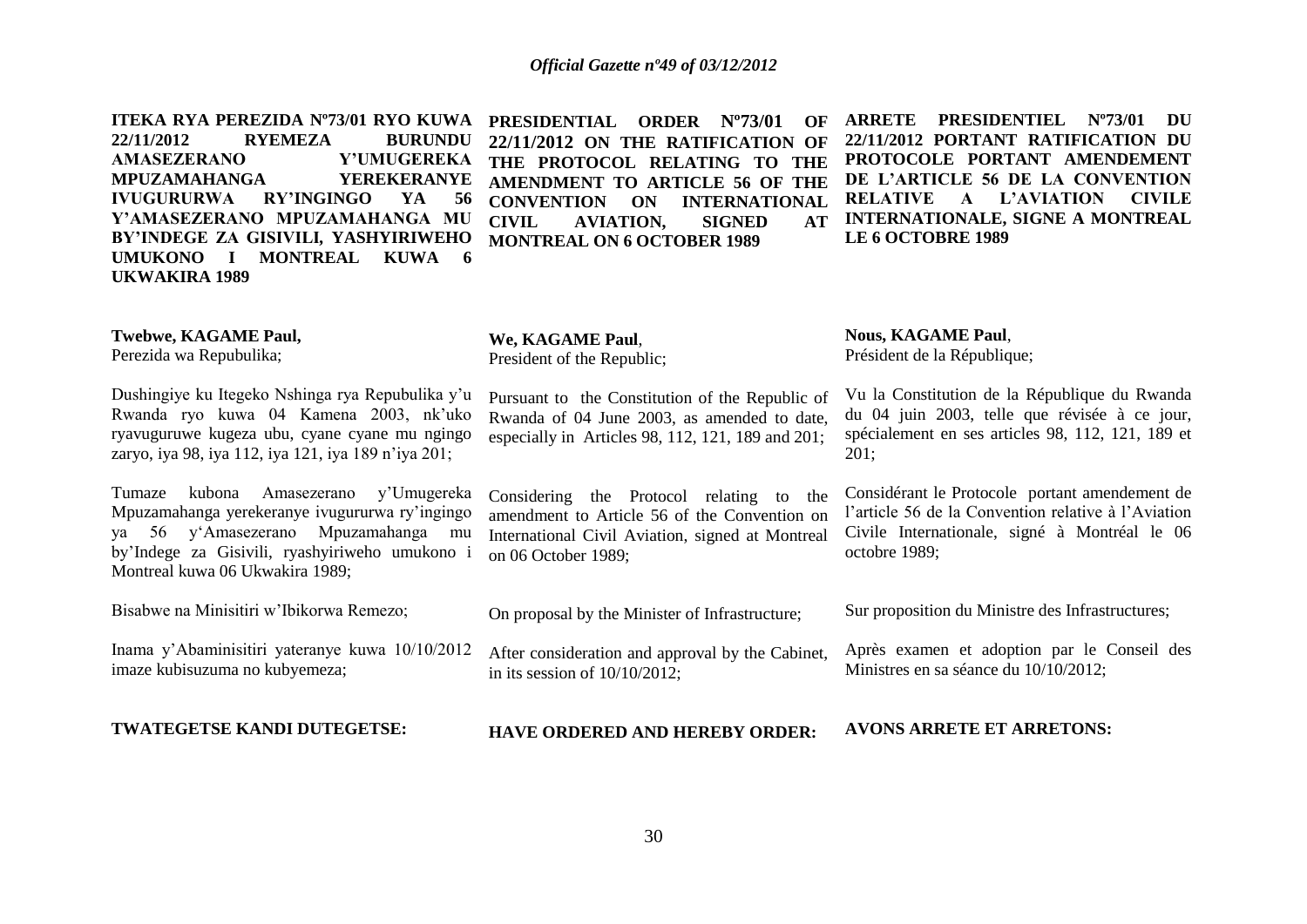| Ingingo ya mbere: Kwemeza burundu                                                                                                                                                                                                                                           | <b>Article One: Ratification</b>                                                                                                                                                                      | <b>Article premier: Ratification</b>                                                                                                                                                                      |
|-----------------------------------------------------------------------------------------------------------------------------------------------------------------------------------------------------------------------------------------------------------------------------|-------------------------------------------------------------------------------------------------------------------------------------------------------------------------------------------------------|-----------------------------------------------------------------------------------------------------------------------------------------------------------------------------------------------------------|
| y'Umugereka<br>Mpuzamahanga<br>Amasezerano<br>yerekeranye ivugururwa ry'ingingo ya<br>56<br>y'Amasezerano Mpuzamahanga mu by'Indege za<br>Gisivili, yashyiriweho umukono i Montreal kuwa 06<br>Ukwakira 1989 ryemejwe burundu kandi ritangiye<br>gukurikizwa uko ryakabaye. | The Protocol relating to an amendment to Article<br>56 of the Convention on International Civil<br>Aviation, signed at Montreal on 06 October 1989<br>is hereby ratified and becomes fully effective. | Le Protocole portant amendement de l'article 56<br>de la Convention relative à l'Aviation Civile<br>Internationale, signé à Montréal le 06 octobre<br>1989 est ratifié et sort son plein et entier effet. |
| Ingingo ya 2: Abashinzwe kubahiriza iri teka                                                                                                                                                                                                                                | implementation of this Order                                                                                                                                                                          | Article 2: Authorities responsible for the Article 2: Autorités chargées de l'exécution du<br>présent arrête                                                                                              |
| Minisitiri w'Intebe, Minisitiri w'Ibikorwa Remezo<br>Minisitiri<br>w'Ububanyi<br>n'Amahanga<br>na<br>n'Ubutwererane basabwe kubahiriza iri teka.                                                                                                                            | Minister,<br>Minister<br>The<br>Prime<br>the<br>Infrastructure and the Minister of Foreign Affairs<br>and Cooperation are entrusted<br>implementation of this Order.                                  | of Le Premier<br>Ministre,<br>le<br>Ministre<br>des<br>et le Ministre des Affaires<br>Infrastructures<br>with the Etrangères et de la Coopération sont chargés de<br>l'exécution du présent arrêté.       |
| Ingingo ya 3: Ivanwaho ry'ingingo zinyuranyije Article 3: Repealing provision<br>n'iri teka                                                                                                                                                                                 |                                                                                                                                                                                                       | <b>Article 3: Disposition abrogatoire</b>                                                                                                                                                                 |
| Ingingo zose z'amateka abanziriza iri kandi All prior provisions contrary to this Order are outes les dispositions antérieures contraires au<br>zinyuranyije na ryo zivanyweho.                                                                                             | hereby repealed.                                                                                                                                                                                      | présent arrêté sont abrogées.                                                                                                                                                                             |
| Ingingo ya 4: Igihe iteka ritangira gukurikizwa                                                                                                                                                                                                                             | <b>Article 4: Commencement</b>                                                                                                                                                                        | Article 4: Entrée en vigueur                                                                                                                                                                              |
| ritangira<br>gukurikizwa ku<br>Iri<br>teka<br>munsi<br>ritangarijweho mu Igazeti ya Leta ya Repubulika<br>y'u Rwanda.                                                                                                                                                       | its publication in the Official Gazette of the<br>Republic of Rwanda.                                                                                                                                 | This Order shall come into force on the date of Le présent arrêté entre en vigueur le jour de sa<br>publication au Journal Officiel de la République<br>du Rwanda.                                        |
| Kigali, kuwa 22/11/2012                                                                                                                                                                                                                                                     | Kigali, on 22/11/2012                                                                                                                                                                                 | Kigali, le 22/11/2012                                                                                                                                                                                     |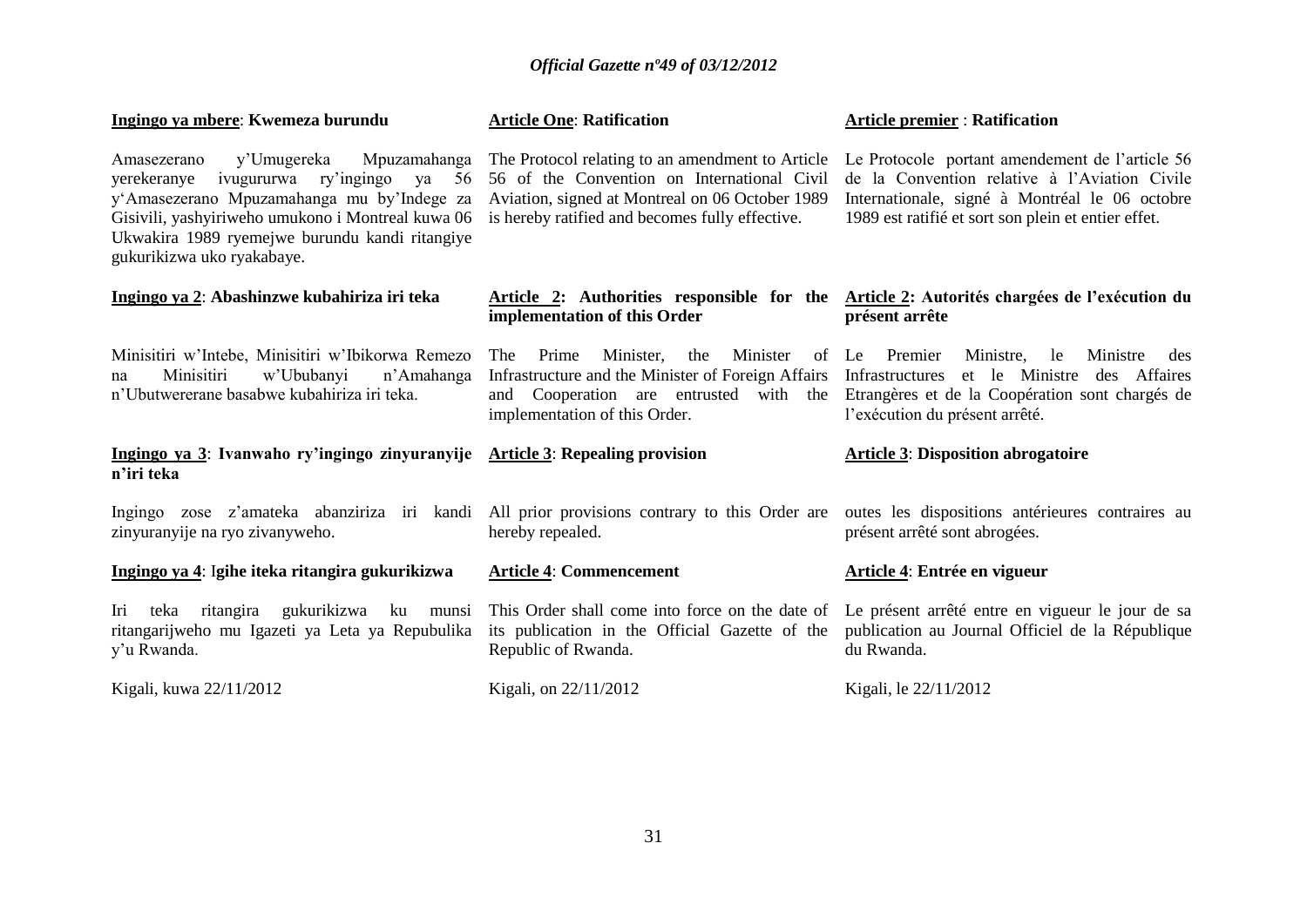**(sé)**

**(sé)**

#### **(sé)**

**KAGAME Paul** Perezida wa Repubulika

**(sé)**

**KAGAME Paul** President of the Republic

**KAGAME Paul** Président de la République

**(sé)**

**(sé)**

**Dr. HABUMUREMYI Pierre Damien** Minisitiri w'Intebe

**Bibonywe kandi bishyizweho Ikirango cya Repubulika:**

**Dr. HABUMUREMYI Pierre Damien** Prime Minister

**Dr. HABUMUREMYI Pierre Damien** Premier Ministre

**Seen and sealed with the Seal of the Republic:**

**Vu et scellé du Sceau de la République**:

**(sé)**

**(sé)**

**KARUGARAMA Tharcisse** Minisitiri w'Ubutabera / Intumwa Nkuru ya Leta

**KARUGARAMA Tharcisse** Minister of Justice/ Attorney General

**KARUGARAMA Tharcisse** Ministre de la Justice / Garde des Sceaux

**(sé)**

32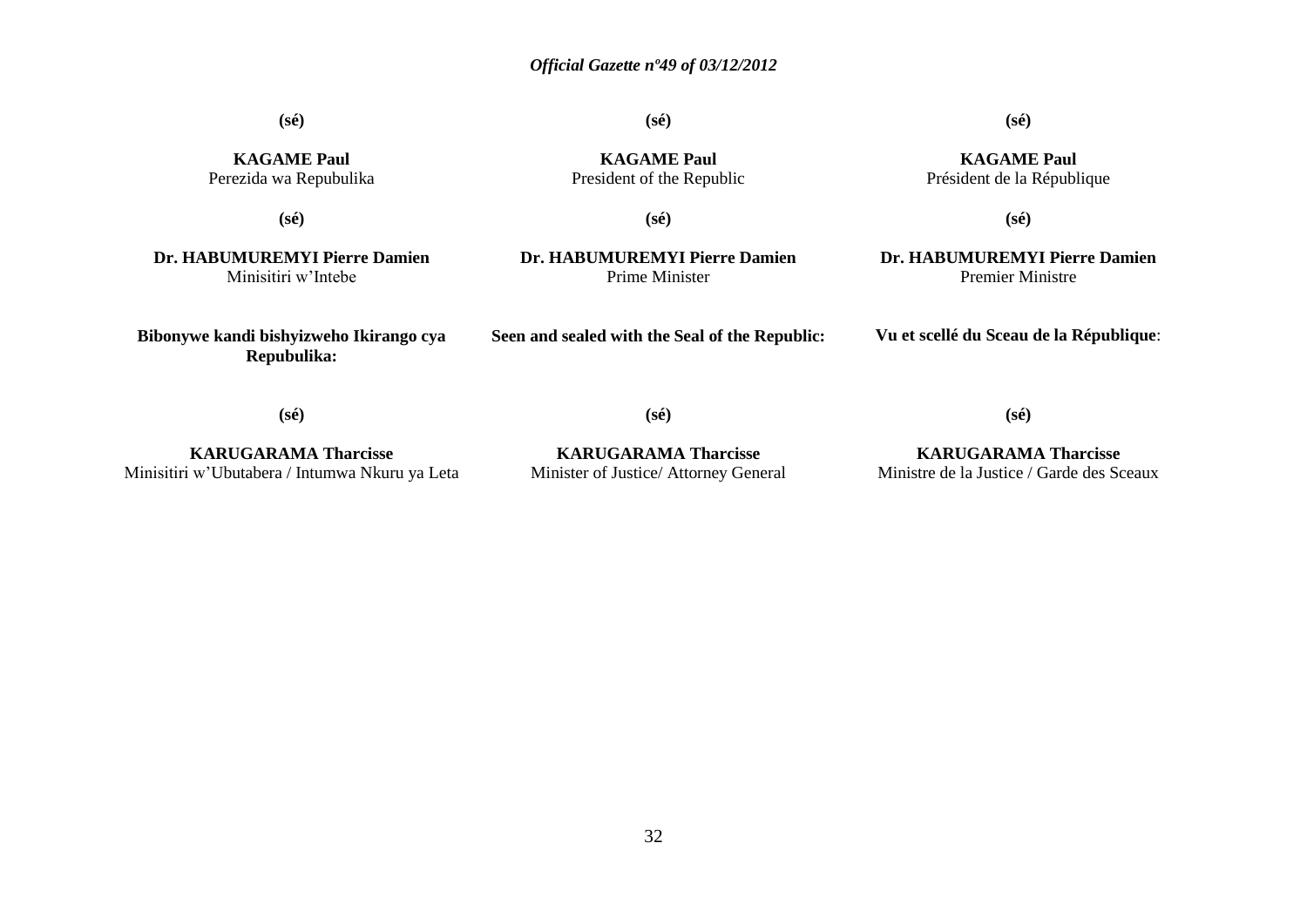**ITEKA RYA PEREZIDA Nº 74/01 RYO PRESIDENTIAL ORDER Nº 74/01 OF ARRETE PRESIDENTIEL Nº 74/01 DU KUWA 22/11/2012 RYEMEZA BURUNDU 22/11/2012 ON THE RATIFICATION OF AMASEZERANO Y'UMUGEREKA THE PROTOCOL RELATING TO THE MPUZAMAHANGA YEREKEYE IVUGURURWA RY'AMASEZERANO INTERNATIONAL CIVIL AVIATION MPUZAMAHANGA MU BY'INDEGE ZA (ARTICLE 83** *BIS***), SIGNED AT GISIVILI (INGINGO YA 83** *BIS),* **MONTREAL ON 6 OCTOBER 1980 YASHYIRIWEHO UMUKONO I MONTREAL KUWA 6 UKWAKIRA 1980 AMENDMENT TO THE CONVENTION ON 22/11/2012 PORTANT RATIFICATION DU PROTOCOLE PORTANT AMENDEMENT DE LA CONVENTION RELATIVE A L'AVIATION CIVILE INTERNATIONALE (ARTICLE 83** *BIS***), SIGNE A MONTREAL LE 6 OCTOBRE 1980** 

#### **ISHAKIRO**

#### **TABLE OF CONTENTS**

#### **TABLE DES MATIERES**

| Ingingo ya mbere: Kwemeza burundu                                        | <b>Article One: Ratification</b>                                           | <b>Article premier: Ratification</b>                              |
|--------------------------------------------------------------------------|----------------------------------------------------------------------------|-------------------------------------------------------------------|
| Ingingo ya 2: Abashinzwe kubahiriza iri teka                             | Article 2: Authorities responsible for the<br>implementation of this Order | Article 2: Autorités chargées de l'exécution du<br>présent arrêté |
| Ingingo<br>ry'ingingo<br>3:<br>Ivanwaho<br>va<br>zinyuranyije n'iri teka | <b>Article 3: Repealing provision</b>                                      | <b>Article 3: Disposition abrogatoire</b>                         |
| Ingingo ya 4: Igihe iteka ritangira gukurikizwa                          | <b>Article 4: Commencement</b>                                             | Article 4: Entrée en vigueur                                      |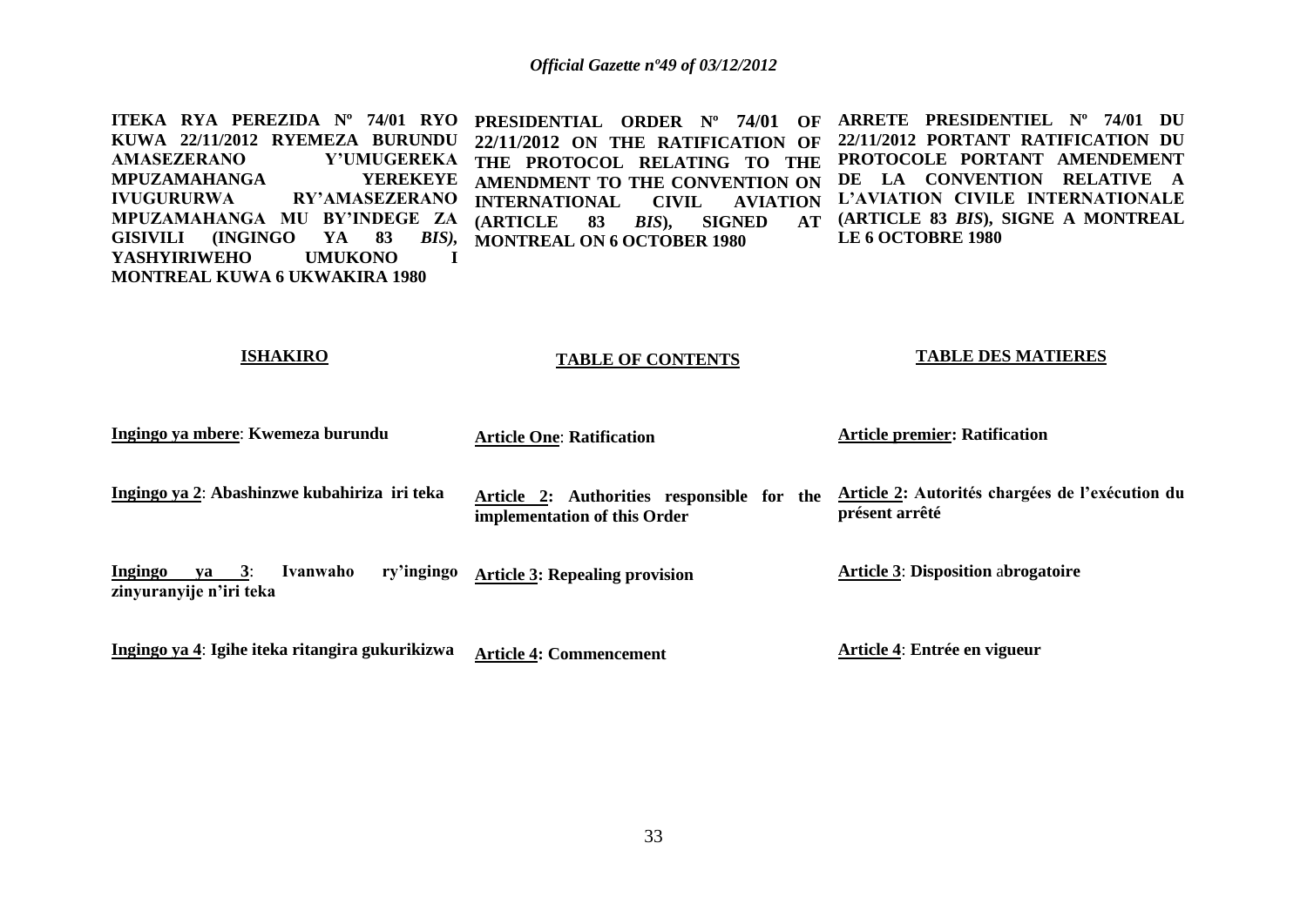| ITEKA RYA PEREZIDA N°74/01 RYO<br>KUWA 22/11/2012 RYEMEZA BURUNDU<br>Y'UMUGEREKA<br><b>AMASEZERANO</b><br><b>YEREKEYE</b><br><b>MPUZAMAHANGA</b><br><b>IVUGURURWA</b><br><b>RY'AMASEZERANO</b><br>MPUZAMAHANGA MU BY'INDEGE ZA<br><b>GISIVILI</b><br>(INGINGO)<br>83<br>YA<br>$BIS$ ),<br><b>UMUKONO</b><br><b>YASHYIRIWEHO</b><br>$\mathbf I$<br><b>MONTREAL KUWA 6 UKWAKIRA 1980</b> | <b>PRESIDENTIAL</b><br>$N^{\circ}74/01$<br><b>ORDER</b><br>OF<br>22/11/2012 ON THE RATIFICATION OF<br>THE PROTOCOL RELATING TO THE<br>AMENDMENT TO THE CONVENTION ON<br><b>INTERNATIONAL</b><br><b>CIVIL</b><br><b>AVIATION</b><br><b>(ARTICLE</b><br>$BIS$ ,<br><b>SIGNED</b><br>83<br><b>AT</b><br><b>MONTREAL ON 6 OCTOBER 1980</b> | <b>ARRETE</b><br><b>PRESIDENTIEL</b><br>$N^{o}74/01$<br>DU<br>22/11/2012 PORTANT RATIFICATION DU<br>PROTOCOLE PORTANT AMENDEMENT<br>DE LA CONVENTION RELATIVE<br>L'AVIATION CIVILE INTERNATIONALE<br>(ARTICLE 83 BIS), SIGNE A MONTREAL<br><b>LE 6 OCTOBRE 1980</b> |
|----------------------------------------------------------------------------------------------------------------------------------------------------------------------------------------------------------------------------------------------------------------------------------------------------------------------------------------------------------------------------------------|----------------------------------------------------------------------------------------------------------------------------------------------------------------------------------------------------------------------------------------------------------------------------------------------------------------------------------------|---------------------------------------------------------------------------------------------------------------------------------------------------------------------------------------------------------------------------------------------------------------------|
| Twebwe, KAGAME Paul,<br>Perezida wa Repubulika;                                                                                                                                                                                                                                                                                                                                        | We, KAGAME Paul,<br>President of the Republic;                                                                                                                                                                                                                                                                                         | <b>Nous, KAGAME Paul,</b><br>Président de la République;                                                                                                                                                                                                            |
| Dushingiye ku Itegeko Nshinga rya Repubulika<br>y'u Rwanda ryo kuwa 04 Kamena 2003, nk'uko<br>ryavuguruwe kugeza ubu, cyane cyane mu ngingo<br>zaryo iya 98, iya 112, iya 121, iya 189 n'iya 201;                                                                                                                                                                                      | Pursuant the Constitution of the Republic of<br>Rwanda of 04 June 2003, as amended to date,<br>especially in Articles 98, 112, 121, 189 and 201;                                                                                                                                                                                       | Vu la Constitution de la République du Rwanda<br>du 04 juin 2003, telle que révisée à ce jour,<br>spécialement en ses articles 98, 112, 121, 189 et<br>201;                                                                                                         |
| Tumaze kubona<br>y'umugereka<br>amasezerano<br>yerekeye<br>ivugururwa<br>mpuzamahanga<br>ry'Amasezerano Mpuzamahanga mu by'Indege za<br>Gisivili (Ingingo ya 83 bis), ryashyiriweho<br>umukono i Montreal kuwa 6 Ukwakira 1980;                                                                                                                                                        | Considering the Protocol relating to the<br>amendment to the Convention on International<br>Civil Aviation (Article 83 bis), signed at Montreal<br>on 6 October 1980;                                                                                                                                                                  | Considérant le Protocole portant amendement de<br>la Convention relative à l'Aviation Civile<br>Internationale (Article 83 bis), signé à Montréal le<br>6 octobre 1980;                                                                                             |
| Bisabwe na Minisitiri w'Ibikorwa Remezo;                                                                                                                                                                                                                                                                                                                                               | On proposal by the Minister of Infrastructure;                                                                                                                                                                                                                                                                                         | Sur proposition du Ministre des Infrastructures;                                                                                                                                                                                                                    |
| Inama y'Abaminisitiri yateranye kuwa 10/10/2012<br>imaze kubisuzuma no kubyemeza;                                                                                                                                                                                                                                                                                                      | After consideration and approval by the Cabinet,<br>in its session of $10/10/2012$ ;                                                                                                                                                                                                                                                   | Après examen et adoption par le Conseil des<br>Ministres en sa séance du 10/10/2012;                                                                                                                                                                                |
| <b>TWATEGETSE KANDI DUTEGETSE:</b>                                                                                                                                                                                                                                                                                                                                                     | <b>HAVE ORDERED AND HEREBY ORDER</b>                                                                                                                                                                                                                                                                                                   | <b>AVONS ARRETE ET ARRETONS:</b>                                                                                                                                                                                                                                    |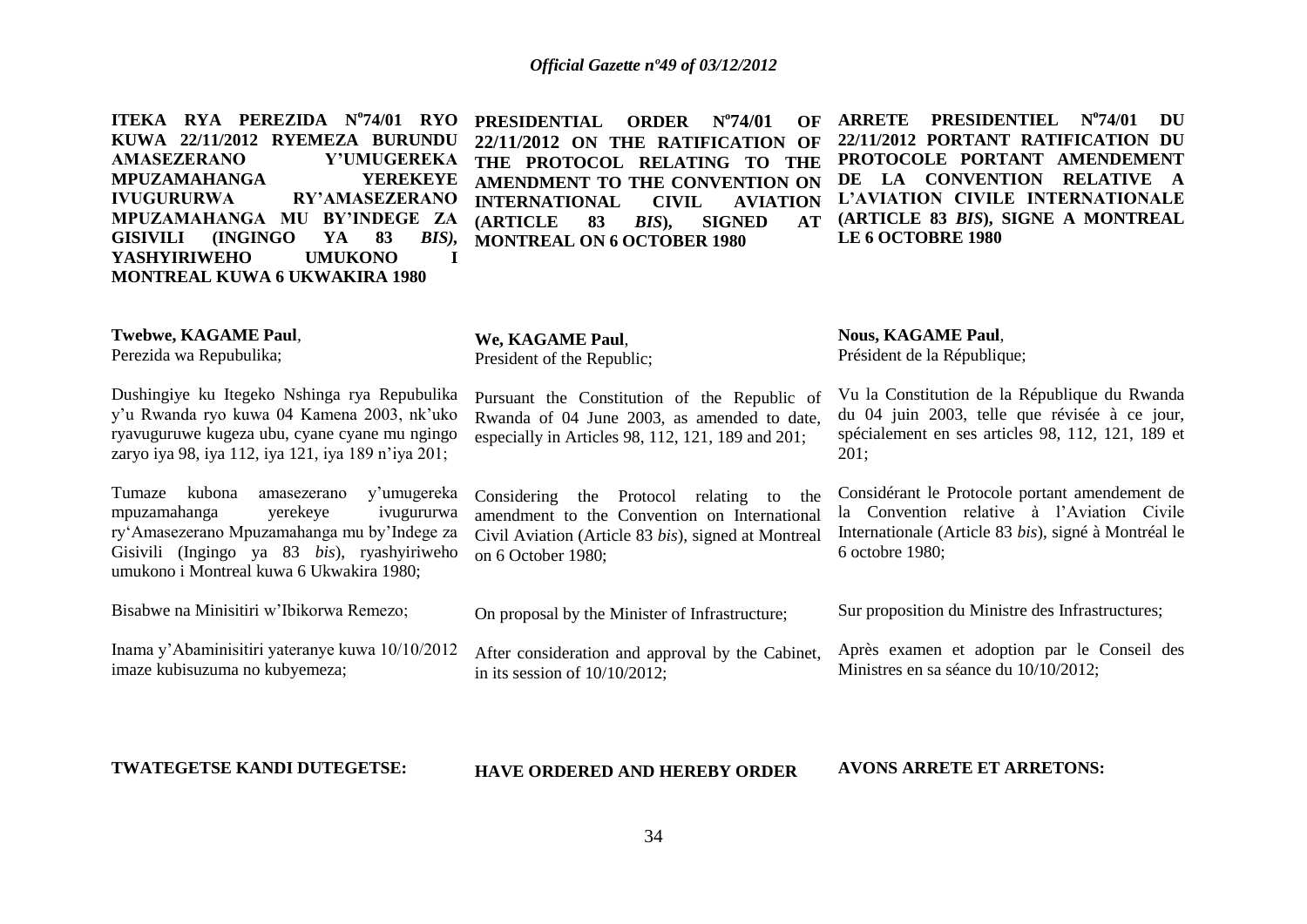| Ingingo ya mbere: Kwemeza burundu                                                                                                                                                                                                                                                              | <b>Article One: Ratification</b>                                                                                                                                                                                                             | <b>Article premier: Ratification</b>                                                                                                                                                        |
|------------------------------------------------------------------------------------------------------------------------------------------------------------------------------------------------------------------------------------------------------------------------------------------------|----------------------------------------------------------------------------------------------------------------------------------------------------------------------------------------------------------------------------------------------|---------------------------------------------------------------------------------------------------------------------------------------------------------------------------------------------|
| y'umugereka<br>mpuzamahanga<br>Amasezerano<br>yerekeye<br>ivugururwa<br>ry'Amasezerano<br>by'Indege<br>Mpuzamahanga<br>za Gisivili<br>mu<br>(Ingingo ya 83 bis), yashyiriweho umukono i<br>Montreal kuwa 6 Ukwakira 1980, yemejwe<br>atangiye gukurikizwa uko<br>burundu<br>kandi<br>yakabaye. | The Protocol relating to the amendment to the Le Protocole portant amendement<br>Convention on International Civil Aviation<br>(Article 83 bis), signed at Montreal on 6 October<br>1980, is hereby ratified and becomes fully<br>effective. | de la<br>relative<br>à l'Aviation<br>Convention<br>Civile<br>Internationale (Article 83 bis), signé à Montréal le<br>6 octobre 1980 est ratifié et sort son plein et entier<br>effet.       |
| Ingingo ya 2: Abashinzwe kubahiriza iri teka                                                                                                                                                                                                                                                   | Article 2: Authorities responsible for the Article 2: Autorités chargées de l'exécution du<br>implementation of this Order                                                                                                                   | présent arrêté                                                                                                                                                                              |
| Minisitiri<br>Minisitiri<br>w'Intebe,<br>w'Ibikorwa<br>Remezo na Minisitiri w'Ububanyi n'Amahanga<br>n'Ubutwererane basabwe kubahiriza iri teka.                                                                                                                                               | The Prime Minister, the Minister of Infrastructure<br>Affairs<br>and the Minister of Foreign<br>and<br>Cooperation<br>with<br>entrusted<br>the<br>are<br>implementation of this Order.                                                       | Le Premier<br>Ministre,<br>Ministre<br>le<br>des<br>Infrastructures ainsi que le Ministre des Affaires<br>Etrangères et de la Coopération sont chargés de<br>l'exécution du présent arrêté. |
| ry'ingingo<br><b>Ingingo</b><br>Ivanwaho<br>3:<br><b>va</b><br>zinyuranyije n'iri teka                                                                                                                                                                                                         | <b>Article 3: Repealing provision</b>                                                                                                                                                                                                        | <b>Article 3: Disposition abrogatoire</b>                                                                                                                                                   |
| Ingingo zose z'amateka abanziriza iri kandi All the prior provisions contrary to this Order are<br>zinyuranyije na ryo zivanyweho.                                                                                                                                                             | hereby repealed.                                                                                                                                                                                                                             | Toutes les dispositions antérieures contraires au<br>présent arrêté sont abrogées.                                                                                                          |
| Ingingo ya 4: Igihe iteka ritangira gukurikizwa                                                                                                                                                                                                                                                | <b>Article 4: Commencement</b>                                                                                                                                                                                                               | Article 4: Entrée en vigueur                                                                                                                                                                |
| Iri teka ritangira gukurikizwa ku munsi<br>ritangarijweho mu Igazeti ya Leta ya Repubulika<br>y'u Rwanda.                                                                                                                                                                                      | This Order shall come into force on the date of its<br>publication in the Official Gazette of the Republic<br>of Rwanda.                                                                                                                     | Le présent arrêté entre en vigueur le jour de sa<br>publication au Journal Officiel de la République<br>du Rwanda.                                                                          |
| Kigali, kuwa 22/11/2012                                                                                                                                                                                                                                                                        | Kigali, on 22/11/2012                                                                                                                                                                                                                        | Kigali, le 22/11/2012                                                                                                                                                                       |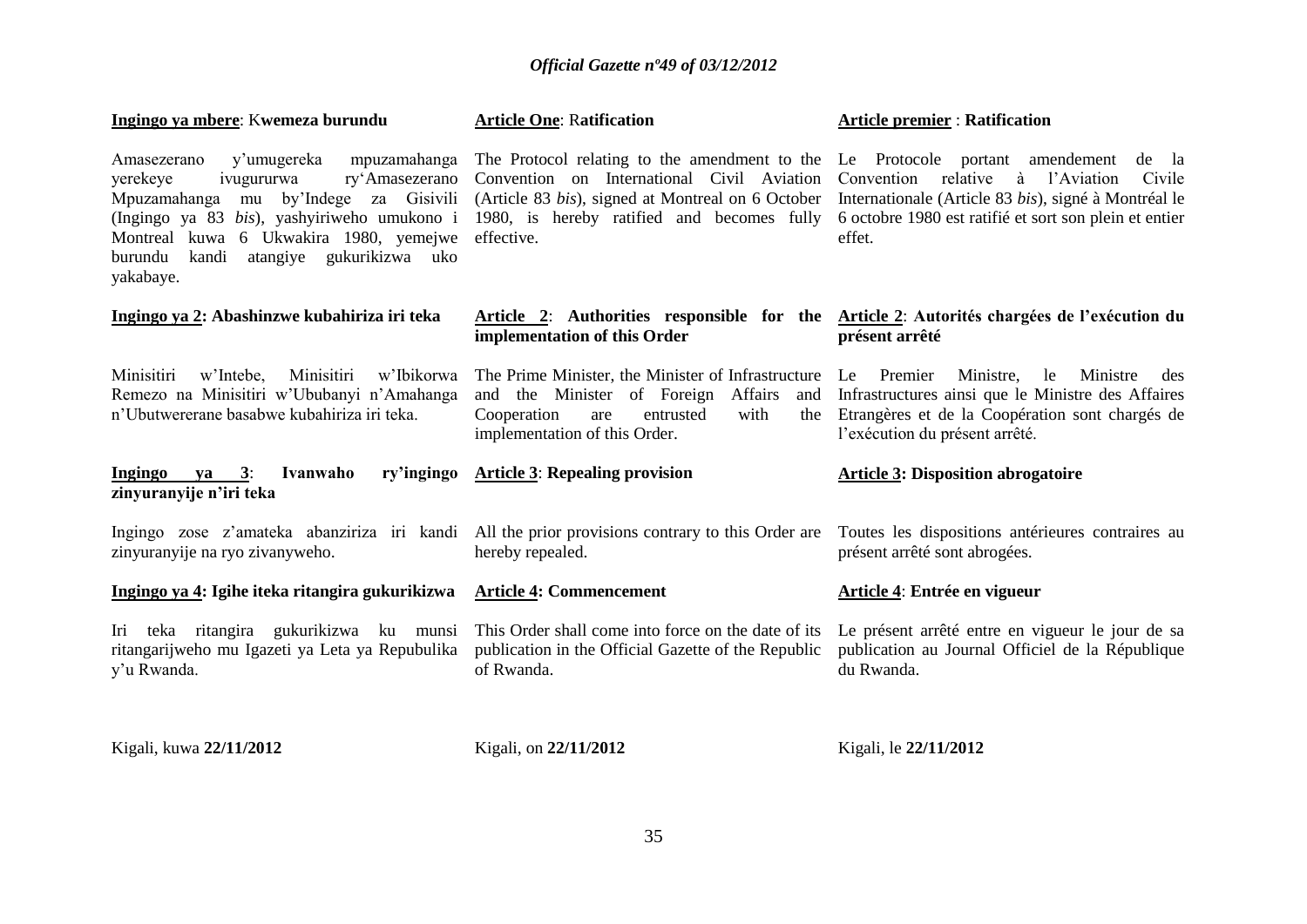**(sé)**

**(sé)**

**(sé)**

**KAGAME Paul** Perezida wa Repubulika

**KAGAME Paul** President of the Republic

**KAGAME Paul** Président de la République

**(sé)**

**Dr. HABUMUREMYI Pierre Damien** Minisitiri w'Intebe

**Dr. HABUMUREMYI Pierre Damien** Prime Minister

**Seen and sealed with the Seal of the Republic:**

**(sé)**

**Dr. HABUMUREMYI Pierre Damien** Premier Ministre

**(sé)**

**Vu et scellé du Sceau de la République**:

**Bibonywe kandi bishyizweho Ikirango cya Repubulika:**

**(sé)**

**KARUGARAMA Tharcisse** Minisitiri w'Ubutabera/Intumwa Nkuru ya Leta

**(sé)**

**KARUGARAMA Tharcisse** Minister of Justice/ Attorney General

**KARUGARAMA Tharcisse** Ministre de la Justice / Garde des Sceaux

**(sé)**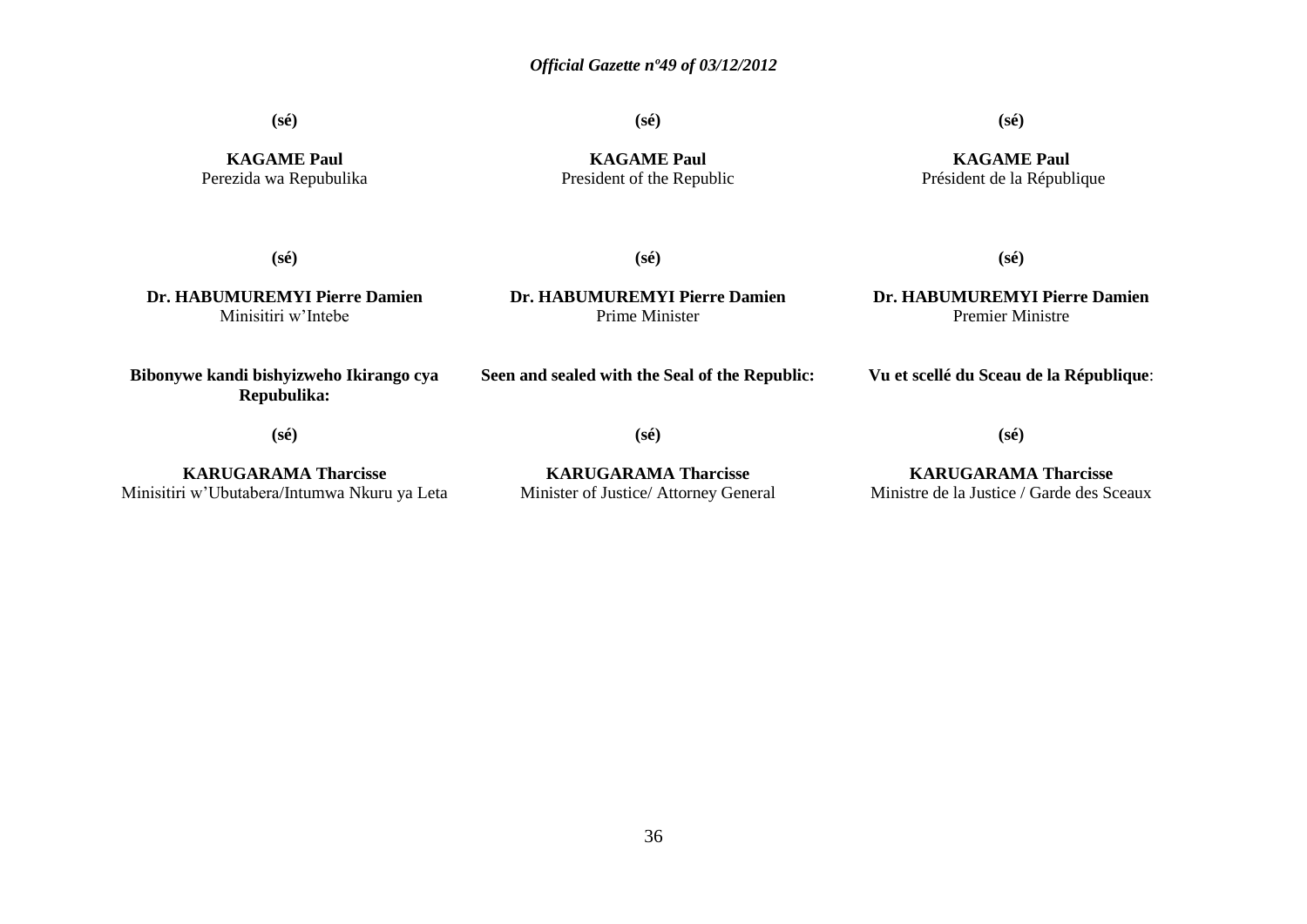**ITEKA RYA PEREZIDA Nº 75/01 RYO PRESIDENTIAL ORDER Nº 75/01 OF ARRETE PRESIDENTIEL Nº 75/01 DU KUWA 22/11/2012 RYEMEZA BURUNDU 22/11/2012 ON THE RATIFICATION OF 22/11/2012 PORTANT RATIFICATION DU AMASEZERANO Y'UMUGEREKA THE PROTOCOL RELATING TO THE PROTOCOLE CONCERNANT LE TEXTE MPUZAMAHANGA UBUDAKEMWA BW'INYANDIKO IRI MU NDIMI ESHANU IKUBIYEMO INTERNATIONAL CIVIL AVIATION L'AVIATION CIVILE INTERNATIONALE AMASEZERANO MPUZAMAHANGA MU (CHICAGO, 1944), SIGNED AT BY'INDEGE ZA GISIVILI (CHICAGO, MONTREAL ON 29 SEPTEMBER 1995 1944***),* **YASHYIRIWEHO UMUKONO I MONTREAL KUWA 29 NZERI 1995 AUTHENTIC QUINQUELINGUAL TEXT AUTHENTIQUE QUINQUELINGUE DE**  THE CONVENTION **LA CONVENTION RELATIVE A (CHICAGO, 1944), SIGNE A MONTREAL LE 29 SEPTEMBRE 1995** 

| <b>ISHAKIRO</b>                                              | TABLE OF CONTENTS                                                                                                       | TABLE DES MATIERES                        |
|--------------------------------------------------------------|-------------------------------------------------------------------------------------------------------------------------|-------------------------------------------|
| Ingingo ya mbere: Kwemeza burundu                            | <b>Article One: Ratification</b>                                                                                        | <b>Article premier: Ratification</b>      |
| Ingingo ya 2: Abashinzwe kubahiriza iri teka                 | Article 2: Authorities responsible for the Article 2: Autorités chargées de l'exécution<br>implementation of this Order | du présent arrêté                         |
| Ingingo ya 3: Ivanwaho ry'ingingo<br>zinyuranyije n'iri teka | <b>Article 3: Repealing provision</b>                                                                                   | <b>Article 3: Disposition abrogatoire</b> |
| Ingingo ya 4: Igihe iteka ritangira gukurikizwa              | <b>Article 4: Commencement</b>                                                                                          | Article 4: Entrée en vigueur              |

**TABLE OF CONTENTS**

**TABLE DES MATIERES**

**ISHAKIRO**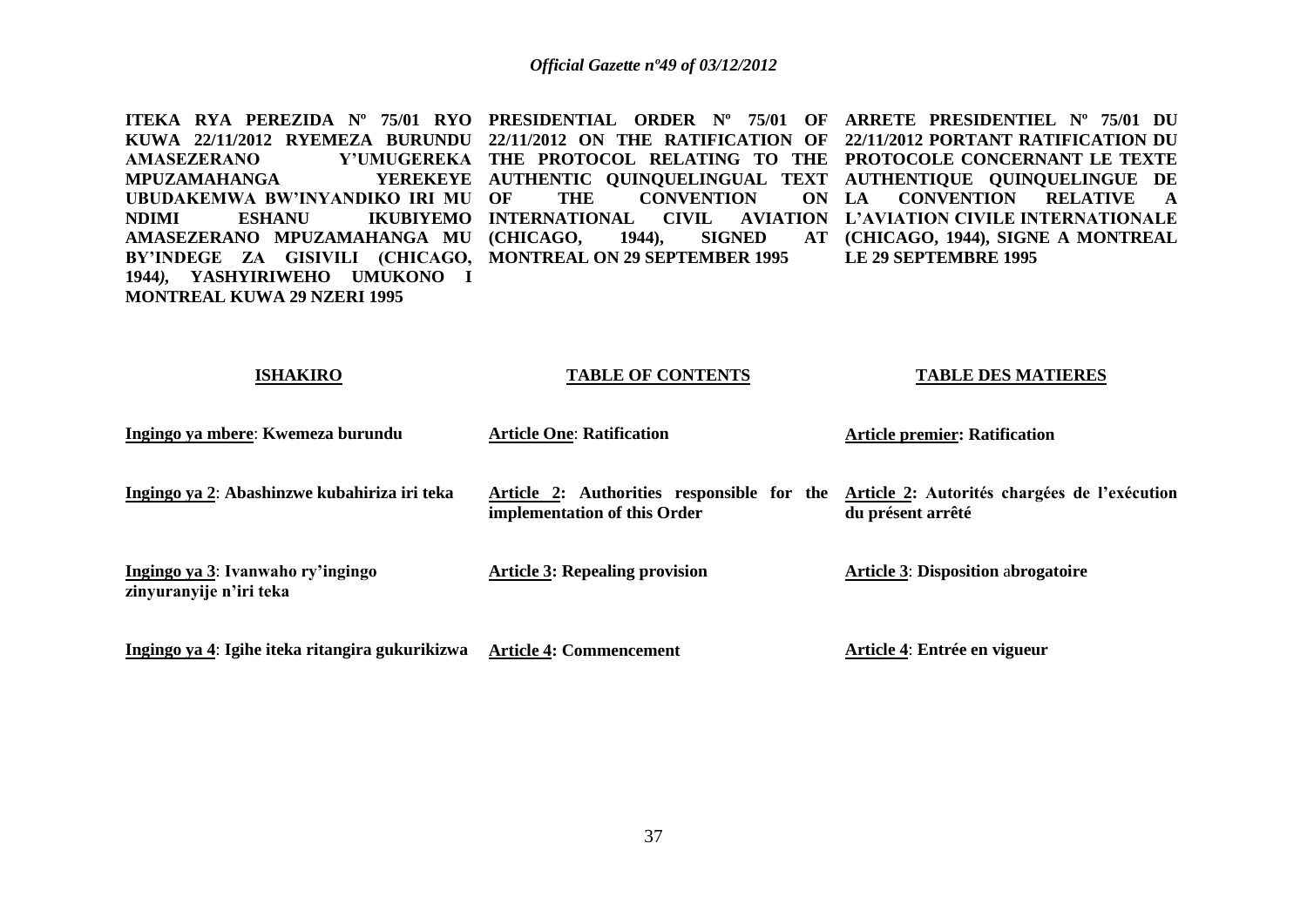**ITEKA RYA PEREZIDA Nº 75/01 RYO PRESIDENTIAL ORDER Nº 75/01 OF ARRETE PRESIDENTIEL Nº 75/01 DU KUWA 22/11/2012 RYEMEZA BURUNDU 22/11/2012 ON THE RATIFICATION OF 22/11/2012 PORTANT RATIFICATION DU AMASEZERANO Y'UMUGEREKA THE PROTOCOL RELATING TO THE PROTOCOLE CONCERNANT LE TEXTE MPUZAMAHANGA UBUDAKEMWA BW'INYANDIKO IRI MU NDIMI ESHANU IKUBIYEMO INTERNATIONAL CIVIL AVIATION AMASEZERANO MPUZAMAHANGA MU (CHICAGO, 1944), SIGNED AT BY'INDEGE ZA GISIVILI (CHICAGO, MONTREAL ON 29 SEPTEMBER 1995 1944***),* **YASHYIRIWEHO UMUKONO I MONTREAL KU WA 29 NZERI 1995** 

THE CONVENTION ON LA

# **AUTHENTIC QUINQUELINGUAL TEXT AUTHENTIQUE QUINQUELINGUE DE LA CONVENTION RELATIVE A L'AVIATION CIVILE INTERNATIONALE (CHICAGO, 1944), SIGNE A MONTREAL LE 29 SEPTEMBRE 1995**

| <b>Twebwe, KAGAME Paul,</b> | We, KAGAME Paul,           |
|-----------------------------|----------------------------|
| Perezida wa Repubulika;     | President of the Republic; |

Dushingiye ku Itegeko Nshinga rya Repubulika y'u Rwanda ryo kuwa 4 Kamena 2003, nk'uko ryavuguruwe kugeza ubu, cyane cyane mu ngingo zaryo iya 98, iya 112, 121, iya 189 n'iya 201;

Tumaze kubona Amasezerano y'Umugereka Mpuzamahanga yerekeye ubudakemwa bw'inyandiko iri mu ndimi eshanu ikubiyemo Amasezerano Mpuzamahanga mu by'Indege za Gisivili (Chicago, 1944) yashyiriweho umukono i Montreal kuwa 29 Nzeri 1995;

especially in Articles 98, 112, 121, 189 and 201; Considering the Protocol relating to Authentic Quinquelingual Text of the Convention on

signed at Montreal on 29 September 1995;

International Civil Aviation (Chicago, 1944),

Pursuant to the Constitution of the Republic of Rwanda of 04 June 2003, as amended to date, **Nous, KAGAME Paul**,

Président de la République;

Vu la Constitution de la République du Rwanda du 04 juin 2003, telle que révisée à ce jour, spécialement en ses articles 98, 112, 121, 189 et 201;

Considérant le Protocole concernant le texte authentique quinquélingue de la Convention relative à l'Aviation Civile Internationale (Chicago, 1944) signé à Montréal le 29 septembre 1995;

Bisabwe na Minisitiri w'Ibikorwa Remezo; On proposal by the Minister of Infrastructure; After consideration and approval by the Cabinet, Sur proposition du Ministre des Infrastructures; Après examen et adoption par le Conseil des

Inama y'Abaminisitiri yateranye kuwa 10/10/2012 imaze kubisuzuma no kubyemeza; in its session of 10/10/2012;

**TWATEGETSE KANDI DUTEGETSE:**

**HAVE ORDERED AND HEREBY ORDER:**

**AVONS ARRETE ET ARRETONS:**

Ministres en sa séance du 10/10/2012;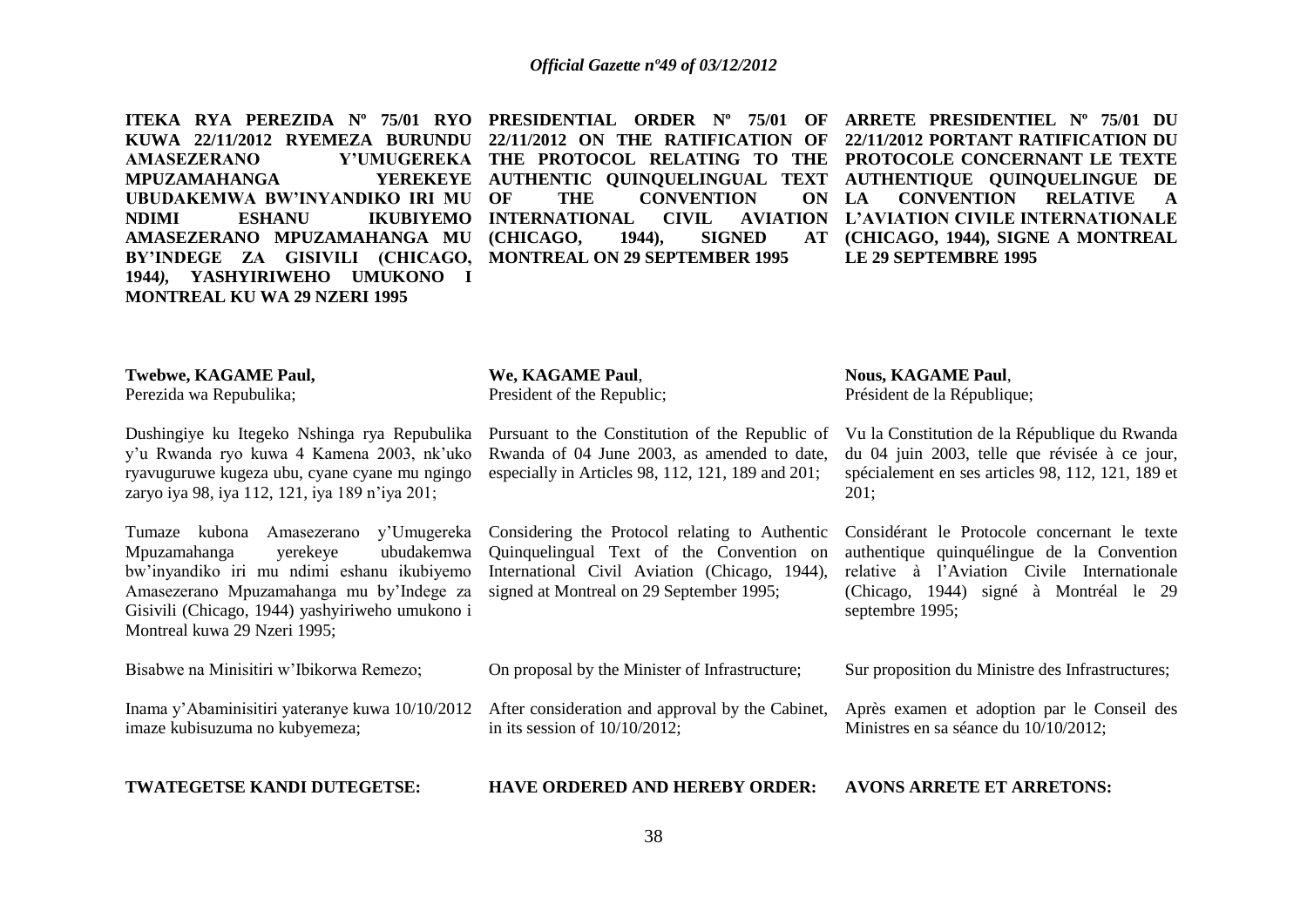# **Ingingo ya mbere**: **Kwemeza burundu**

#### **Article One**: **Ratification**

#### **Article Premier** : **Ratification**

l'exécution du présent arrêté.

présent arrêté sont abrogées.

**Article 4**: **Entrée en vigueur**

**Article 3**: **Disposition abrogatoire**

Amasezerano y'Umugereka Mpuzamahanga yerekeye ubudakemwa ubudakemwa bw'inyandiko iri mu ndimi eshanu ikubiyemo Amasezerano Mpuzamahanga mu by'Indege za Gisivili (Chicago, 1944) yashyiriweho umukono i Montreal kuwa 29 Nzeri 1995 yemejwe burundu kandi atangiye gukurikizwa uko yakabaye.

The Protocol relating to Authentic Le Protocole concernant le texte authentique Quinquelingual Text of the Convention on hereby ratified and becomes fully effective.

International Civil Aviation (Chicago, 1944), l'Aviation Civile Internationale (Chicago, 1944) signed at Montreal on 29 September 1995 is signé à Montréal le 29 septembre 1995 est quinquélingue de la Convention relative à ratifié et sort son plein et entier effet.

#### **Ingingo ya 2: Abashinzwe kubahiriza iri teka Article 2**: **Authorities responsible for the Article 2**: **Autorités chargées de l'exécution implementation of this Order du présent arrêté**

Minisitiri w'Intebe, Minisitiri w'Ibikorwa Remezo na Minisitiri w'Ububanyi n'Amahanga n'Ubutwererane basabwe kubahiriza iri teka.

# **Ingingo ya 3**: **Ivanwaho ry'ingingo zinyuranyije n'iri teka**

Ingingo zose z'amateka abanziriza iri kandi All prior provisions contrary to this Order are Toutes les dispositions antérieures contraires au zinyuranyije na ryo zivanyweho.

**Ingingo ya 4**: **Igihe iteka ritangira gukurikizwa**

Iri teka ritangira gukurikizwa ku munsi This Order shall come into force on the date of Le présent arrêté entre en vigueur le jour de sa ritangarijweho mu Igazeti ya Leta ya Repubulika y'u Rwanda.

**Article 4: Commencement** 

hereby repealed.

implementation of this Order.

**Article 3: Repealing provision**

its publication in the Official Gazette of the publication au Journal Officiel de la République Republic of Rwanda. du Rwanda.

Kigali, kuwa 22/11/2012 Kigali, kuwa 22/11/2012 Kigali, le 22/11/2012

The Prime Minister, the Minister of Le Premier Ministre, le Ministre des Infrastructure and the Minister of Foreign Affairs Infrastructures et le Ministre des Affaires and Cooperation are entrusted with the Etrangères et de la Coopération sont chargés de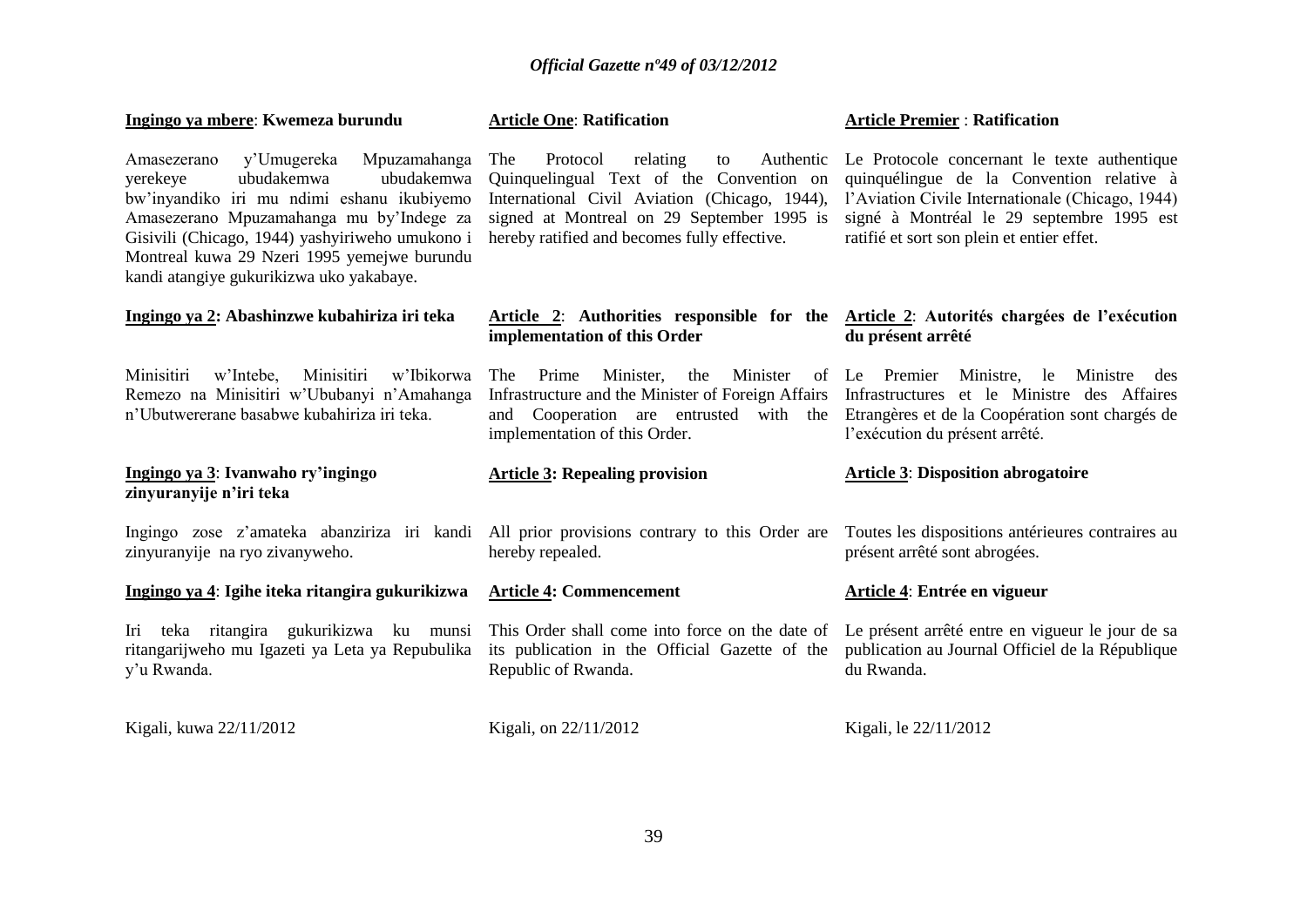**(sé)**

**(sé)**

# **(sé)**

**KAGAME Paul** Président de la République

**KAGAME Paul** Perezida wa Repubulika

**(sé)**

**KAGAME Paul** President of the Republic

**(sé)**

**Dr. HABUMUREMYI Pierre Damien** Minisitiri w'Intebe

**Bibonywe kandi bishyizweho Ikirango cya Repubulika:**

**Dr. HABUMUREMYI Pierre Damien** Prime Minister

**Seen and sealed with the Seal of the Republic:**

**Dr. HABUMUREMYI Pierre Damien**

**(sé)**

Premier Ministre

**Vu et scellé du Sceau de la République**:

**(sé)**

**KARUGARAMA Tharcisse** Minisitiri w'Ubutabera/Intumwa Nkuru ya Leta

**KARUGARAMA Tharcisse** Minister of Justice/Attorney General

**(sé)**

**KARUGARAMA Tharcisse** Ministre de la Justice / Garde des sceaux

**(sé)**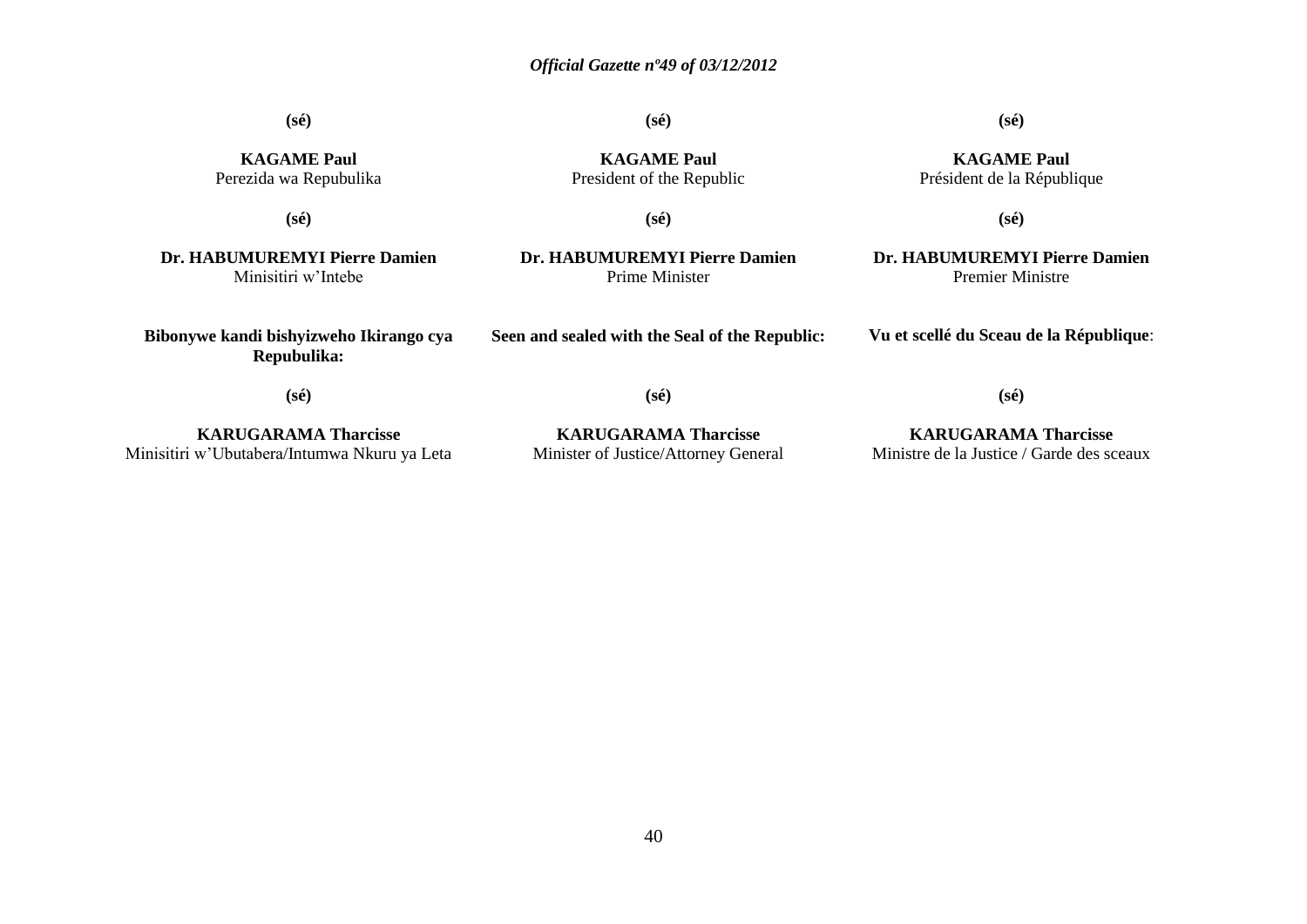**ITEKA RYA PEREZIDA Nº 76/01 RYO PRESIDENTIAL ORDER Nº 76/01 OF ARRETE PRESIDENTIEL Nº 76/01 DU KUWA 22/11/2012 RYEMEZA BURUNDU 22/11/2012 ON THE RATIFICATION OF 22/11/2012 PORTANT RATIFICATION DU AMASEZERANO Y'UMUGEREKA THE PROTOCOL RELATING TO THE PROTOCOLE PORTANT AMENDEMENT MPUZAMAHANGA IVUGURURWA Y'AMASEZERANO ON INTERNATIONAL CIVIL AVIATION L'AVIATION CIVILE INTERNATIONALE MPUZAMAHANGA MU BY'INDEGE ZA (FINAL PARAGRAPH, AUTHENTIC GISIVILI (INTERURO ISOZA, INYANDIKO IDAKEMWA Y'IKIRUSIYA) MONTREAL ON 30 SEPTEMBER 1977 RYASHYIRIWEHO UMUKONO I MONTREAL KU WA 30 NZERI 1977 AMENDMENT TO THE CONVENTION DE LA CONVENTION RELATIVE A RUSSIAN TEXT), SIGNED AT AUTHENTIQUE EN LANGUE RUSSE), (DERNIER PARAGRAPHE, TEXTE SIGNE A MONTREAL LE 30 SEPTEMBRE 1977** 

| ISHAKIKU                                                     | TABLE OF CONTENTS                                                          | TABLE DES MATIERES                                                |
|--------------------------------------------------------------|----------------------------------------------------------------------------|-------------------------------------------------------------------|
| Ingingo ya mbere: Kwemeza burundu                            | <b>Article One: Ratification</b>                                           | <b>Article premier: Ratification</b>                              |
| Ingingo ya 2: Abashinzwe kubahiriza iri teka                 | Article 2: Authorities responsible for the<br>implementation of this Order | Article 2: Autorités chargées de l'exécution du<br>présent arrêté |
| Ingingo ya 3: Ivanwaho ry'ingingo<br>zinyuranyije n'iri teka | <b>Article 3: Repealing provision</b>                                      | <b>Article 3: Disposition abrogatoire</b>                         |
| Ingingo ya 4: Igihe iteka ritangira gukurikizwa              | <b>Article 4: Commencement</b>                                             | Article 4: Entrée en vigueur                                      |

**TABLE OF CONTENTS** 

**TABLE DES MATIERES**

**ISHAKIRO**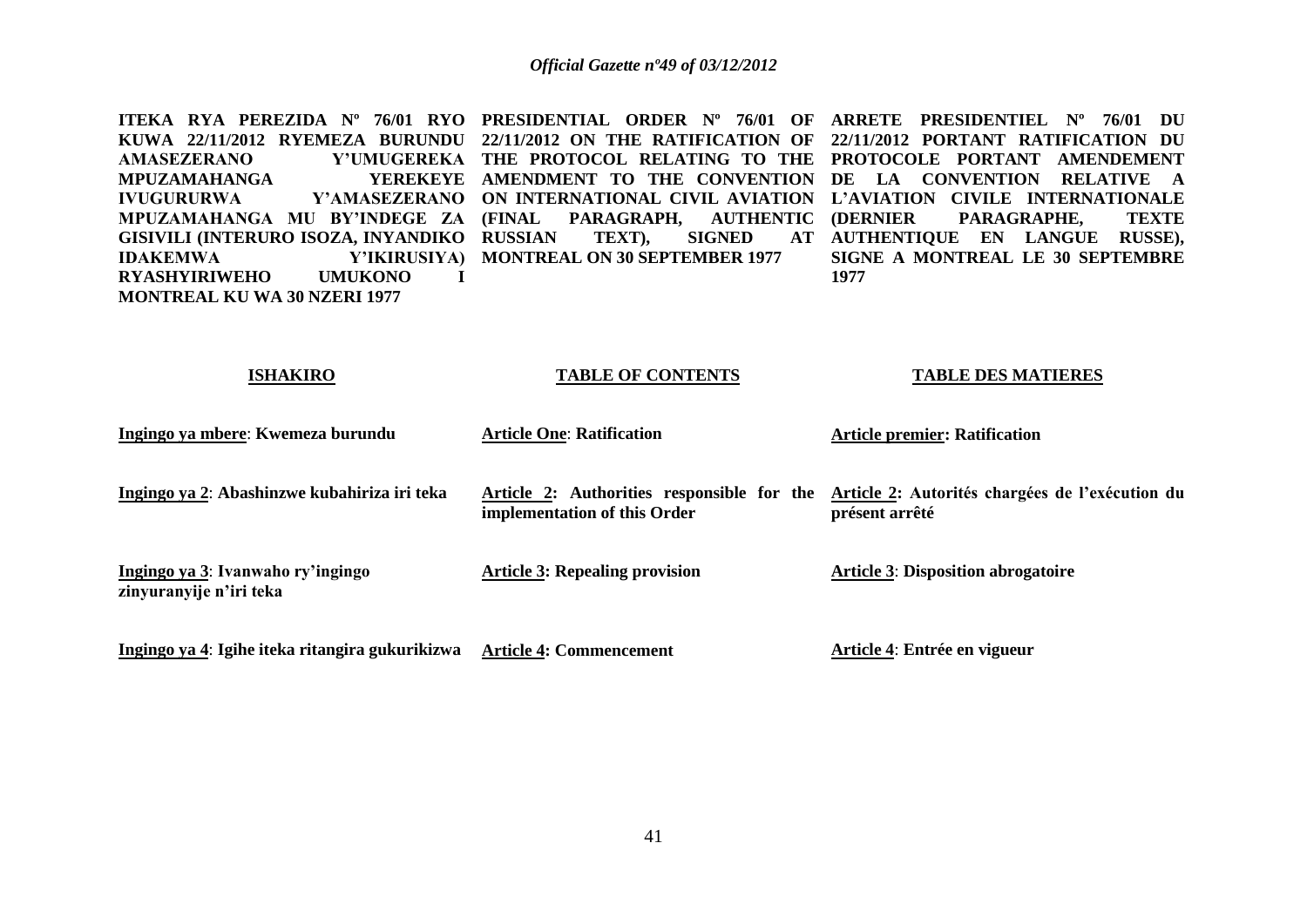**ITEKA RYA PEREZIDA Nº 76/01 RYO PRESIDENTIAL ORDER Nº 76/01 OF ARRETE PRESIDENTIEL Nº 76/01 DU KUWA 22/11/2012 RYEMEZA BURUNDU 22/11/2012 ON THE RATIFICATION OF 22/11/2012 PORTANT RATIFICATION DU AMASEZERANO Y'UMUGEREKA THE PROTOCOL RELATING TO THE PROTOCOLE PORTANT AMENDEMENT MPUZAMAHANGA IVUGURURWA Y'AMASEZERANO ON INTERNATIONAL CIVIL AVIATION L'AVIATION CIVILE INTERNATIONALE MPUZAMAHANGA MU BY'INDEGE ZA GISIVILI (INTERURO ISOZA, INYANDIKO RUSSIAN TEXT), SIGNED AT IDAKEMWA Y'IKIRUSIYA) MONTREAL ON 30 SEPTEMBER 1977 RYASHYIRIWEHO UMUKONO I MONTREAL KUWA 30 NZERI 1977 AMENDMENT TO THE CONVENTION DE LA CONVENTION RELATIVE A**  PARAGRAPH, AUTHENTIC (DERNIER **(DERNIER PARAGRAPHE, TEXTE AUTHENTIQUE EN LANGUE RUSSE), SIGNE A MONTREAL LE 30 SEPTEMBRE 1977** 

**Twebwe, KAGAME Paul,** Perezida wa Repubulika; **We, KAGAME Paul**,

President of the Republic;

**Nous, KAGAME Paul**, Président de la République;

Dushingiye ku Itegeko Nshinga rya Repubulika y'u Rwanda ryo kuwa 04 Kamena 2003, nk'uko ryavuguruwe kugeza ubu, cyane cyane mu ngingo zaryo iya 98, iya 121, iya 189 n'iya 201; Pursuant to the Constitution of the Republic of Vu la Constitution de la République du Rwanda du Rwanda of 04 June 2003, as amended to date, especially in Articles 98, 112, 121, 189 and 201; spécialement en ses articles 98, 121, 189 et 201; 04 juin 2003, telle que révisée à ce jour,

Tumaze kubona Amasezerano y'Umugereka Pursuant the Protocol relating to the amendment Mpuzamahanga verekeye ry'Amasezerano Mpuzamahanga mu by'Indege za Aviation (Final Paragraph, Authentic Russian Gisivili (Interuro isoza, inyandiko idakemwa Text), signed at Montreal on 30 September y'Ikirusiya), ryashyiriweho umukono i Montreal 1977; kuwa 30 Nzeri 1977;

ivugururwa to the Convention on International Civil

On proposal by the Minister of Infrastructure;

Considérant le Protocole portant amendement de la Convention relative à l'Aviation Civile Internationale (Dernier paragraphe, texte authentique en langue russe) signé à Montréal le 30 septembre 1977;

Sur proposition du Ministre des Infrastructures;

Ministres en sa séance du 10/10/2012;

Après examen et adoption par le Conseil des

Inama y'Abaminisitiri yateranye kuwa 10/10/2012 After consideration and approval by Cabinet imaze kubisuzuma no kubyemeza; meeting in its session of 10/10/2012;

**TWATEGETSE KANDI DUTEGETSE:**

Tubisabwe na Minisitiri w'Ibikorwa Remezo;

**HAVE ORDERED AND HEREBY ORDER: AVONS ARRETE ET ARRETONS:**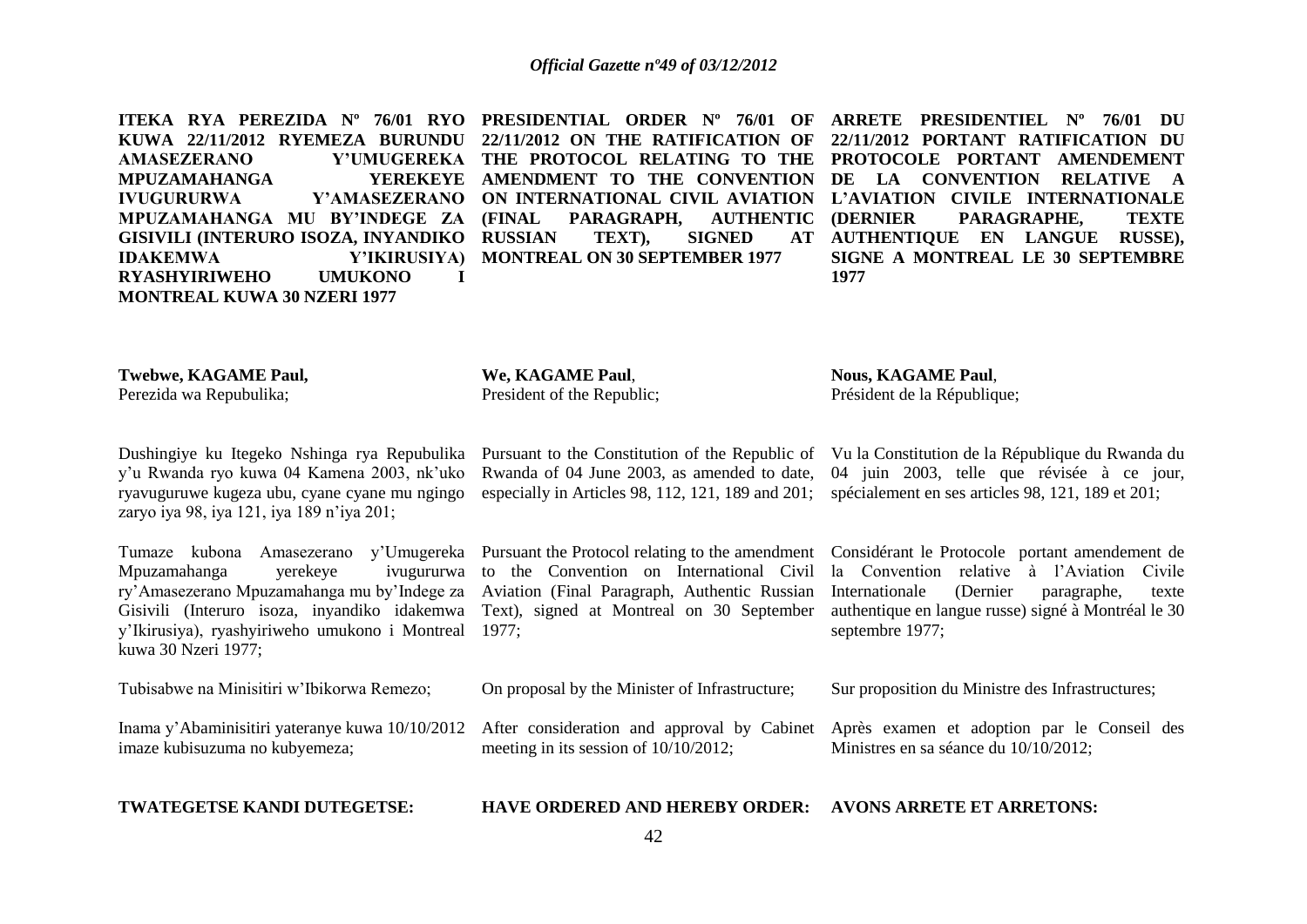| Ingingo ya mbere: Kwemeza burundu                                                                                                                                                                                                                                                                                         | <b>Article One: Ratification</b>                                                                                                                                                                                                        | <b>Article premier: Ratification</b>                                                                                                                                                                                                                      |
|---------------------------------------------------------------------------------------------------------------------------------------------------------------------------------------------------------------------------------------------------------------------------------------------------------------------------|-----------------------------------------------------------------------------------------------------------------------------------------------------------------------------------------------------------------------------------------|-----------------------------------------------------------------------------------------------------------------------------------------------------------------------------------------------------------------------------------------------------------|
| Mpuzamahanga<br>y'Umugereka<br>Amasezerano<br>ry'Amasezerano<br>yerekeranye<br>ivugururwa<br>Mpuzamahanga mu by'Indege za Gisivili<br>(Interuro isoza, inyandiko idakemwa y'Ikirusiya),<br>yashyiriweho umukono i Montreal ku wa 30 Nzeri<br>burundu<br>yemejwe<br>kandi<br>atangiye<br>1977<br>gukurikizwa uko yakabaye. | The Protocol relating to the amendment to the<br>Convention on International Civil Aviation<br>(Final Paragraph, Authentic Russian Text),<br>signed at Montreal on 30 September 1977 is<br>hereby ratified and becomes fully effective. | Le Protocole portant amendement de la Convention<br>relative à l'Aviation Civile Internationale (Dernier<br>paragraphe, texte authentique en langue russe)<br>signé à Montréal le 30 septembre 1977 est ratifié et<br>sort son plein et entier effet.     |
| Ingingo ya 2: Abashinzwe kubahiriza iri teka                                                                                                                                                                                                                                                                              | implementation of this Order                                                                                                                                                                                                            | Article 2: Authorities responsible for the Article 2: Autorités chargées de l'exécution du<br>présent arrêté                                                                                                                                              |
| Minisitiri<br>Minisitiri<br>w'Intebe,<br>w'Ibikorwa<br>Remezo na Minisitiri w'Ububanyi n'Amahanga<br>n'Ubutwererane basabwe kubahiriza iri teka.                                                                                                                                                                          | Prime<br>Minister,<br>the<br>Minister<br>The<br>Infrastructure and the Minister of Foreign<br>Affairs and Cooperation are entrusted with the<br>implementation of this Order.                                                           | of Le Premier Ministre, le Ministre des Infrastructures<br>et le Ministre des Affaires Etrangères et de la<br>Coopération sont chargés de l'exécution du présent<br>arrêté.                                                                               |
|                                                                                                                                                                                                                                                                                                                           |                                                                                                                                                                                                                                         |                                                                                                                                                                                                                                                           |
| Ingingo ya 3: Ivanwaho ry'ingingo<br>zinyuranyije n'iri teka                                                                                                                                                                                                                                                              | <b>Article 3: Repealing provision</b>                                                                                                                                                                                                   | <b>Article 3: Disposition abrogatoire</b>                                                                                                                                                                                                                 |
| Ingingo zose z'amateka abanziriza iri zinyuranyije<br>na ryo zivanyweho.                                                                                                                                                                                                                                                  | hereby repealed.                                                                                                                                                                                                                        | All prior provisions contrary to this Order are Toutes les dispositions antérieures contraires au<br>présent arrêté sont abrogées.                                                                                                                        |
| Ingingo ya 4: Igihe iri teka ritangira Article 4: Commencement<br>gukurikizwa                                                                                                                                                                                                                                             |                                                                                                                                                                                                                                         | Article 4: Entrée en vigueur                                                                                                                                                                                                                              |
| ryatangarijweho mu Igazeti ya Leta ya Repubulika<br>y'u Rwanda.                                                                                                                                                                                                                                                           | Republic of Rwanda.                                                                                                                                                                                                                     | Iri teka ritangira gukurikizwa ku munsi This Order shall come into force on the date of Le présent arrêté entre en vigueur le jour de sa<br>its publication in the Official Gazette of the publication au Journal Officiel de la République du<br>Rwanda. |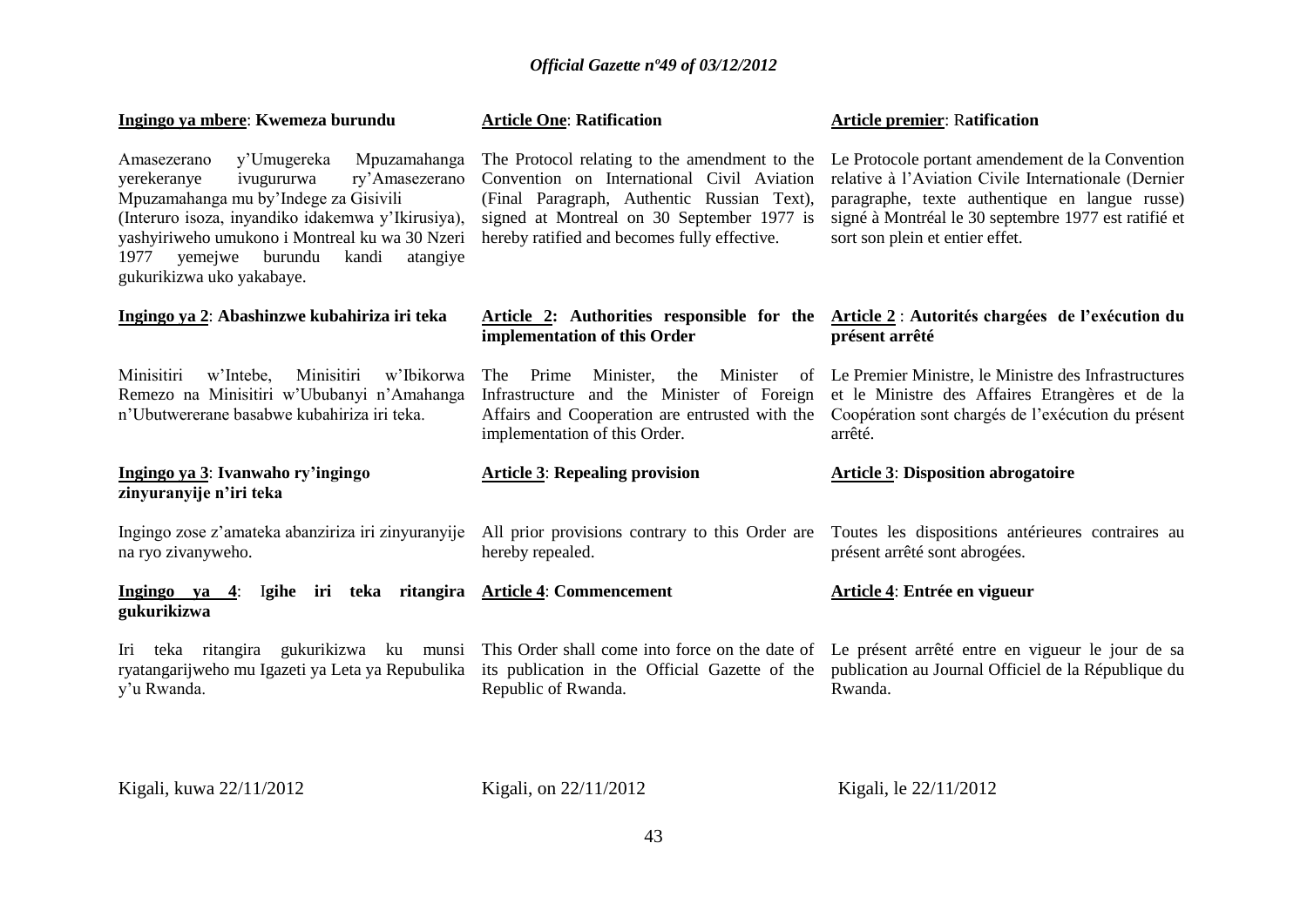(sé)

(sé)

# (sé)

**KAGAME Paul** Perezida wa Repubulika

**KAGAME Paul** President of the Republic

**KAGAME Paul** Président de la République

 $(sé)$ 

 $(sé)$ 

**Dr. HABUMUREMYI Pierre Damien** Minisitiri w'Intebe

**Dr. HABUMUREMYI Pierre Damien** Prime Minister

**Seen and sealed with the Seal of the Republic:**

**Dr. HABUMUREMYI Pierre Damien** Premier Ministre

 $(s\acute{e})$ 

**Bibonywe kandi bishyizweho Ikirango cya Repubulika:**

(sé)

**KARUGARAMA Tharcisse** Minisitiri w'Ubutabera/Intumwa Nkuru ya Leta

(sé)

**KARUGARAMA Tharcisse** Minister of Justice/ Attorney General **Vu et scellé du Sceau de la République**:

(sé)

**KARUGARAMA Tharcisse** Ministre de la Justice / Garde des Sceaux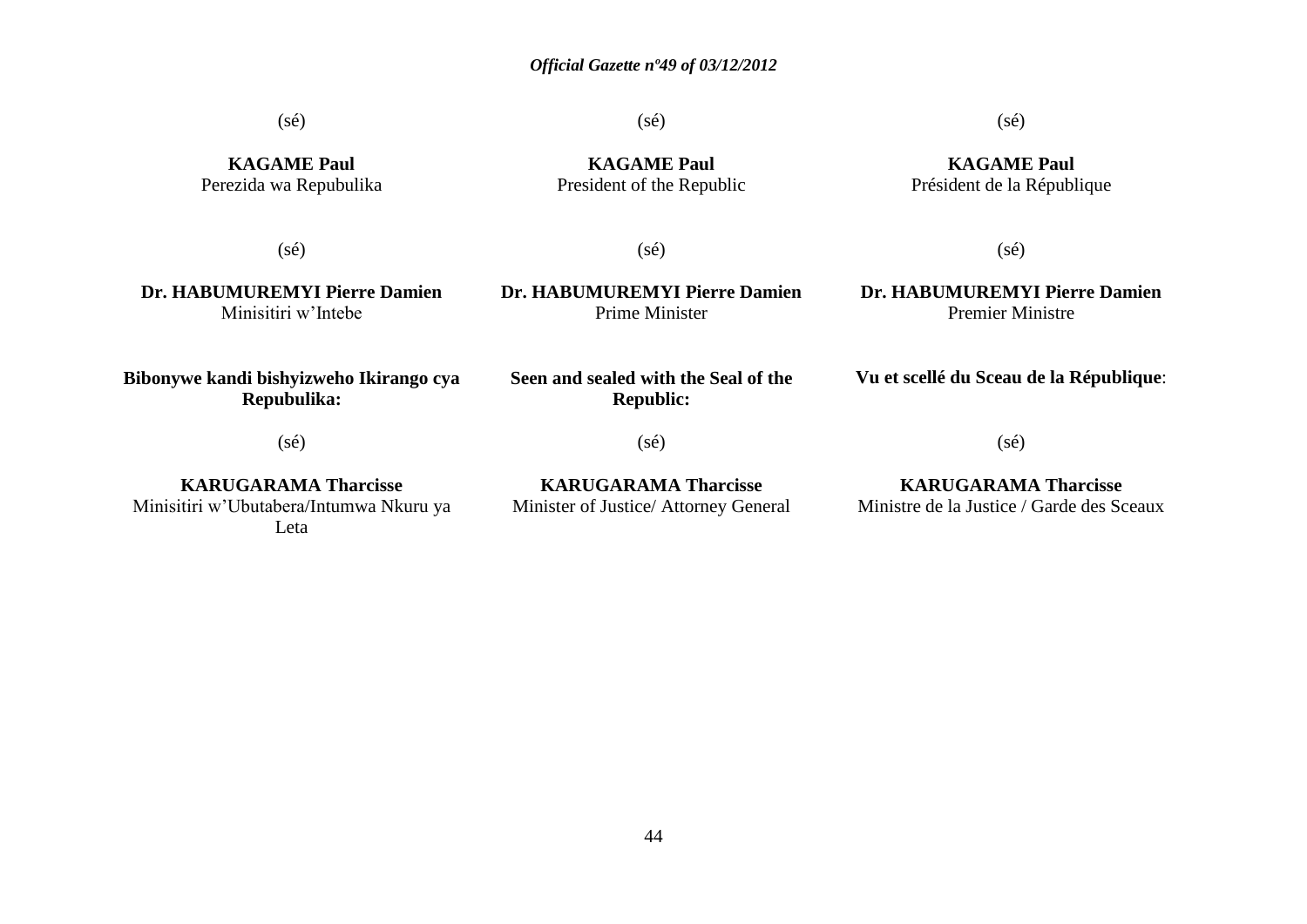**ITEKA RYA PEREZIDA Nº 77/01 RYO PRESIDENTIAL ORDER Nº 77/01 OF ARRETE PRESIDENTIEL N<sup>o</sup> 77/01 DU KUWA 22/11/2012 RYEMEZA BURUNDU 22/11/2012 ON THE RATIFICATION OF 22/11/2012 PORTANT RATIFICATION DU AMASEZERANO Y'UMUGEREKA THE PROTOCOL RELATING TO THE PROTOCOLE PORTANT AMENDEMENT MPUZAMAHANGA IVUGURURWA RY'AMASEZERANO INTERNATIONAL CIVIL AVIATION MPUZAMAHANGA MU BY'INDEGE ZA GISIVILI (IGIKA GISOZA, INYANDIKO ARABIC TEXT), SIGNED AT MONTREAL AUTHENTIQUE EN LANGUE ARABE), IDAKEMWA Y'ICYARABU) ON 29 SEPTEMBER 1995 YASHYIRIWEHO UMUKONO I MONTREAL KU WA 29 NZERI 1995 AMENDMENT TO THE CONVENTION ON DE LA CONVENTION RELATIVE A FARAGRAPH, AUTHENTIC (DERNIER L'AVIATION CIVILE INTERNATIONALE (DERNIER PARAGRAPHE, TEXTE SIGNEE A MONTREAL LE 29 SEPTEMBRE 1995** 

| <b>ISHAKIRO</b>                                              | <b>TABLE OF CONTENTS</b>                                                                                                   | <b>TABLE DES MATIERES</b>                 |
|--------------------------------------------------------------|----------------------------------------------------------------------------------------------------------------------------|-------------------------------------------|
| <b>Ingingo</b><br>mbere:<br><b>Kwemeza</b><br>ya<br>burundu  | <b>Article One: Ratification</b>                                                                                           | <b>Article premier : Ratification</b>     |
| Ingingo ya 2: Abashinzwe kubahiriza iri teka                 | Article 2: Authorities responsible for the Article 2: Autorités chargées de l'exécution du<br>implementation of this Order | présent arrêté                            |
| Ingingo ya 3: Ivanwaho ry'ingingo<br>zinyuranyije n'iri teka | <b>Article 3: Repealing provision</b>                                                                                      | <b>Article 3: Disposition abrogatoire</b> |

|             |  |  | Ingingo ya 4: Igihe iteka ritangira Article 4: Commencement | Article 4: Entrée en vigueur |
|-------------|--|--|-------------------------------------------------------------|------------------------------|
| gukurikizwa |  |  |                                                             |                              |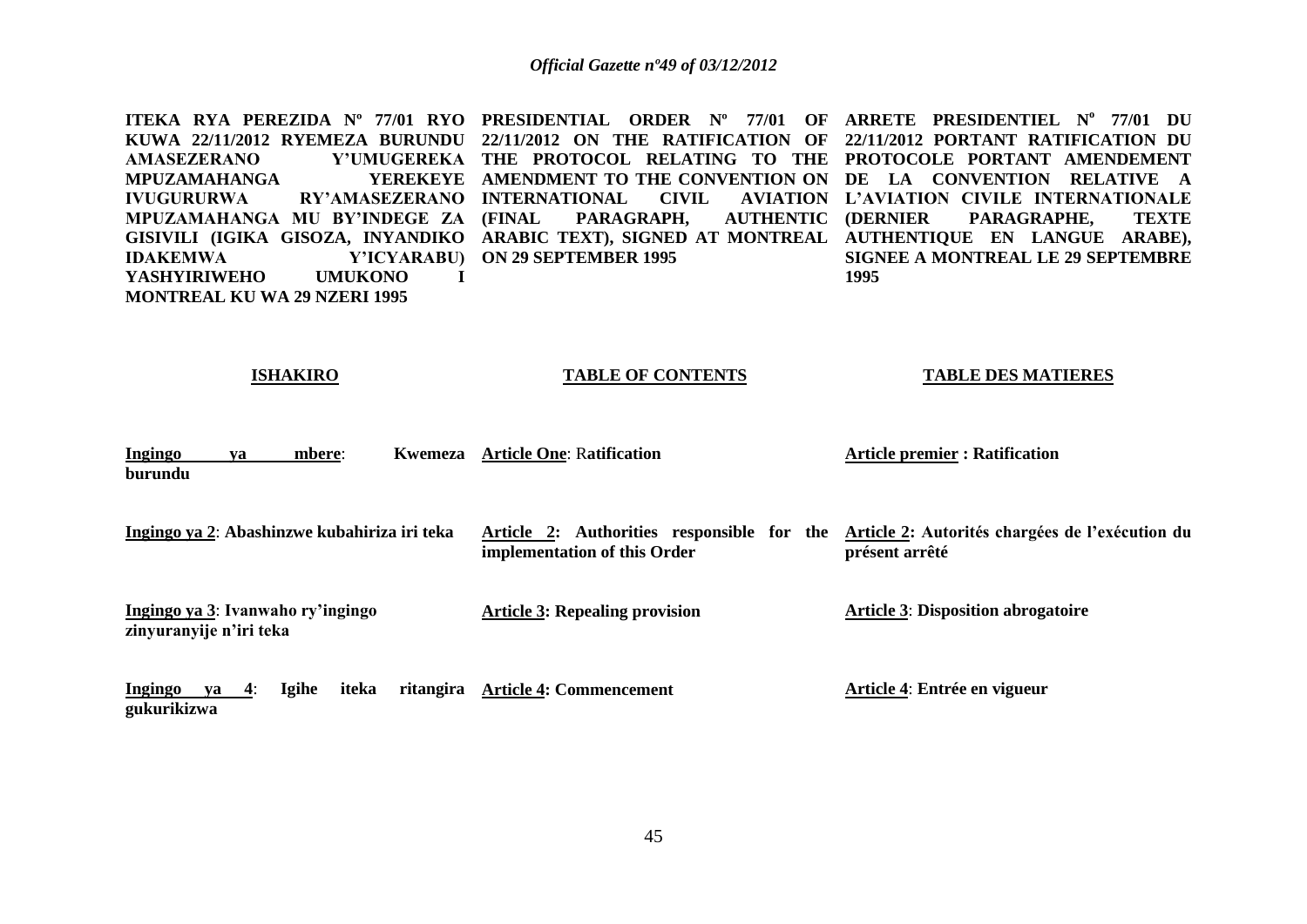**ITEKA RYA PEREZIDA Nº 77/01 RYO PRESIDENTIAL ORDER Nº 77/01 OF ARRETE PRESIDENTIEL N<sup>o</sup> 77/01 DU KUWA 22/11/2012 RYEMEZA BURUNDU 22/11/2012 ON THE RATIFICATION OF 22/11/2012 PORTANT RATIFICATION DU AMASEZERANO Y'UMUGEREKA THE PROTOCOL RELATING TO THE PROTOCOLE PORTANT AMENDEMENT MPUZAMAHANGA IVUGURURWA RY'AMASEZERANO INTERNATIONAL CIVIL AVIATION MPUZAMAHANGA MU BY'INDEGE ZA GISIVILI (IGIKA GISOZA, INYANDIKO ARABIC TEXT), SIGNED AT MONTREAL AUTHENTIQUE EN LANGUE ARABE), IDAKEMWA Y'ICYARABU) ON 29 SEPTEMBER 1995 YASHYIRIWEHO UMUKONO I MONTREAL KUWA 29 NZERI 1995 AMENDMENT TO THE CONVENTION ON DE LA CONVENTION RELATIVE A**  PARAGRAPH, AUTHENTIC **L'AVIATION CIVILE INTERNATIONALE (DERNIER PARAGRAPHE, TEXTE SIGNEE A MONTREAL LE 29 SEPTEMBRE 1995** 

**Twebwe, KAGAME Paul,** Perezida wa Repubulika;

**We, KAGAME Paul**, President of the Republic;

**Nous, KAGAME Paul**, Président de la République;

Dushingiye ku Itegeko Nshinga rya Repubulika y'u Rwanda ryo kuwa 04 Kamena 2003, nk'uko ryavuguruwe kugeza ubu, cyane cyane mu ngingo zaryo iya 98, iya 112, iya 121, iya 189 n'iya 201;

Tumaze kubona Amasezerano y'Umugereka Mpuzamahanga yerekeye ivugururwa ry'Amasezerano Mpuzamahanga mu by'Indege za Gisivili (Igika gisoza, inyandiko idakemwa y'Icyarabu), ryashyiriweho umukono i Montreal kuwa 29 Nzeri 1995.

Pursuant to the Constitution of the Republic of Rwanda of 04 June 2003, as amended to date, especially in Articles 98, 112, 121, 189 and 201;

Considering the Protocol relating to the amendment to the Convention on International Civil Aviation (Final Paragraph, Authentic Arabic Text), signed at Montreal on 29 September 1995;

On proposal by the Minister of Infrastructure;

in its session of 10/10/2012;

Vu la Constitution de la République du Rwanda du 04 juin 2003, telle que révisée à ce jour, spécialement en ses articles 98, 112, 121, 189 et  $201:$ 

Considérant le Protocole portant amendement de la Convention relative à l'Aviation Civile Internationale (Dernier paragraphe, texte authentique en langue arabe) signé à Montréal le 29 septembre 1995;

Bisabwe na Minisitiri w'Ibikorwa Remezo;

Inama y'Abaminisitiri yateranye 10/10/2012 imaze kubisuzuma no kubyemeza; After consideration and approval by the Cabinet,

**TWATEGETSE KANDI DUTEGETSE:**

Sur proposition du Ministre des Infrastructures;

Après examen et adoption par le Conseil des Ministres en sa séance du 10/10/2012;

**HAVE ORDERED AND HEREBY ORDER: AVONS ARRETE ET ARRETONS:**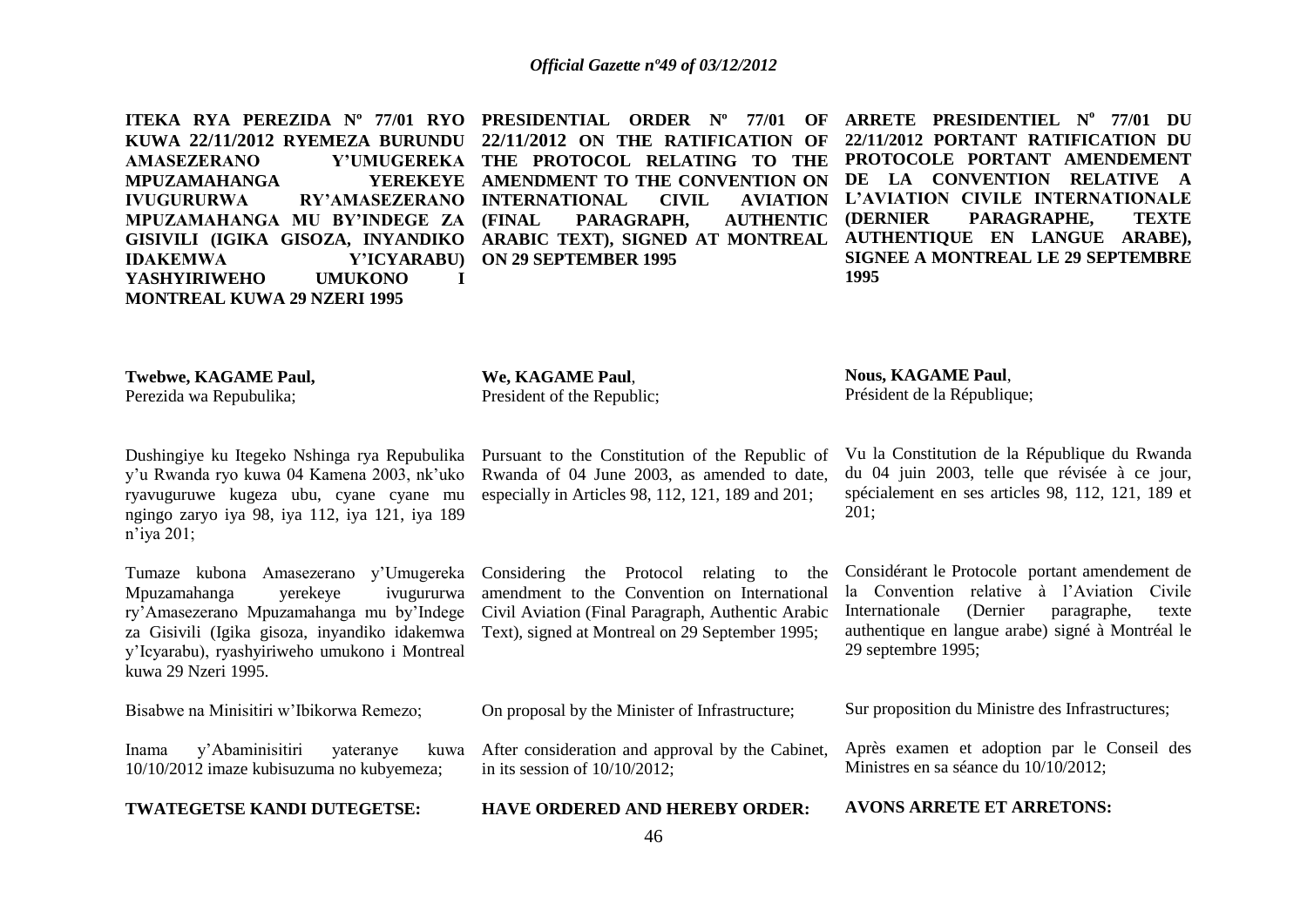| Ingingo ya mbere: Kwemeza burundu                                                                                                                                                                                                                                                                          | <b>Article One: Ratification</b>                                                                                                                                                                                                       | <b>Article premier: Ratification</b>                                                                                                                                                                                                                                                |
|------------------------------------------------------------------------------------------------------------------------------------------------------------------------------------------------------------------------------------------------------------------------------------------------------------|----------------------------------------------------------------------------------------------------------------------------------------------------------------------------------------------------------------------------------------|-------------------------------------------------------------------------------------------------------------------------------------------------------------------------------------------------------------------------------------------------------------------------------------|
| y'Umugereka<br>Mpuzamahanga<br>Amasezerano<br>ivugururwa<br>ry'Amasezerano<br>yerekeye<br>Mpuzamahanga mu by'Indege za Gisivili (Igika<br>inyandiko idakemwa y'Icyarabu),<br>gisoza,<br>yashyiriweho umukono i Montreal ku wa 29<br>Nzeri 1995 yemejwe burundu kandi atangiye<br>gukurikizwa uko yakabaye. | The Protocol relating to the amendment to the<br>Convention on International Civil Aviation (Final<br>Paragraph, Authentic Arabic Text), signed at<br>Montreal on 29 September 1995 is hereby ratified<br>and becomes fully effective. | Le Protocole<br>portant amendement<br>de la<br>relative<br>l'Aviation<br>Civile<br>Convention<br>à<br>Internationale<br>(Dernier<br>paragraphe,<br>texte<br>authentique en langue arabe) signé à Montréal le<br>29 septembre 1995 est ratifié et sort son plein et<br>entier effet. |
| Ingingo ya 2: Abashinzwe kubahiriza iri teka                                                                                                                                                                                                                                                               | <b>Article 2:</b> Authorities responsible for the<br>implementation of this Order                                                                                                                                                      | Article 2 : Autorités chargées de l'exécution du<br>présent arrêté                                                                                                                                                                                                                  |
| Minisitiri<br>Minisitiri<br>w'Intebe,<br>w'Ibikorwa<br>Remezo na Minisitiri w'Ububanyi n'Amahanga<br>n'Ubutwererane basabwe kubahiriza iri teka.                                                                                                                                                           | The Prime Minister, the Minister of Infrastructure<br>and the Minister of Foreign<br>Affairs<br>and<br>with<br>Cooperation<br>entrusted<br>the<br>are<br>implementation of this Order.                                                 | Le<br>Premier<br>Ministre,<br>Ministre<br>le<br>des<br>et le Ministre<br>Infrastructures<br>des Affaires<br>Etrangères et de la Coopération sont chargés de<br>l'exécution du présent arrêté.                                                                                       |
| Ingingo ya 3: Ivanwaho ry'ingingo<br>zinyuranyije n'iri teka                                                                                                                                                                                                                                               | <b>Article 3: Repealing provision</b>                                                                                                                                                                                                  | <b>Article 3: Disposition abrogatoire</b>                                                                                                                                                                                                                                           |
| Ingingo zose z'amateka abanziriza iri kandi<br>zinyuranyije na ryo zivanyweho.                                                                                                                                                                                                                             | All prior provisions contrary to this Order are<br>hereby repealed.                                                                                                                                                                    | Toutes les dispositions antérieures contraires au<br>présent arrêté sont abrogées.                                                                                                                                                                                                  |
| Ingingo ya 4: Igihe iteka ritangira<br>gukurikizwa                                                                                                                                                                                                                                                         | <b>Article 4: Commencement</b>                                                                                                                                                                                                         | Article 4 : Entrée en vigueur                                                                                                                                                                                                                                                       |
| Iri teka ritangira gukurikizwa ku munsi<br>ritangarijweho mu Igazeti ya Leta ya Repubulika<br>y'u Rwanda.                                                                                                                                                                                                  | This Order shall come into force on the date of its<br>publication in the Official Gazette of the Republic<br>of Rwanda.                                                                                                               | Le présent arrêté entre en vigueur le jour de sa<br>publication au Journal Officiel de la République<br>du Rwanda.                                                                                                                                                                  |
| Kigali, kuwa 22/11/2012                                                                                                                                                                                                                                                                                    | Kigali, on 22/11/2012                                                                                                                                                                                                                  | Kigali, le 22/11/2012                                                                                                                                                                                                                                                               |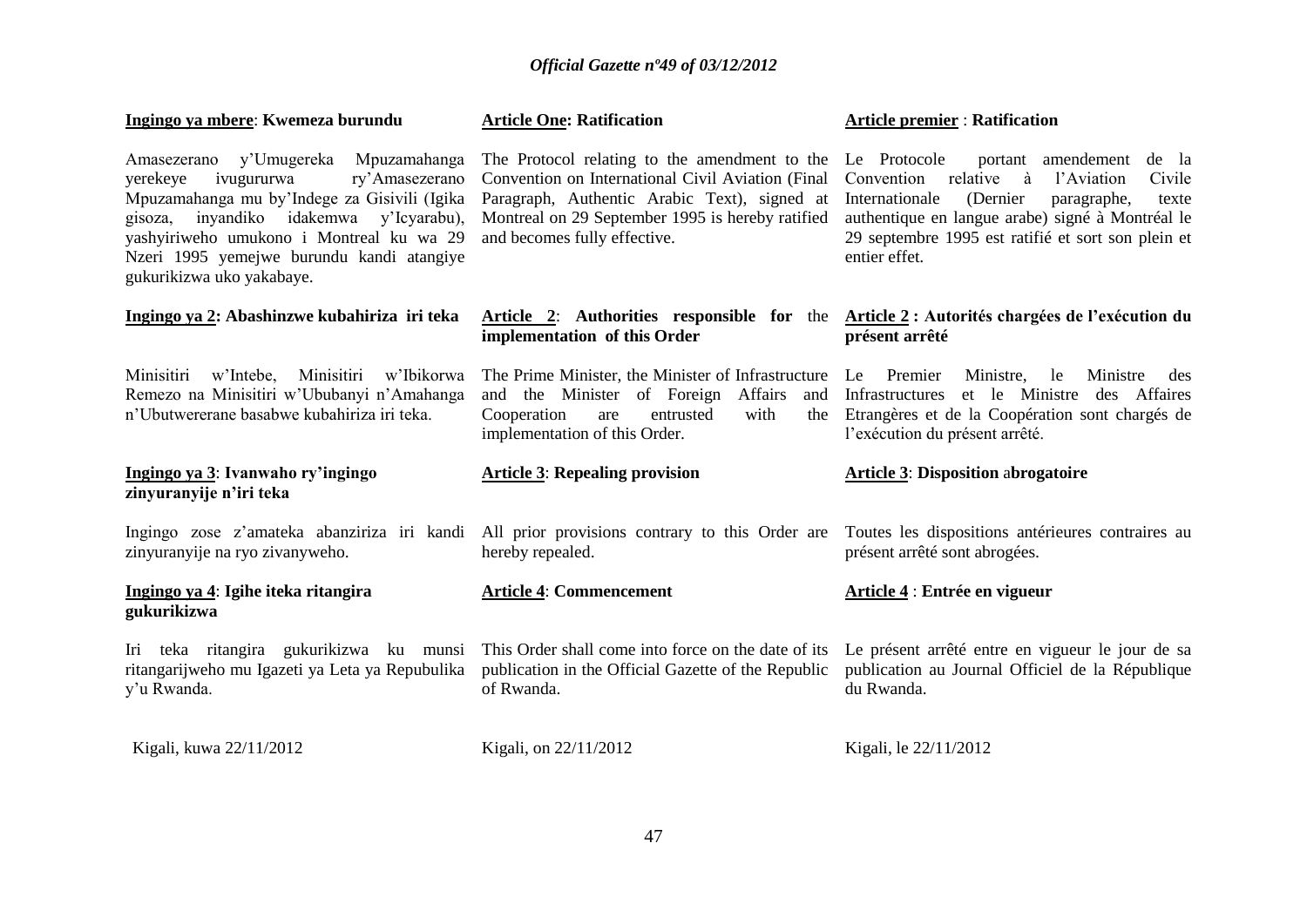**(sé)**

**(sé)**

# **(sé)**

**KAGAME Paul** Perezida wa Repubulika

**KAGAME Paul** President of the Republic

**KAGAME Paul** Président de la République

**(sé)**

**(sé)**

**(sé)**

**Dr. HABUMUREMYI Pierre Damien** Minisitiri w'Intebe

**Dr. HABUMUREMYI Pierre Damien** Prime Minister

**Dr. HABUMUREMYI Pierre Damien** Premier Ministre

**Vu et scellé du Sceau de la République**:

**(sé)**

**Bibonywe kandi bishyizweho Ikirango cya Repubulika:**

**(sé)**

**Seen and sealed with the Seal of the Republic:**

**KARUGARAMA Tharcisse** Minisitiri w'Ubutabera/Intumwa Nkuru ya Leta

**KARUGARAMA Tharcisse** Minister of Justice/ Attorney General

**KARUGARAMA Tharcisse** Ministre de la Justice / Garde des Sceaux

**(sé)**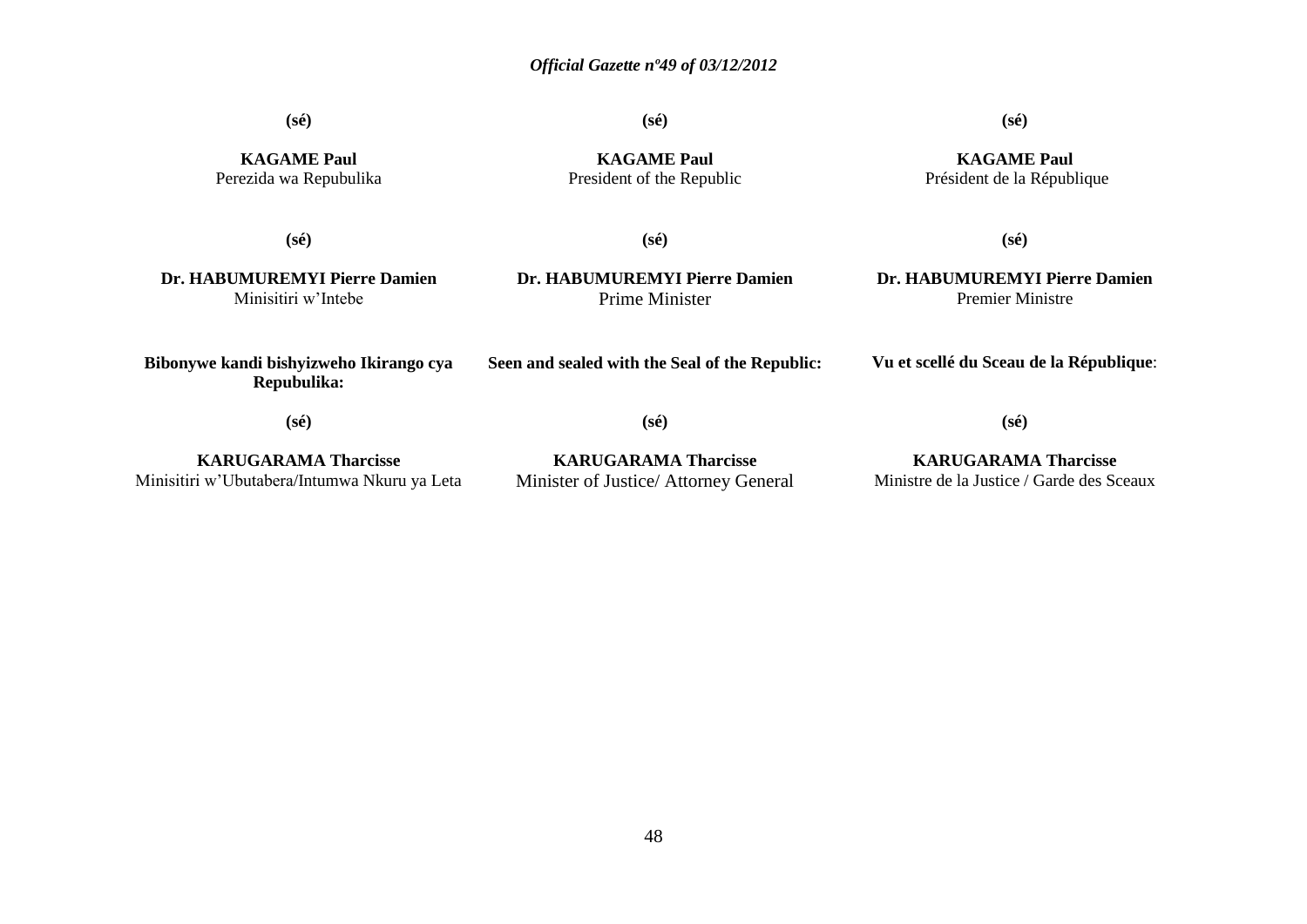| AMABWIRIZA Y'INAMA NJYANAMA<br>Y'UMUJYI WA KIGALI N° 02 YO KUWA<br><b>AGENGA</b><br><b>UBURYO</b><br>BWO<br>29/04/2012<br>KURWANYA NO GUKUMIRA IMIRIMO<br>IBUJIJWE KU BANA MU MUJYI WA<br><b>KIGALI</b> | INSTRUCTIONS OF THE COUNCIL OF INSTRUCTIONS DU CONSEIL DE LA<br>THE CITY OF KIGALI CITY Nº 02 OF<br>29/04/2012 ESTABLSIHING MECHANISMS<br>OF PREVENTION AND FIGHT AGAINST LUTTE<br>ILLEGAL CHILD LABOUR IN KIGALI<br><b>CITY</b>                                                                                                                                                                   | VILLE DE KIGALI $N^{\circ}$ 02 DU 29/04/2012<br>DETERMINANT LES MODALITES DE<br><b>CONTRE</b><br><b>LES</b><br><b>TRAVAUX</b><br>INTERDITS AUX ENFANTS DANS LA<br><b>VILLE DE KIGALI</b> |
|---------------------------------------------------------------------------------------------------------------------------------------------------------------------------------------------------------|----------------------------------------------------------------------------------------------------------------------------------------------------------------------------------------------------------------------------------------------------------------------------------------------------------------------------------------------------------------------------------------------------|------------------------------------------------------------------------------------------------------------------------------------------------------------------------------------------|
| Inama Njyanama y'Umujyi wa Kigali;                                                                                                                                                                      | The Council of the City of Kigali;                                                                                                                                                                                                                                                                                                                                                                 | Le Conseil de la Ville de Kigali;                                                                                                                                                        |
| Rwandan ryo kuwa 04 Kamena 2003, nk'uko<br>ryavuguruwe kugeza ubu, cyane cyane mu<br>ngingo yaryo ya 28;                                                                                                | Ishingiye ku Itegeko Nshinga rya Repubulika y'u Pursuant to the Constitution of the Republic of Vu la Constitution de la République du Rwanda<br>Rwanda of 04 June 2003, as amended to date,<br>especially in Article 28;                                                                                                                                                                          | du 04 juin 2003, telle que révisée à ce jour,<br>spécialement en son article 28 ;                                                                                                        |
| na n <sup>o</sup> 182 yerekeye imyaka ngombwa yo<br>gutangiraho akazi no guca vuba kandi burundu<br>imirimo mibi ikoreshwa abana;                                                                       | Ishingiye ku Masezerano Mpuzamahanga nº138 Pursuant to the International Labour Convention Vu les Conventions Internationales sur le Travail<br>$n^{\circ}$ 138 and $n^{\circ}$ 182 concerning the maturity<br>working age and hard labour exposed to the d'admission à l'emploi et l'interdiction des pires<br>Rwandan children of which Rwanda is a formes de travail des enfants;<br>signatory; | n <sup>°</sup> 138 et n <sup>°</sup> 182 concernant l'âge minimum                                                                                                                        |
| 03/03/2006 rigena imitunganyirize n'Imikorere<br>y'Umujyi wa Kigali cyane cyane mu ngingo<br>yaryo ya 20;                                                                                               | Ishingiye ku Itegeko nº 10/2006 ryo kuwa Pursuant to Law nº 10/2006 of 03/03/2006 Vu la Loi nº 10/2006 du 03/03/2006 sur<br>establishing function and responsibility of Kigali<br>City especially in Article 20;                                                                                                                                                                                   | l'organisation et le fonctionnement de la Ville de<br>Kigali, spécialement en son article 20;                                                                                            |
| cyane mu ngingo zaryo, iya 4, iya 5, iya 6, iya 7, 72, 73, 168 and 169;<br>iya 72, iya 73, iya 168 n'iya 169;                                                                                           | Ishingiye ku Itegeko n° 13/2009 ryo kuwa Pursuant to Law n° 13/2009 of 27/05/2009,<br>27/05/2009, rigenga umurimo mu Rwanda, cyane regulating labor in Rwanda in Articles 4, 5, 6, 7,                                                                                                                                                                                                              | Vu la Loi nº 13/2009 du 27/05/2009 portant<br>règlementation<br>du<br>travail<br>Rwanda,<br>au<br>spécialement en ses articles 4, 5, 6, 7, 72, 73, 168<br>et 169;                        |
| 14/12/2011 ryerekeye uburenganzira bw'umwana<br>n'uburyo bwo kumurinda no kumurengera;                                                                                                                  | Ishingiye ku Itegeko n°54/2011 ryo kuwa Pursuant to Law n°54/2011 of 14/12/2011 relating<br>to the rights and the protection of the child;                                                                                                                                                                                                                                                         | Vu la Loi $n^{\circ}54/2011$ du $14/12/2011$ relative aux<br>droits et à la protection de l'enfant;                                                                                      |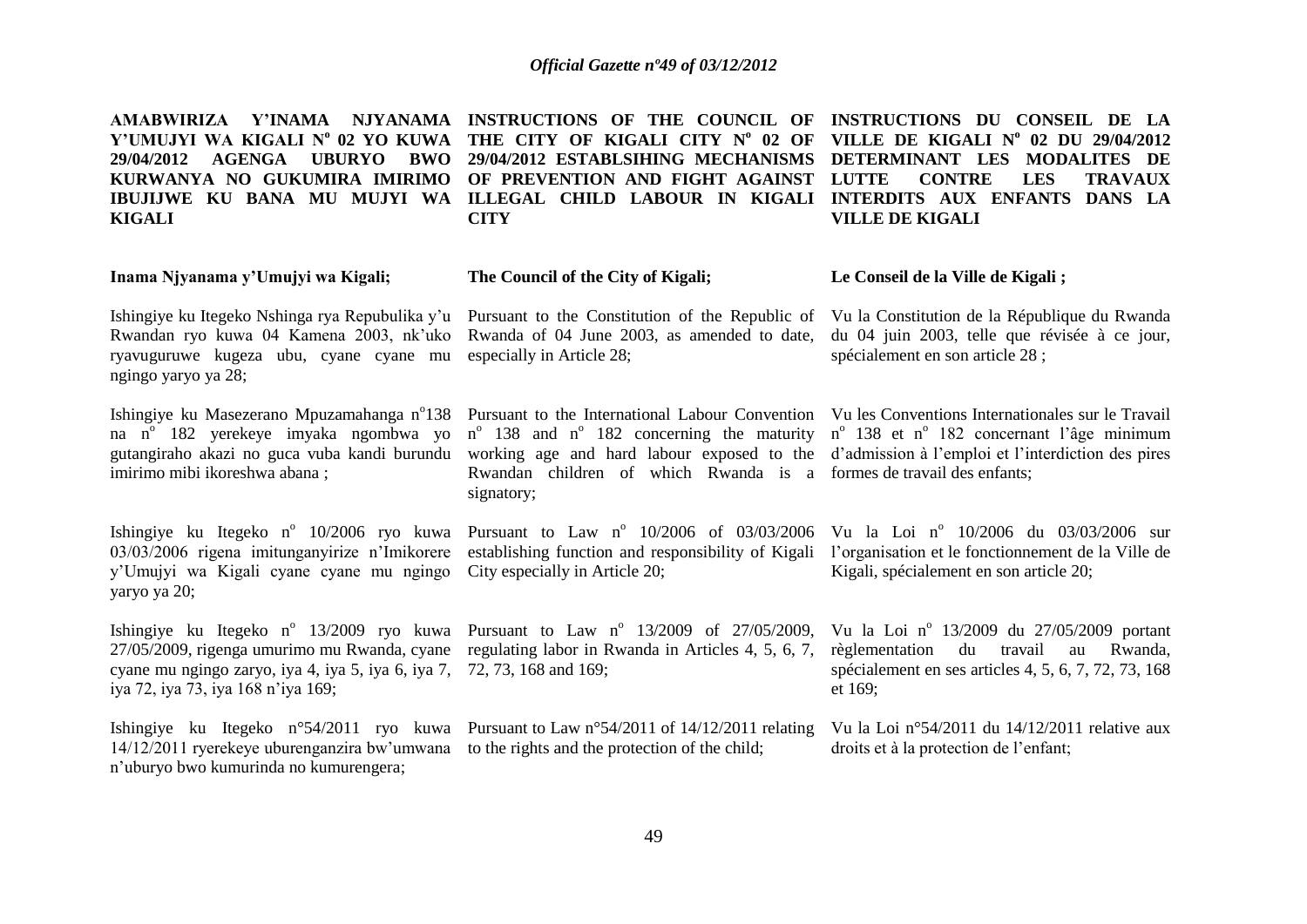Ishingiye ku Iteka rya Ministiri n<sup>o</sup> 06 ryo kuwa Pursuant to Ministerial Order n<sup>o</sup> 06 of 13/07/2010 13/07/2010 rishyiraho urutonde n'imiterere y'imirimo mibi ku bana, ibyiciro by'ibigo bibujijwe kubakoresha hamwe n'ingamba zo kubirwanya, cyane cyane mu ngingo zaryo, iya 3, iya 4, iya 5, iya 6 n'iya 7;

Imaze kubona ibyavuye mu ibarura ryakozwe ku n'Ikigo cy'Igihugu cy'Ibarurishamibare muri 2008 ku bufatanye na Ministeri y'Abakozi ba Leta n'Umurimo rikagaragara mu gukoresha abana mu ngo, mu bucuruzi bwo mu yindi mirimo mibi ibujijwe n'amategeko;

Imaze kubona ibibazo by'umutekano muke mu Mujyi wa Kigali bikomoka ku mirimo ikoreshwa abana cyane cyane mu ngo n'uko bafatwa nabi bigatuma bisanga ku mihanda;

kubisuzuma no kubyemeza;

establishing the list and nature of the unsuitable jobs for children, types of organizations that are not allowed to employ children and mechanisms to address child employment, especially in Articles 3, 4, 5, 6 and 7;

In response to the national census by the Institute of Statistics in 2008 in conjunction with the Ministry of Public Service and Labour showed that unsuitable jobs for children in Kigali City is rampant in domestic homes, trivial road side retailing and markets, street begging and other unsuitable illegal employment;

In response to the insecurity in the Kigali City resulting from child employment especially in domestic homes and child abuse forcing them to vagrancy;

Inama Njyanama y'Umujyi wa Kigali, yateranye After consideration and approval by the Council mu nama yayo yo kuwa 29/04/2012 imaze of the City of Kigali in its session of 29/04/2012 confirmed;

nuisibles aux enfants, catégories d'établissements qui ne sont pas autorisés de les employer et modalités de les prévenir spécialement en son article 3, 4, 5, 6 et 7; Considérant les résultats du recensement général

Vu l'Arrêté Ministériel nº 06 du 13/07/2010 établissant la liste et la nature des travaux

de la population effectué par le Centre National de Statistiques en 2008 en collaboration avec le Ministère de la Fonction Publique et du Travail ayant prouvé l'emploi des enfants au sein des ménages, dans le commerce et autres pires formes de travaux interdits par la loi ;

Considérant les problèmes de sécurité au sein de la Ville de Kigali causés par l'emploi des enfants spécialement au sein des ménages et leur mauvais traitement qui les amènent au vagabondage ;

Après examen et adoption par le Conseil de la Ville de Kigali en sa séance du 29/04/2012;

**Itanze amabwiriza akurikira:**

**Gives the following instructions:**

**UMUTWE WA MBERE: RUSANGE CHAPTER ONE: GENERAL PROVISIONS** 

**Ingingo ya mbere: Icyo aya mabwiriza Article One: Purpose of these Instructions agamije**

kurwanya no gukumira imirimo ibujijwe ku bana mu Mujyi wa Kigali.

Aya mabwiriza agamije gushyiraho uburyo bwo These Instructions establish the mechanism of protecting and fighting against child employment in Kigali City.

**Donne les instructions suivantes**:

# **CHAPITRE PREMIER: DISPOSITIONS GENERALES**

# **Article premier : Objet des présentes instructions**

Les présentes instructions établissent un mécanisme de protection et de lutte contre les travaux interdits aux enfants dans la Ville de Kigali.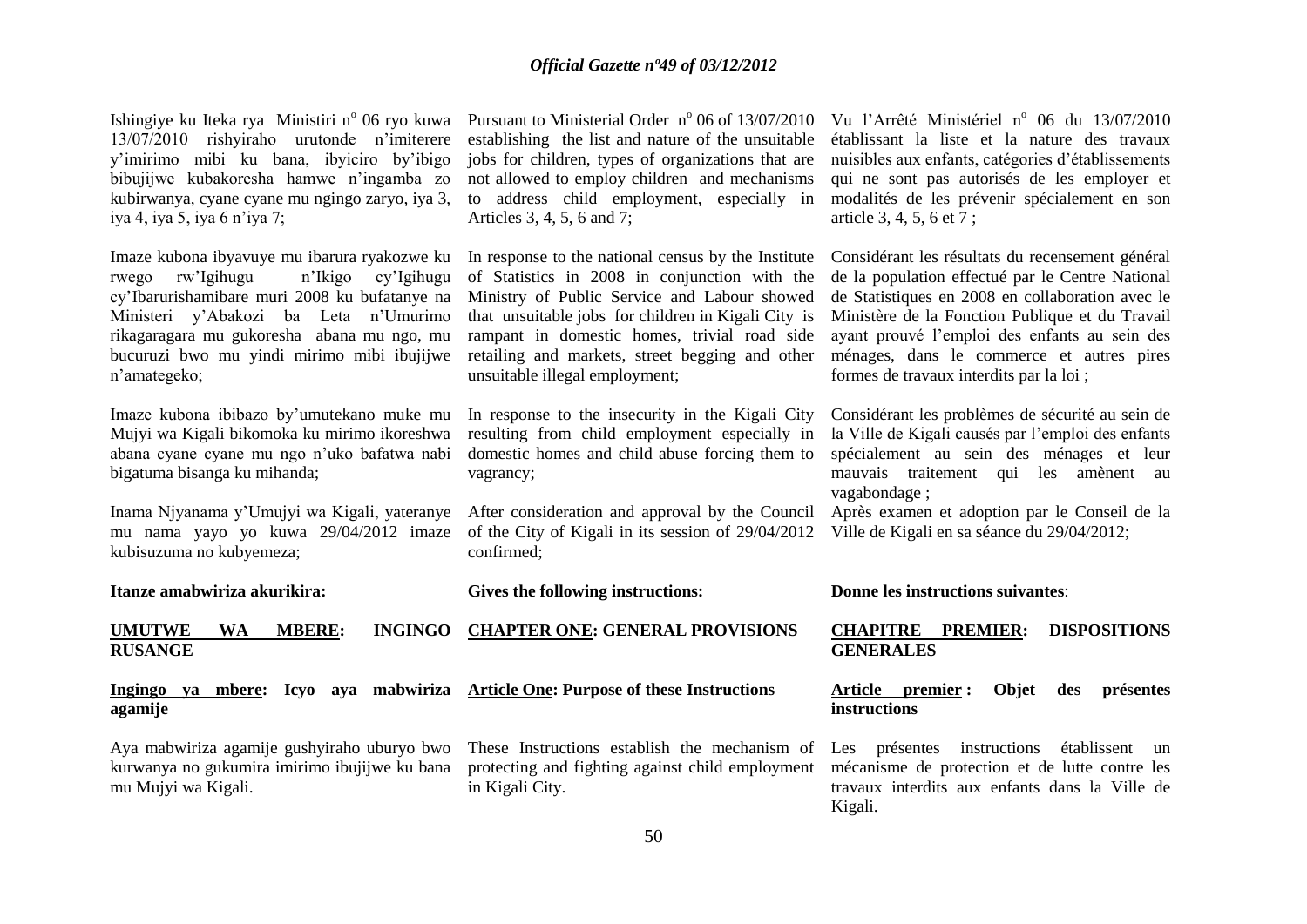| Ingingo ya 2: Ibisobanuro by'ijambo                                                                                       | <b>Article 2: Definition</b>                                                                                                | <b>Article 2: Définition</b>                                                                                                        |
|---------------------------------------------------------------------------------------------------------------------------|-----------------------------------------------------------------------------------------------------------------------------|-------------------------------------------------------------------------------------------------------------------------------------|
| Muri aya mabwiriza, Umwana ni umuntu wese<br>ufite munsi y'imyaka cumi n'umunani (18)<br>y'amavuko.                       | For the purpose of these Instructions, a Child<br>means any person who is under eighteen (18)<br>years old.                 | Aux fins des présentes instructions, un enfant<br>signifie toute personne ayant l'âge de moins de<br>dix-huit (18) ans.             |
| Ingingo ya 3: Uburenganzira bw'umwana                                                                                     | <b>Article 3: Child Rights</b>                                                                                              | Article 3: Droits de l'enfant                                                                                                       |
| Nku'ko biteganywa n'amategeko, umwana afite As enshrined in the Law, a child has a right to:<br>uburenganzira bukurikira: |                                                                                                                             | Comme prévu par la législation, un enfant a droit<br>à:                                                                             |
| 1 <sup>°</sup> kubaho no kugira ubuzima bwiza;                                                                            | 1° life and live a decent life;                                                                                             | 1 <sup>°</sup> la vie et une vie décente ;                                                                                          |
| kurindwa icyo ari cyo ari cyose<br>$2^{\circ}$<br>cyamuhungabanya;                                                        | 2° protection from any abuse;                                                                                               | 2 <sup>°</sup> la protection contre toute forme de<br>violence;                                                                     |
| $3^{\circ}$<br>kwiga;                                                                                                     | $3^{\circ}$<br>education;                                                                                                   | l'éducation;<br>$3^{\circ}$                                                                                                         |
| kubana no kurerwa n'ababyeyi;<br>$4^{\circ}$                                                                              | family parentage;<br>$4^{\circ}$                                                                                            | l'encadrement familial;<br>$4^{\circ}$                                                                                              |
| kwisanzura no kwidagadura.<br>$5^{\circ}$                                                                                 | freedom and happiness<br>$5^{\circ}$                                                                                        | la liberté et loisir.<br>$5^\circ$                                                                                                  |
| Ingingo ya 4: Inshingano z'umwana                                                                                         | <b>Article 4: Responsibilities of a Child</b>                                                                               | <b>Article 4: Obligations de l'enfant</b>                                                                                           |
| Umwana afite ashingano zikurikira:                                                                                        | A child has the following responsibilities:                                                                                 | L'enfant a les obligations suivantes :                                                                                              |
| 1° kubaha no kwiyubaha;                                                                                                   | respect himself/herself and others;<br>$1^{\circ}$                                                                          | se respecter et respecter les autres;<br>$1^{\circ}$                                                                                |
| $2^{\circ}$<br>kumvira;                                                                                                   | obedience;<br>$2^{\circ}$                                                                                                   | $2^{\circ}$<br>obéir;                                                                                                               |
| $3^{\circ}$<br>kwiga;                                                                                                     | $3^{\circ}$<br>education;                                                                                                   | suivre l'enseignement;<br>$3^{\circ}$                                                                                               |
| gukora imirimo yo mu rugo itabangamira<br>$4^{\circ}$<br>imyigire, ubuzima cyangwa imitekerereze<br>ye;                   | $4^{\circ}$<br>domestic work that is compatible with<br>health<br>psychological<br>education,<br><sub>or</sub><br>capacity; | faire des travaux ménagers qui ne nuisent<br>$4^{\circ}$<br>pas à son éducation scolaire, sa santé et<br>sa capacité psychologique; |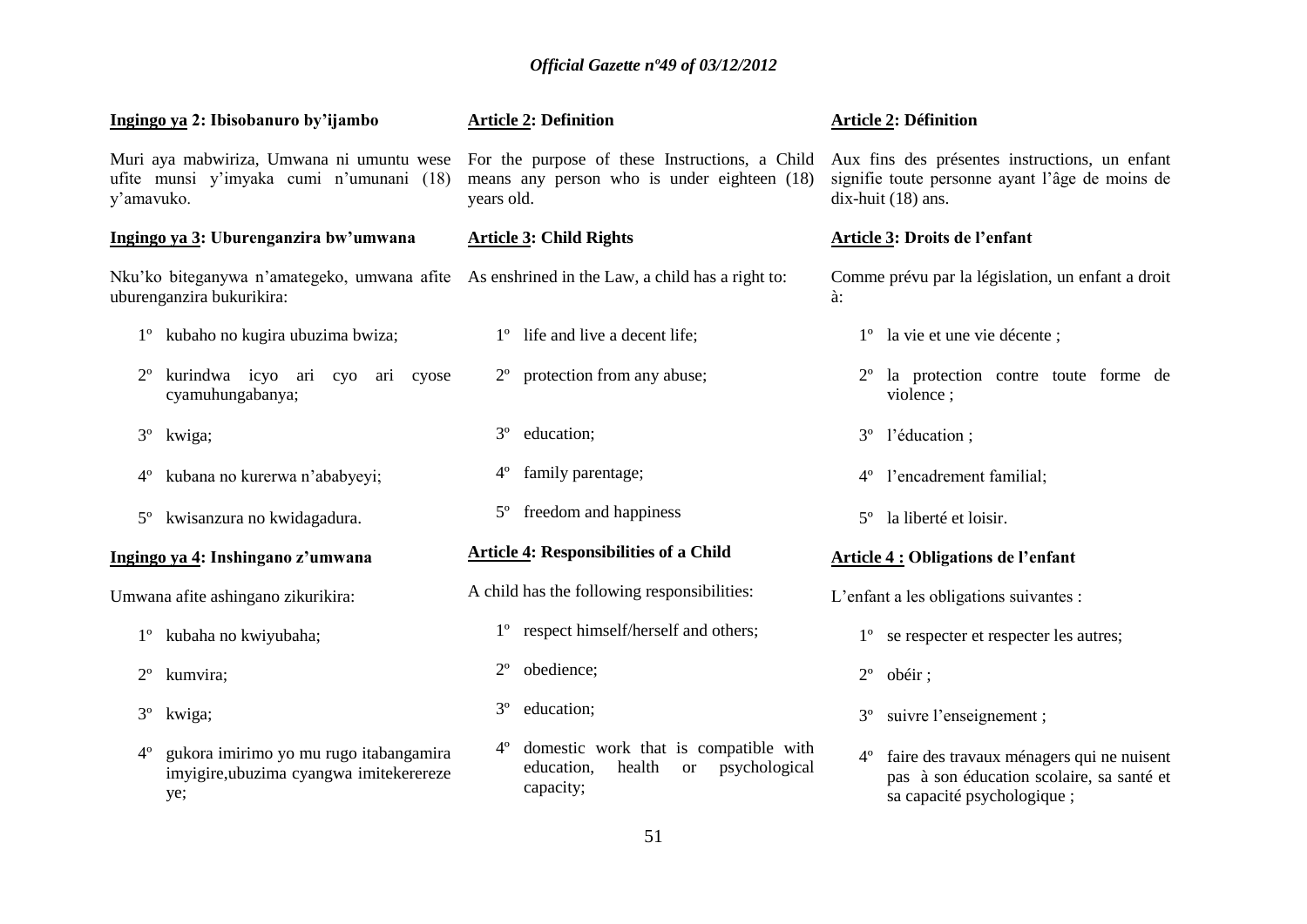- 5º gutanga amakuru yose ajyanye n'ibyo abona byamubangamira cyane cyane birebana n'ihoterwa iryo ariryo ryose.
- 5º reporting all cases of abuse, especially any kind of violence.

#### **UMUTWE WA II: IMITERERE Y'IMIRIMO IBUJIJWE GUKORWA CHILD EMPLOYMENT N'UMWANA CHAPTER II: NATURE OF ILLEGAL CHAPITRE II: NATURE DE TRAVAUX INTERDITS AUX ENFANTS**

#### **Ingingo ya 5: Imirimo mibi idakwiye gukorwa n'umwana Article 5: Unsuitable child employment**

Imirimo ibujijwe gukoresha abana iteganywa n'aya mabwiriza ni imirimo ibuza umwana uburenganzira bwe, cyane cyane bwo kwiga, ikabangamira cyangwa igahungabanya imikurire ye n'imitekerereze ye.

# **Ingingo ya 6: Ibyiciro by'imirimo ibujijwe gukoreshwa abana**

Imirimo ibujijwe gukoreshwa abana mu Mujyi wa Kigali igaragara mu byiciro by'imirimo ivunanye cyane mu iyubahirizwa ry'amategeko harimo imirimo:

- 1º yo gukora mu ngo nk'ubuyaya cyangwa ububoyi;
- 2º iy'ubwikorezi ihemberwa;
- 3º iyo gutoragura no gupakira imyanda cyangwa gucuruza ibyuma bishaje;
- 4º iyo gukoreshwa mu gusabiriza;

Illegal child employment provided for by these instructions shall be any employment that deprives the child of his/her right, especially the right to education, or impedes or destabilizes his/her proper growth and thinking.

# **Article 6: Categories of illegal child employment**

A category of illegal child employment in Kigali City falls in hard and illegal employment including:

- 1º domestic employment of a child as child minder or house attendant;
- 2º carrying goods for money;
- 3º collecting scrap;
- 4º street begging;

5º dénoncer tout fait susceptible de lui nuire, spécialement les violences de toute sorte.

# **Article 5: Travaux dangereux non convenables pour les enfants**

Les travaux dangereux non convenables pour les enfants prévus par les présentes instructions sont des travaux qui privent l'enfant de ses droits, spécialement du droit à l'éducation, de la liberté ou de la croissance adéquate de l'enfant.

# **Article 6: Catégories de travaux illégaux interdits aux enfants**

Les travaux interdits aux enfants dans la Ville de Kigali tombent dans les catégories de travaux trop durs eu égard au respect des dispositions légales dont:

- 1º les travaux effectués par les enfants comme employés domestiques;
- 2º travaux de transport de bagages moyennant paiement;
- 3º collecte de déchets métalliques;
- 4º mendicité itinérante;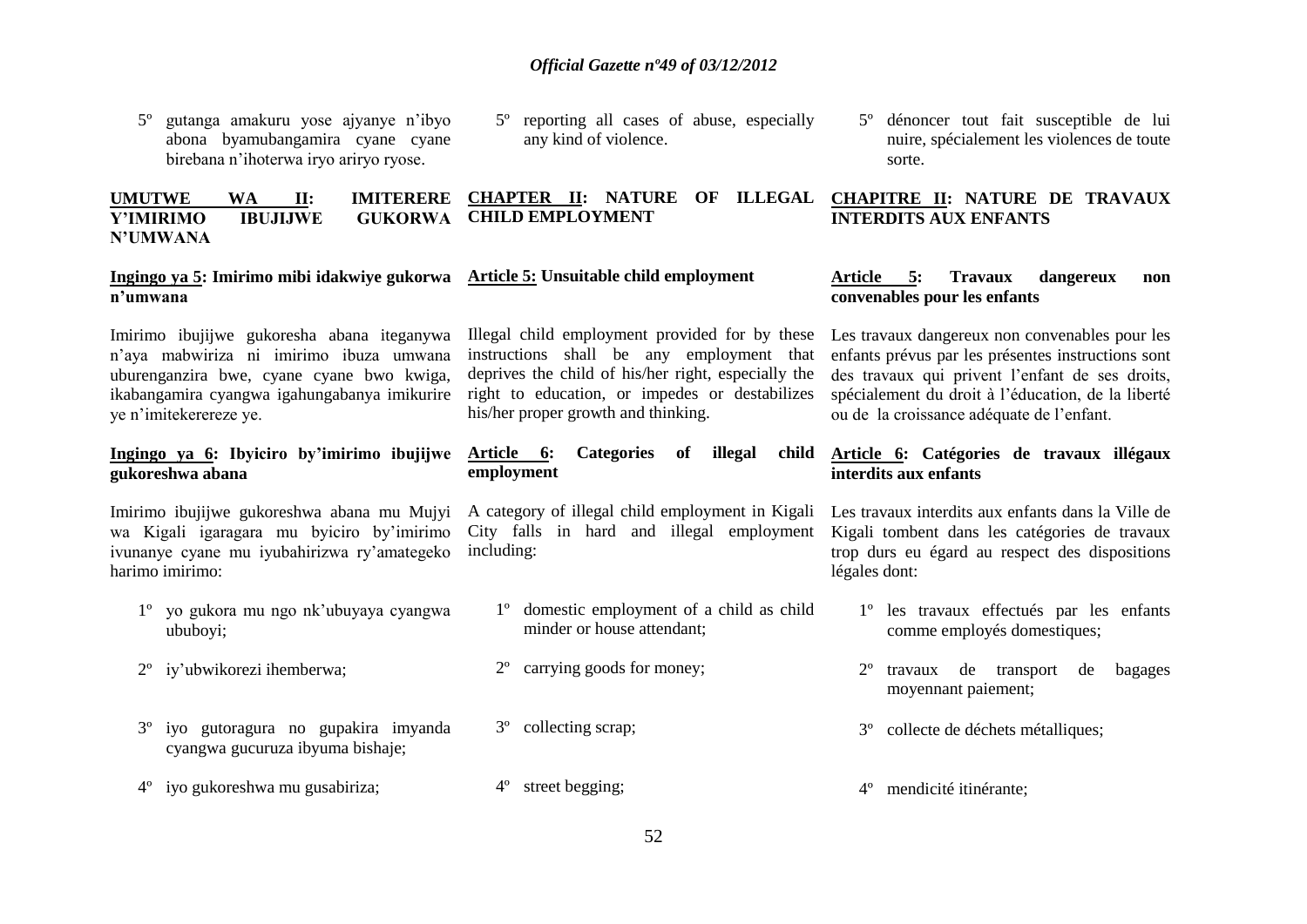- 5º iyo gukoreshwa basimbura ababyeyi mu mirimo bahemberwa;
- 6º iyo gucuruza mutubari no mu bundi bucuruzi bubangamiye uburenganzira bwabo;
- 7º iyo gukoreshwa mubucuruzi bw'ibiyobyabwenge;
- 8º iyo gukoreshwa mu ikinamico, no mu mafilime y'urukozasoni n'ibindi by'urukozasoni byose byahungabanya imitekerereze yabo;
- 9º iyo gukora mu nzu zitunganya imisatsi n'ibindi;
- 10º iyo kubyina mu matorero bibabuza kjya mu ishuri.

# **UMUTWE WA III: INGAMBA ZO KURWANYA NO GUKUMIRA IMIRIMO IBUJIJWE KU BANA**

# **Ingingo ya 7: Inzego zikora ubukangurambaga n'ubuvugizi mu kurwanya imirimo ibujijwe ku bana**

Ubuyobozi bw'inzego z'ibanze n'abafatanyabikorwa bakora ubukangurambaga n'ubuvugizi mu kurwanya no gukumira imirimo mibi ikoreshwa abana binyuze cyane cayne mu nama zinyuranye bakorana n'abaturage.

- 5º using children replacing their parents in paid employment;
- 6º bar attendants;

**EMPLOYMENT** 

- 7º using children in selling drugs;
- 8º using children in drama, pornography and other promiscuous actions that might affect his/her psychological capacity;
- 9º using children in Saloons (hairdressing);
- 10º dancing in clubs preventing them to go to school.

5º utiliser les enfants en remplacement des parents dans des travaux payés;

- 6º travaux de commerce dans des bars et autres sortes de commerce préjudiciables à leurs droits;
- 7º emploi dans des travaux de vente de drogues;
- 8º emplois dans des théâtres et films pornographiques et autres activités indécentes susceptibles de handicaper leur état d'esprit;
- 9º emplois dans des salons de coiffure ;
- 10º danse dans des troupes de danse susceptibles de les empêcher d'aller à l'école.

# **CHAPTER III: MECHANISM TO PREVENT CHAPITRE III : MECANISMES DE LUTTE AND FIGHT AGAINST CHILD ILLEGAL ET DE PREVENTION DES TRAVAUX INTERDITS AUX ENFANTS**

# **Article 7: Institutions sensitizing the public on the dangers of using children in illegal child employment**

Local authorities and stakeholders shall sensitize the public, speak on behalf of the children, fight and prevent illegal child employment through local routine meetings.

# **Article 7: Organes de sensibilisation et de plaidoyer en matière de lutte contre les travaux interdits aux**

Les autorités locales et les partenaires doivent sensibiliser et faire le plaidoyer dans la prévention et la lutte contre les travaux dangereux faits par des enfants à travers des réunions avec la population.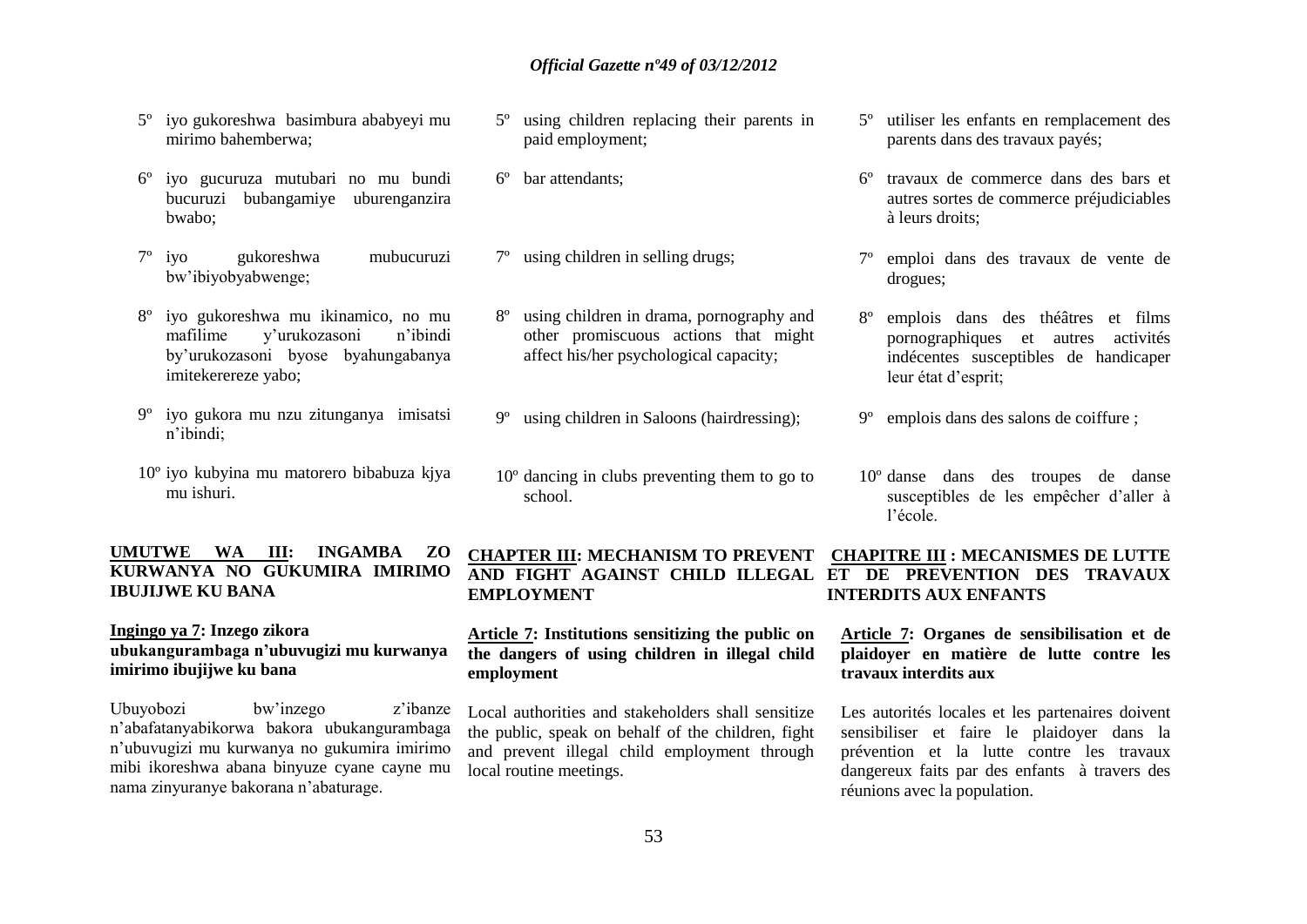#### **Ingingo ya 8: Ibarura ry'abakozi bakora mu Article 8: Census of domestic employees ngo**

Ubuyobozi bw'Akagari bwifashije ubuyobozi bw'Umudugudu busabwe gukora ibarura ry'abakozi bo mu ngo kugira ngo hagaragazwe abana bakoreshwa hagamijwe kubasubiza mu ishuri.

Inzego z'ubuyobozi zirimo n'izishinzwe umutekano, abafatanyabikorwa ndetse n'umuntu ku giti cye basabwe gutanga amakuru ku bana bakora imirimo ibujijwe.

# **Ingingo ya 9: Ikumira ry'ubuzererezi bw'abana**

Komite Nyobozi y'Umujyi wa Kigali isabwe gukorana n'ubuyobozi bw'Intara n'ubwizindi nzego zitandukanye zifite abana mu nshingano mu gukumira urujya n'uruza rw'abana batarageza ku myaka cumi n'umunani (18) y'amavuko baza gushaka akazi mu Mujyi wa Kigali.

Ibi bikazafasha mu gukumira ubucuruzi This will prevent child trafficking. bw'abana.

# **Ingingo ya 10: Inshingano z'ababyeyi mu gutanga uburere ku bana**

Ababyeyi bafite inshingano yo kurinda abana babo n'abo barera gukoreshwa imirimo iteganywa n'ingingo ya 5 y'aya mabwiriza. Bafite kandi inshingano yo kubatoza uburere bukwiye no kubarinda ihohoterwa iryo ariryo ryose.

An administrative cell in collaboration with the village cell shall undertake the census of the domestic employees in order to ascertain child employees so that they can be reinstated in education.

Administrative organs including security, stakeholders and individuals shall report cases of child illegal employment.

# **Article 9: Prevention of street children**

The Kigali City Management Committee shall corporate with other Provincial authorities responsible for children to curb the rural urban immigration to Kigali City of children under eighteen (18).

# **Article 10: Parental responsibility in bringing up children**

Parents shall be responsible for their children and those they are fostering to prevent them from employment enshrined in Article 5 of these Instructions. Parents shall be responsible for bringing up their children and fostered children in a good manner and prevent them from abuse.

# **Article 8: Recensement des employés domestiques**

Les autorités locales au niveau de cellule en collaboration avec les autorités locales au niveau du village doivent procéder au recensement des employés domestiques pour identifier les enfants employés qui doivent réintégrer l'école.

Les autorités de base y compris celles chargées de la sécurité, partenaires et les individus doivent fournir des informations en rapport avec des enfants faisant des travaux interdits.

#### **Article 9: Prévention du vagabondage des enfants**

Le Comité Exécutif de la Ville de Kigali collabore avec les autres autorités provinciales et autres organes ayant les enfants dans leurs attributions et la prévention du va-et-vient des enfants de moins de dix-huit (18) ans à la recherche d'emploi dans la Ville de Kigali.

Ceci aide dans la lutte contre le trafic d'enfants.

# **Article 10: Obligation des parents quant à la bonne éducation des enfants**

Les parents ont l'obligation de prévenir les enfants et ceux sous leur garde d'être employés dans des travaux prévus à l'article 5 des présentes instructions. Ils ont aussi l'obligation de donner aux enfants une éducation adéquate et de les protéger contre toute forme de violence.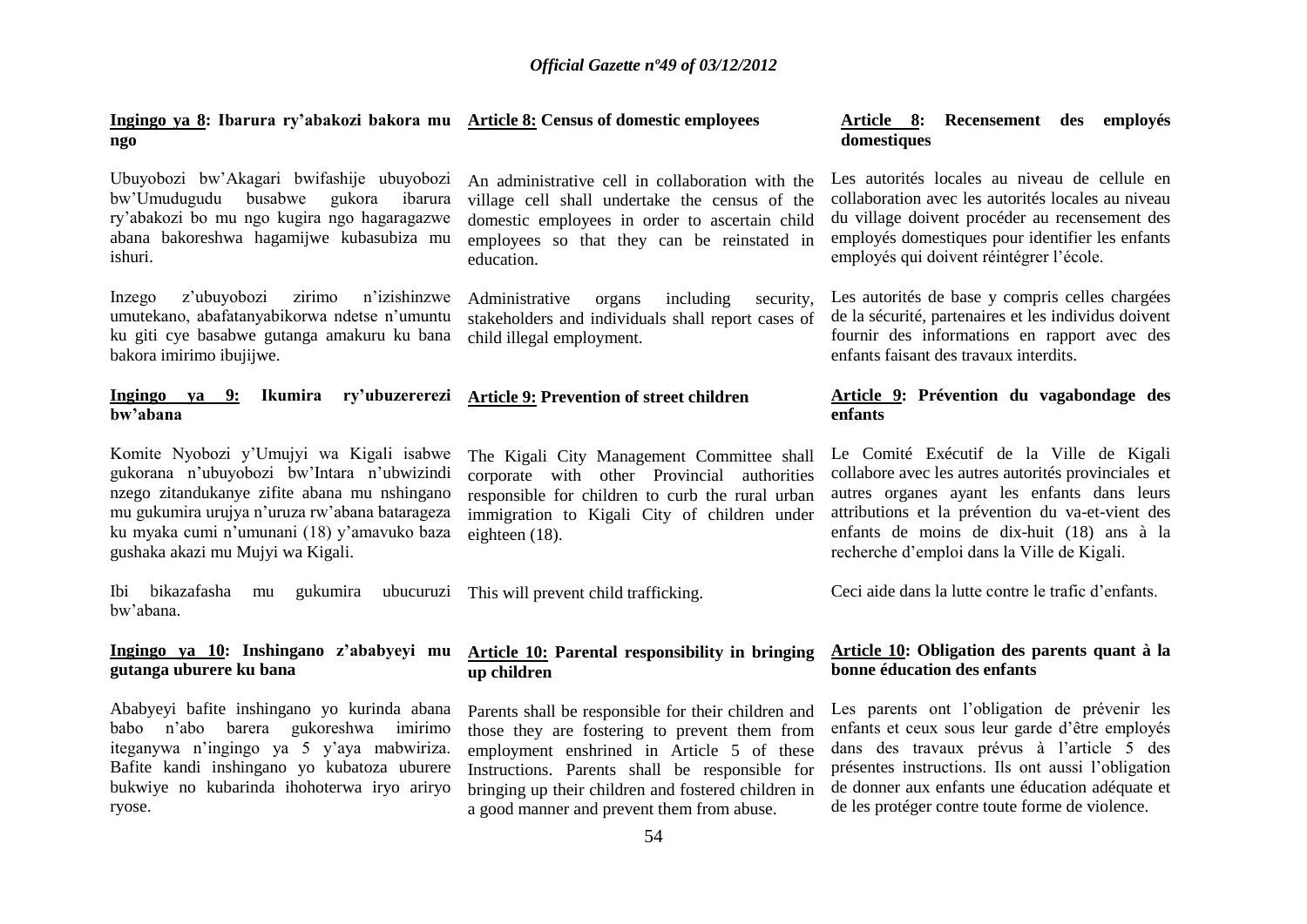# **Ingingo ya 11: Iyubahirizwa ry'aya mabwiriza Article 11: Enforcement of these Instructions ku babyeyi**

Buri mubyeyi ufite umwana arera ukora imirimo iteganywa mu ngingo ya 5 y'aya mabwiriza, agomba kumufasha kuva muri iyo mirimo mu rwego rwo kubahiriza uburenganzira bw'umwana.

Kigali n'Abafatanyabikorwa bwabwo basabwe gufasha imiryango itishoboye cyane iy'abana birera batishoboye kubahiriza aya mabwiriza.

# **Ingingo ya 12: Ihagarikwa ry'imirimo itubahiriza aya mabwiriza n'andi mategeko**

Haseguriwe ibiteganywa n'amategeko, buri muntu wese ukoresha umwana utaregeza ku imyaka cumi n'umunani (18) y'amavuko imirimo ibujijwe ku bana iteganywa n'aya mabwiriza asabwe ku musezerera mu gihe kitarenze iminsi mirongo itatu (30) aya mabwiriza atangiye gukurikizwa.

# **Ingingo ya 13: Iyubahirizwa ry'ubukure mu Article 13: Adult age for employment gihe cyo gutanga akazi**

Buri muntu wese mbere yo guha akazi umukozi A person shall check the age of an employee yujuje imyaka 18 y'amavuko.

A parent who fosters a child employed in accordance with Article 5 of these Instructions must assist a fostered child to get out of this employment in observing the child's rights.

stakeholders shall assist poor families especially poor children without parents to implement these familles pauvres en particulier les enfants **Instructions** 

# **Article 12: Termination of employment which does not comply with these Instructions and law**

Notwithstanding (despite) legal obligation, a person employing a child under 18 in illegal employment sanctioned under this instruction shall free him/her within thirty (30) days after this instruction is in force.

mu mirimo itenganywa mu ngingo ya 5 y'aya before offering him/her an employment as mabwiriza, agomba kubanza kumenya niba enshrined under Article 5 of these Instructions that he/she is not under eighteen (18) years.

#### **Article 11: Mise en application des présentes instructions**

Tout parent qui a à sa charge l'éducation d'un enfant qui fait des travaux mentionnés l'article 5 des présentes instructions doit aider l'enfant à quitter ces travaux dans le cadre du respect de ses droits.

Ubuyobozi bw'inzego z'ibanze mu Mujyi wa Local administration in Kigali City and Les autorités d'administration locale dans la Ville de Kigali et les partenaires assistent des pauvres vivant seuls en famille en vue du respect des présentes instructions.

> **Article 12: Suspension des travaux en violation des présentes instructions et lois**

Sous réserve des dispositions légales, toute personne employant un enfant de moins de dixhuit (18) ans dans des travaux interdits prévus par des présentes instructions doit y mettre fin dans un délai ne dépassant pas trente (30) jours à partir de l'entrée en vigueur des présentes instructions.

# **Article 13: Respect de l'âge de la majorité dans l'octroi de l'emploi**

Toute personne doit, avant d'engager une autre personne aux travaux mentionnés à l'article 5 des présentes instructions, se rassurer que celle-ci est âgée de dix-huit (18) ans révolus.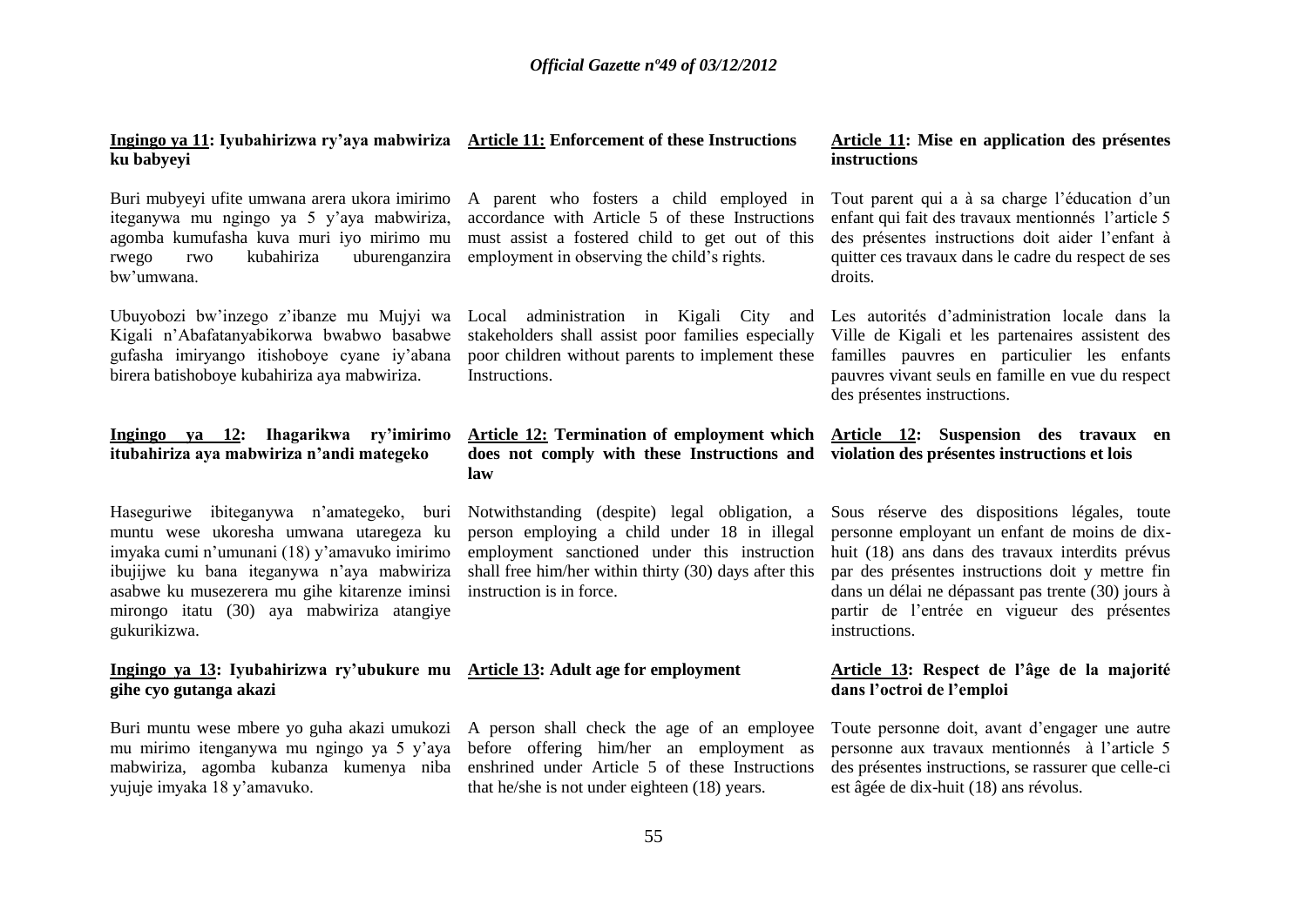yabugenewe ku muyobozi w'Umudugudu ku bureba abakozi bo mu ngo.

# **Ingingo ya 14: Uruhare rw'abafanyabikorwa mu kurwanya imirimo ibujijwe ku bana mu Mujyi wa Kigali**

bakabishyira muri gahunda zabo zisanzwe.

Abafatanyabikorwa bose bakorera mu Mujyi wa Kigali basabwe kugira uruhare mu kurwanya no gukumira imirimo ibujijwe ikoreshwa abana

#### **UMUTWE WA IV: IHAZABU N'UBURYOZWE CHAPTER IV: FINE AND PENALTIES**

# **mabwiriza**

Bitatangamiye ibihano biteganywa n'andi mategeko, umuntu uwo ari we wese ugaragaweho ikosa ryo gukoresha abana imirimo ibujijwe ku bana mu Mujyi wa Kigali mu ngingo ya 5 y'aya mabwiriza azacibwa ihazabu yo mu rwego rw'ubutegetsi y'amafaranga y'u Rwanda ibihumbi icumi (10,000frw).

Akarere k'aho ikosa ryakorewe gahuriyeho n'Umujyi wa Kigali.

administrative village book of domestic employees.

# **Article 14: Role of the stakeholders in fighting against child illegal employment in Kigali City**

All stakeholders in Kigali City shall play a role in fighting and prevention of child illegal employment and be part of their daily activities.

# **Ingingo ya 15: Ihazabu ku batazubahiriza aya Article 15: Fine on contravention of these Instructions**

Notwithstanding (despite) penalties sanctioned by other laws, a person who contravenes Article 5 of these Instructions by employing a child shall be liable to an administrative fine of ten thousand Rwandan Francs (10,000 RwF).

Aya mafranga y'ihazabu ashyirwa kuri konti A fine shall be deposited on joint bank account of the District where the offence was committed and the City of Kigali.

Agomba kandi kumwandikisha mu ikaye An employer shall register the employee in the Elle doit le faire enregistrer dans un registre ad hoc tenu par le responsable du village en ce qui concerne les employés domestiques.

# **Article 14: Rôle des partenaires dans la lutte des travaux interdits aux enfants dans la Ville de Kigali**

Tous les partenaires œuvrant dans la Ville de Kigali doivent jouer un rôle dans la lutte et la prévention des travaux interdits aux enfants et l'incorporer dans leurs activités usuelles.

# **CHAPITRE IV : AMENDE ET SANCTIONS**

# **Article 15: Amende en cas de violation des présentes instructions**

Sans préjudice des sanctions prévues par d'autres lois, toute personne ayant commis l'infraction d'employer des enfants aux travaux interdits aux enfants dans la Ville de Kigali mentionnés à l'article 5 des présentes instructions est passible d'une amende administrative de dix mille francs rwandais (10000 Frw).

Ces frais d'amende sont déposés sur le compte bancaire conjoint du District du lieu où l'infraction a été commise et de la Ville de Kigali.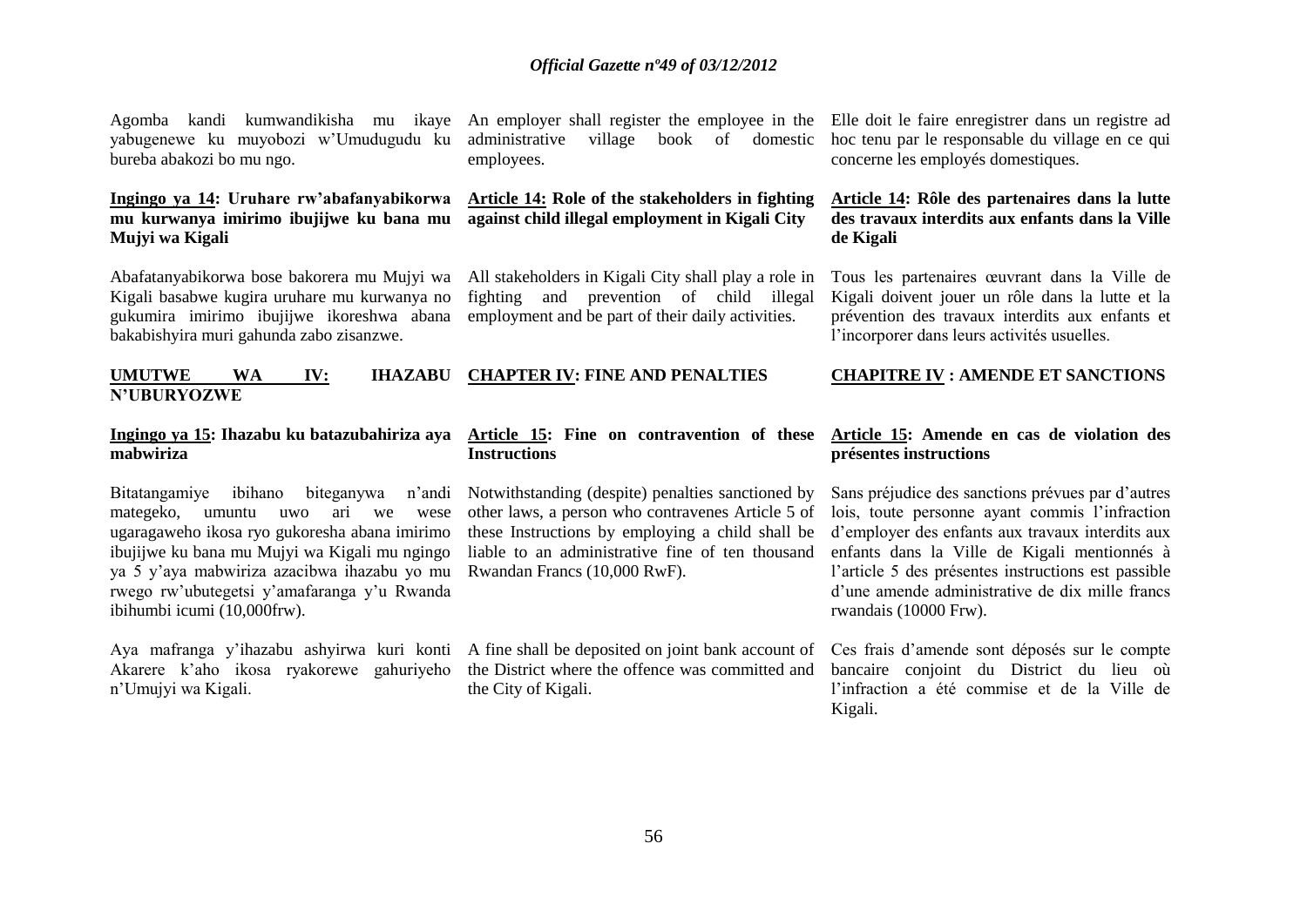| UMUTWE WA V: INGINGO ZISOZA                                                     | <b>CHAPTER V: FINAL PROVISIONS</b>                                                                                                                                             | <b>CHAPITRE V: DISPOSITIONS FINALES</b>                                                                                        |
|---------------------------------------------------------------------------------|--------------------------------------------------------------------------------------------------------------------------------------------------------------------------------|--------------------------------------------------------------------------------------------------------------------------------|
| Ivanwaho<br><b>Ingingo</b><br><b>16:</b><br>va<br>zinyuranyije n'aya mabwiriza  | ry'ingingo Article 16: Repealing provision                                                                                                                                     | <b>Article 16: Disposition abrogatoire</b>                                                                                     |
| Ingingo zose z'amabwiriza abanziriza aya kandi<br>zinyuranyije nayo zivanyweho. | All prior provisions contrary to these Instructions<br>are hereby repealed.                                                                                                    | Toutes les dispositions antérieures contraires aux<br>présentes instructions sont abrogées.                                    |
| Ingingo ya 17: Igihe aya mabwiriza atangirira                                   | <b>Article 17: Commencement</b>                                                                                                                                                | Article 17: Entrée en vigueur                                                                                                  |
| gukurikizwa<br>atangarijweho mu Igazeti ya Leta ya Repubulika<br>y'u Rwanda.    | Aya mabwiriza atangira gukurikizwa ku munsi These Instructions shall come into force on the<br>date of their publication in the Official Gazette of<br>the Republic of Rwanda. | Les présentes instructions entrent en vigueur le<br>jour de leur publication au Journal Officiel de la<br>République du Rwanda |
| Kigali, kuwa 29/04/2012                                                         | Kigali, on 29/04/2012                                                                                                                                                          | Kigali, le 29/04/2012                                                                                                          |
| $(s\acute{e})$                                                                  | $(s\acute{e})$                                                                                                                                                                 | $(s\acute{e})$                                                                                                                 |
| Dr SEBASHONGORE Dieudonne                                                       | Dr SEBASHONGORE Dieudonne                                                                                                                                                      | Dr SEBASHONGORE Dieudonne                                                                                                      |
| Umuyobozi w'Inama Njyanama y'Umujyi wa<br>Kigali                                | Chairperson of the Council of the<br>City of Kigali                                                                                                                            | Président du Conseil de la Ville de Kigali                                                                                     |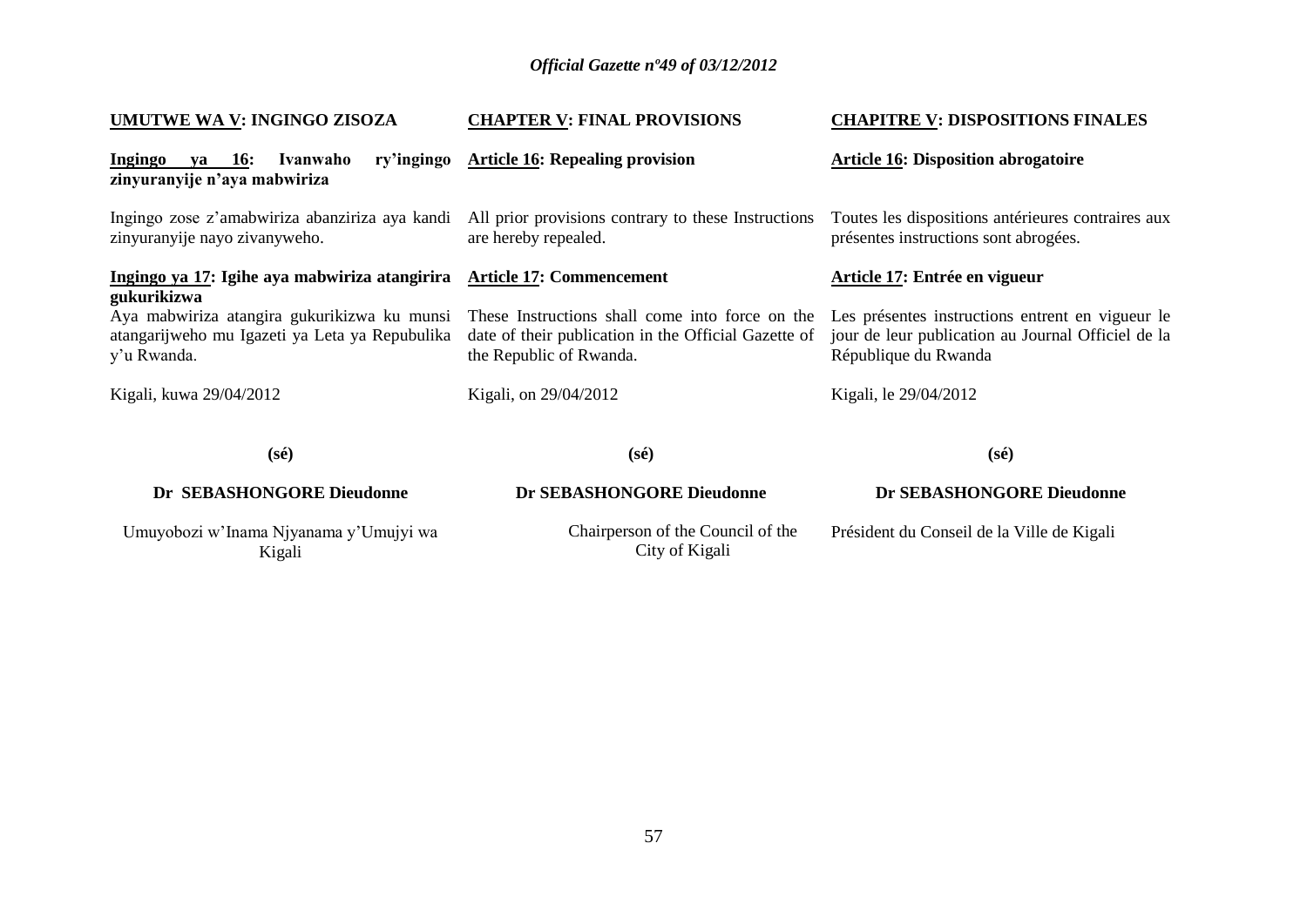| <b>ITEKA RYA MINISITIRI Nº 58/08.11</b><br><b>KUWA</b><br><b>RYO</b><br><b>RIHA</b><br>26/03/2012<br>UBUZIMAGATOZI UMURYANGO<br>« COLLECTIF DES ARTISANS DE LA PAIX<br><b>RECONCILIATION(CAPR)&gt;&gt;KANDI</b><br>ET<br>RYEMERA ABAVUGIZI BAWO | MINISTERIAI<br><b>ORDER</b><br>$N^{o}$<br>58/08.11<br>OF<br>26/03/2012 CRATING LEGAL STATUTS TO<br>THE ASSOCIATION<br><b>EXAMPLE COLLECTIF</b><br><b>DES</b><br>DE<br><b>PAIX</b><br><b>ARTISANS</b><br>LA<br>ET<br><b>RECONCILIATION(CAPR)&gt;&gt;AND</b><br><b>APPROVING</b><br><b>LEGAL</b><br><b>ITS</b><br><b>REPRESENTATIVES</b> | ARRETE MINISTERIEL Nº 58/08.11<br>DU<br>26/03/2012<br><b>ACCORDANT</b><br>LA<br><b>CIVILE</b><br><b>PERSONNALITE</b><br>A<br><b>L'ASSOCIATION</b><br><b>«COLLECTIF</b><br><b>DES</b><br><b>PAIX</b><br>ET<br><b>ARTISANS</b><br>DE<br>LA<br>RECONCILIATION(CAPR)» ET PORTANT<br>DE SES REPRESENTANT<br><b>AGREMENT</b> |
|-------------------------------------------------------------------------------------------------------------------------------------------------------------------------------------------------------------------------------------------------|----------------------------------------------------------------------------------------------------------------------------------------------------------------------------------------------------------------------------------------------------------------------------------------------------------------------------------------|------------------------------------------------------------------------------------------------------------------------------------------------------------------------------------------------------------------------------------------------------------------------------------------------------------------------|
| <b>ISHAKIRO</b>                                                                                                                                                                                                                                 | <b>TABLE OF CONTENTS</b>                                                                                                                                                                                                                                                                                                               | <b>LEGAUX</b><br><b>TABLE DES MATIERES</b>                                                                                                                                                                                                                                                                             |
| <b>Izina</b><br>mbere:<br>n'icyicaro<br>Ingingo<br>va<br>by'umuryango                                                                                                                                                                           | Article One: Name and Head office of the<br><b>Association</b>                                                                                                                                                                                                                                                                         | Article premier: Dénomination et siége de<br>l'association                                                                                                                                                                                                                                                             |
| Ingingo ya 2: Intego z'umuryango                                                                                                                                                                                                                | <b>Article 2: Objectives of the association</b>                                                                                                                                                                                                                                                                                        | Article 2: Objectifs de l'association                                                                                                                                                                                                                                                                                  |
| Ingingo ya 3: Abavugizi b'Umuryango                                                                                                                                                                                                             | <b>Article 3: Legal representanttives</b>                                                                                                                                                                                                                                                                                              | <b>Article 3: Représentants légaux</b>                                                                                                                                                                                                                                                                                 |
| Ingongo ya 4: Igihe iteka ritangira gukurikizwa                                                                                                                                                                                                 | <b>Article 4: Commencement</b>                                                                                                                                                                                                                                                                                                         | Article 4: Entrée en vigueur                                                                                                                                                                                                                                                                                           |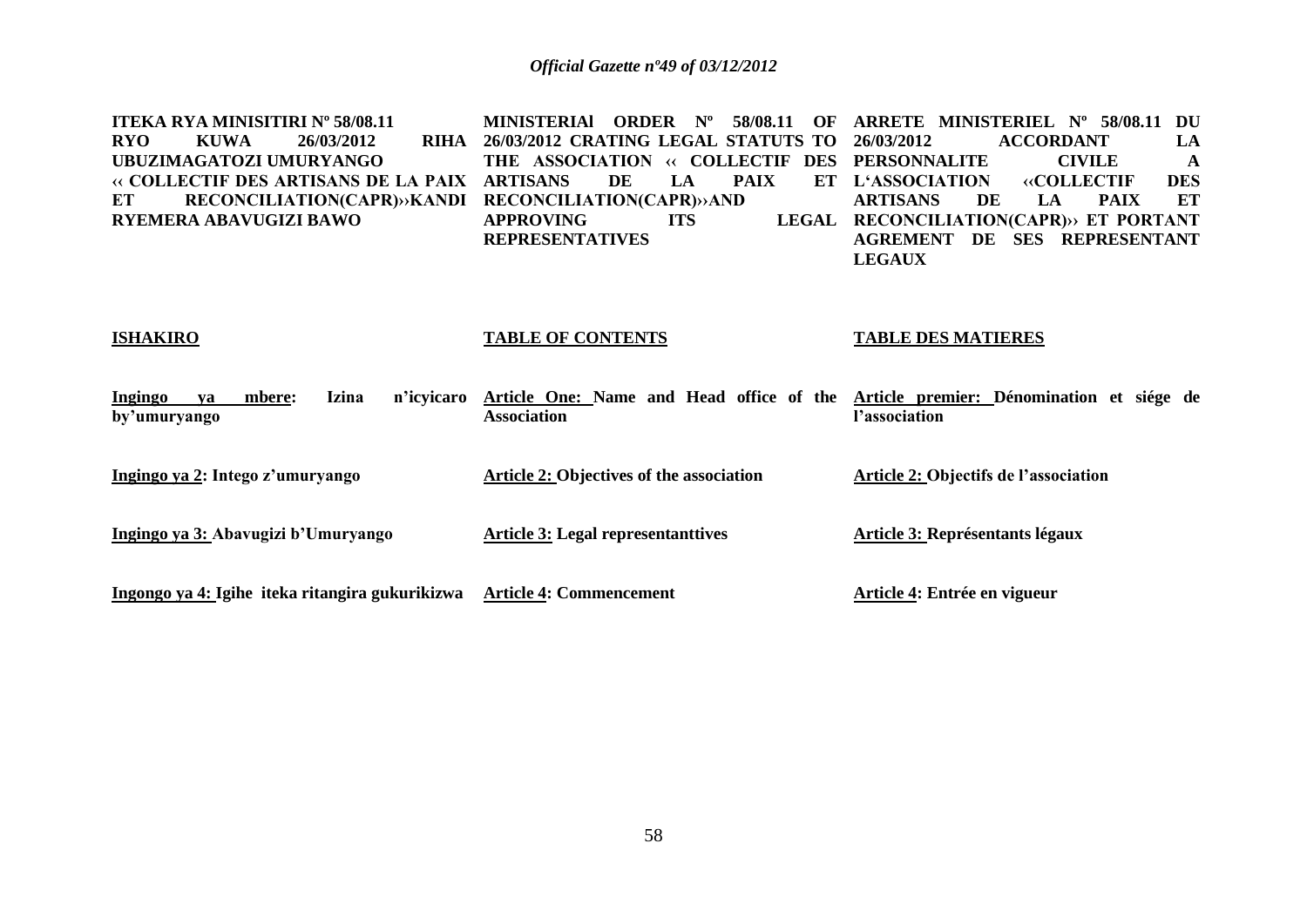| <b>ITEKA RYA MINISITIRI Nº 58/08.11</b><br><b>KUWA</b><br><b>RYO</b><br>26/03/2012<br>RIHA<br>UBUZIMAGATOZI UMURYANGO<br>« COLLECTIF DES ARTISANS DE LA PAIX<br>ET RECONCILIATION (CAPR)>><br>KANDI<br><b>RYEMERA ABAVUGIZI BAWO</b> | <b>MINISTERIAL</b><br><b>ORDER</b><br>$N^{\rm o}$<br>58/08.11<br>OF<br>26/03/2012 CRATING LEGAL STATUTS TO<br>THE ASSOCIATION<br>« COLLECTIF<br><b>DES</b><br><b>ARTISANS</b><br>DE<br>LA<br><b>PAIX</b><br>ET<br>(CAPR)<br><b>RECONCILIATION</b><br><b>AND</b><br><b>LEGAL</b><br><b>APPROVING</b><br><b>ITS</b><br><b>REPRESENTATIVES</b> | ARRETE MINISTERIEL Nº 58/08.11<br>DU<br>26/03/2012<br><b>ACCORDANT</b><br>LA<br><b>PERSONNALITE</b><br><b>CIVILE</b><br>A<br><b>DES</b><br><b>L'ASSOCIATION</b><br><b>COLLECTIF</b><br>$\leftrightarrow$<br>ET<br><b>ARTISANS</b><br>DE<br>LA<br><b>PAIX</b><br><b>RECONCILIATION (CAPR)&gt;&gt; ET PORTANT</b><br><b>AGREMENT DE SES REPRESENTANT</b><br><b>LEGAUX</b> |
|--------------------------------------------------------------------------------------------------------------------------------------------------------------------------------------------------------------------------------------|---------------------------------------------------------------------------------------------------------------------------------------------------------------------------------------------------------------------------------------------------------------------------------------------------------------------------------------------|-------------------------------------------------------------------------------------------------------------------------------------------------------------------------------------------------------------------------------------------------------------------------------------------------------------------------------------------------------------------------|
| Minisitiri w'Ubutabera/Intumwa Nkuru ya Leta,                                                                                                                                                                                        | The Minister of Justice/Attorney General,                                                                                                                                                                                                                                                                                                   | Le Ministère de la Justice/Garde des Sceaux,                                                                                                                                                                                                                                                                                                                            |
| Ashingiye ku Itegeko Nshinga rya Repubilika y'u<br>Rwanda ryo kuwa 04 Kamena 2003 nk'uko<br>ryavuguruwe kugeza ubu, cyane cyane mu ngingo<br>zaryo iya 120 n'iya 121;                                                                | Pursuant to the Constitution of the Republic of<br>Rwanda of June 2003, as amended to date,<br>especially in Articles 120 and 121;                                                                                                                                                                                                          | Vu la Constitution de la République du Rwanda<br>du 04 juin 2003 telle que révisée á ce jour,<br>spécialement en ses articles 120 et 121;                                                                                                                                                                                                                               |
| ryerekeye<br>26/07/2000<br>imiryango<br>inyungu, cyane cyane mu ngingo zayo iya 8, iya 9, Articles 8, 9, 10 and 20;<br>iya 10 n'iya 20;                                                                                              | Ashingiye ku Itegeko n° 20/2000 ryo kuwa Pursuant to Law n° 20/2000 of 26/07/2000 relating<br>idaharanira to non-profit making organizations especially in                                                                                                                                                                                  | Vu la loi nº 20/2000 du $26/07/2000$ relative aux<br>associations sans but lucratif spécialement en ses<br>articles 8, 9, 10 et 20;                                                                                                                                                                                                                                     |
| kuwa 18/07/2004 rigena amwe mu mateka<br>y'Abaminisitiri yemezwa atanyuze mu Nama<br>y'Abaminisitiri cyane cyane mu ngingo yaryo ya<br>mbere;                                                                                        | Ashingiye ku Iteka rya rya Perezida nº 027/01 ryo Pursuant to the Presidential Order nº 27/01 of Vu l'Arrêté Présidentiel nº 27/01 of 18/07/2004<br>18/07/2004 determining certain Ministerial Orders<br>which are adopted without consideration buy the<br>Cabinet, especially in Article one;                                             | déterminant certains Arrêtés Ministériels qui ne<br>sont pas adoptés par le Conseil des Ministres,<br>spécialement en son article premier;                                                                                                                                                                                                                              |
| Abisabwe<br>n'Umuvugizi<br>w'Umuryango<br>«COLLECTIF DES ARTISANS DE LA PAIX<br>the<br>RECONCILIATION (CAPR)»<br>ET<br>mu<br>rwandiko rwe rwakiriwe kuwa 27/02/2012;                                                                 | On request lodged by the Legal Representative of Sur requéte du Representant<br><b>«COLLECTIF</b><br><b>DES</b><br>Association<br><b>ARTISANS</b><br>DE<br>LA<br><b>PAIX</b><br>ET<br><b>RECONCILIATION (CAPR)»</b> on 27/02/2012;                                                                                                          | Légal de<br>l'Association « COLLECTIF DES ARTISANS<br>DE LA PAIX ET RECONCILIATION<br>(CAPR) » reçue le $27/02/2012$ ;                                                                                                                                                                                                                                                  |

# **ATEGETSE:**

**HEREBY ORDERS:**

**ARRETE:**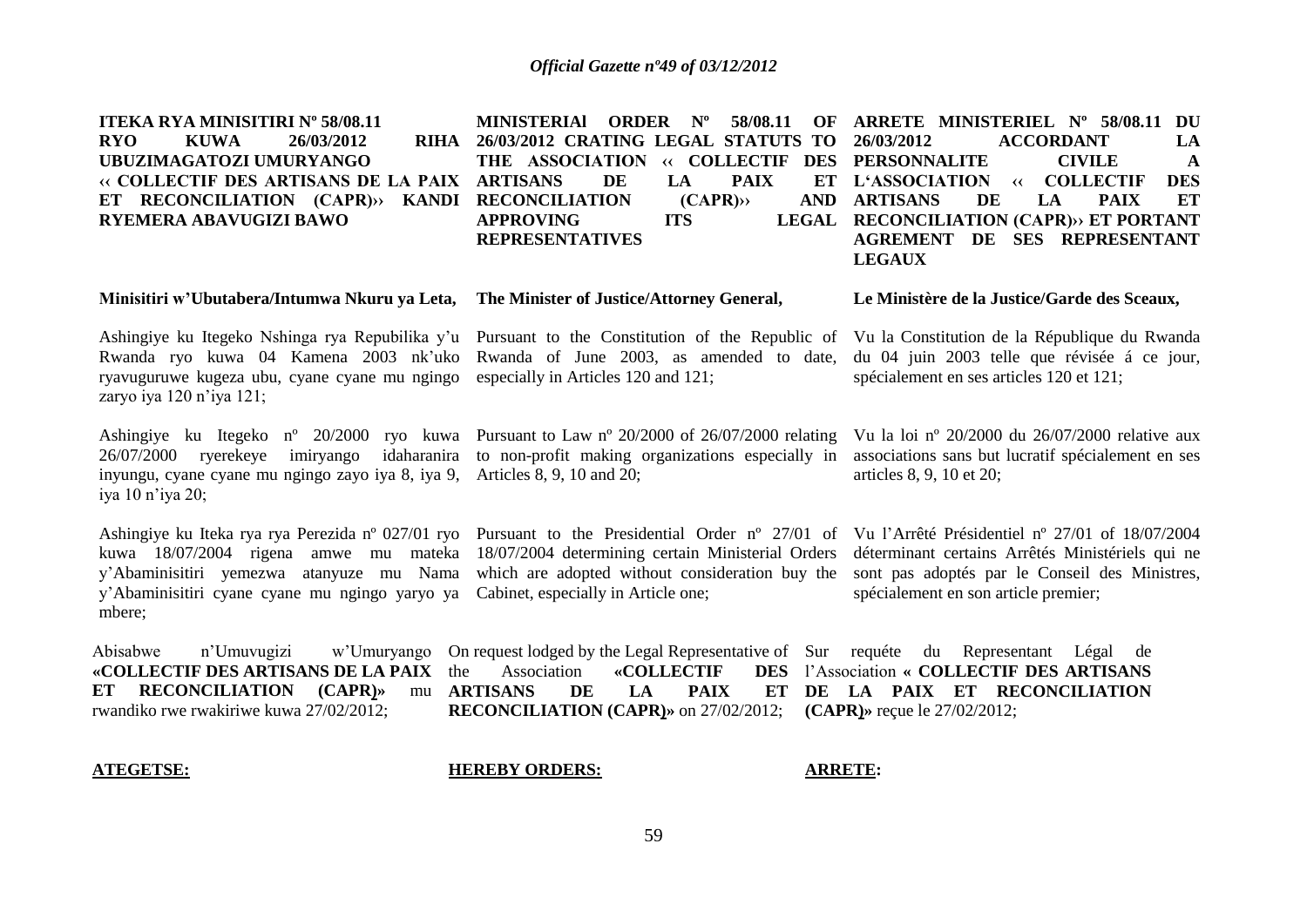| yambere:<br>izina<br>ingingo<br>by'umuryango                                                                                                                                                                                                                                          | n'icyicaro Article One: Name and heard office of the Article premier: Dénomination et siège social<br>association                                                                                                                                                                                                                                                                                                                               | de l'Association                                                                                                                                                                                                                                                                                                       |
|---------------------------------------------------------------------------------------------------------------------------------------------------------------------------------------------------------------------------------------------------------------------------------------|-------------------------------------------------------------------------------------------------------------------------------------------------------------------------------------------------------------------------------------------------------------------------------------------------------------------------------------------------------------------------------------------------------------------------------------------------|------------------------------------------------------------------------------------------------------------------------------------------------------------------------------------------------------------------------------------------------------------------------------------------------------------------------|
| Ubuzimagatozi<br>buhawe<br>umuryanngo<br>«COLLECTIF DES ARTISANS DE LA PAIX<br>ET RECONCILIATION (CAPR)».<br>Ufite icyicaro mu Karere ka Kicukiro Umuryi wa<br>Kigali. Ariko ushobora kwimurirwa n'ahandi mu<br>Rwanda byemejwe ninteko rusange.<br>Umuryango ukorera mu gihugu hose. | Legal status is herby granted to the association La personnalité civile est accordée à<br>«COLLECTIF DES ARTISANS DE LA PAIX l'Association« COLLECTIF DES ARTISANS<br><b>ETRECONCILIATION(CAPR)</b> » situated at<br>Kicukiro District in Kigali City. It may however<br>be shifted to any nother place in the Republic of<br>Rwanda upon decision of the Assembly<br>The Association shall carry out its activities<br>throughout the counrty. | DE LA PAIX ET RECONCILIATION<br>(CAPR)» dont le siège est dans le District de<br>Kicukiro dans la Ville de Kigali. Il peut néamoins<br>être transferé en tout autre endroit de la<br>République du Rwanda sur<br>décision de<br>l'Assemblée Générale. Association exercée toute<br>ses activités sur l'étendu du pays. |
| Ingingo ya 2 : Intego z'umuryango                                                                                                                                                                                                                                                     | <b>Article 2: Objectives of the Association</b>                                                                                                                                                                                                                                                                                                                                                                                                 | <b>Article 2: Objectifs de l'Association</b>                                                                                                                                                                                                                                                                           |
| Umuryango ugamije:                                                                                                                                                                                                                                                                    | The Association aims at achieving the following L'Association a pour objectifs:<br>objectives:                                                                                                                                                                                                                                                                                                                                                  |                                                                                                                                                                                                                                                                                                                        |
| 1. Kwimakaza<br>w'amahoro<br>umuco<br>binyujijwe<br>kubahiriza<br>mu<br>uburenganzira<br>Muntu,<br>bwa<br>ubworoherane, ubumwe n'ubwiyunge<br>mubaturage muri rusange no mu<br>rubyiruko by'umwihariko;                                                                               | 1. To promote the culture of peace towards<br>the respect of human rights tolerance, unity<br>in<br>reconciliation<br>among<br>and<br>the<br>population in general and youth in<br>particural;                                                                                                                                                                                                                                                  | 1. Proumouvoir la culture de la paix á<br>travers les respect de droits de l'homme,<br>la tolérance, l'unité et la réconciliation<br>au sein de la population en particulier<br>aux jeunes;                                                                                                                            |
| Gukangurira abaturage kugira uruhara e<br>2.<br>mu iterambere ryabo niryi gihugu muri<br>rusange;                                                                                                                                                                                     | 2. To mobilize the population to participate<br>in their own development and in the<br>development of country;                                                                                                                                                                                                                                                                                                                                  | Sensibiliser la population á participer a<br>2.<br>leur developpement en général et au<br>développement du pays;                                                                                                                                                                                                       |
| Gukangurira abaturage gufata neza<br>3.<br>ibidukikije,<br>kwirinda<br>indwara<br>kugira<br>z'ibyorezo,<br>uruhare<br>$\rm{mu}$<br>niterambere no mumibereho myiza<br>yabo;                                                                                                           | 3. To make public awareness<br>about<br>environmental protection to fight to<br>improve social welfare among<br>the<br>population;                                                                                                                                                                                                                                                                                                              | Sensibiliser la population à proteger<br>3.<br>l'environement, à lutter contre les<br>maladies transmissibles et à contrubuer<br>à la promotion de leur bien être social;                                                                                                                                              |
| 4. Guteza imbere inyigisho z'amahoro<br>n'ubwiyunge<br>ubumwe<br>mumatorero<br>atandukanye;                                                                                                                                                                                           | 4. To promote the education of peace, unity<br>and recociliation in different churchus;                                                                                                                                                                                                                                                                                                                                                         | 4. Promouvoir l'éducation à la paix,<br>l'unité, et la renconciliation dans les<br>differentes assemblées religieuses;                                                                                                                                                                                                 |
| imbere<br>5. Guteza<br>uburenganzira                                                                                                                                                                                                                                                  | 5. To promote children rights in particular                                                                                                                                                                                                                                                                                                                                                                                                     | 5. Promouvoir les droits de l'enfant en                                                                                                                                                                                                                                                                                |
|                                                                                                                                                                                                                                                                                       | 60.                                                                                                                                                                                                                                                                                                                                                                                                                                             |                                                                                                                                                                                                                                                                                                                        |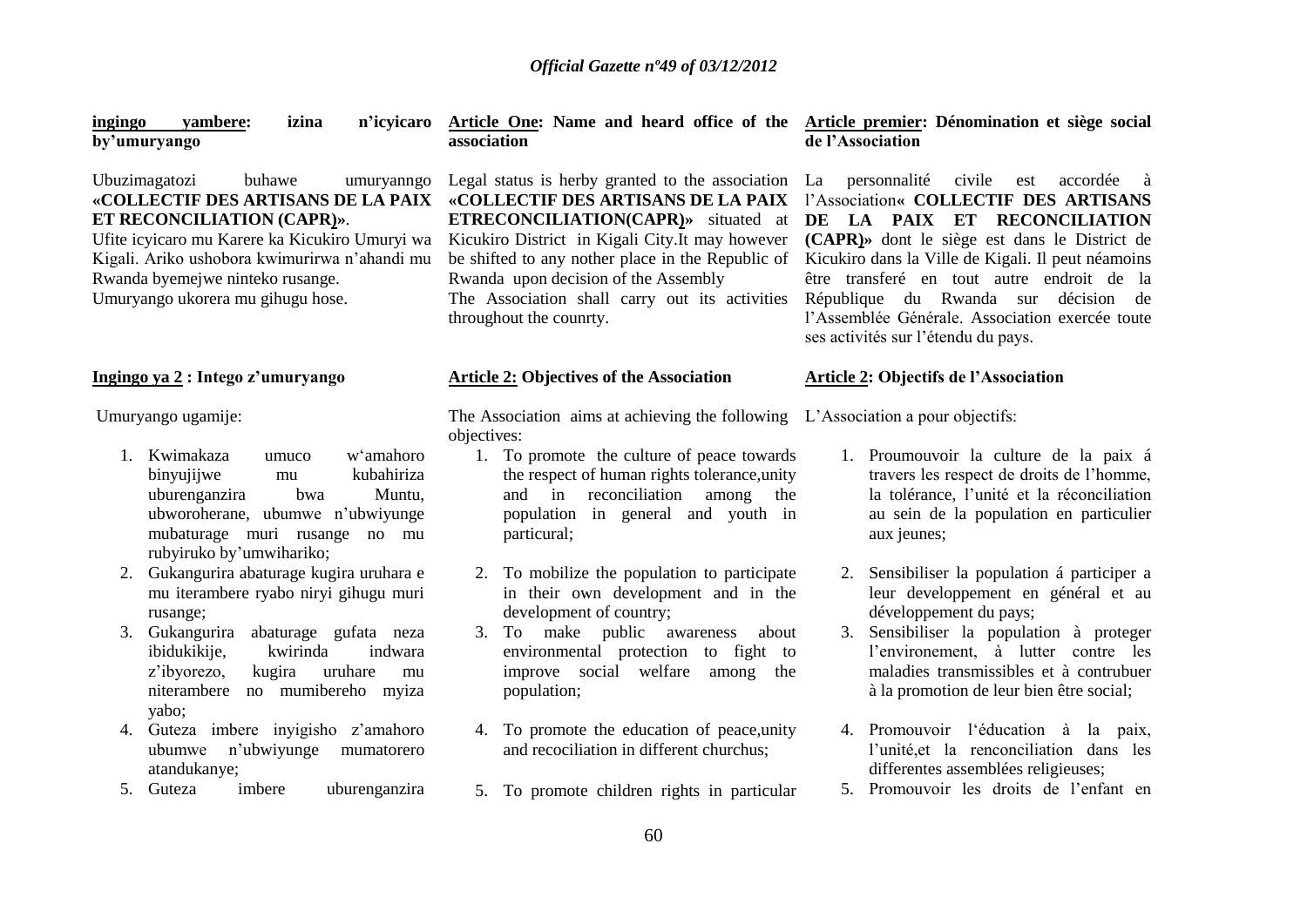bw'umwanaby'umwihariko bw'umwana wumukobwa.

# **Ingingo ya 3: Abavugizi b'Umuryango**

Uwemerewe kuba Umuvugizi w'umuryango «COLLECTIF DES ARTISANS DE LA PAIX TWIZERIMANA EUGENE, umunyarwanda uba mu Murenge wa Kagarama Umujyi wa Kigali.

wa Kagarama, Akarere ka Kicukiro, Umujyi wa Deputy Legal Representative of same association. Kigali.

#### **Ingingo ya 4: Igihe iteka ritangira Article 4: Commencement gukurikizwa**

Iri teka ritangira gukurikizwa ritangarizwa mu Igazeti ya Leta ya Republika yu Rwanda. This Order shall come into force on the date of its

Kigali, kuwa 26/03/2012

the right of girls.

particulier les droits des jeunes filles.

# **Article 3: Legal Representantives**

ET RECONCILIATION (CAPR)» ni Bwana District, Kigali City is hereby authorised to be the DE LA PAIX ET **RECONCILIATION**  nationality, residing in Kagarama Sector, Kicukiro l'association « COLLECTIF DES ARTISANS Legal Representative of the Association**« (CAPR)»** Monsieur TWIZERIMANA EUGENE COLLECTIF DES ARTISANS DE LA PAIX ET RECONCILIATION (CAPR)».

Uwemerewe kuba Umuvugizi Wungirije **Mr MUSAFIRI NITEZEHO of** Rwandan w'uwo muryango ni **Bwana MUSAFIRI**  nationality, residing in Kagarama Sector, Kicukiro **NITEZEHO** Umunyarwanda uba mu Murenge District, Kigali City, is hereby authorized to be the

# **Article 3: Représentants Légaux**

Mr TWIZERIMANA Eugene of Rwandan Est agrée en qualité de Représentant Légal de de nationalité rwandaise résident dans le Secteur de Kagarama, District de Kicukiro dans les Ville de Kigali.

> Est agréé en qualite de Réprésentant Légal supleant de la même Association, **Monsieur MUSAFIRI NITEZEHO de** nationalité Rwandaise, résidant dans le Secteur de Kagarama District de Kicukiro dans la Ville de Kigali.

#### **Article 4: Entrée en vigueur**

Le présent arrété entre en vigeur le jour de sa publication au Journal Officiel de la Republique du Rwanda.

Kigali, le 26/03/2012

 $(sé)$ **KARUGARAMA Tharcisse Minisitiri w'Ubutabera/Intumwa Nkuru ya Leta**

 $(sé)$ **KARUGARAMA Tharcisse Minister of Justice/Attorney General**

publication in the official Gazette of Republic of

Rwanda.

Kigali, on 26/03/2012

(sé) **KARUGARAMA Tharcisse Ministre dela Justice/Garde des Sceaux**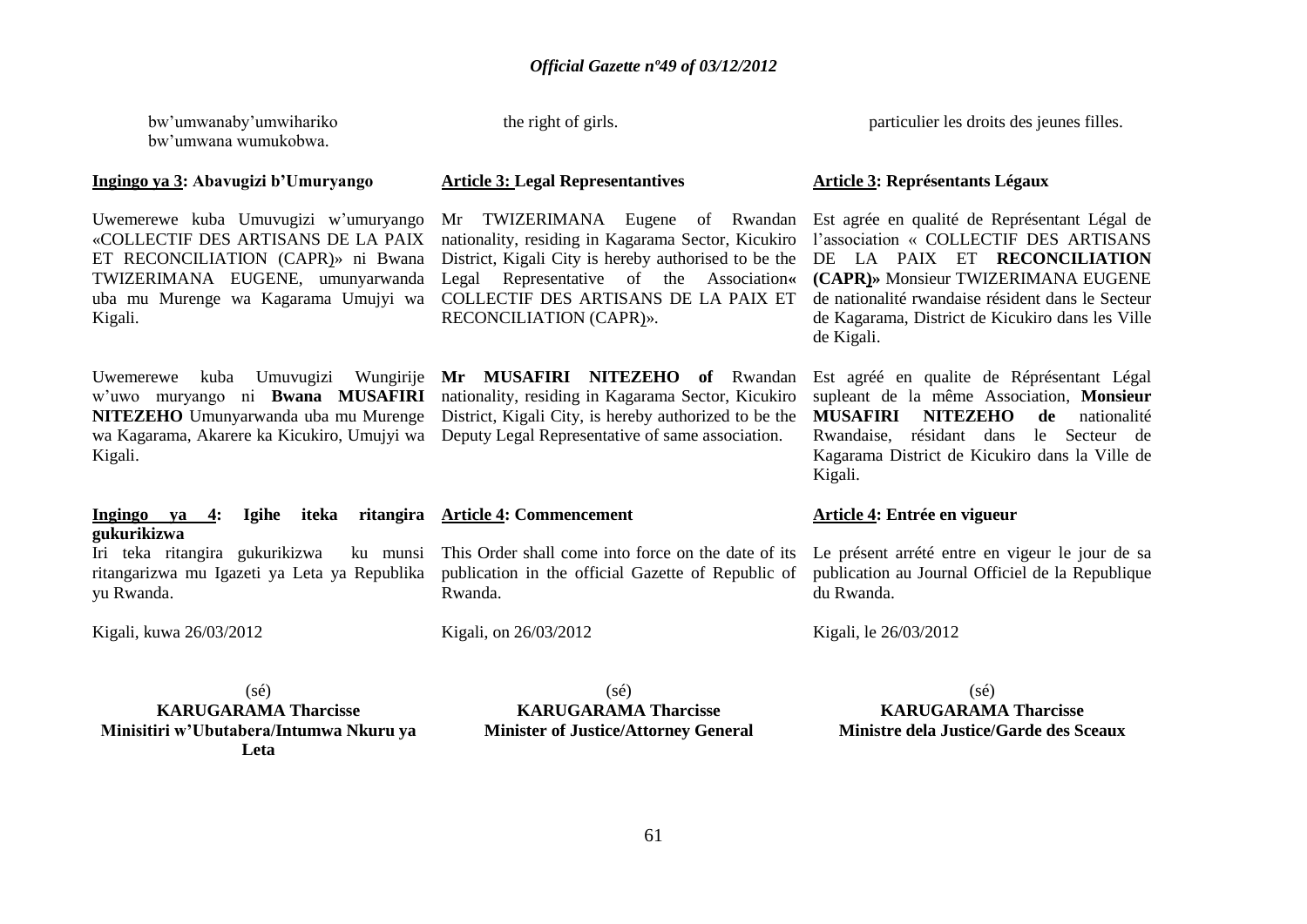# **UMURYANGO UDAHARANIRA INYUNGU: COLLECTIF DES ARTISANS DE LA PAIX ET RECONCILIATION (CAPR)**

### **AMATEGEKO SHINGIRO**

#### **UMUTWE WA MBERE:**

#### **IZINA, ICYICARO, IGIHE N'INTEGO**

#### **Ingingo ya mbere:**

Abashyize umukono kuri iyi nyandiko bashinze umuryango witwa **collectif des artisans de la paix et reconciliation (CAPR)** mu ncamake yigifaransa, rigengwa n'itegeko n° 20/2000 ryo kuwa 26/07/2000 ryerekeye imiryango idaharanira inyungu hamwe n'aya mategeko shingiro.

#### **Ingingo ya 2**:

Icyicaro cy'Umuryango kiri mu Karere ka Kicukiro Umujyi wa Kigali. Gishobora kwimurirwa mu kandi Karere ka Repubulika y'u Rwanda byemejwe n'Inteko Rusange.

#### **Ingingo ya 3:**

Umuryango ukorera imirimo yawo mu Gihugu hose, ariko ushobora kwagurira ibikorwa byawo mu karere, byemejwe n'iteko rusange. Igihe uzamara ntikigenwe.

# **ASSOCIATION SANS BUT LUCRATIF: COLLECTIF DES ARTISANS DE LA PAIX ET RECONCILIATION (CAPR)**

# **STATUTS**

#### **CHAPITRE PREMIER :**

# **DENOMINATION, SIEGE, DUREE ET OBJET**

#### **Article premier**:

Il est constitué entre les soussignés, une organisation dénommée **collectif des artisans de la paix et réconciliation (CAPR),** en sigle en français régie par la loi n° 20/2000 du 26/07/2000 relative aux associations sans but lucratif et les présents statuts.

#### **Article 2:**

République du Rwanda sur décision de the General Assembly. l'Assemblée Générale.

#### **Article 3:**

L'Organisation exerce ses activités sur toute The organization shall carry out its activities in the l'étendue du territoire Rwandais, mais peut les Générale. Elle est créée pour une durée indéterminée.

# **NON PROFIT MAKING ORGANIZATION: COLLECTIF DES ARTISANS DE LA PAIX ET RECONCILIATION (CAPR)**

#### **STATUTES**

#### **CHAPTER ONE:**

# **NAME, HEAD OFFICE, DURATION AND OBJECTIVES**

#### **Article One:**

The undersigned people convene to create a non profit making organization named **collectif des artisans de la paix et réconciliation (CAPR) in** French abbreviation, governed by the Law n° 20/2000 of 26/07/2000, relating to non profit making organizations and the present statutes.

#### **Article 2:**

Le siège de l'Organisation est établi dans le The Head Office of the Organization is established District de Kicukiro, Ville de Kigali. Cependant, il in Kicukiro District, Kigali City. It can be however peut être transféré en tout autre District de la transferred to any other District by the decision of

#### **Article 3:**

étendre dans la région sur décision de l'Assemblée can extend its activities in the Region, when decided whole territory of Republic of Rwanda. However, it by the general assembly. It is created for an undetermined term.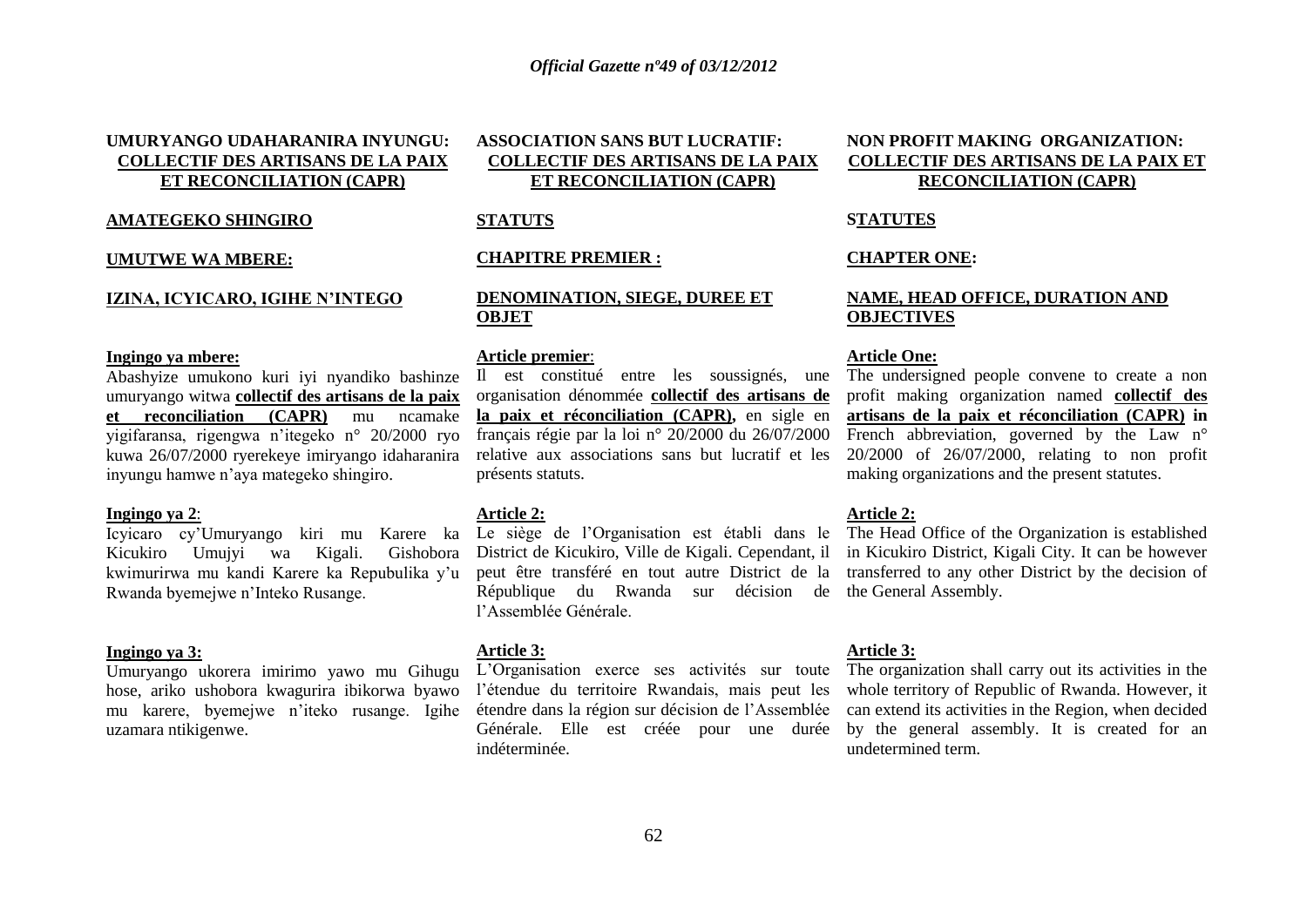#### **Ingingo ya 4:**

Umuryango ugamije:

- Kwimakaza umuco w'amahoro binyujijwe mu kubahiriza uburenganzira bwa muntu, ubworoherane, ubumwe n'ubwiyunge mu baturage, urubyiruko by'umwihariko;
- Gukangurira abaturage muri rusange kugira uruhare mu iterambere ryabo n'iry'igihugu muri rusange;
	- Gukangurira abaturage gufata neza ibidukikije, kwirinda indwara z'ibyorezo no kugira uruhare mu iterambere n'imibereho myiza yabo;
- Guteza imbere inyigisho z'amahoro, ubumwe n'ubwiyunge mu matorero atandukanye;
- Guteza imbere uburenganzira bw'umwana n'iterambere ry'umukobwa by'umwihariko.

#### **Ingingo ya 5:**

Umuco w'ibiganiro mpaka uzaba imwe mu inzira y'ibanze mu kugera ku Ntego z'Umuryango.

### **UMUTWE WA II: ABANYAMURYANGO**

#### **Ingingo ya 6:**

Umuryango ugizwe n'abanyamuryango bawushinze, abawinjiramo n'ab'icyubahiro.

# **Ingingo ya 7:**

Abashinze umuryango ni abashyize umukono kuri aya mategeko shingiro.

# **Article 4:**

L'organisation a pour objet de:

- Promouvoir la culture de la paix à travers le respect des droits humains, la tolérance, l'unité et la réconciliation au sein de la population, en particulier les jeunes;
- Sensibiliser la population, en général à participer dans le développement du pays et leur autopromotion;
- Sensibiliser la population, en général à protéger l'environnement, lutter contre les maladies transmissibles et contribuer à la promotion de leur bien-être social;
- Promouvoir l'éducation en matière de paix, d'unité et de reconciliation dans des congrégations différentes;
- Promouvoir les droits de l''anfants et les droits des jeunes filles en particulier.

# **Article 5:**

La culture de dialogue, des débats publics sera une des voies principales qui conduira à la réalisation des objectifs de l'organisation.

# **CHAPITRE II: DES MEMBRES**

#### **Article 6:**

L'organisation se compose des membres The organization is composed of founder members, fondateurs, des membres adhérents et des membres adherent members and honorary members**.** d'honneur.

# **Article 7:**

présents statuts. Sont membres adhérents les statutes.

# **Article 4:**

The organization aims at:

- To promote the culture of peace towards the respect of human rights, tolerance, unity and reconciliation among the population and youth in particular;
- To mobilize the population general in development of their country and their own promotion;
- Public awareness about environmental protection fight against transmitted disease, water and sanitation and contribute to the improvement of the social welfare among the population;
- To promote the education of peace, unity and reconciliation in different churchs;
- To promote the children right and young female right to particular.

# **Article 5:**

Debate and dialogue culture shall be one of the principal tool to achieve the objectives of the organization.

# **CHAPTER II: MEMBERSHIP**

# **Article 6:**

# **Article 7:**

Sont membres fondateurs les signataires des Founder members are the signatories to the present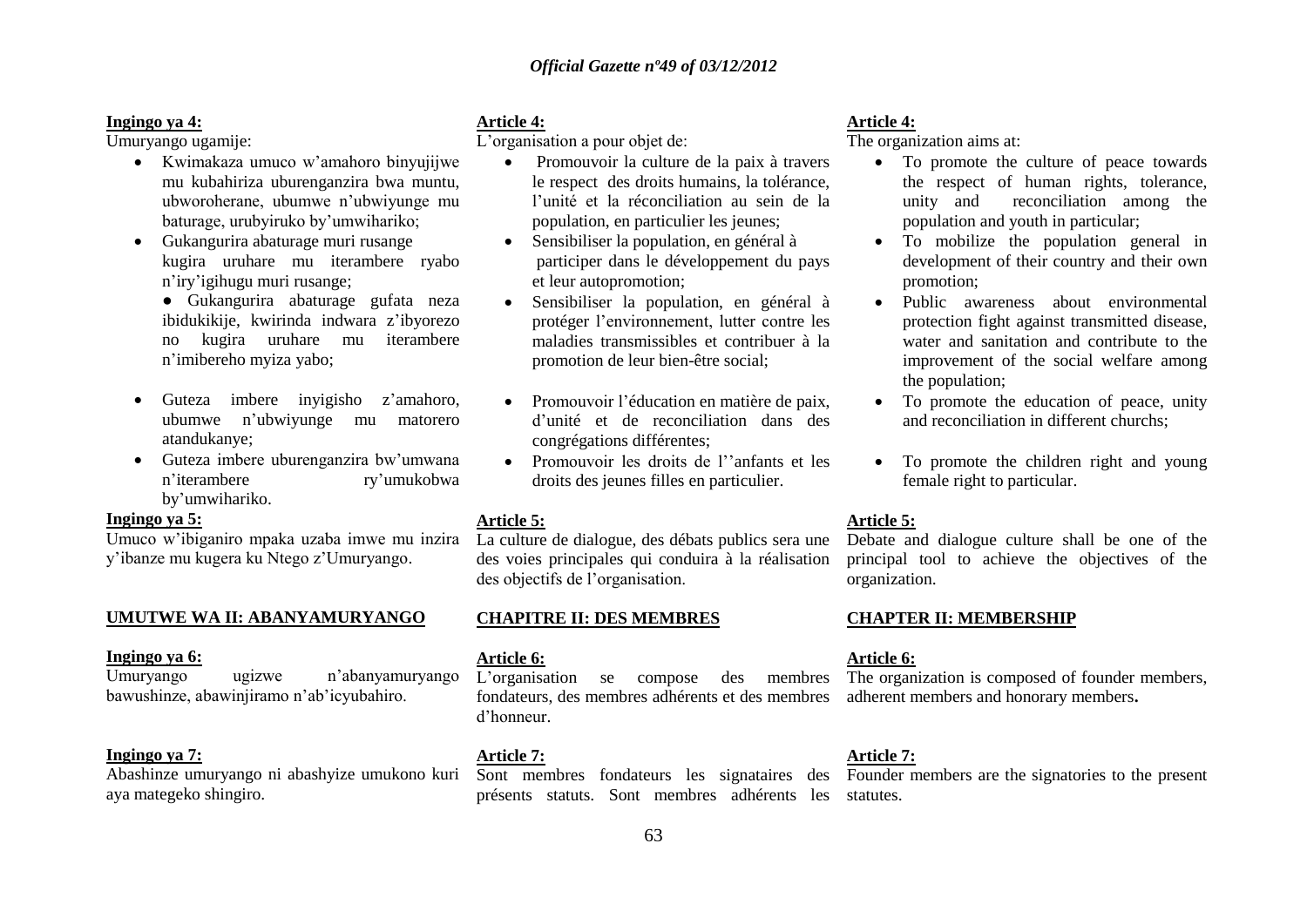Abanyamuryango bawinjiramo ni abantu babisaba personnes physiques qui, sur requête et après avoir bamaze kwiyemeza gukurikiza aya mategeko souscrit aux présents statuts, sont agrées par shingiro, bakemerwa n'Inteko Rusange. Umunyamuryango w'icyubahiro ni umuntu wese Est membre d'honneur toute personne à laquelle Shall be considered as honorary member any person ubihabwa n'Inteko Rusange kubera ibyiza l'Assemblée Générale décerne ce titre en

by'akarusho yakoreye cyangwa umuryango.Abashinze umuryango n'abanyamuryango bawinjiyemo nabanyamuryango nyakuri.

#### **Ingingo ya 8:**

Abanyamuryango b'icyubahiro batangwa na Komite Nyobozi, bakemerwa n'Inteko Rusange. Bagishwa inama gusa ariko ntibatora mu nama z'Inteko Rusange.

#### **Ingingo ya 9:**

Abashinze umuryango n'abawinjiramo bose ni abanyamuryango nyakuri. Biyemeza kugira uruhare mu bikorwa byose by'umuryango. Bafite uburenganzira n'inshingano zingana. Baza mu nama z'Inteko Rusange zose bafite uburenganzira bwo gutora kandi bagomba gutanga umusanzu ugenwa n'Inteko Rusange.

#### **Ingingo ya 10:**

Inzandiko zisaba kwinjira mu muryango zohererezwa Perezida wa Komite Nyobozi, bikemezwa n'Inteko Rusange.

#### **Ingingo ya 11:**

iyo asezeye ku bushake, iyo yirukanywe cyangwa volontaire, l'exclusion ou la dissolution de death, voluntary resignation, exclusion or

l'Assemblée Générale.

azakorera reconnaissance des services spéciaux et appréciables déjà rendus ou à rendre à bose l'organisation. Les membres fondateurs adhérents sont tous membres effectifs.

#### **Article 8:**

Les membres d'honneur sont proposés par le Honorary members shall be proposed by the de l'Assemblée Générale.

#### **Article 9:**

Les membres fondateurs et les membres adhérents constituent les membres effectifs de l'organisation. Ils ont les mêmes droits et obligations. Ils prennent l'engagement de participer activement à toutes les activités de l'organisation.

Ils assistent aux réunions de l'Assemblée Générale avec voix délibérative et doivent verser une cotisation fixée par l'Assemblée Générale.

#### **Article 10:**

Les demandes d'adhésion sont adressées au Président du Comité Exécutif approuvées par l'Assemblée Générale.

### **Article 11:**

Adherent members are physical persons who, upon request and after subscription to the present statutes, shall be agreed by the General Assembly.

to whom the General Assembly shall grant that title due to special and appreciable support rendered or render able to the organization. Founder members and adherent are both effective members.

#### **Article 8:**

Comité Exécutif et agréés par l'Assemblée Executive Board and approved by the General Générale. Ils jouent un rôle consultatif mais ne Assembly. They play a consultative role, but have prennent pas de voix délibérative lors des réunions no right to votes in the General Assembly's meetings.

#### **Article 9:**

Founder members and adherent members are both effective members of the organization. They have the same rights and responsibilities.

They are committed to actively participate in all activities of the organization. They have to attend all the meetings of the General Assembly with the right to vote and have to give contributions decided upon by the General Assembly.

#### **Article 10:**

Applications for membership are addressed to the President of the Executive Board and approved by the General Assembly.

# **Article 11:**

Ubunyamuryango burangira iyo umuntu apfuye, La qualité de membre se perd par le décès, le retrait Membership shall cease in case of a member's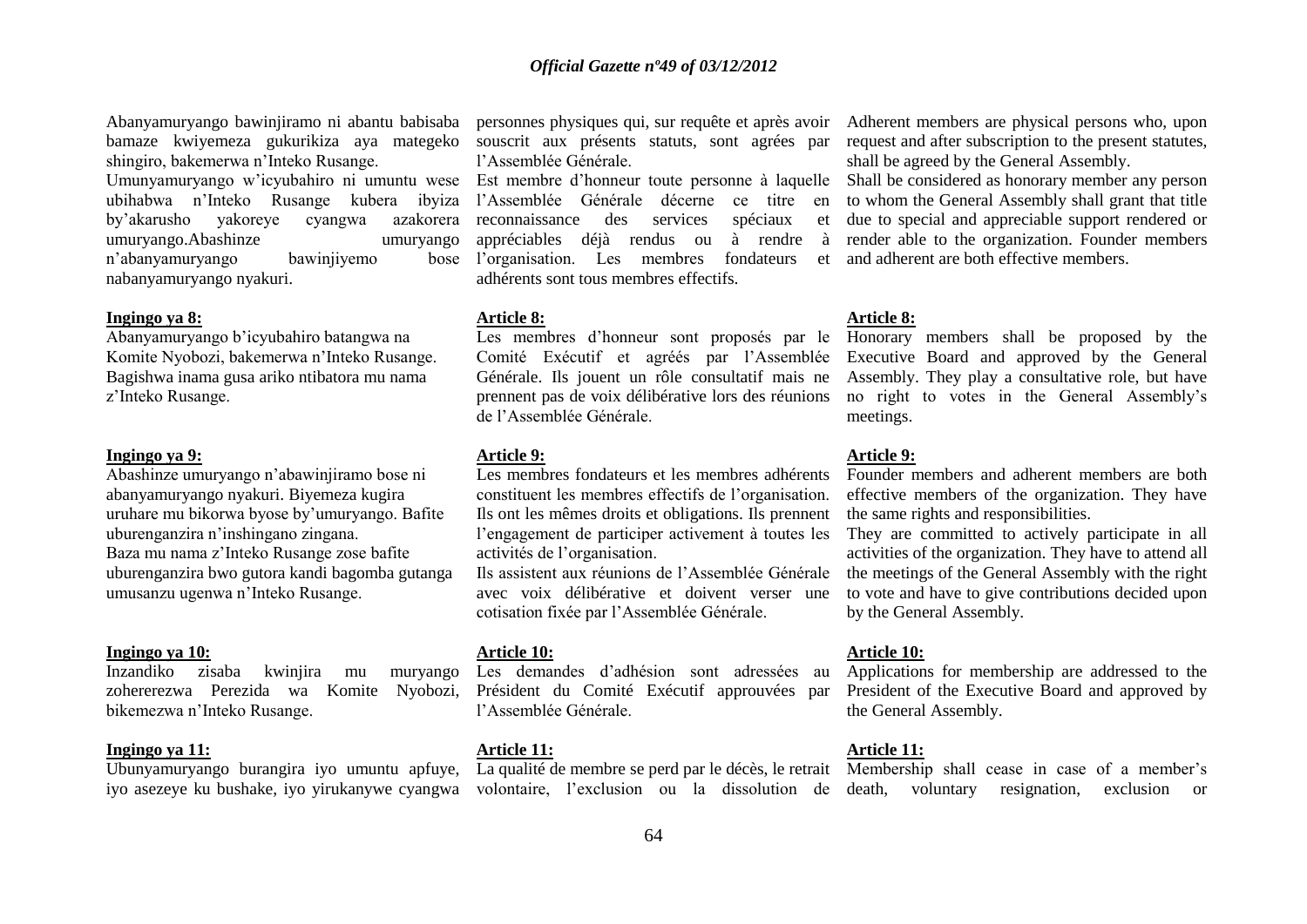igihe umuryango usheshwe.

Usezeye ku bushake yandikira Perezida wa Komite Nyobozi, bikemezwa n'Inteko Rusange.

Icyemezo cyo kwirukana umunyamuryango gifatwa n'Inteko Rusange ku bwiganze bwa bibiri bya gatatu (2/3) by'amajwi iyo atacyubahiriza aya mategeko shingiro n'amabwiriza ngengamikorere y'umuryango.

#### **UMUTWE WA III: IBYEREKEYE INZEGO**

#### **Ingingo ya 12:**

Inzego z'umuryango ni Inteko Rusange, Komite Nyobozi n'Ubugenzuzi bw'imari. Inteko Rusange ishobora gushyiraho izindi nzego.

#### **Igice cya mbere: Ibyerekeye Inteko Rusange**

#### **Ingingo ya 13:**

Inteko Rusange nirwo rwego rw'ikirenga bose.

#### **Ingingo ya 14:**

Inteko Rusange ihamagazwa kandi ikayoborwa na Perezida wa Komite Nyobozi, yaba adahari cyangwa atabonetse, bigakorwa na Visi-Perezida. Iyo Perezida na Visi-Perezida bombi badahari, batabonetse cyangwa banze, Inteko Rusange ihamagazwa na kimwe cya gatatu (1/3) cy'abanyamuryango nyakuri. Icyo gihe, abagize Inteko bitoramo Perezida w'inama.

l'organisation. Le retrait volontaire est adressé par écrit au Président du Comité Exécutif et approuvé par l'Assemblée Générale.

L'exclusion est prononcée par l'Assemblée Générale à la majorité de deux tiers (2/3) de voix contre un membre qui ne se conforme plus aux présents statuts et au règlement d'ordre intérieur de l'organisation.

#### **CHAPITRE III: DES ORGANES**

#### **Article 12:**

Les organes de l'organisation sont l'Assemblée Générale, le Comité Exécutif et le Commissariat aux comptes. L'Assemblée Générale peut décider de la création d'autres organes.

**Section première: De l'Assemblée Générale**

#### **Article 13:**

rw'umuryango. Igizwe n'abanyamuryango nyakuri l'organisation. Elle est composée de tous les L'Assemblée Générale est l'organe suprême de membres effectifs de l'organisation.

#### **Article 14:**

L'Assemblée Générale est convoquée et dirigée par le Président du Comité Exécutif, en cas d'absence ou d'empêchement, par le Vice-président.

En cas d'absence, d'empêchement ou de défaillance simultanés du Président et du Viceprésident, l'Assemblée Générale est convoquée par au moins un tiers (1/3) des membres effectifs. Dans ce cas, elle élit en son sein un Président de la session.

dissolution of the organization. Voluntary resignation shall be addressed to the President of the Executive Board and approved by the General Assembly.

Exclusion shall be adopted by the General Assembly upon the two third (2/3) majority votes against any member who no longer conforms to the present statutes and the internal regulations of the organization.

#### **CHAPTER III: THE ORGANS**

## **Article 12:**

The organization is administered by the General Assembly, the Executive Board and the Audit Committee. The General Assembly may decide the creation of other organs.

#### **Section one: The General Assembly**

#### **Article 13:**

The General Assembly is the supreme body of the organization. It is composed of all the effective members of the organization.

#### **Article 14:**

The General Assembly is convened and chaired by the President of the Executive Board or, in case of absence, by the Vice-President.

In case both the President and the Vice-President are absent or fail to convene it, the General Assembly shall be convened by at least the third  $(1/3)$  of the effective membership. In that case, the Assembly shall elect a Chairman for the session amongst the members present.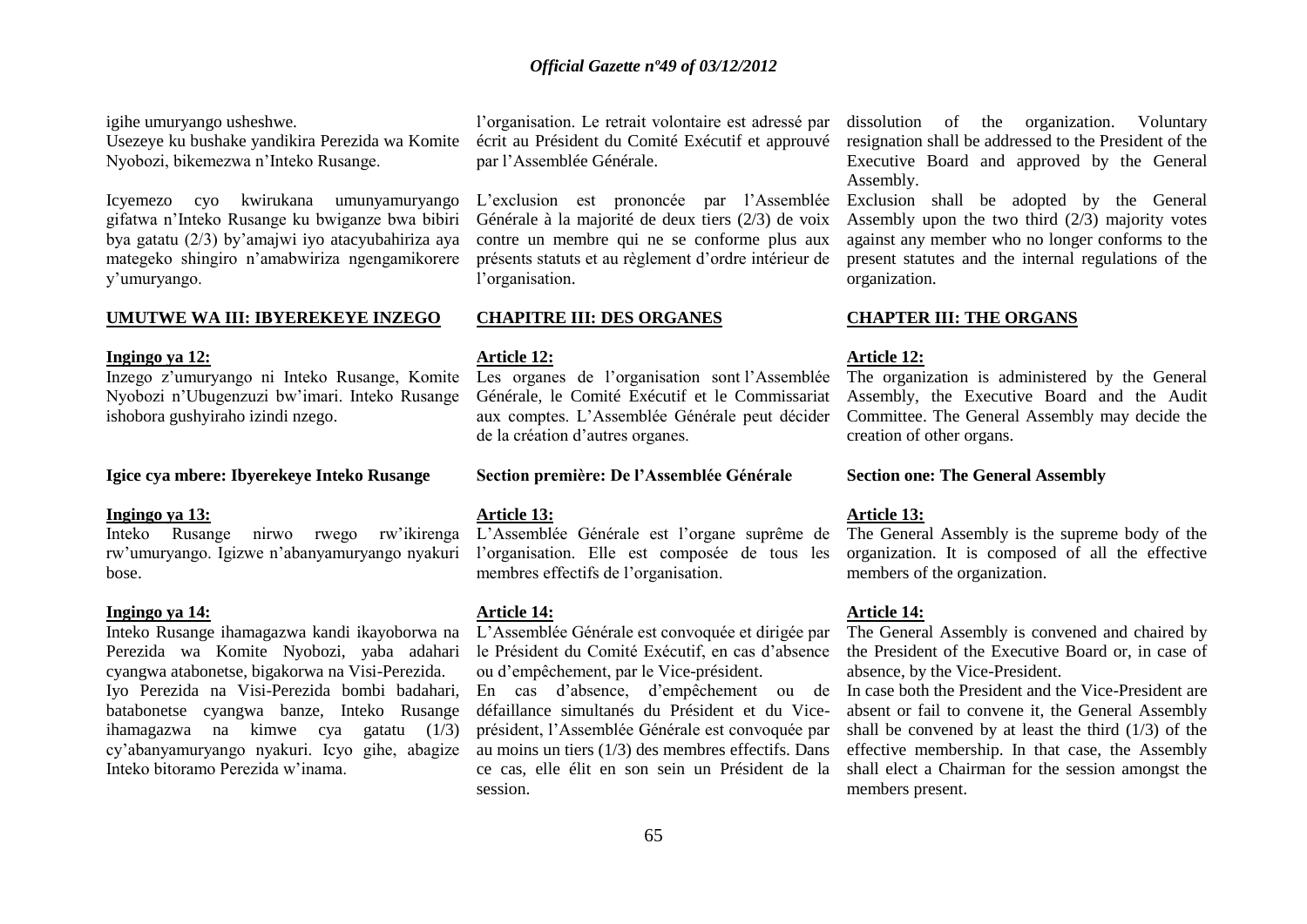#### **Ingingo ya 15:**

Inteko Rusange iterana nibura kabiri mu mwaka L'Assemblée Générale se réunit deux fois par an mu nama isanzwe n'igihe cyose bibaye ngombwa mu nama zidasanzwe. Inzandiko z'ubutumire zikubiyemo ibiri ku murongo w'ibyigwa zishyikirizwa abanyamuryango nibura mbere y'iminsi mirongo itatu (30).

#### **Ingingo ya 16:**

Inteko Rusange iterana kandi igafata ibyemezo bifite agaciro iyo bibiri bya gatatu (2/3) by'abanyamuryango nyakuri bahari. Iyo uwo mubare utuzuye, indi nama itumizwa mu minsi cumi n'itanu (15). Icyo gihe, Inteko Rusange iraterana kandi igafata ibyemezo bifite agaciro ititaye ku mubare w'abahari.

#### **Ingingo ya 17:**

Inteko Rusange idasanzwe iterana igihe cyose bibaye ngombwa. Ihamagazwa kandi ikayoborwa mu buryo bumwe nk'ubw'Inteko Rusange isanzwe. Igihe cyo kuyitumiza gishyizwe ku minsi cumi n'itanu (15).

Impaka zigibwa gusa ku kibazo cyateganyijwe mu butumire.

#### **Ingingo ya 18:**

Uretse ibiteganywa ukundi n'itegeko ryerekeye imiryango idaharanira inyungu kimwe n'aya mategeko shingiro, ibyemezo by'Inteko Rusange bifatwa ku bwiganze busesuye bw'amajwi. Iyo amajwi angana, irya Perezida rigira uburemere bw'abiri.

#### **Article 15:**

en session ordinaire et en sessions extraordinaires au tant de fois que les besoins se fait sentir. Les invitations contenant l'ordre du jour sont remises aux membres au moins trente (30) jours avant la thirty (30) days before the meeting. réunion.

**Article 16:** Générale siège et délibère valablement lorsque les deux tiers (2/3) des membres effectifs sont présents. Si le quorum n'est pas atteint, une nouvelle convocation est lancée dans quinze (15) jours. Dans ce cas, l'Assemblée Générale siège et délibère valablement quel que soit le nombre de participants.

#### **Article 17:**

L'Assemblée Générale extraordinaire se tient autant de fois que de besoin. Les modalités de sa convocation et de sa présidence sont les mêmes que celles de l'Assemblée Générale ordinaire. Le délai de sa convocation est de quinze (15) jours. Les débats portent uniquement sur la question inscrite à l'ordre du jour.

#### **Article 18:**

Sauf pour les cas expressément prévus par la loi relative aux associations sans but lucratif et par les présents statuts, les décisions de l'Assemblée Générale sont prises à la majorité absolue des voix. En cas de parité de voix, celle du Président compte double.

#### **Article 15:**

The General Assembly shall meet twice a year in ordinary session and as often as needed in extraordinary sessions. Invitation letters containing the agenda shall be transmitted to members at least

#### **Article 16:**

The General Assembly legally meets when it gathers the two third (2/3) of the effective membership. In case the quorum is not reached, a second meeting is convened within fifteen (15) days. In that case, the General Assembly shall meet and take valid resolutions irrespectively of the number of participants.

#### **Article 17:**

The extraordinary General Assembly is convened as often as it is deemed necessary. The modalities in which it is convened and chaired are the same as for the ordinary one. The deadline to convene it is fifteen (15) days. Debates shall deal only with the matters on the agenda**.**

#### **Article 18:**

Except for cases explicitly provided for by the law governing the non profit making organizations and the present statutes, the resolutions of the General Assembly are valid when adopted by the absolute majority of votes. In case of equal votes, the President has a casting vote.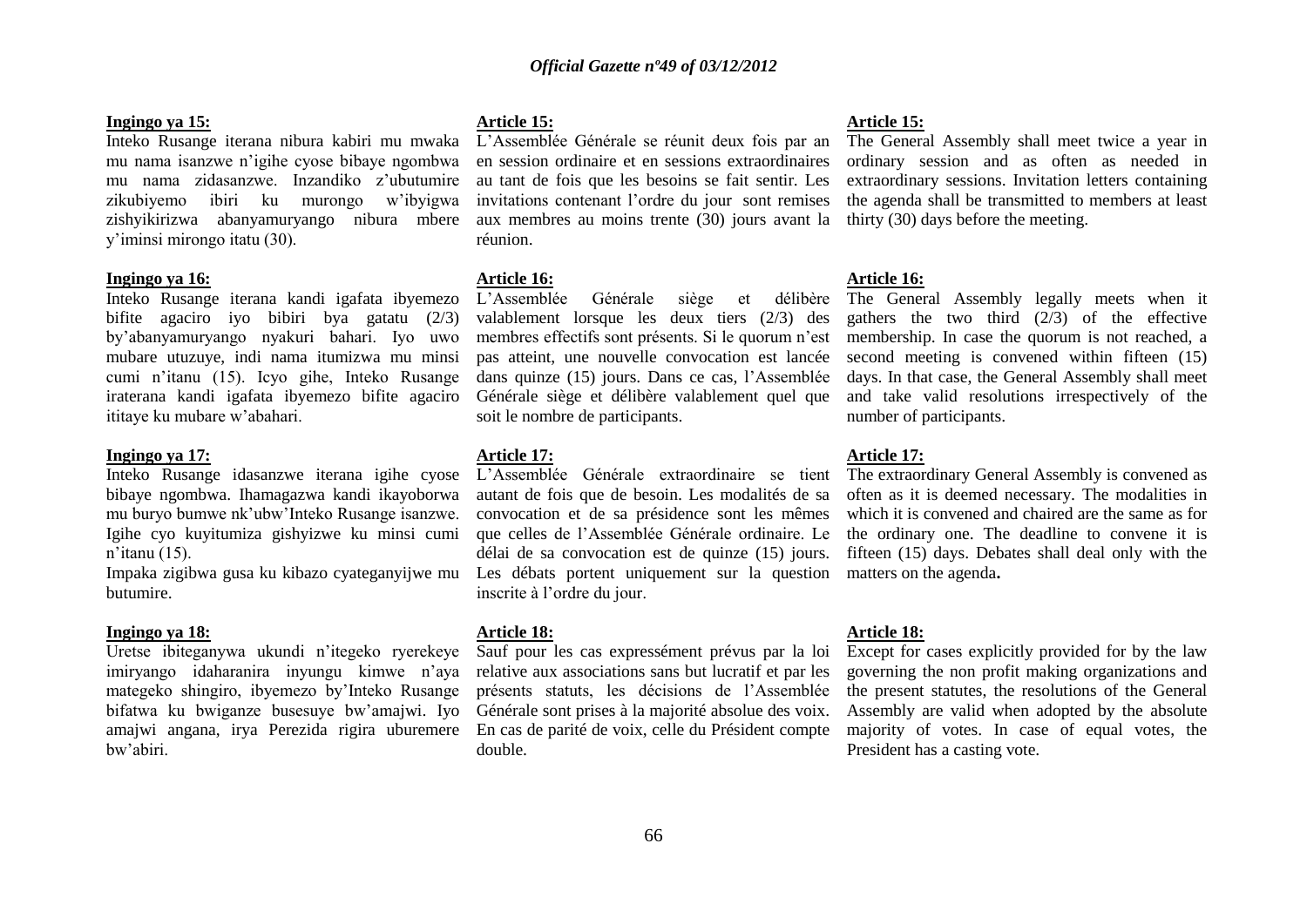### **Ingingo ya 19:**

Inteko Rusange ifite ububasha bukurikira: -kwemeza no guhindura amategeko agenga umuryango n'amabwiriza mbonezamikorere yawo; -gushyiraho no kuvanaho abagize Komite Nyobozi n'Ubugenzuzi bw'imari;

- -kwemeza ibyo umuryango uzakora;
- euhagarika no kwirukana umunyamuryango;
- -kwemeza buri mwaka imicungire y'imari;
- -kwemera impano n'indagano;

-gusesa umuryango;

-ibindi bikorwa byose bidashinzwe izindi nzego.

#### **Igice cya kabiri: Komite Nyobozi**

#### **Ingingo ya 20:**

Komite Nyobozi igizwe na: -Perezida: Umuvugizi w'umuryango;

-Visi-Perezida: Umuvugizi Wungirije; -Abakomiseri :

- Komisariya ishinzwe imibanire n'itumanaho;
- Komisariya ishinzwe ubukangurabanga n'ubukungu;
- -Umunyamabanga Mukuru;
- -Umubitsi.

#### **Ingingo ya 21:**

Rusange mu banyamuryango nyakuri ku bwiganze l'Assemblée Générale parmi les membres effectifs busesuye. Manda yabo imara imyaka itatu ishobora kongerwa.

#### **Article 19:**

L'Assemblée Générale est dotée des pouvoirs ciaprès: -adoption et modification des statuts et du

règlement d'ordre intérieur; -nomination et révocation des membres du Comité

Exécutif et des Commissaires aux comptes;

- -détermination des activités de l'organisation;
- -admission, suspension ou exclusion d'un membre;

-approbation des comptes annuels;

-acceptation des dons et legs;

-dissolution de l'organisation;

-toute autre tâche non attribuée à aucun autre organe.

## **Section deuxième: Du Comité Exécutif**

#### **Article 20:**

Le Comité Exécutif est composé:

-du Président: Représentant Légal l'organisation; -du Vice-président: Représentant Légal Suppléant;

-les commissaires :

- Commissariat aux relations publiques et communication
- Commissariat chargé de la mobilisation et production

-du secrétaire général;

- du trésorier.

#### **Article 21:**

à la majorité absolue de voix. Leur mandat est de trois ans renouvelable.

#### **Article 19:**

The General Assembly has the following powers: -to adopt and amend the constitution and internal regulations of the organization;

to -to appoint and dismiss the Executive Board and the Audit Committee;

-to determine the organization's activities;

-to admit, to suspend and to expel a member;

-to approve the annual accounts of the organization;

-to accept donations and legacies;

-to dissolve the organization;

-to carry on any activity not attributed to any other organ.

#### **Section Two: The Executive Board**

#### **Article 20:**

The Executive Board shall be composed of:

-The President: Legal Representative of the organization;

-The Vice-President: Deputy Legal Representative -Commissioners:

- Commissioner in charge of public relation and communication
- Commissioner in charge of mobilization and outreach

-The General secretary;

-The Treasurer.

# **Article 21:**

Abagize Komite Nyobozi batorwa n'Inteko Les membres du Comité Exécutif sont élus par The Executives shall be elected by the General Assembly among the effective membership upon the absolute majority votes for three years term renewable.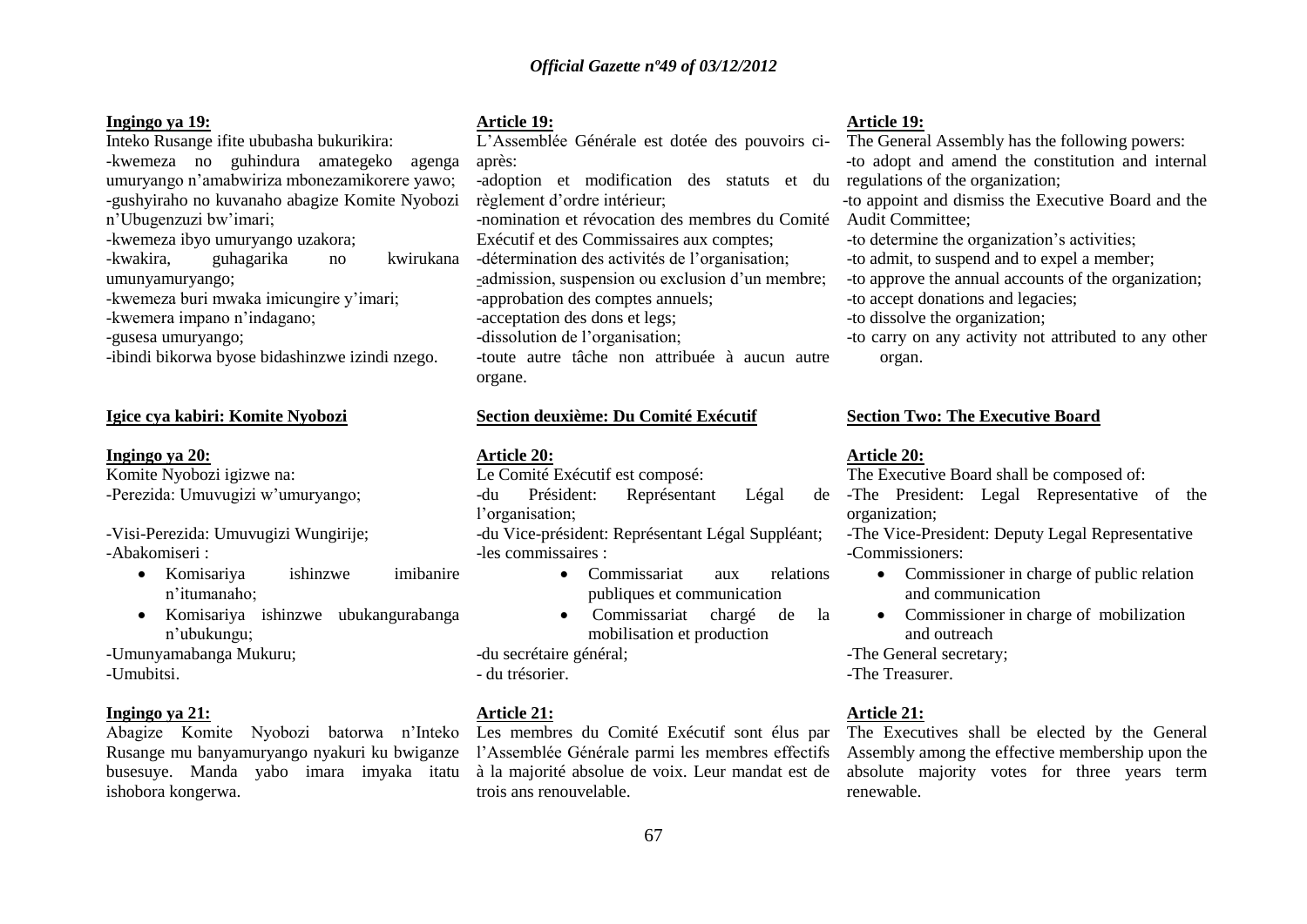#### **Ingingo ya 22:**

ngombwa, ariko byanze bikunze rimwe mu gihembwe, ihamagawe kandi iyobowe na Perezida cyangwa Visi-Perezida.

Iterana iyo hari bitatu bya gatanu (3/5)<br>by'abavigize. Ibvemezo byavo bifatwa ku by'abayigize. Ibyemezo bwiganze busanzwe bw'amajwi iyo hatabayeho voix lorsqu'il n'y a pas de consensus. ubwumvikane.

#### **Ingingo ya 23:**

Komite Nyobozi ishinzwe:

-gushyira mu bikorwa ibyemezo n'ibyifuzo by'Inteko Rusange;

-kwita ku micungire ya buri munsi y'umuryango; -gukora raporo z'ibyakozwe mu mwaka urangiye; -gutegura ingengo y'imari igomba gushyikirizwa Inteko Rusange;

-gushyikiriza Inteko Rusange ingingo z'amategeko n'amabwiriza ngengamikorere guhindurwa;

-gutegura inama z'Inteko Rusange;

-kugirana imishyikirano n'indi miryango igamije ubutwererane no gushaka inkunga;

-gushaka, gushyiraho no gusezerera abakozi.

# **Igice cya gatatu: Ubugenzuzi bw'imari**

#### **Ingingo ya 24:**

Inteko Rusange ishyiraho buri manda Abagenzuzi b'imari bafite inshingano yo kugenzura buri gihe imicungire y'imari n'indi mitungo by'umuryango no kubikorera raporo. Bafite uburenganzira bwo kureba mu bitabo n'izindi nyandiko z'ibaruramari

#### **Article 22:**

Komite Nyobozi iterana igihe cyose bibaye Le Comité Exécutif se réunit autant de fois que de besoin, mais obligatoirement une fois par trimestre, sur convocation et sous la direction du Président ou à défaut, du Vice-président. Il siège lorsque les trois cinquième (3/5) des membres sont présents. Ses décisions se prennent à la majorité simple des

#### **Article 23:**

Le Comité Exécutif est chargé de:

recommandations de l'Assemblée Générale;

-s'occuper de la gestion quotidienne l'organisation;

-rédiger les rapports annuels d'activités de l'exercice écoulé;

-élaborer les prévisions budgétaires à soumettre à zigomba l'Assemblée Générale:

> -proposer à l'Assemblée Générale les modifications aux statuts et au règlement intérieur; -préparer les sessions de l'Assemblée Générale; -négocier les accords de coopération et de Assembly; financement avec des partenaires;

-recruter, nommer et révoquer le personnel.

# **Section troisième: Du Commissariat aux comptes**

# **Article 24:**

L'Assemblée Générale nomme pour chaque mandat des Commissaires aux comptes ayant pour mission de contrôler en tout temps la gestion des finances et d'autres patrimoines de l'organisation et lui en faire rapport. Ils ont l'accès, sans les

#### **Article 22:**

The Executive Board shall meet as often as it bids necessary but obligatorily once in a term. It shall be convened by the President or in case of absence, by the Vice-President. It shall legally meet when three fifth (3/5) of the members are present. Its decisions shall be adopted upon the simple majority votes in case of lack of consensus.

#### **Article 23:**

The Executive Board has the following attributions:

-mettre en exécution les décisions et les -to execute the decisions and recommendations of the General Assembly;

> -to deal with the day to day management of the organization;

-to elaborate annual reports of activities;

-to elaborate budget provisions to submit to the approval of the General Assembly;

-to propose to the General Assembly all the amendments to the constitution and the internal regulations;

-to prepare and chair the sessions of the General

-to negotiate funding with partners;

-to recruit, appoint and dismiss the staff.

#### **Section Three: The Auditing Committee**

# **Article 24:**

The General Assembly appoints at each mandate Auditors committed to control at any time the management of finances and other properties of the organization and make report. They have access, without carrying them outside, to any accounting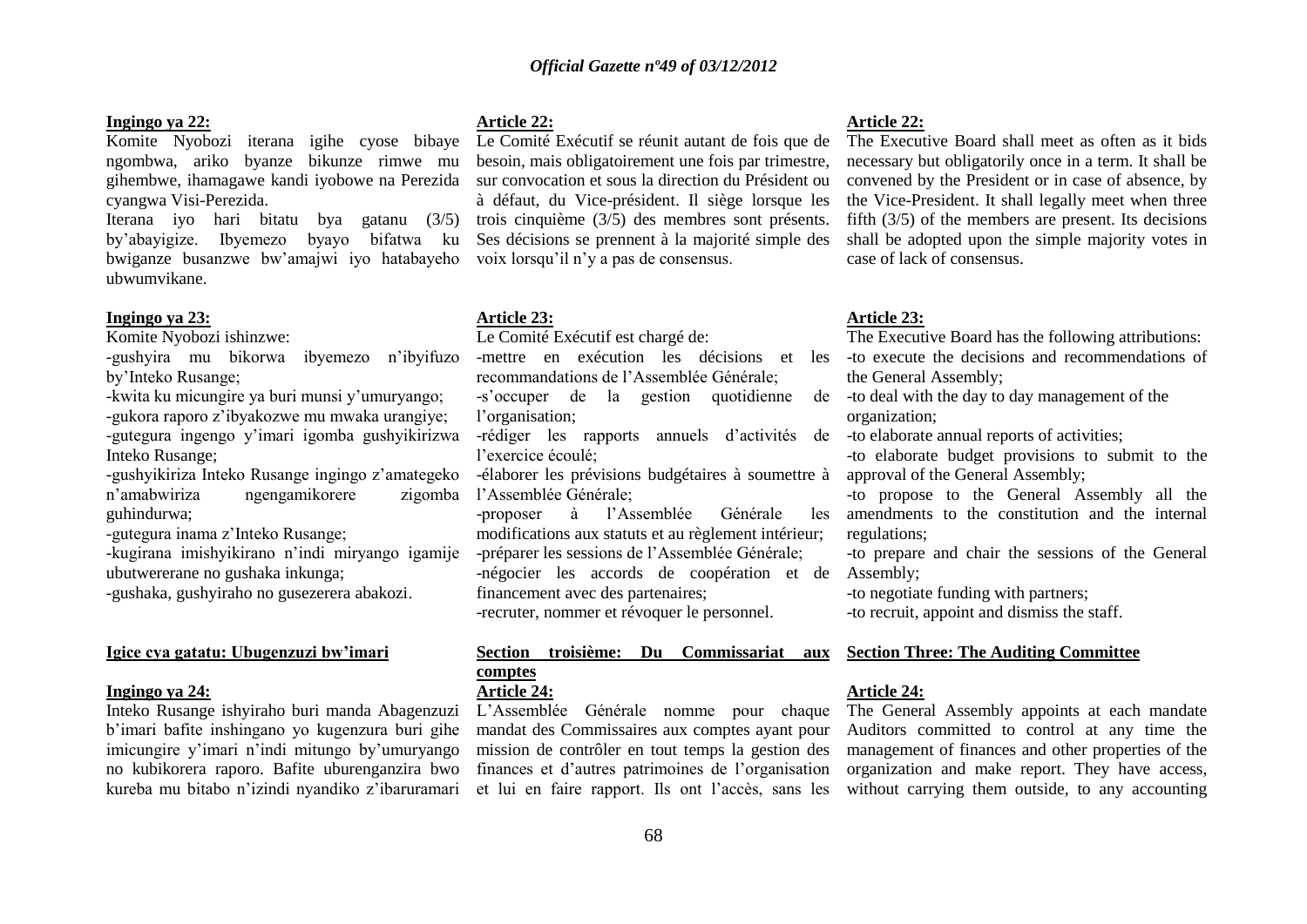by'umuryango ariko batabijyanye hanze y'ububiko. Inteko Rusange ishobora gushyiraho izindi nzego.

# **UMUTWE WA IV: UMUTUNGO**

#### **Ingingo ya 25:**

 $U$ mutungo w'umuryango ugizwe n'imisanzu y'abanyamuryango, impano n'imirage, imfashanyo zinyuranye n'umusaruro ukomoka ku bikorwa by'umuryango.

#### **Ingingo ya 26:**

Umuryango ushobora gutira no gutunga ibintu byimukanwa n'ibitimukanwa ukeneye kugirango ugere ku ntego zawo.

#### **Ingingo ya 27:**

Umuryango ugenera umutungo wawo ibikorwa byose byatuma ugera ku ntego zawo ku buryo buziguye cyangwa butaziguye.

Nta munyamuryango ushobora kuwiyitirira Aucun membre ne peut s'en arroger le droit de cyangwa ngo agire imigabane asaba igihe asezeye ku bushake, iyo yirukanywe cyangwa iyo umuryango usheshwe.

# **RY'AMATEGEKO RY'UMURYANGO**

#### **Ingingo ya 28:**

Aya mategeko ashobora guhindurwa byemejwe n'Inteko Rusange ku bwiganze busesuye

déplacer, aux livres et aux autres écritures documents of the organization. comptables de l'organisation.

d'autres organes.

#### **CHAPITRE IV: DES RESSOURCES**

#### **Article 25:**

Les ressources de l'organisation sont constituées notamment par les cotisations des membres, les dons et legs, les subventions diverses et les revenus issus des activités de l'organisation.

#### **Article 26:**

L'organisation peut posséder, soit en jouissance, soit en propriété, des biens meubles et immeubles nécessaires à la réalisation de ses objectifs.

#### **Article 27:**

L'organisation affecte ses ressources à tout ce qui concourt directement ou indirectement à la réalisation de ses objectifs.

possession ni en exiger une part quelconque en cas de retrait volontaire, d'exclusion ou de dissolution de l'organisation.

# **UMUTWE WA V: IHINDURWA CHAPITRE V: DES MODIFICATIONS AUX STATUTS ET DE LA DISSOLUTION DE L'ORGANISATION**

#### **Article 28:**

Les présents statuts peuvent faire objet de modifications sur décision de l'Assemblée

L'assemblée peut décider de mettre en place The general Assembly may decide to put other organs.

#### **CHAPTER IV: THE ASSETS**

#### **Article 25:**

The assets come from the contributions of the members, tithes, offerings, donations, legacies, various subsidies and revenues generated from activities of the organization.

#### **Article 26:**

The organization may hire or own movable properties and real estates needed to achieve its objectives.

#### **Article 27:**

The organization shall allocate its assets to any activity which contributes directly or indirectly to the achievement of its objectives.

No member shall have the right to own it or claim any share in case of voluntary resignation, exclusion or dissolution of the organization.

# **CHAPTER V: AMENDMENTS OF THE CONSTITUTION AND DISSOLUTION OF THE ORGANIZATION**

#### **Article 28:**

bw'amajwi, bisabwe na Komite Nyobozi cyangwa Générale prise à la majorité absolue de voix sur from the Executive Board or upon request from the The present statutes may be amended by the General Assembly upon absolute majority votes, on proposal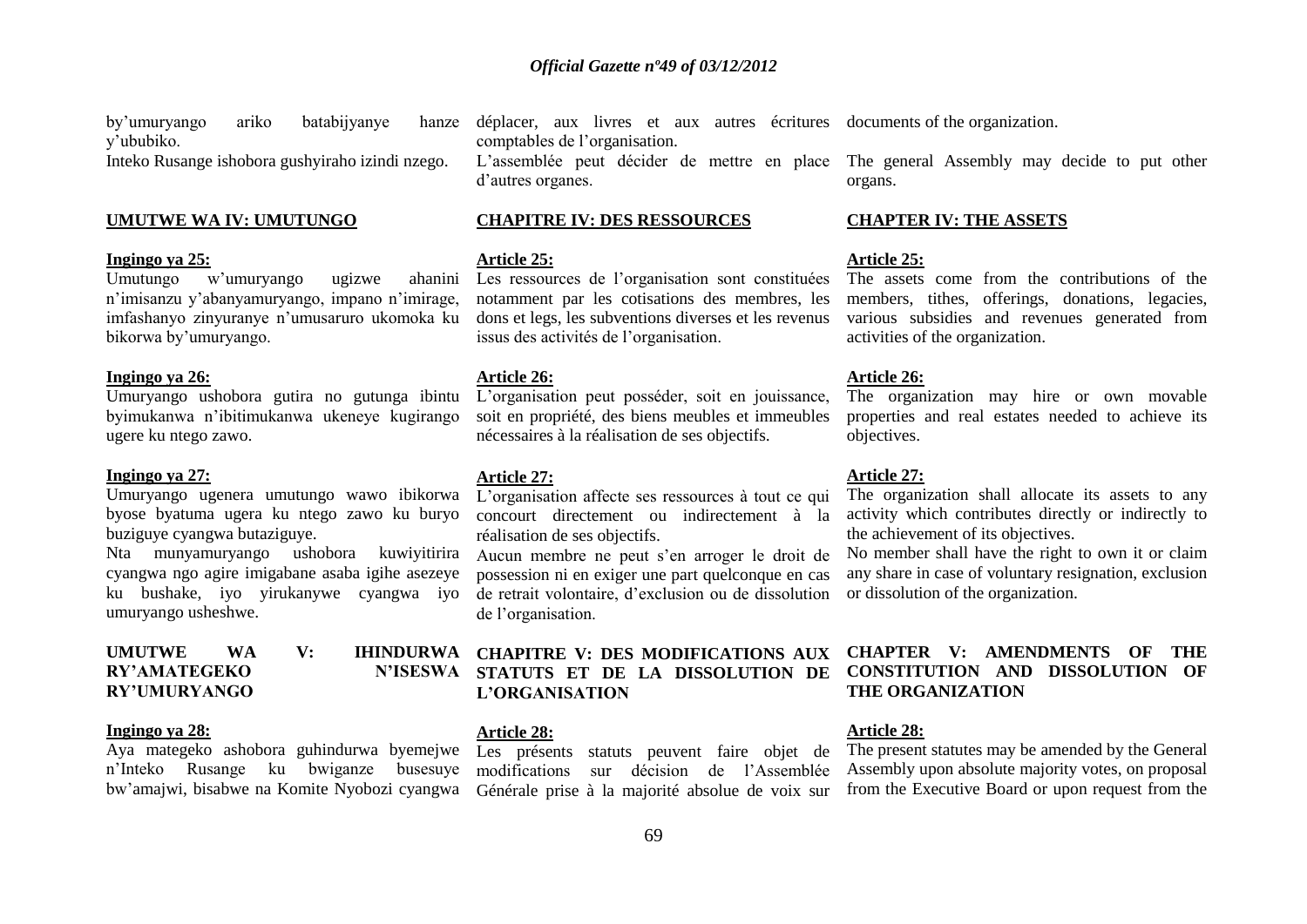na kimwe cya gatatu (1/3) cy'abanyamuryango nyakuri.

#### **Ingingo ya 29:**

Byemejwe ku bwiganze bwa bibiri bya gatatu (2/3) by'amajwi, Inteko Rusange ishobora gusesa umuryango.

Igihe umuryango usheshwe, hamaze gukorwa En cas de dissolution, après inventaire des biens ibarura ry'ibintu byimukanwa n'ibitimukanwa by'umuryango no kwishyura imyenda, umutungo usigaye uhabwa undi muryango nyarwanda bihuje intego.

# **UMUTWE WA VI: IKEMURWA RY'IMPAKA N'AMAKIMBIRANE**

#### **Ingingo ya 30:**

Impaka cyangwa n'andi makimbirane yavuka, azakemurwa mu buryo bw'ubwumvikane hagati y'abanyamuryango.

#### **Ingingo ya 31:**

mwikemurwa ry'impaka cyangwa makimbirane, hazitabazwa urukiko rubifitiye tribunal compétent. ububasha.

# **UMUTWE WA VII: IBYEREKEYE INGINGO ZISOZA**

#### **Ingingo ya 32:**

Uburyo aya mategeko shingiro azubahirizwa kimwe n'ibindi bidateganyijwe bizasobanurwa ku buryo burambuye mu mabwiriza ngengamikorere y'umuryango yemejwe n'Inteko Rusange.

proposition du Comité Exécutif ou à la demande third of (1/3) of the effective membership. d'un tiers (1/3) des membres effectifs.

#### **Article 29:**

L'Assemblée Générale, sur décision de la majorité de deux tiers (2/3) des voix, peut prononcer la dissolution de l'organisation.

meubles et immeubles de l'organisation et apurement du passif, l'actif du patrimoine sera cédé à une institution rwandaise poursuivant des objectifs similaires.

**VI : RESOLUTION CONFLITS**

#### **Article 30:**

seront résolus à l'amiable entre les membres de l'organisation.

#### **Article 31:**

#### **Article 29:**

Upon decision of the two third  $(2/3)$  majority votes, the General Assembly may dissolve the organization.

In case of dissolution, after inventory of movable properties and real estates as well as after payment of debts, the remaining assets shall be transferred to a Rwandan institution pursuing similar objectives.

# **CHAPTER VI: CONFLICT RESOLUTION**

#### **Article 30:**

Les discussions et/ou autres conflits pouvant naitre Any misunderstanding or conflicts that may arise will be resolved amicable between the members of the organization.

#### **Article 31:**

Igihe cyose hatabayeho ubwumvikane Au cas où il devient impossible de tranche le Whenever there is failure to resolve any conflict that différend à l'amiable, le cas sera saisi par le may arise, the case will be taken to competent court.

# **CHAPITRE VII: DES DISPOSITIONS CHAPTER VI: FINAL PROVISIONS FINALES**

#### **Article 32:**

Les modalités d'exécution des présents statuts et tout ce qui n'y est pas prévu seront déterminés dans un règlement d'ordre intérieur de l'organisation adopté par l'Assemblée Générale.

# **Article 32:**

The modalities of implementing the present statutes and any lacking provision shall be determined in the internal regulations of the organization adopted by the General Assembly.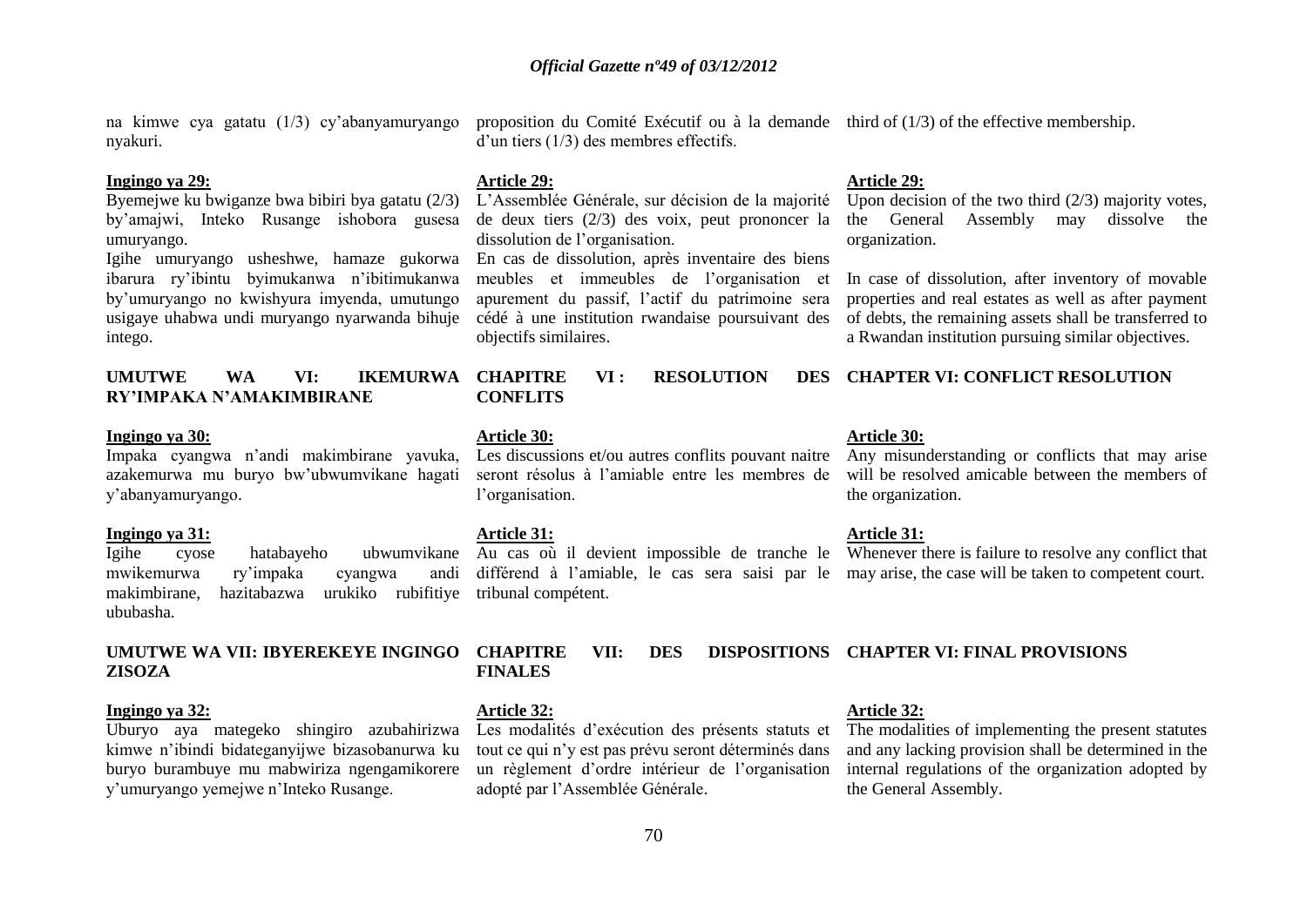#### **Ingingo ya 33:**

Aya mategeko yemejwe n'abanyamuryango nyakuri bayashyizeho umukono mu Nteko Rusange les membres effectifs réunis en Assemblée Shingiro.

**Bikorewe i Kigali, kuwa 20/03/2011**

**Article 33:**

Générale Constitutive.

**Fait à Kigali, le 20/03/2011**

# **Article 33:**

Les présents statuts sont approuvés et adoptés par The present constitution is hereby approved and adopted by the effective members meeting in the Constitutive General Assembly.

**Done in Kigali, on 20/03/2011**

**(sé)**

**TWIZERIMANA EUGENE** Umuvugizi w'umuryango

**(sé)**

**TWIZERIMANA EUGENE**

**(sé)**

Représentant Légal de l'organisation

**TWIZERIMANA EUGENE** Legal Representative of the organization

**(sé)**

**(sé)**

**MUSAFIRI NITEZEHO** Umuvugizi Wungirije

**MUSAFIRI NITEZEHO** Représentant Légal Suppléant

**MUSAFIRI NITEZEHO** Deputy Legal Representative

**(sé)**

71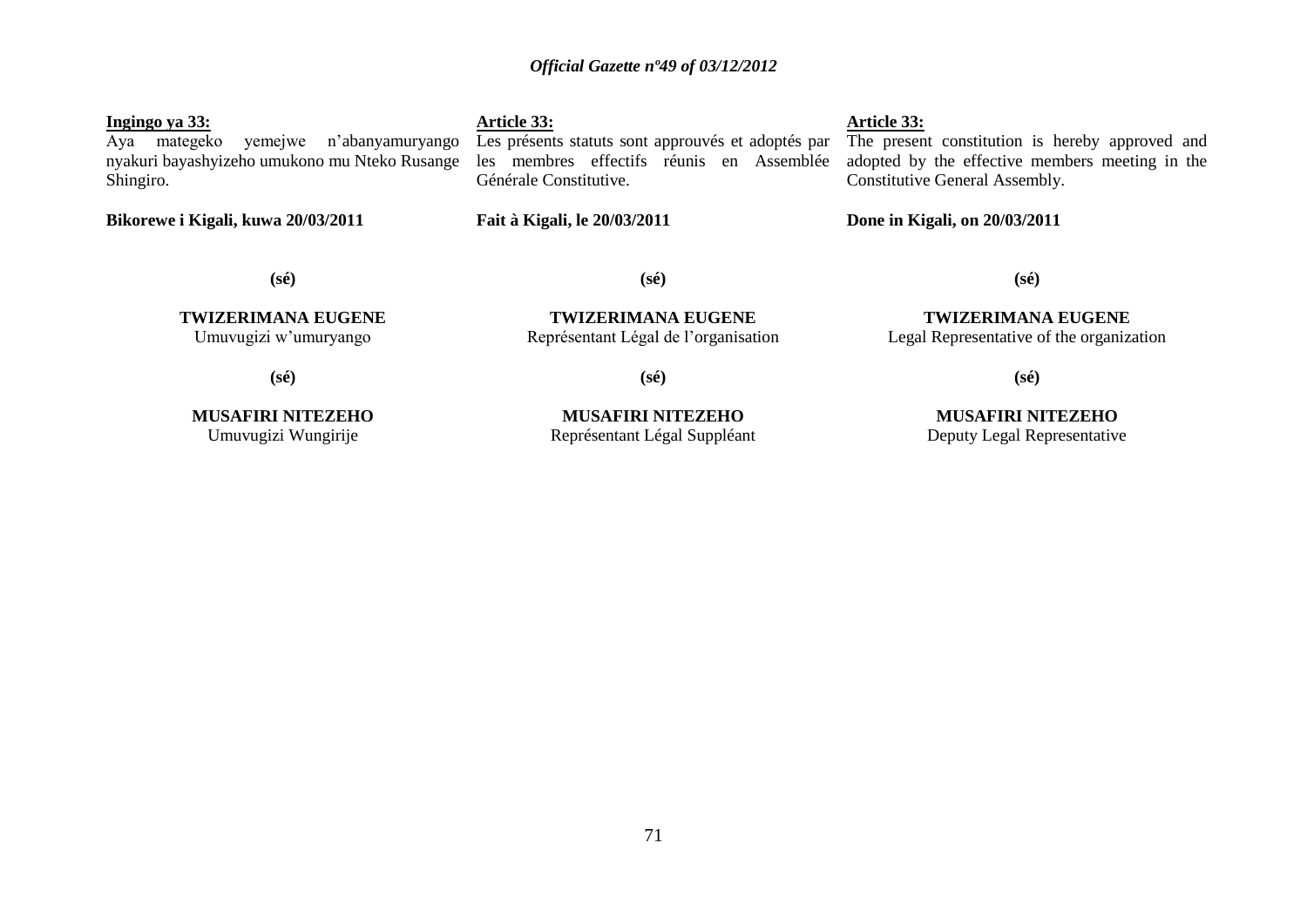| $N^{\rm o}$    | <b>NOMS</b>                | <b>SIGNATURES</b> |
|----------------|----------------------------|-------------------|
|                | <b>TWIZERIMANA EUGENE</b>  | (sé)              |
| $\overline{2}$ | <b>MUSAFIRI NITEZEHO</b>   | (sé)              |
| 3              | NKOMEZI ELIYAZARI          | (sé)              |
| 4              | NDUHIYABANDI ATHANASE      | (sé)              |
| 5              | HARERIMANA EUSTACHE        | (sé)              |
| 6              | <b>MUHIRWA JEROME</b>      | (sé)              |
| 7              | <b>SEBURIKOKO CELESTIN</b> | (sé)              |
| 8              | MUKAKARERA LEDITH          | sé)               |
| 9              | HAKIZIMANA DEOGRATIAS      | (sé)              |
| 10             | <b>MANIRAMPA STEVEN</b>    | (sé)              |
| 11             | <b>KABAANA HARIETTE</b>    | (sé)              |
| 12             | UWASE ZAYANA               | (sé)              |
| 13             | RUHIRIMBURA THEOPHIRE      | sé)               |
| 14             | UWIMANA MARIE JEANNE       | sé)               |
| 15             | <b>MUKIZA ANDRE</b>        | sé)               |
| 16             | <b>DUSABE EMMANUEL</b>     | (sé)              |
| 17             | NYIRABERA JOSIANE          | (sé)              |

# **LISTE DE MEMBRES FONDATEURS**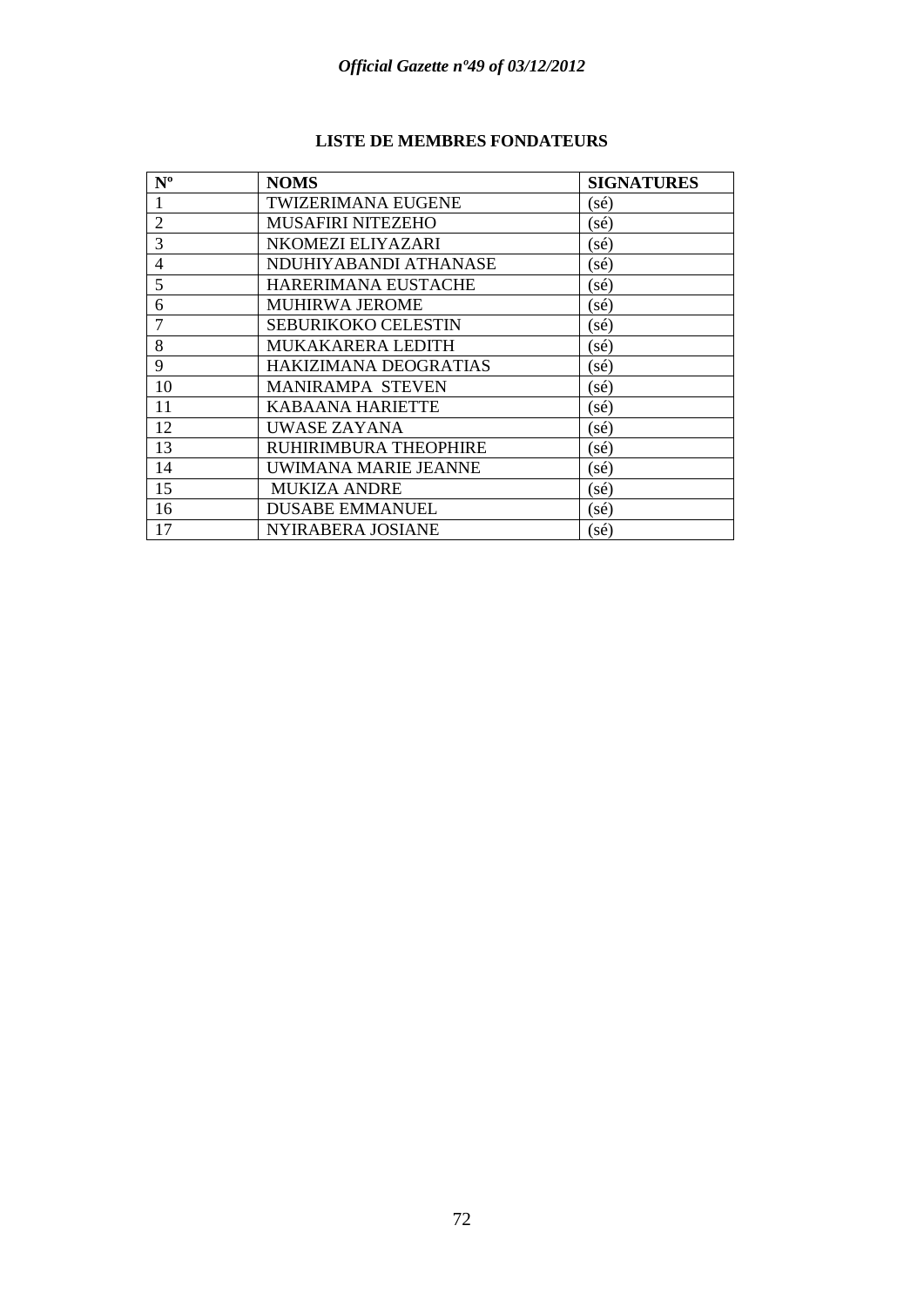## **INYANDIKO-MVUGO Y'INAMA Y'INTEKO RUSANGE ISHINGA UMURYANGO COLLECTIF DES ARTISANS DE LA PAIX ET RECONCILIATION (CAPR)**

Umwaka w'ibihumbi bibiri na cumi n'umwe, umunsi wa makumyabiri Werurwe, i Kigali, hateraniye inama y'Inteko Rusange ishinga umuryango

" Collectif des Artisans de la Paix et Reconciliation (CAPR) mu magambo ahinnye, iyobowe na Bwana TWIZERIMANA Eugene.

## **Ku murongo w'ibyigwa hari ingingo eshatu**:

-Gushinga umuryango,

**-**Kwemeza amategeko shingiro,

-Gushyiraho abagize inzego z'ubuyobozi.

**Ingingo ya mbere:** Abari mu nama biyemeje gushinga umuryango witwa: Collectif des Artisans de la Paix et Reconciliation (CAPR) mu magambo ahinnye.

**Ingingo ya 2:** Abashinze umuryango basuzumye amategeko shingiro, ingingo ku yindi, hanyuma barayemeza bamaze kuyakoraho ubugororangingo.

**Ingingo ya 3:** Abashinze umuryango bashyizeho abagize inzego z'ubuyobozi ku buryo bukurikira:

## **Abagize Inama y'Ubutegetsi**

1. Bwana TWIZERIMANA EUGENE : Perezida 2. Bwana MUSAFIRI NITEZEHO : Visi-Perezida 3. Madame UWIMANA JEANNE : Umunyamabanga 4. HARERIMANA EUSTACHE : Umucungamutungo 5. Bwana MUHIRWA JEROME : Umujyanama 6. Bwana SEBURIKOKO CELESTIN : Umujyanama

Bikorewe i Kigali, kuwa 20/03/2011

Perezida w'Inama y'Ubutegetsi Umunyamabanga

TWIZERIMANA EUGENE (sé) UWIMANA MARIE JEANNE (sé)